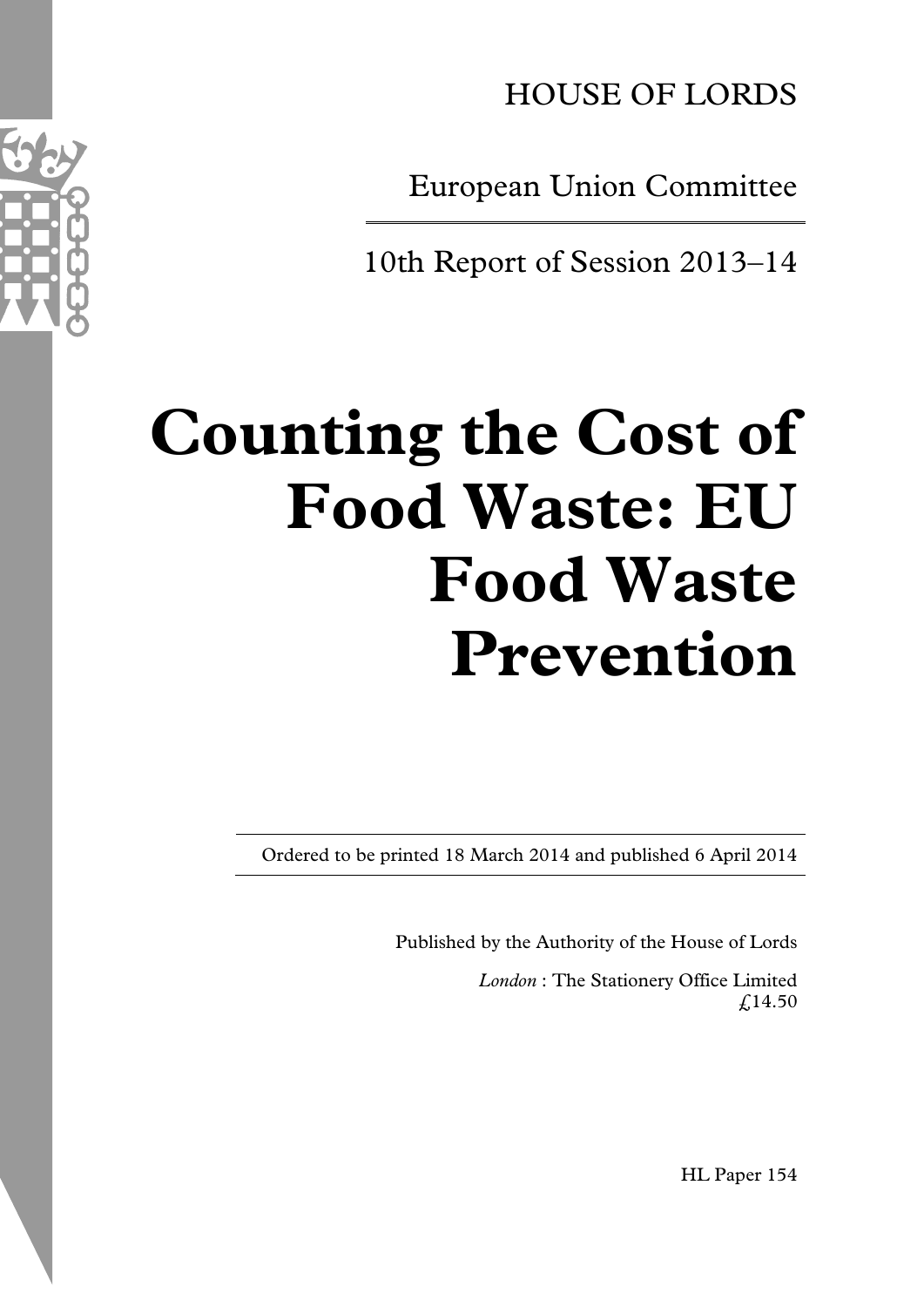#### *The European Union Committee*

The Committee considers EU documents in advance of decisions being taken on them in Brussels, in order to influence the Government's position and to hold them to account.

The Government are required to deposit EU documents in Parliament, and to produce within two weeks an Explanatory Memorandum setting out the implications for the UK. The Committee examines these documents, and 'holds under scrutiny' any about which it has concerns, entering into correspondence with the relevant Minister until satisfied. Letters must be answered within two weeks. Under the 'scrutiny reserve resolution', the Government may not agree in the EU Council of Ministers to any proposal still held under scrutiny; reasons must be given for any breach.

The Committee also conducts inquiries and makes reports. The Government are required to respond in writing to a report's recommendations within two months of publication. If the report is for debate, then there is a debate in the House of Lords, which a Minister attends and responds to.

The Committee has six Sub-Committees, which are: Economic and Financial Affairs (Sub-Committee A) Internal Market, Infrastructure and Employment (Sub-Committee B) External Affairs (Sub-Committee C) Agriculture, Fisheries, Environment and Energy (Sub-Committee D) Justice, Institutions and Consumer Protection (Sub-Committee E) Home Affairs, Health and Education (Sub-Committee F)

#### *Our Membership*

| The Members of the European Union Committee are: |                           |                                  |
|--------------------------------------------------|---------------------------|----------------------------------|
| Lord Boswell of Aynho (Chairman)                 | Lord Hannay of Chiswick   | The Earl of Sandwich             |
| Lord Bowness                                     | Lord Harrison             | Baroness Scott of Needham Market |
| Lord Cameron of Dillington                       | Lord Maclennan of Rogart  | Lord Tomlinson                   |
| <b>Baroness Corston</b>                          | Lord Marlesford           | Lord Tugendhat                   |
| Lord Dear                                        | Baroness O'Cathain        | Lord Wilson of Tillyorn          |
| Baroness Eccles of Moulton                       | <b>Baroness Parminter</b> |                                  |
| Lord Foulkes of Cumnock                          | Baroness Ouin             |                                  |
|                                                  |                           |                                  |

The Members of the Sub-Committee on Agriculture, Fisheries, Environment and Energy, which conducted this inquiry, are

| Lord Bowness                  | Lord Lewis of Newnham      | Baroness Scott of Needham Market |
|-------------------------------|----------------------------|----------------------------------|
| Baroness Byford               | <b>Baroness Parminter</b>  | (Chairman)                       |
| Lord Cameron of Dillington    | Lord Plumb                 | Lord Whitty                      |
| Baroness Howarth of Breckland | Lord Renton of Mount Harry | Lord Williams of Elvel           |

#### *Information about the Committee*

For information freely available on the web, our homepage is http://www.parliament.uk/hleu. There you will find many of our publications, along with press notices, details of membership and forthcoming meetings, and other information about the ongoing work of the Committee and its Sub-Committees, each of which has its own homepage.

#### *General Information*

General information about the House of Lords and its Sub-Committees, including guidance to witnesses, details of current inquiries and forthcoming meetings is on the internet at http://www.parliament.uk/business/lords.

#### *Sub-Committee Staff*

The current staff of the Sub-Committee are Aaron Speer (Clerk), Alistair Dillon (Policy Analyst) and Mark Gladwell (Committee Assistant).

#### *Contacts for the European Union Committee*

Contact details for individual Sub-Committees are given on the website. General correspondence should be addressed to the Clerk of the European Union Committee, Committee Office, House of Lords, London, SW1A 0PW. General enquiries 020 7219 5791. The Committee's email address is euclords@parliament.uk.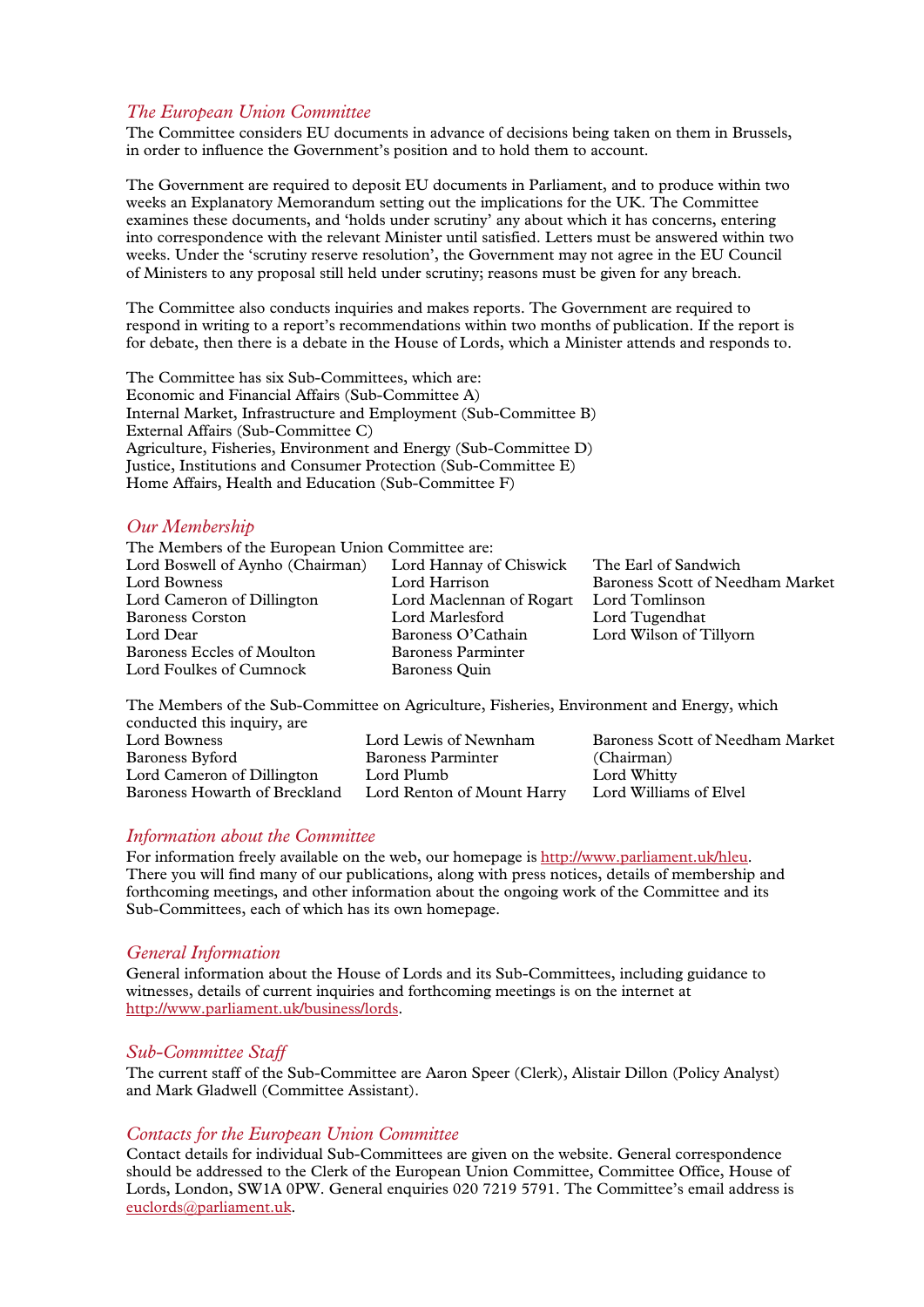# **CONTENTS**

|                                                                        | Paragraph    | Page            |
|------------------------------------------------------------------------|--------------|-----------------|
| Summary                                                                |              | 5               |
| <b>Chapter 1: Introduction</b>                                         | 1            | $\overline{7}$  |
| The impetus behind the inquiry                                         | $\mathbf{1}$ | 7               |
| <b>Evolving European policy</b>                                        | 4            | $\overline{7}$  |
| The food waste debate context                                          | 8            | 8               |
| What the inquiry covers                                                | 11           | 9               |
| Our aim                                                                | 15           | 9               |
|                                                                        |              |                 |
| Chapter 2: Defining, monitoring, and setting targets<br>for food waste | 20           | 11              |
|                                                                        |              |                 |
| Defining food waste                                                    | 21           | 11              |
| Figure 1: The language of food waste along the supply chain            |              | 12              |
| Box 1: FAO definition of food waste                                    |              | 13              |
| Monitoring of food waste throughout the supply chain                   | 33           | 14              |
| The current state of EU food waste statistics                          | 39           | 16              |
| Figure 2: EU-27 food waste arisings, percentage (%)                    |              |                 |
| weight by sector                                                       |              | 16              |
| Data reporting                                                         | 43           | 17 <sub>2</sub> |
| Box 2: Norwegian ForMat project                                        |              | 17              |
| Funding data collection                                                | 46           | 18              |
| <b>Taking action</b>                                                   | 49           | 19              |
| <b>Targets</b>                                                         | 52           | 20              |
| Chapter 3: Food waste from farm to fork                                | 58           | 22              |
| Figure 3: Interactions throughout the supply chain                     |              | 22              |
| The role of the consumer in the home                                   | 59           | 22              |
| Box 3: North London 'Love Food Hate Waste' project                     |              | 24              |
| <b>Retailers and consumers</b>                                         | 67           | 25              |
| Box 4: 'Best before', 'use by' and 'sell by' dates                     |              | 26              |
| Retailers and producers                                                | 76           | $27\,$          |
| The hospitality and food service sector                                | 86           | 30              |
| Improving supply chain cooperation                                     | 90           | 31              |
| Box 5: WRAP Product Sustainability Forum Pathfinder                    |              |                 |
| project: resource efficiency in the potato supply chain                |              | 33              |
| The Groceries Code Adjudicator                                         | 98           | 34              |
| Box 6: UK Groceries Code Adjudicator                                   |              | 34              |
| <b>Chapter 4: EU regulation</b>                                        | 103          | 36              |
|                                                                        | 104          | 36              |
| The impact of EU regulation on food waste                              |              |                 |
| <b>Common Agricultural Policy</b>                                      | 108          | 37              |
| Ban on the discard of fish                                             | 117          | 38              |
| Animal feed                                                            | 121          | 39              |
| Food hygiene regulations                                               | 128          | 40              |
| Box 7: US Good Samaritan Food Donation Act (1996)                      |              | 41              |
| <b>Food Information for Consumers Regulation</b>                       | 134          | 42              |
| Packaging and Waste Packaging Directive                                | 137          | 43              |
| Chapter 5: Respecting the 'waste hierarchy'                            | 142          | 44              |
| Figure 4: The 'waste hierarchy'                                        |              | 44              |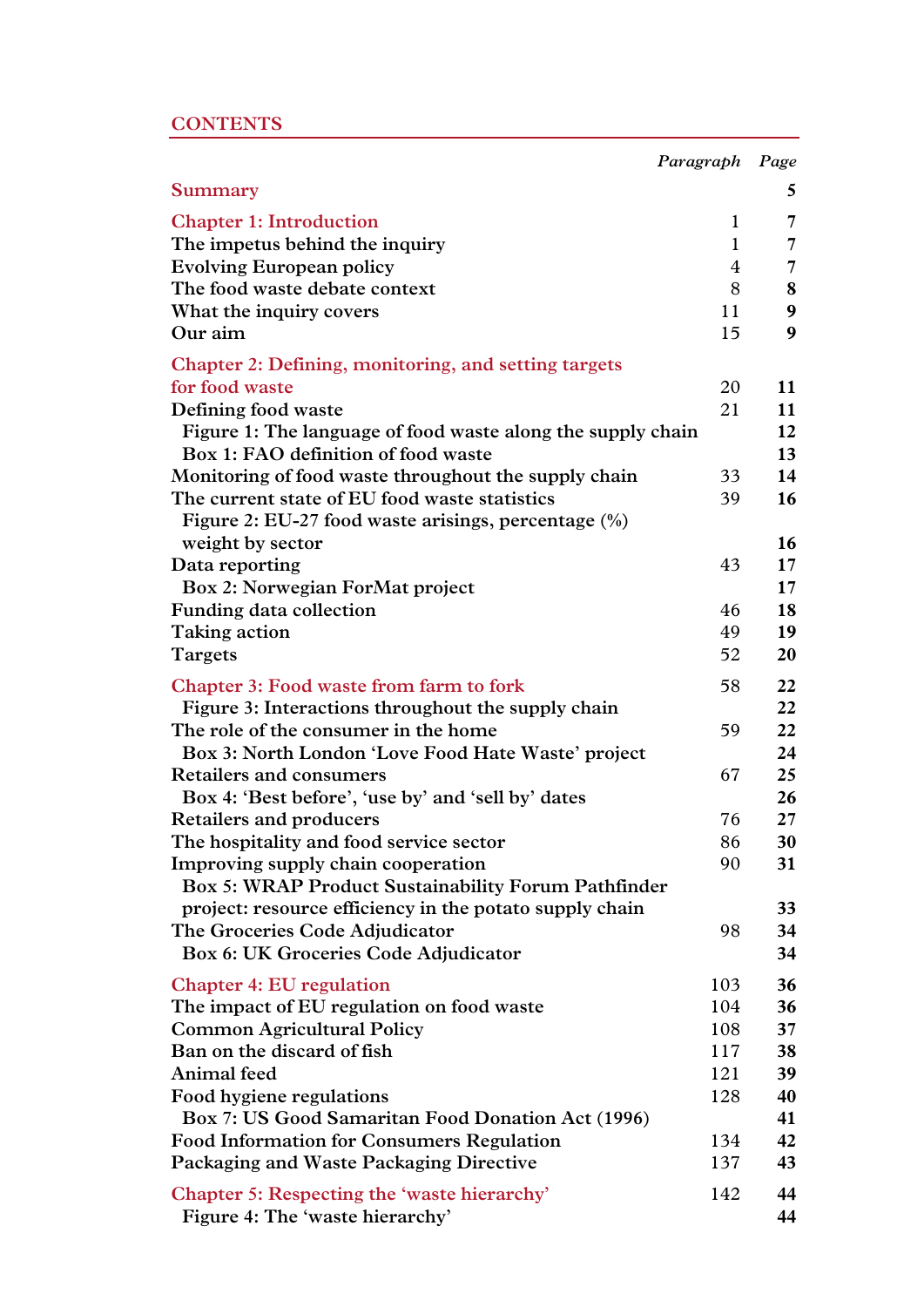| Figure 5: The 'food use hierarchy'<br>Box 8: Anaerobic digestion and in-vessel composting |     | 45<br>45 |
|-------------------------------------------------------------------------------------------|-----|----------|
| Chapter 6: Strategic EU role<br>Box 9: Horizon 2020                                       | 163 | 51<br>51 |
| <b>Chapter 7: Conclusions and recommendations</b>                                         | 179 | 55       |
| Appendix 1: List of Members and declarations of interest                                  |     | 60       |
| Appendix 2: List of witnesses                                                             |     | 62       |
| Appendix 3: Call for evidence                                                             |     | 65       |
| Appendix 4: List of abbreviations                                                         |     | 67       |
| Appendix 5: WRAP initiatives and programmes                                               |     | 69       |
| <b>Appendix 6: Summary of FUSIONS</b>                                                     |     | 71       |
| Appendix 7: Summary of food waste data types and sources                                  |     | 73       |
| Appendix 8: List of food waste initiatives and                                            |     |          |
| programmes across the EU                                                                  |     | 76       |

Evidence is published online at http://www.parliament.uk/hleud and available for inspection at the Parliamentary Archives (020 7219 5314)

References in footnotes to the Report are as follows: Q refers to a question in oral evidence. Witness names without a question reference refer to written evidence.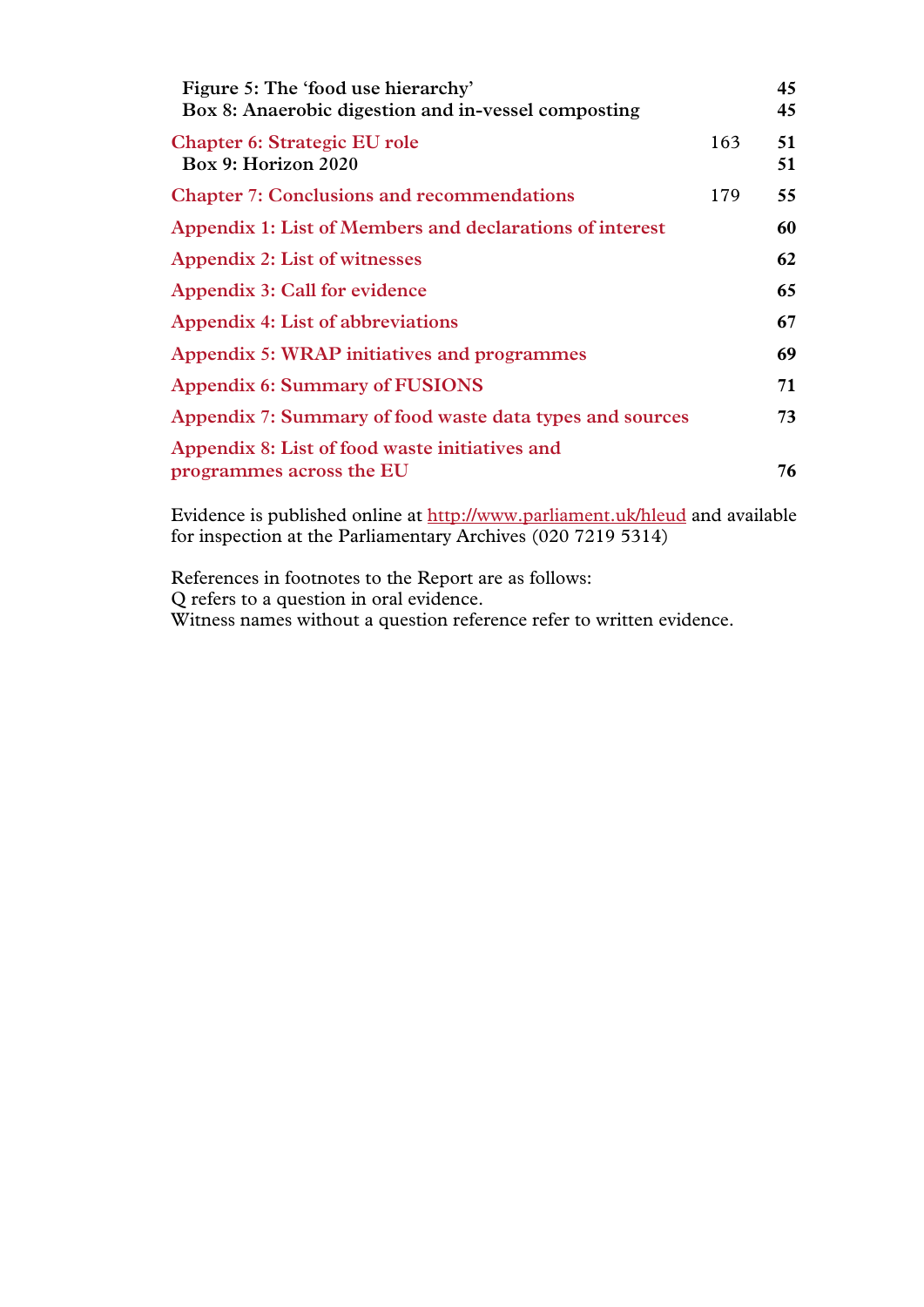# **SUMMARY**

Food waste is a major public policy issue. Consumers in industrialised countries waste almost as much food as the entire net food production of sub-Saharan Africa. The global carbon footprint of wasted food has been estimated as more than twice the total greenhouse gas emissions of all road transportation in the United States (US).

Despite the compelling need for immediate action, the development of a policy framework is bedevilled by the complexity of defining and monitoring food waste. This is a particular challenge at the earlier parts of the supply chain—on farms and goes some way to explaining the weak progress in this area at both the European Union (EU) and Member State levels compared with other areas of waste policy. The complexity of defining and monitoring food waste must not continue to prevent action.

We support the development of EU-wide aspirational targets for each level of the supply chain, assisted by a strategic approach, in order to reduce food waste and to encourage action across Europe. The ultimate objective of such an approach should be to tackle food waste caused by a lack of cooperation between component parts of the supply chain. Retailers, we argue, lie at the heart of this approach. They influence the behaviour of producers, manufacturers and consumers but, thus far, have failed to take their responsibilities sufficiently seriously.

The EU has an important role to play in encouraging cooperation throughout the supply chain. It must also look at its own regulatory framework and consider where that may impede food waste prevention throughout the component parts of the supply chain. The concept of the 'waste hierarchy' is intrinsic to the supply chain approach, and is linked to EU regulation. The hierarchy dictates the order in which waste should be managed, from prevention through to disposal. We recommend a food use hierarchy, which would place greater emphasis on the redistribution of surplus food to humans, through food banks and charities. If food is not suitable for human consumption, it should then be transferred to animals if safe to do so.

The waste of environmental and economic resources represented by food waste is a serious cost to society that needs to be urgently addressed. At a strategic level, this is a task for the European Commission, working with the Member States, but it is also one that can be tackled at a local and, even, individual level. There is much to do, but we were nevertheless encouraged by examples given during the inquiry of actions that have already been taken. There is clearly plenty of emerging willpower to address the issue. What is now required is coordination of those efforts within a clear and urgent framework for action.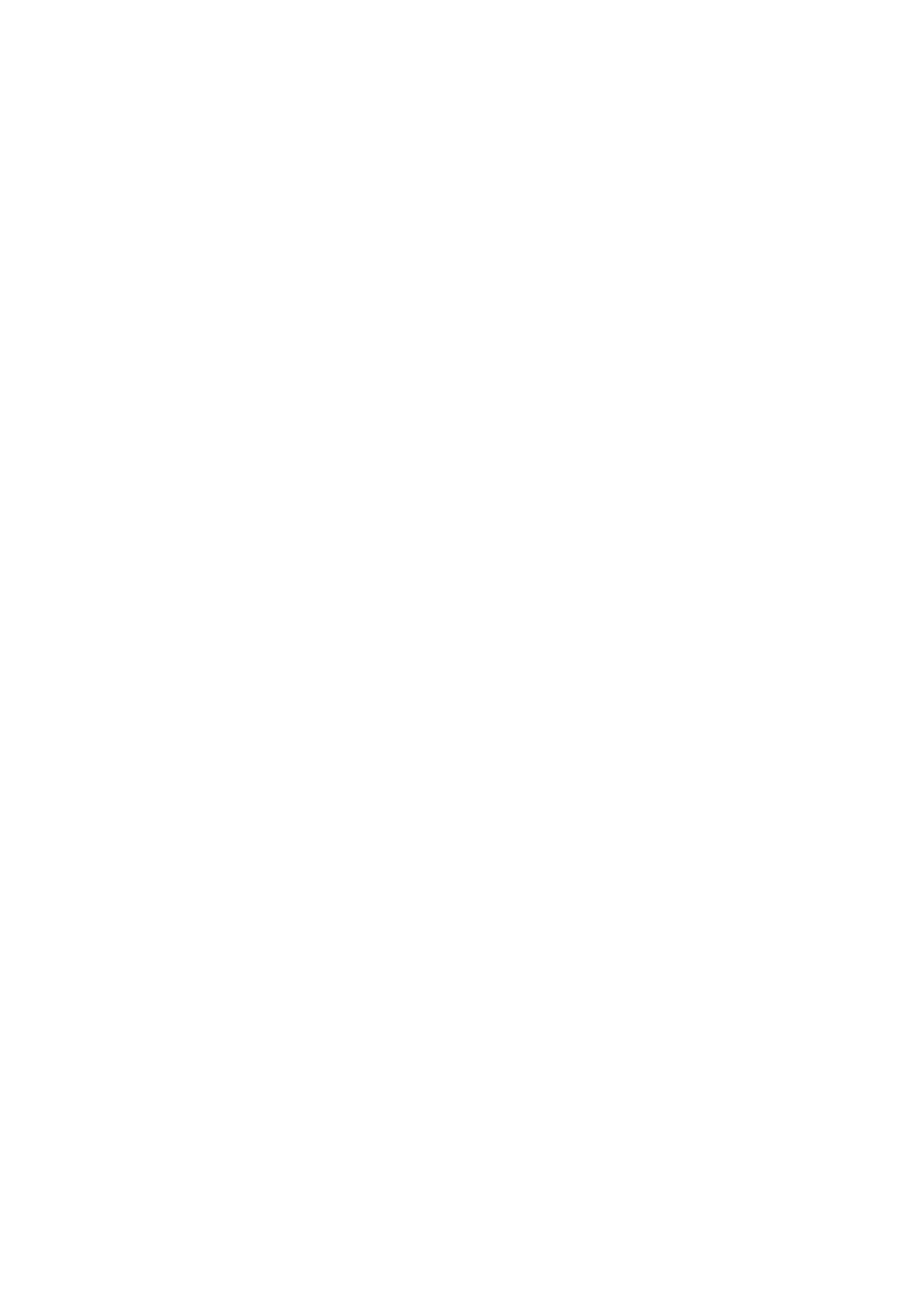# **Counting the Cost of Food Waste: EU Food Waste Prevention**

# **CHAPTER 1: INTRODUCTION**

# **The impetus behind the inquiry**

- 1. It has been estimated that 89 million tonnes of food are wasted each year in the EU, a figure which could rise to approximately 126 million tonnes by 2020 if no action is taken.<sup>1</sup> The United Nations' Food and Agriculture Organisation (FAO) states that every year consumers in industrialised countries waste approximately 222 million tonnes of food, which is almost as much as the entire net food production of sub-Saharan Africa, equating to 230 million tonnes.<sup>2</sup>
- 2. Food waste has important economic, environmental and social implications. A tonne of food wasted in food manufacturing in the UK is estimated to have a value of at least  $\text{\textsterling}950$ .<sup>3</sup> The global carbon footprint of wasted food has been estimated as more than twice the total greenhouse gas emissions of all road transportation in the US in 2010.<sup>4</sup> With the global population expected to grow rapidly over the next decade, such wastage will become even less sustainable as demand for food rises.<sup>5</sup> Furthermore, food and drink production requires substantial inputs of water, energy and pesticides. It is increasingly recognised that making efficient use of resources must be at the heart of policy making. In addition, others have noted that manufacturers could increase their profits by 12% every year by becoming more resource efficient.<sup>6</sup> The combination of all these factors led us to conduct this inquiry.
- 3. We feel that the scale of the problem requires significant and urgent action, despite outstanding issues relating to definition and monitoring.

### **Evolving European policy**

4. This inquiry was stimulated by evolving policy at the EU level. The European Parliament adopted a resolution on 19 January 2012 on how to avoid food wastage, $7$  which recommended that the European Commission take practical measures towards halving food waste by 2025. The

 <sup>1</sup> *Preparatory study on food waste across EU 27*, BIO Intelligence Service, a report commissioned by the European Commission, October 2010

<sup>2</sup> *Global food losses and food waste: extent, causes and prevention*, the Swedish Institute for Food and Biotechnology, May 2011, a report for the Food and Agriculture Organisation of the United Nations

<sup>3</sup> Q 202, FDF, WRAP

<sup>4</sup> *Food wastage footprint: Impacts on natural resources – Summary Report*, Food and Agriculture Organisation of the United Nations, 2013

<sup>5</sup> Q 34, Q 281, ARAMARK, FDF, IME, NFU

<sup>6</sup> *'Sweating our Assets': Productivity and Efficiency across the UK Economy*, Conservative 2020 Group, February 2014

<sup>7</sup> *European Parliament resolution of 19 January 2012 on how to avoid food wastage: strategies for a more efficient food chain in the EU (2011/2175 (INI))*, European Parliament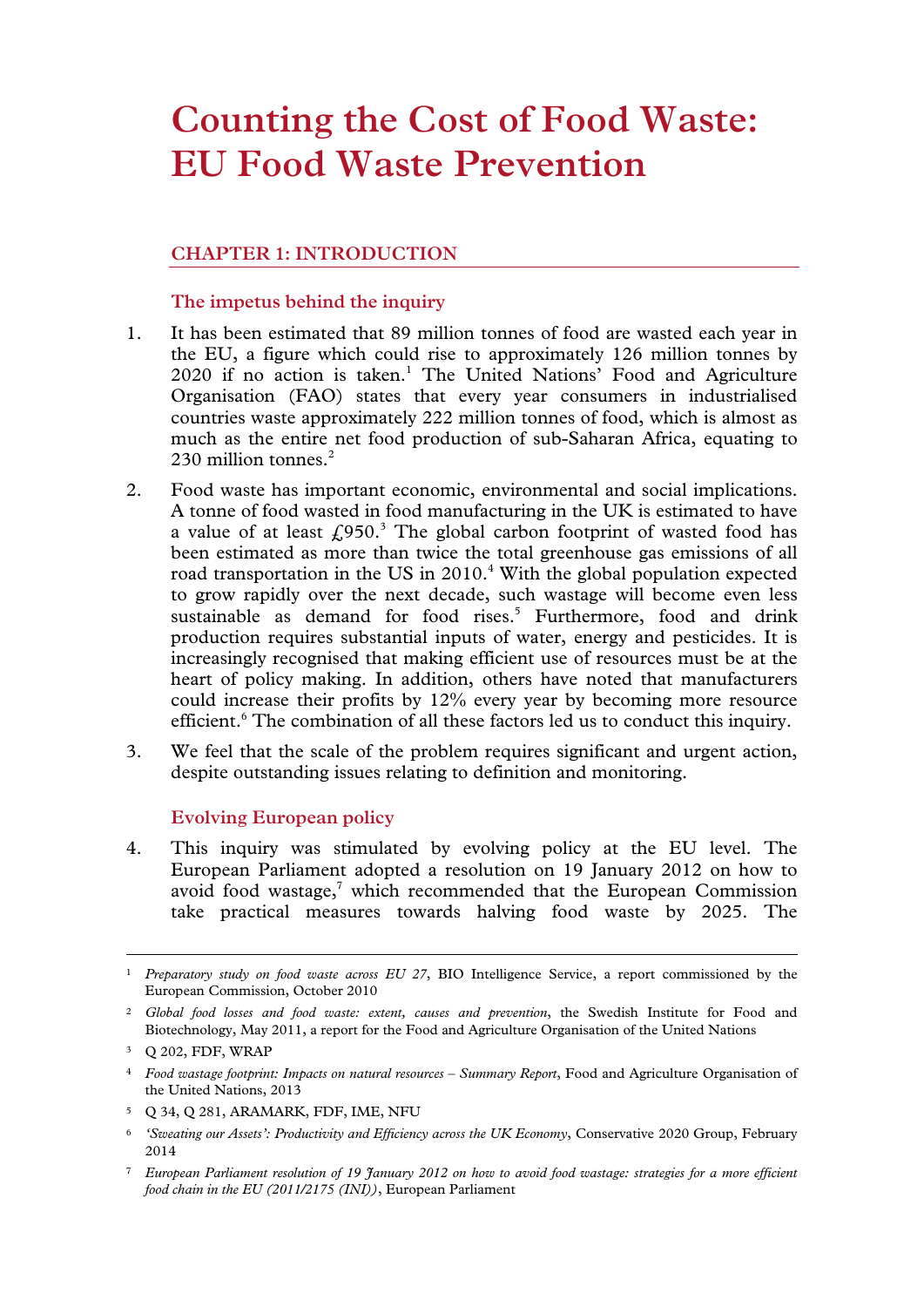#### 8 COUNTING THE COST OF FOOD WASTE: EU FOOD WASTE PREVENTION

Commission recommended in its Roadmap to a Resource Efficient Europe, in 2011, that disposal of edible food waste should be halved by  $2020$ .<sup>8</sup> At that stage, the Commission also promised a Communication on Sustainable Food, which is due to be published in 2014.

- 5. In parallel, the Commission is pursuing other avenues to tackle the problem. It published a Retail Action Plan in January 2013, including a section on food waste reduction.<sup>9</sup> The Commission indicated that, in the context of existing EU Platforms, such as the Retail Forum for Sustainability, it will support retailers to implement actions to reduce food waste without compromising food safety.
- 6. The EU's body of waste policy more generally is under review by the Commission during 2014. Clear links between food waste and other waste policies are made during the report, particularly in Chapter 5.
- 7. Finally, 2014 is a pivotal year for the design of programmes that implement key policies such as the reformed Common Agricultural and Fisheries Policies, both of which, as we explore in Chapter 4, pertain to the food waste prevention debate.

# **The food waste debate context**

- 8. Thus far, there is no common definition of food waste. The UK's Waste and Resources Action Programme (WRAP) defines it as all food and drink discarded throughout the entire food chain, but has also disaggregated it into three types of waste<sup>10</sup>: unavoidable waste<sup>11</sup>; possibly avoidable<sup>12</sup>; and avoidable waste<sup>13</sup>. Data and frameworks for the monitoring and reporting of food waste are also, as we explore in the report, lacking at the EU level and, often, at the national level.
- 9. Food is wasted throughout the entire supply chain<sup>14</sup>, not only during final consumption. It is affected by interactions along the supply chain—for example, contractual relations, cosmetic standards, timings of delivery, or labelling by retailers. Levels of food waste can also be affected by regulatory approaches to matters such as food marketing standards, food hygiene, date labelling, animal health and waste management. While some of these issues, such as waste management priorities, can be tackled at a local level, some require consideration at an EU level.
- 10. Among EU Member States, some action is already being taken, as illustrated throughout the report. Action is often in the form of voluntary agreements, such as the UK's Courtauld Commitment (see Appendix 5). Stakeholders

 <sup>8</sup> COM(2011) 571

<sup>9</sup> COM(2013) 36

<sup>10</sup> *Household Food and Drink Waste in the United Kingdom 2012*, Final Report, WRAP

<sup>11</sup> Waste arising from food and drink preparation that is not, and has not been, edible under normal circumstances. This includes egg shells, pineapple skin, apple cores, meat bones, tea bags and coffee grounds.

<sup>&</sup>lt;sup>12</sup> Food and drink that some people eat and others do not, such as bread crusts and potato skins.

<sup>&</sup>lt;sup>13</sup> Food and drink thrown away because it is no longer wanted or has been allowed to go past its prime. It includes foods or parts of foods that are considered edible by the vast majority of people.

<sup>&</sup>lt;sup>14</sup> For the purposes of this report, the supply chain is: producers and growers; manufacturers and processors; the hospitality sector and retailers; and consumers.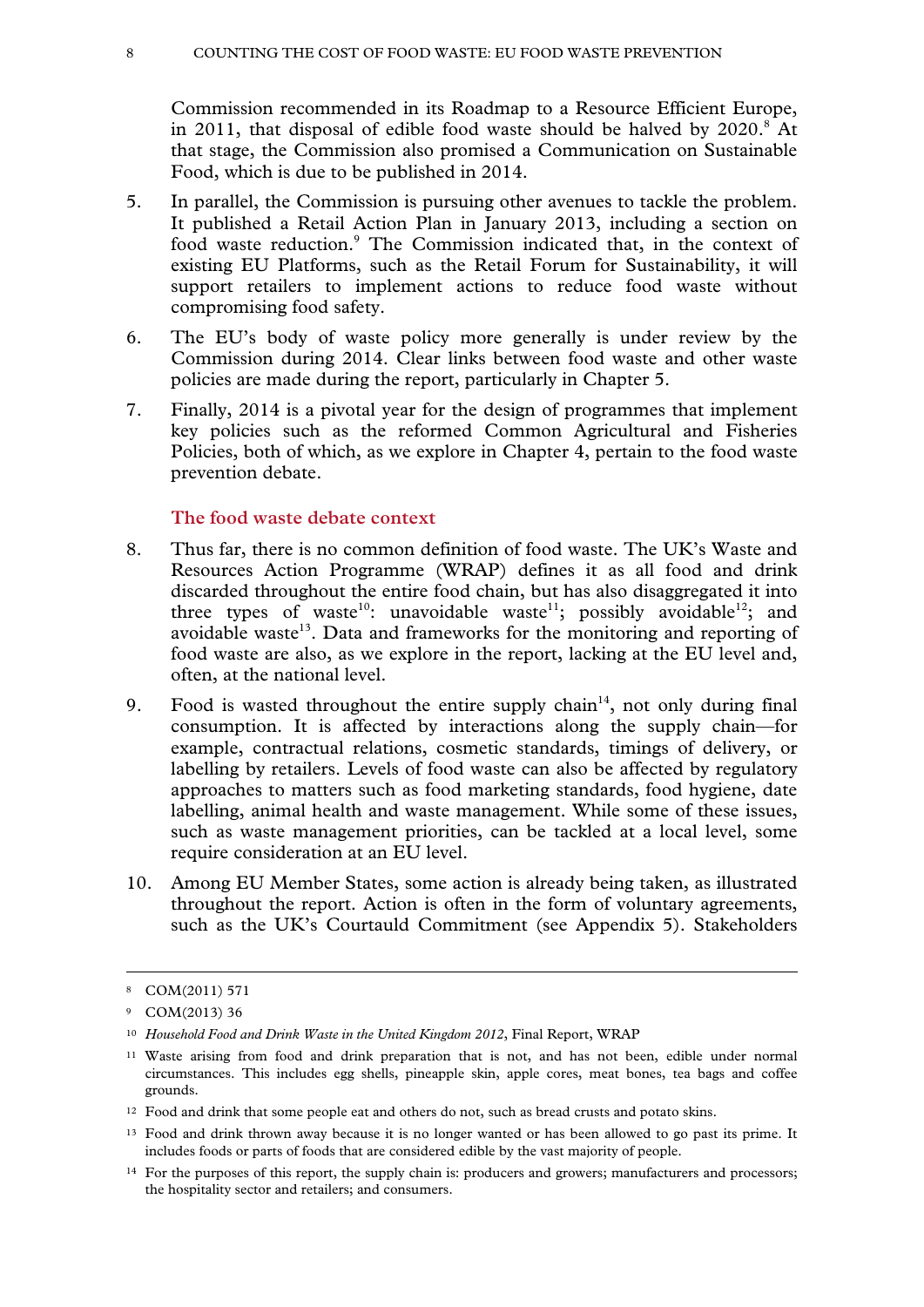from across the supply chain are beginning to cooperate on some of the key issues in the context of an EU-funded research project known as FUSIONS (Food Use for Social Innovation by Optimising Waste Prevention Strategies) (see Appendix 6). Such initiatives tend to be taken in isolation from each other, rather than within the context of a broad strategy.

#### **What the inquiry covers**

- 11. This inquiry has taken into account a range of issues surrounding the food waste debate across Europe, including: the challenges surrounding a common definition of 'food waste'; the reliability and amount of data and evidence collected on food waste; the possible inclusion of an EU target; food waste along the entire supply chain; the impact of EU regulation; respecting the 'waste hierarchy'; and what, if any, strategic role the EU should play.
- 12. Our focus is the prevention and reduction of food waste, rather than its management once created. The House of Lords' Science and Technology Committee recently published a report exploring how carbon-containing wastes (including food waste) can be transformed into useful, high value products.15
- 13. As this inquiry has focused on the European context, we have not considered the issue of any food waste associated with EU imports from developing countries. Furthermore, we have not considered the use of genetically modified food, the issue of overconsumption or historic overproduction caused by the Common Agricultural Policy (CAP).
- 14. We also highlight that, although much reference is made to work being conducted in the UK and the Netherlands, this is not because we consider them to be superior in terms of tackling food waste. Our evidence was clear that these two countries are taking a lead on the issues covered by this inquiry, particularly in relation to available data and evidence. Good work is certainly being conducted in other countries across Europe, as we explain in Appendix 8.

#### **Our aim**

- 15. Whilst this report is made to the House, it is also aimed at a wide range of policymakers and others, within the UK and across the EU. In particular, we trust that both the current and incoming Commission will take note of our report and we look forward to the Commission's response in the context of the political dialogue between the Commission and national parliaments. Our hope is that this report will also inspire governments of individual Member States and stakeholders throughout the entire supply chain. We are contributing to an ongoing debate, and we do not prescribe one single solution. Instead, we suggest a range of practical options, which we hope will move the food waste debate on from rhetoric to action.
- 16. We issued our call for evidence in August 2013 and took oral evidence from a range of UK and EU witnesses between October 2013 and January 2014. Overall, we received 27 pieces of written evidence and took oral evidence

 <sup>15</sup> Science and Technology Committee, *Waste or resource? Stimulating a bioeconomy* (3rd Report, Session 2013- 14, HL Paper 141)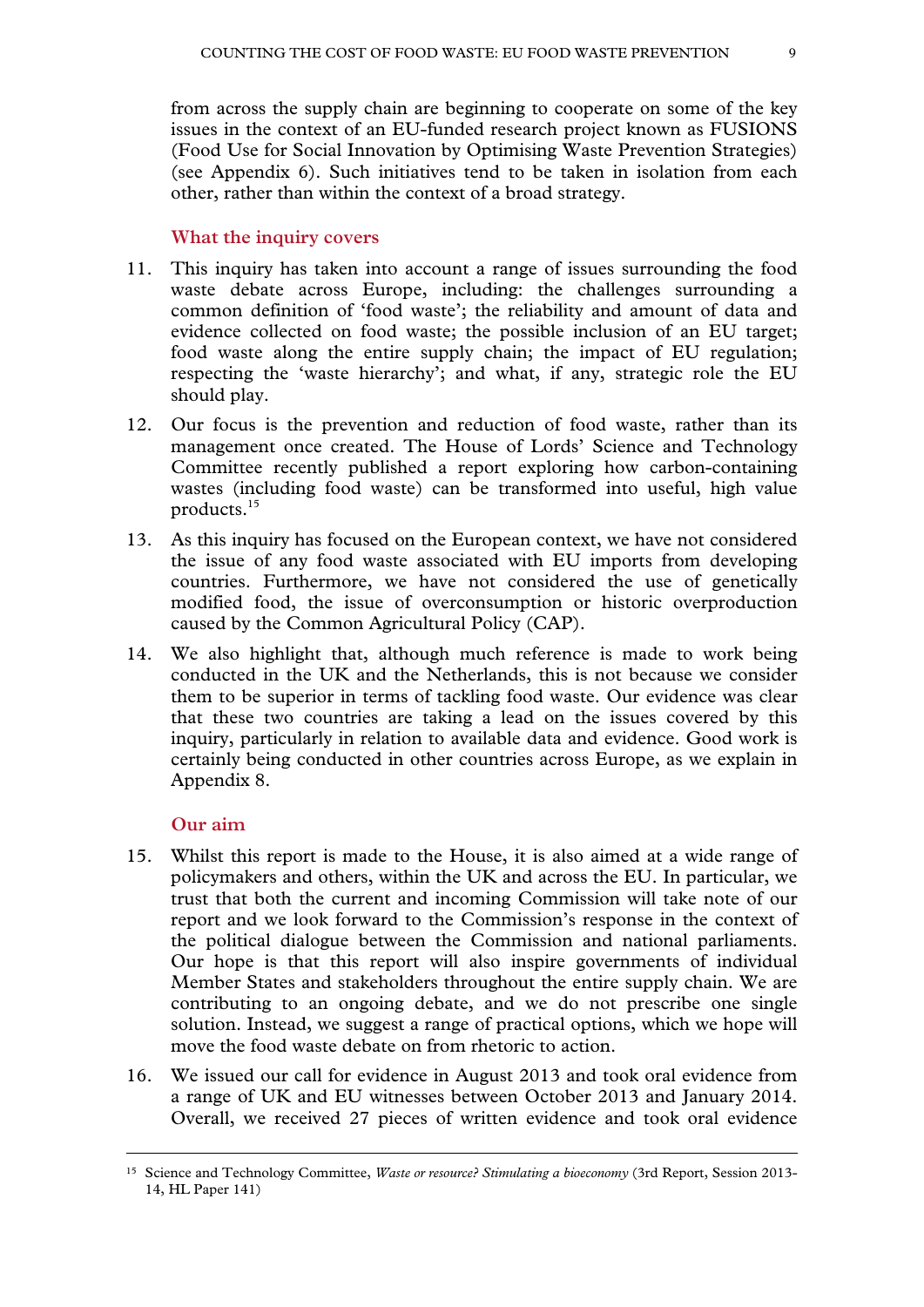#### 10 COUNTING THE COST OF FOOD WASTE: EU FOOD WASTE PREVENTION

from 59 witnesses, held over 22 evidence sessions. In addition to the evidence taken in the UK, we were fortunate to speak with stakeholders in the Netherlands, who ranged from government departments to representatives of Dutch food banks. Our findings are of relevance to policies within the broader EU, with some reference to how this might impact the UK. It must, however, be stressed that we did not concentrate on UK policy.

- 17. The Members of the Agriculture, Fisheries, Environment and Energy Sub-Committee who carried out the inquiry are listed in Appendix 1, which shows their declared interests. We are grateful for the written and oral evidence that was submitted to the inquiry; the witnesses who provided it are shown in Appendix 2. We are also grateful to Dr Julian Parfitt, Principal Resource Analyst, Oakdene Hollins Research and Consulting, who acted as Specialist Adviser to the inquiry.
- 18. The call for evidence is shown in Appendix 3. The evidence received is published online.16
- 19. **We make this report to the House for debate.**

 <sup>16</sup> Evidence published online is available at http://www.parliament.uk/hleud.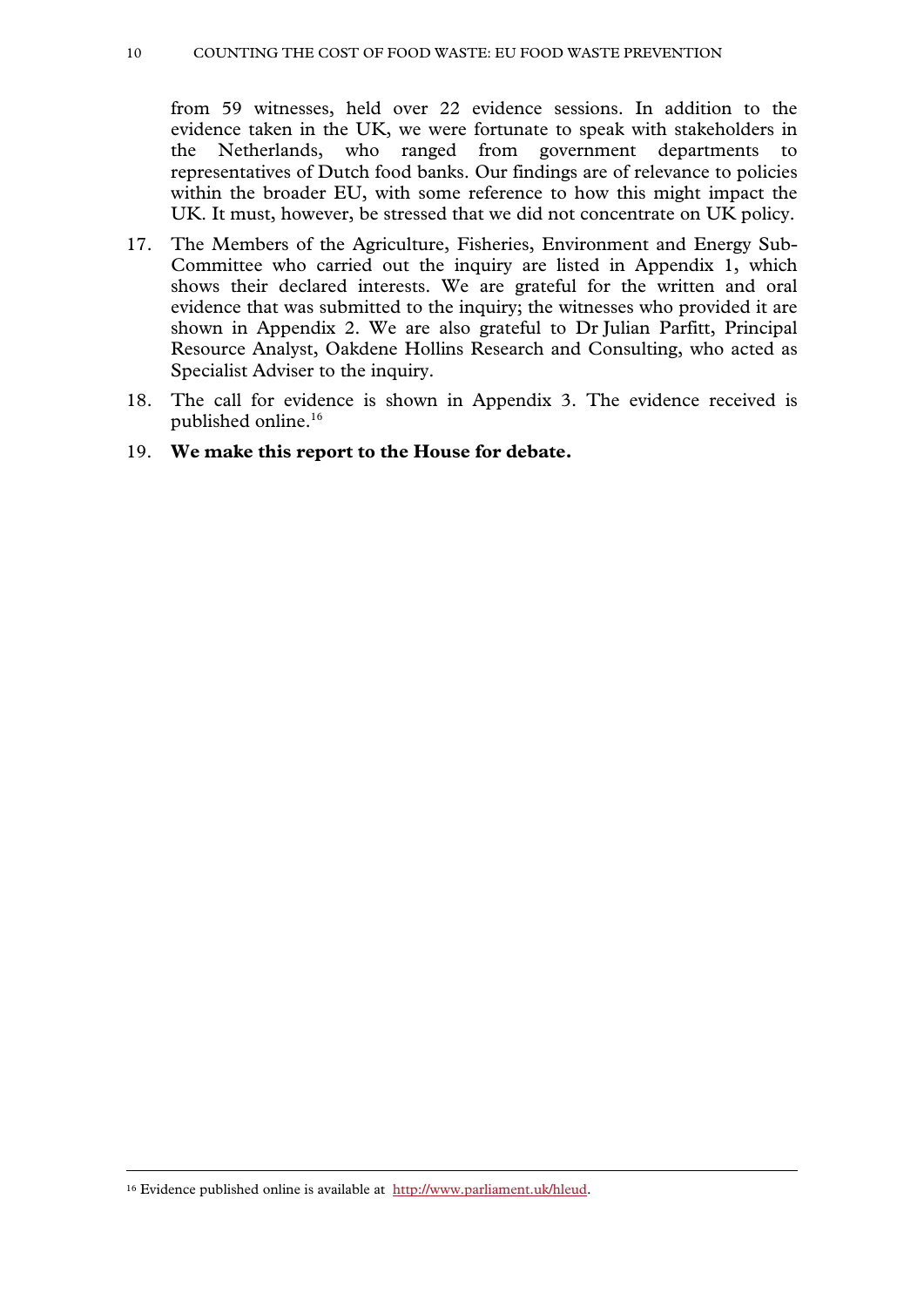# **CHAPTER 2: DEFINING, MONITORING, AND SETTING TARGETS FOR FOOD WASTE**

"By 2020 […] disposal of edible food waste should have been halved in the EU."17

- 20. It was on this target, set by the European Commission in 2011, that we initially based our inquiry. As we quickly learned, however, this apparently simple statement is fraught with difficulties. Underlying the issue of a target are three fundamental questions, which we set out to address in this chapter:
	- How should food waste be defined?
	- How can food waste be measured?
	- Can a target be set, and action taken, before decisions have been made on definitions and monitoring?

# **Defining food waste**

- 21. As yet, there is no commonly agreed definition of 'food waste', although the World Resources Institute is coordinating the development of a common global approach to defining and measuring food waste, known as the Food Loss and Waste Protocol.<sup>18</sup> At an EU level, 'waste' is generically defined as "any substance or object which the holder discards or intends or is required to discard".19 Application of that definition to food is, though, far from simple.
- 22. At the heart of the debate over a definition is a question as to whether such a definition can apply throughout the supply chain, from 'farm to fork'. The difficulty was apparent in the different language and terms of reference used in the evidence heard and submitted by those representing different stages of the food supply chain (see Figure 1). $^{20}$

 <sup>17</sup> COM(2011) 571

<sup>18</sup> Q 40, Q 217, Q 283

<sup>19</sup> Directive 2008/98

<sup>20</sup> Q 40, Q 50, Q 65, Q 165, Q 247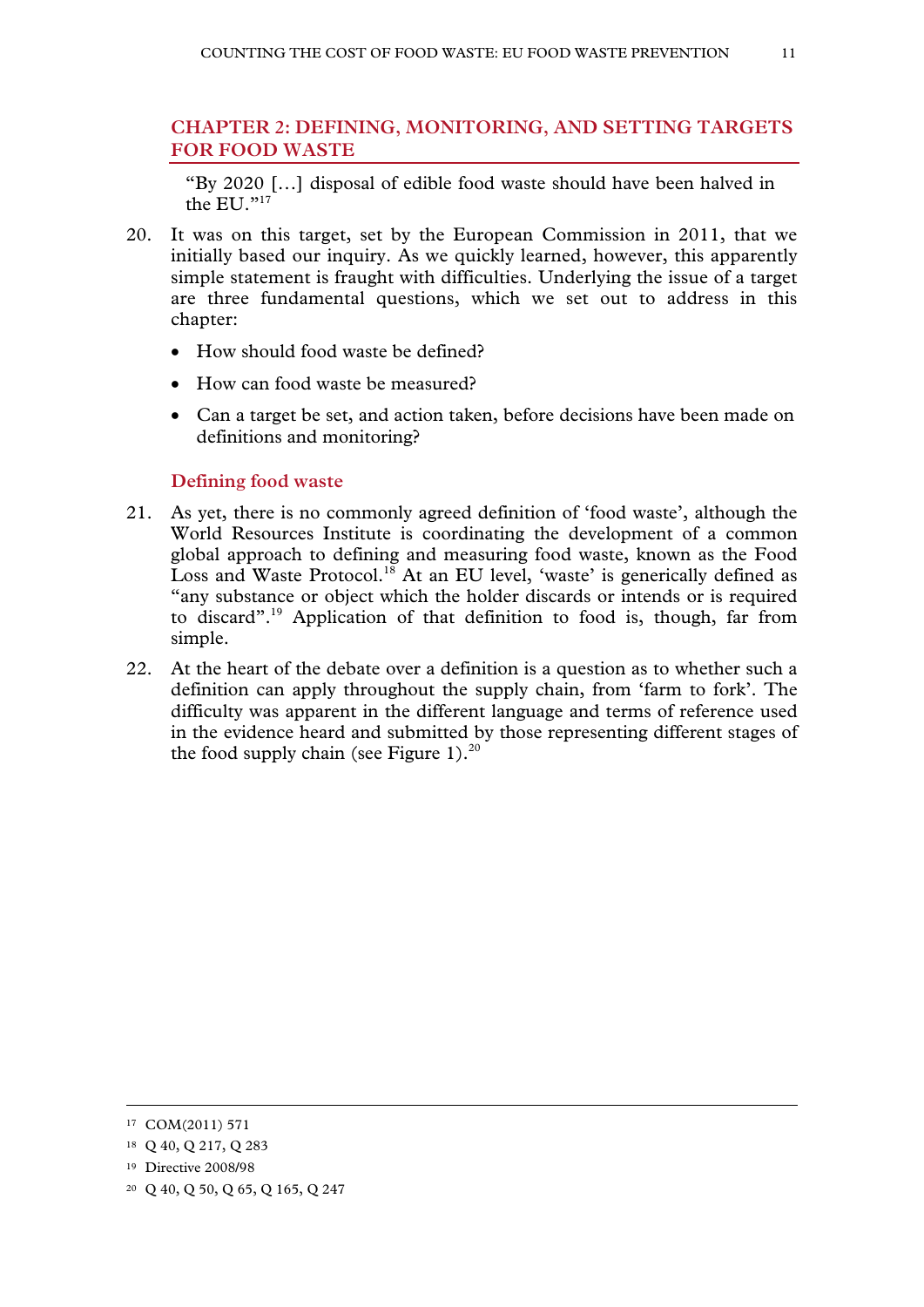

- 23. Waste at the producer end—farmers and fishermen—is considered to be particularly complex. Crops may be grown, but never harvested, for unavoidable reasons such as the weather and crop disease. Once harvested, they may be wasted because of demand fluctuation, shape and damage during harvest or storage. Livestock and fish may be wasted as a result of disease, regulation and cultural attitudes to the consumption of certain products, such as offal. $21$
- 24. Moving further along the supply chain, waste may be more evident but remains challenging to define.<sup>22</sup> From the manufacturer through to the consumer, food waste includes unavoidable material such as egg shells, pineapple skin, apple cores, meat bones, tea bags and coffee grounds. On the other hand, some waste is more easily identifiable, including food left uneaten on a plate in a restaurant and, at home, food purchased but not consumed.

 <sup>21</sup> Q 16, Q 40, Q 134, Q 224, Q 287, Defra, IME, NFU, WRAP

<sup>22</sup> Q 148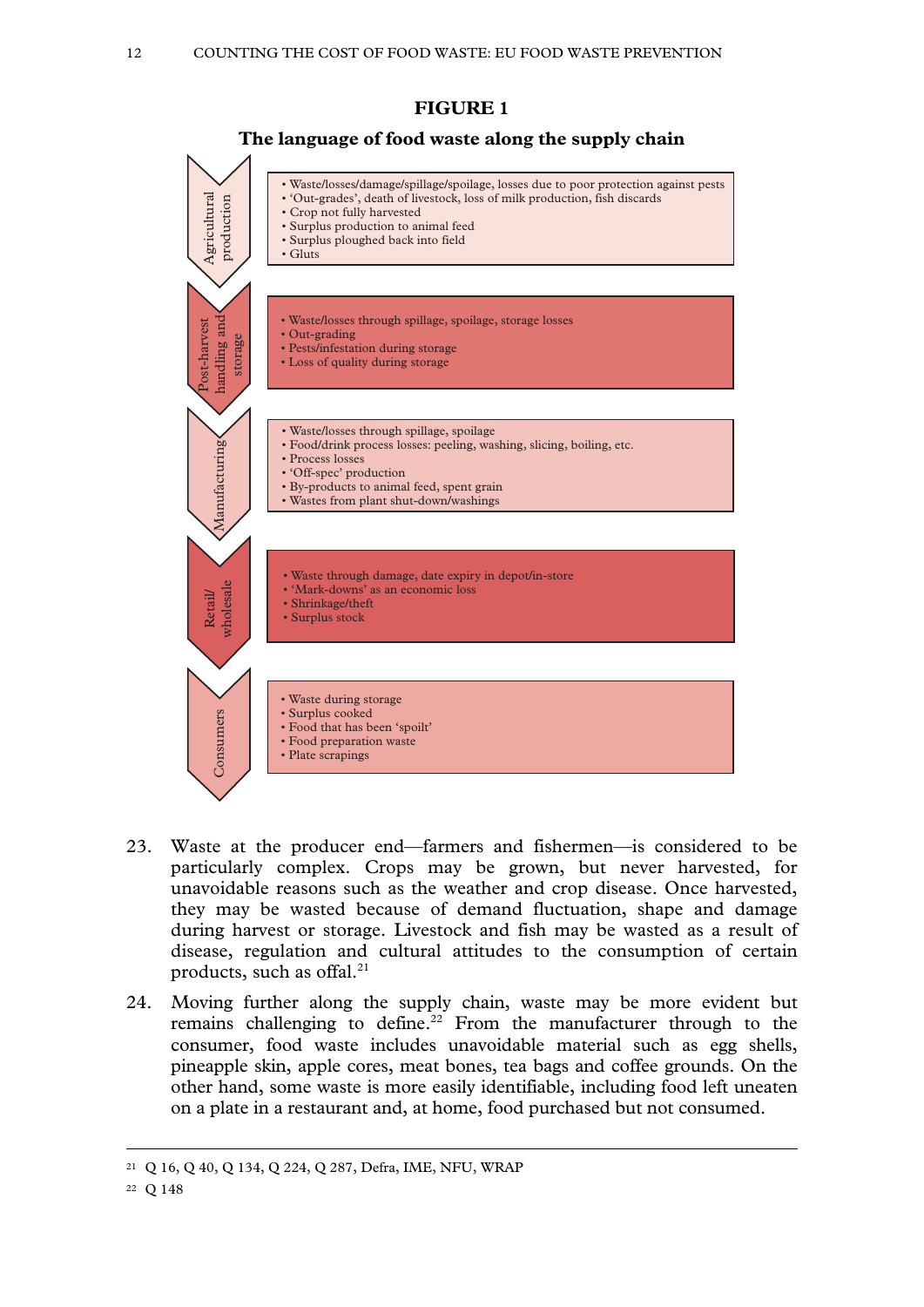25. Against that complex background, there have been attempts to define food waste. During our inquiry, the most commonly referenced definition of food waste currently available was that of the FAO (see Box 1), a definition which considers that food waste through the supply chain needs to be differentiated and that unavoidable material should not be considered as food waste.

# **BOX 1**

# **FAO definition of food waste**

The FAO makes a distinction between the unintended "food losses" at the beginning of the supply chain from producer through to processing and manufacturing, and "food waste" towards the end (from retail and final consumption) where the food discarded is more likely to be as a result of an intended decision, particularly in relation to consumers. It also excludes 'unavoidable' or 'inedible' material from food loss/waste.<sup>23</sup>

- 26. A number of witnesses expressed support for the FAO definition and, in the absence of other definitions, it has been adopted by the "Every Crumb Counts" Joint Food Wastage Declaration, launched by FoodDrink Europe.<sup>24</sup>
- 27. Others disagreed that a distinction should be made between waste at different stages of the supply chain.<sup>25</sup> The UK Government explained that "Using 'loss' for part of the supply chain and 'waste' for another part separates into two terms something which often has full supply chain drivers and impacts."<sup>26</sup>
- 28. WRAP proposed its own definition aligned to the need to focus efforts on food waste prevention: "Food waste is any food (or drink) produced for human consumption that has, or has had, the reasonable potential to be eaten, together with any associated unavoidable parts, which are removed from the food supply chain."27 Similarly, a number of witnesses summarised their perception of food waste as any food that was originally produced for human consumption that is then used in other ways. $28$  This included a clear view from environmental and farming organisations that all food wasted, even when due to unavoidable natural conditions, should be considered to be food waste. It was acknowledged that a distinction should therefore be made between avoidable and unavoidable food waste and between the policy approaches to those types of waste.<sup>29</sup>
- 29. The FUSIONS project (a pan-European initiative, which is currently working on standard approaches to food waste definition and measurement; see Chapter 6 and Appendix 6) is finalising a common definition that can be applied to all food supply chain stages, food product categories and at different geographical scales. The draft final version of this is currently being

29 Q 16, Q 40

 <sup>23</sup> *Global food losses and food waste: extent, causes and prevention*, the Swedish Institute for Food and Biotechnology, May 2011, a report for the Food and Agriculture Organisation of the United Nations

<sup>24</sup> Q 27, Q 40, "Every Crumb Counts" Joint Food Wastage Declaration

<sup>25</sup> Q 65, Defra supplementary, WRAP

<sup>26</sup> Defra

<sup>27</sup> WRAP

<sup>28</sup> Q 65, Q 113, Q 134, Q 265, Unilever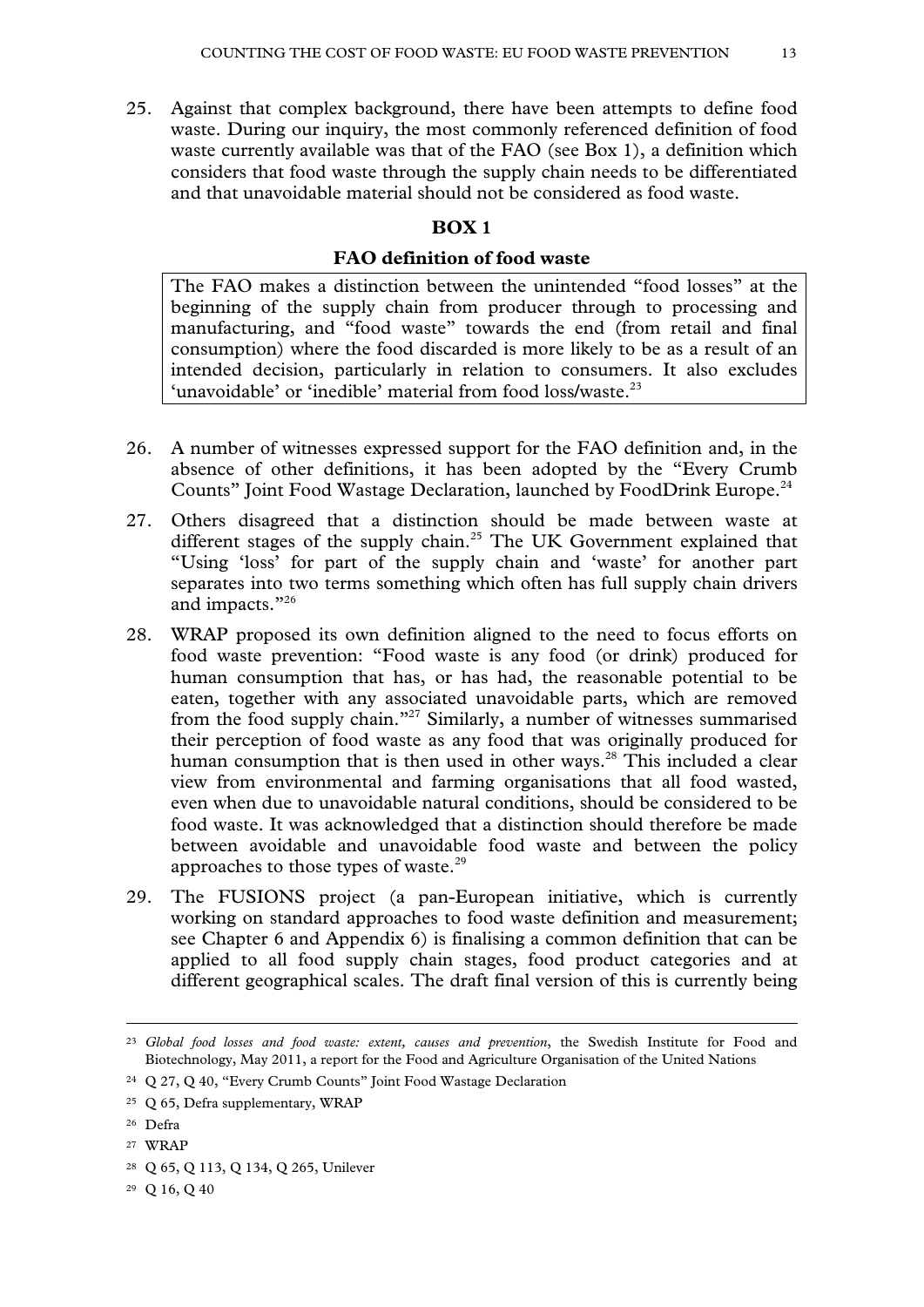peer reviewed and was due to be published in spring 2014. The approach in its current form uses the term 'food wastage' to refer to only the edible fraction of food waste.30

- 30. There was a further question as to whether a definition should be developed at the EU level. Several witnesses were supportive of the principle of developing a common definition, including through the FUSIONS project.<sup>31</sup> Some witnesses questioned the efficacy of 'top down' definitions.<sup>32</sup> It was also put to us that different priorities across Member States point to different approaches to the definition of food waste. Where food waste is generally not disposed of through landfill or energy recovery, a definition is more likely to reflect a focus on prevention, redistribution and potential use as animal feed. Such Member States will be keen to ensure that the use of material represents the optimal sustainable solution. Elsewhere, more waste may tend to be disposed of in landfill, incinerated or sent for energy recovery. A definition might therefore focus on the different treatment methods applicable at that stage of waste. $33$  The challenge of attempting equivalence of meaning across the EU in different languages should also not be underestimated.<sup>34</sup>
- 31. **Food waste is more apparent, and easier to define, towards the end of the supply chain. At the producer level, though, the issue is much more complex, particularly in relation to on-farm losses. We conclude that food grown but not harvested due to adverse weather conditions should not be considered as food waste. On the other hand, food not harvested for other reasons, such as change in demand, should be included within the definition of food waste.**
- 32. **We conclude that the idea of a universal food waste definition that works across the food supply chain and at different geographical scales defies the complexities of the European food supply chain. We recommend that a more productive approach would be to standardise approaches to defining different material and waste flows at each stage of the food supply chain, including unavoidable waste.**

### **Monitoring of food waste throughout the supply chain**

33. After observing the difficulties of defining food waste, we turned to its monitoring. The range of food waste data types and sources collected at different levels and for different purposes is summarised in Appendix 7. These include: information reported to the EU Statistical Office (EUROSTAT) by Member States; food waste monitoring programmes for both households and other sectors; data submitted voluntarily by businesses under voluntary agreements; and innovations designed to help with monitoring close to sources of waste generation, such as the Unilever mobile phone application for chefs (see Chapter 3, paragraph 88). The Institution of

- 33 Q 149, Q 247
- 34 Q 50, Q 149

 <sup>30</sup> Q 149, Q 194

<sup>31</sup> Q 27, Q 40, Q 51, Q 80, Q 103, Q 113, Q 123, Q 218, Q 252, Q 264, Copa-Cogeca, Defra, Waitrose

<sup>32</sup> Q 247, Q 265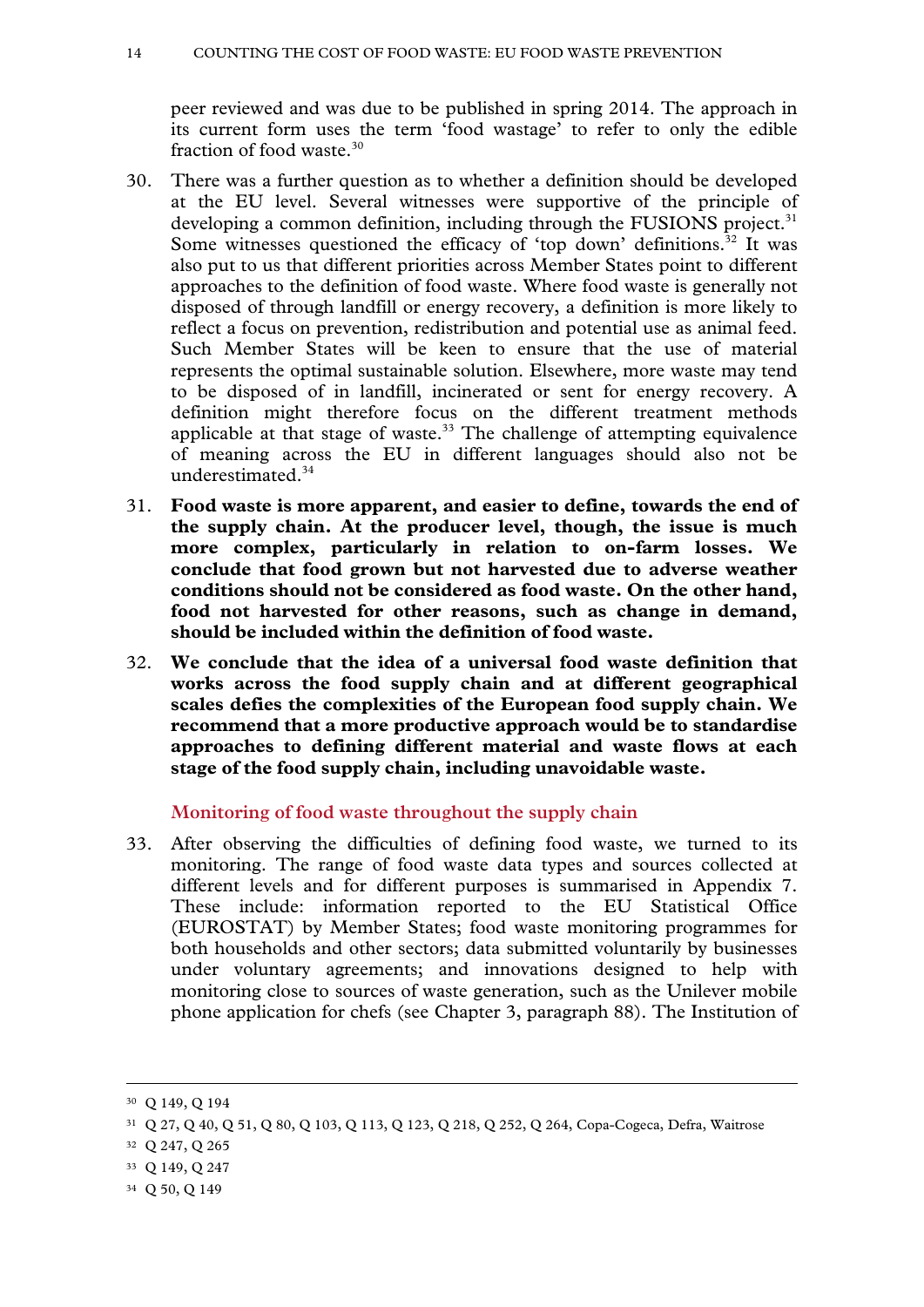Mechanical Engineers (IME) cited other emerging innovative tools such as the websites 'tooskee.com' and 'leanpath.com'.35

- 34. The difficulties relating to food waste definition, and the lack of standard approaches to measurement, impinge on the quality of available data at all levels. At the producer level, it was conceded that pre-farm gate data on food waste are particularly weak. WRAP noted that existing estimates of agricultural food waste in the UK are indicative, and based on a 2004 Environment Agency synthesis of evidence available at that time.<sup>36</sup> The lack of data was related to the difficulty of monitoring losses at this stage of the food supply chain as well as the definitional problem of classifying what is 'food waste' in the field. $37$  It was argued that, for this area to develop, more research is needed across the EU, including into the extent to which food wastage may be beneficial to local ecosystem integrity due to its nutritional value when spread on land.<sup>38</sup> Some preliminary work on pre-farm gate losses is currently being conducted in Scotland.<sup>39</sup>
- 35. It was clear from the evidence that individual hospitality and food sector and retail businesses, by contrast, are in a relatively good position to assess their own food waste when motivated to do so. The caterers, Sodexo and ARAMARK, offered compelling evidence of their efforts in the food service sector to that effect. In the hospitality and food service sector it was noted that, generally, the separation of waste was a helpful way of demonstrating the levels of food waste to employees. Rather than all company waste being put into one bin, food waste would be discarded separately.<sup>40</sup> Similarly, large retailers informed us of efforts within their businesses.<sup>41</sup> According to witnesses, in both the hospitality and food service industry and retailer sectors, voluntary agreements have been instrumental in driving progress on data collection.42
- 36. For food waste arising from smaller businesses, however, which tend to predominate within the hospitality and food service sector, the voluntary disclosure of such statistics is unrealistic. Estimation is then reliant on sampling and surveying techniques. Sodexo told us that the overall estimate for the hospitality and food service sector across Europe, produced by FoodServiceEurope,<sup>43</sup> is likely to be unreliable and based on inconsistent methodologies.44
- 37. We heard that the monitoring of consumer food waste is also a particular challenge. Estimates of total quantities as well as detailed compositional data are needed to inform waste prevention and awareness campaigns.<sup>45</sup> Evidence from WRAP, which has experience of conducting such compositional studies

44 Q 52

 <sup>35</sup> IME

<sup>36</sup> *Review of agricultural waste research and development projects*, Environment Agency, 2014

<sup>37</sup> Q 16, Q 67, Q 152, Copa-Cogeca, Defra

<sup>38</sup> Feeding the 5,000, Defra

<sup>39</sup> Q 196

<sup>40</sup> Q 56, ARAMARK

<sup>41</sup> Q 212, Q 225

<sup>42</sup> Q 25, Q 56, Unilever

<sup>43</sup> See http://www.foodserviceeurope.org/

<sup>45</sup> Q 5, Q 110, WRAP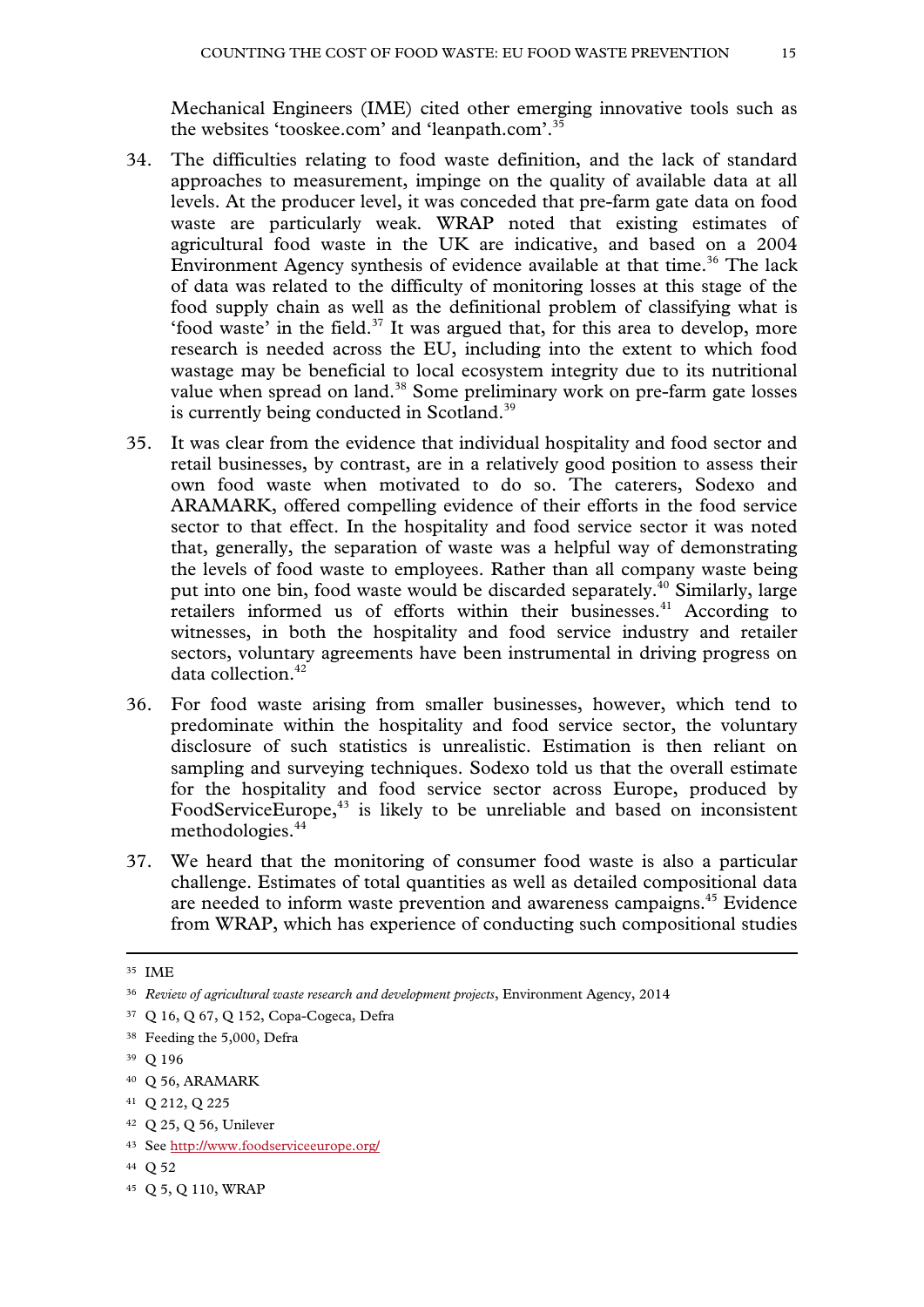#### 16 COUNTING THE COST OF FOOD WASTE: EU FOOD WASTE PREVENTION

since 2007, suggested that research on consumer food waste is complex to undertake.46 High quality compositional data is "invaluable in the formation of waste reduction campaigns",<sup>47</sup> yet for the majority of Member States such studies have not been carried out.<sup>48</sup>

38. **We conclude that food waste is a data-poor area across the main sectors where it arises. In some instances, assessment has been shown to be possible. This is particularly so among larger retailers and food service companies. It is, however, much more difficult to assess the quantity and nature of food waste at the producer, manufacturer and consumer levels and within smaller businesses in particular.** 

#### **The current state of EU food waste statistics**

39. It is evident from the work carried out for the Commission in  $2010<sub>19</sub>$  based mainly on 2006 EUROSTAT statistics, that the measurement of food waste across the main food waste generating sectors is incomplete, with a near total absence of waste statistics in some Member States. Furthermore, the Commission's 89 million tonne estimate is based on a significant element of extrapolation for the retail/wholesale and food service/hospitality sectors in particular. The overall estimates suggest that household food waste contributes the highest proportion, with the food and drink manufacturing sector accounting for most of the remainder (see Figure 2).



#### **FIGURE 2**

**EU-27 food waste arisings, percentage (%) weight by sector**<sup>50</sup>

40. The combination of the limited number of detailed research studies conducted within Member States, the uncertainties of estimating food waste from within datasets reported to EUROSTAT that do not specifically relate

- <sup>49</sup> *Ibid*.
- <sup>50</sup> *Ibid*.

 <sup>46</sup> Q 195

<sup>47</sup> Shropshire Council

<sup>48</sup> *Preparatory study on food waste across EU 27*, BIO Intelligence Service, a report commissioned by the European Commission, October 2010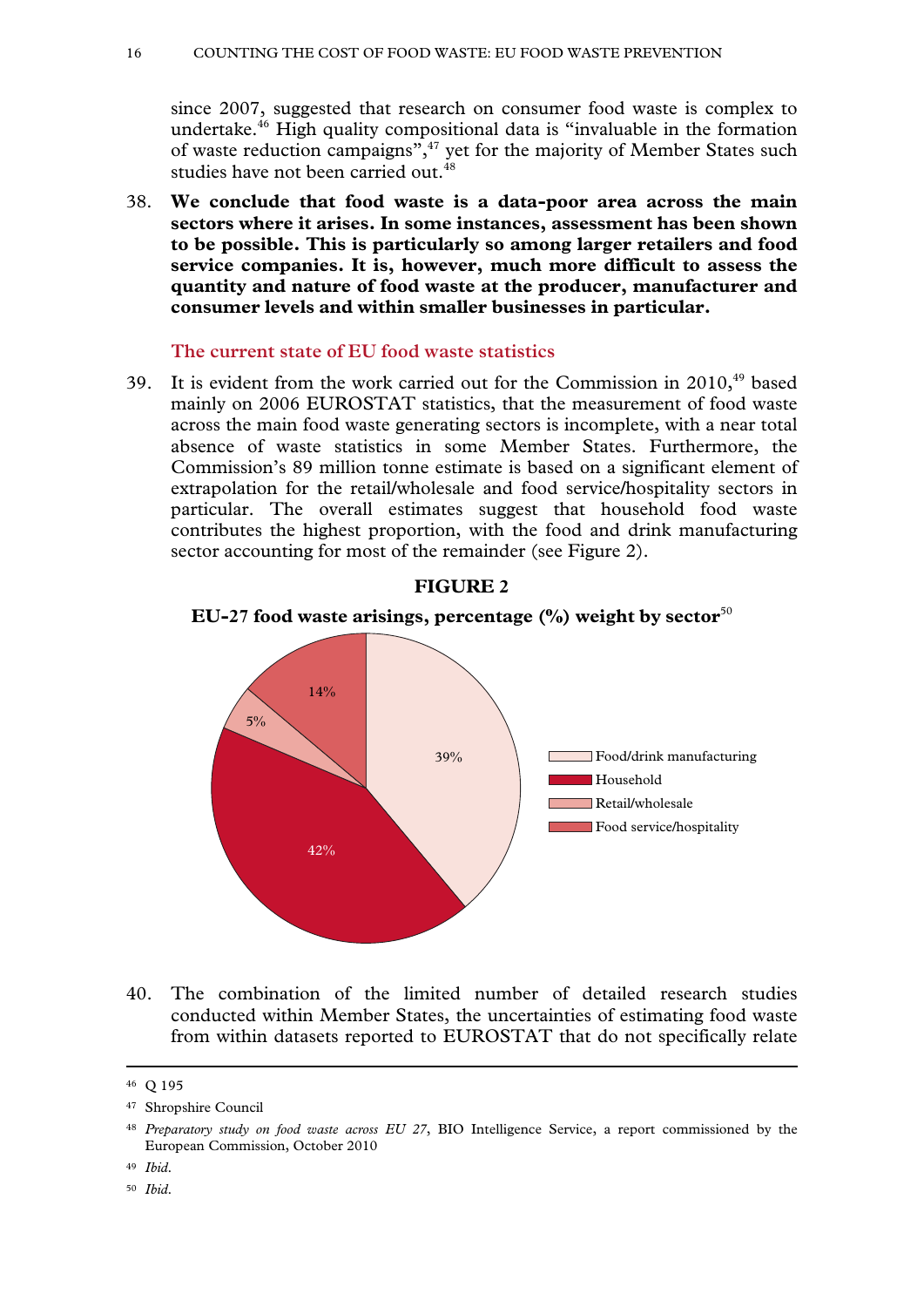to food waste fractions<sup>51</sup> and the widespread use of extrapolated factors has resulted in a picture where country-to-country variation is difficult to explain. For example, France manufactures more food and drink than the UK, but significantly less food waste from French manufacturing has been reported according to the 2006 EUROSTAT data.

- 41. A EUROSTAT project is currently underway that involves voluntary food waste data collection activity among 16 Member States based on 2012 data, to be published in June  $2014<sup>52</sup>$ . This will attempt to test how to 'plug-in' a more detailed breakdown of food waste within the existing reporting requirements of the EU Waste Statistics Regulation.<sup>53</sup> While this is likely to provide a more detailed account of which waste streams contain food waste, it is not designed to quantify total food waste.
- 42. **In order to boost data availability across the EU, the current Member State reporting requirements must be reformed, so that food waste can be more reliably identified. This requires action on the part of EUROSTAT and Member States in order to reform some of the existing reporting categories that currently conceal food waste estimates.**

### **Data reporting**

43. The evidence suggested that there is considerable room for improvement in data reporting by food and drink manufacturers, retailers and in the food service industry. We heard that an innovative way of doing so would be through the encouragement of open data reporting at the company level, such as the Norwegian<sup>54</sup> ForMat project (see Box 2).<sup>55</sup>

### **BOX 2**

### **Norwegian ForMat project**

The ForMat project is an ongoing collaboration between producers, retailers, research institutions, environmental organisations and the government, to chart and minimise food waste in Norway.

The project began in 2009 through a cooperative effort between supply chain sectors, including Food and Drink Norway, Food and Agriculture Norway, and bodies representing industry, retailers and suppliers. The project is financed by the Norwegian ministries of the Environment and Agriculture, both of which are also represented in the project's steering committee. In 2011, the project received additional support from the ministries of Fisheries and Coastal Affairs, of Trade and Industry, and of Children, Equality and Social Inclusion.

The project has four sub-projects, with a budget of approximately 8.2 million NOK (Norwegian Krone) (approximately  $\epsilon$ 1 million) over its original fouryear lifespan:

 <sup>51</sup> Q 144

<sup>52</sup> *EU data collection on food waste*, OECD Food Chain Analysis Network, 4th Meeting, 20-21 June 2013

<sup>53</sup> Regulation No 2150/2002

<sup>54</sup> Although Norway is not a Member of the EU, this project has been cited as evidence as it provides a useful example.

<sup>55</sup> Q 123, Feeding the 5,000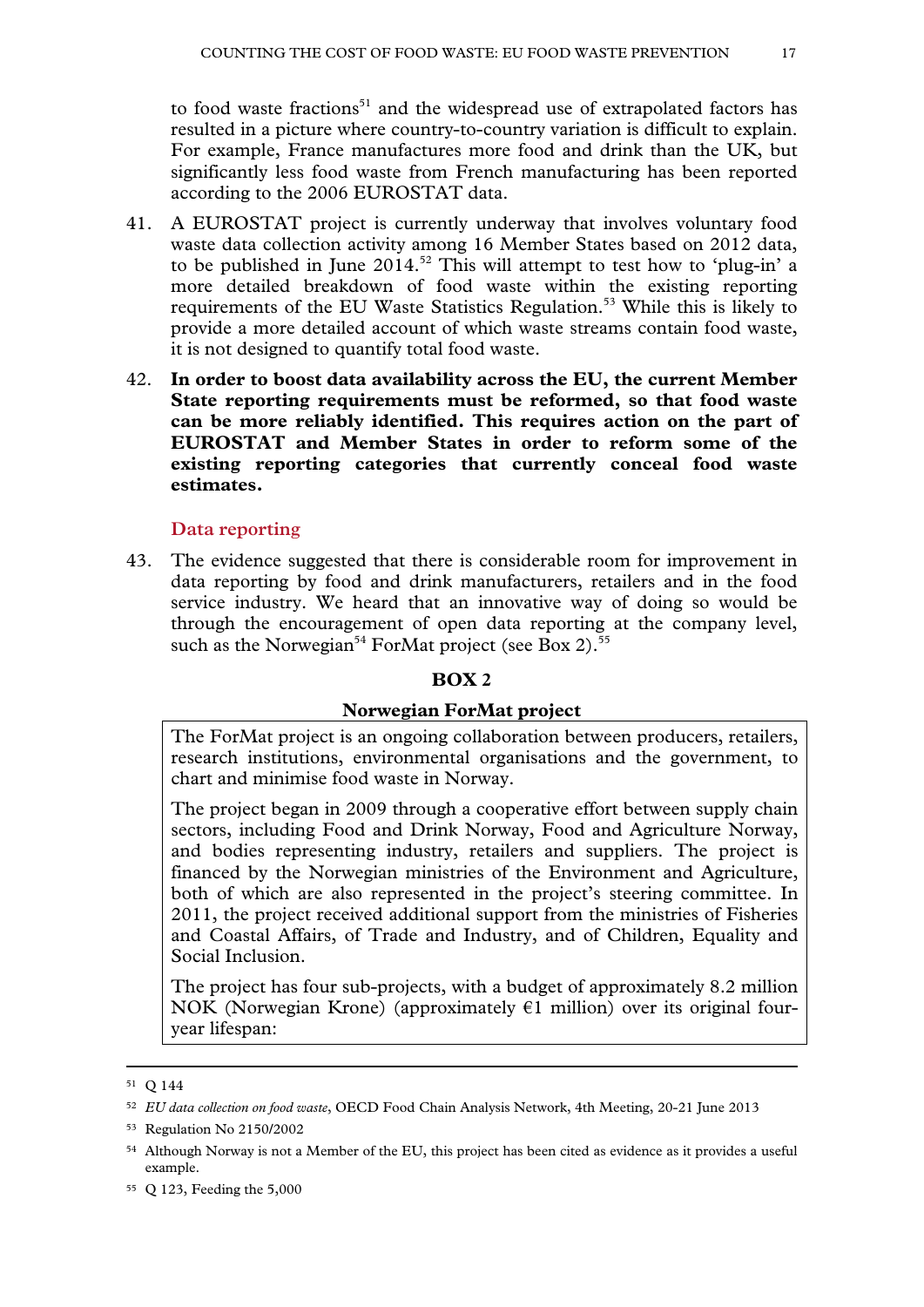- charting and analysing the volume of food waste in Norway between 2009–13;
- networking along the value chain to reduce the volume of wasted food;
- communication and knowledge transfer of results, ideas and experience relevant to avoiding waste of food in Norway; and
- prevention strategies/tools, including packaging, size of packaging and shelf life.

ForMat's goal is to contribute to a 25% reduction in food waste in Norway by 2015. This corresponds to a value of 5 billion NOK ( $\epsilon$ 650 million), and whilst considered a realistic goal, it requires an attitude shift, better knowledge and better daily routines.<sup>56</sup>

- 44. Sodexo lent its support to an EU policy on obligatory data reporting.<sup>57</sup> This might build on recently agreed EU provisions regarding the publication of non-financial information by large companies, which set a framework for the publication of environmental data. While food waste data are not explicitly included in that framework, nor are they excluded.<sup>58</sup> The Dutch government preferred an EU voluntary framework.<sup>59</sup> The announcement by the British Retail Consortium (BRC) in late January 2014 that from 2015 all the major UK supermarkets would report their food waste statistics on an annual basis is an indication of a shift towards more open data reporting through a voluntary approach. $60$
- 45. **Recent developments in the UK and Norway illustrate how voluntary public disclosure and greater openness about food waste arisings can be successfully achieved. Although a compulsory reporting framework for large companies could be feasible, the European Commission should consider ways of facilitating voluntary public disclosure. Recently agreed EU legislation on the disclosure of nonfinancial information by large companies, including environmental information, offers a possible framework for such voluntary reporting.**

### **Funding data collection**

46. We were warned that monitoring and data collection activities are often resource-intensive. For example, in relation to WRAP's voluntary agreements under the Courtauld Commitment (see Appendix 5) the inquiry was advised "not to underestimate the challenge" of creating systems for collecting, verifying and reporting data collected from signatories.<sup>61</sup>

1

<sup>56</sup> *Report from the ForMat project 2011 – reducing food waste*, ForMat

<sup>57</sup> Q 52

<sup>58</sup> Directives 78/660 and 83/349, both of which would be amended under the proposed Directive COM(2013) 207. Informal agreement between the European Parliament and Council on the draft legislation was reached in February 2014.

<sup>59</sup> Q 130

<sup>60</sup> *A Better Retailing Climate: Driving Resource Efficiency*, BRC, January 2014

<sup>61</sup> Defra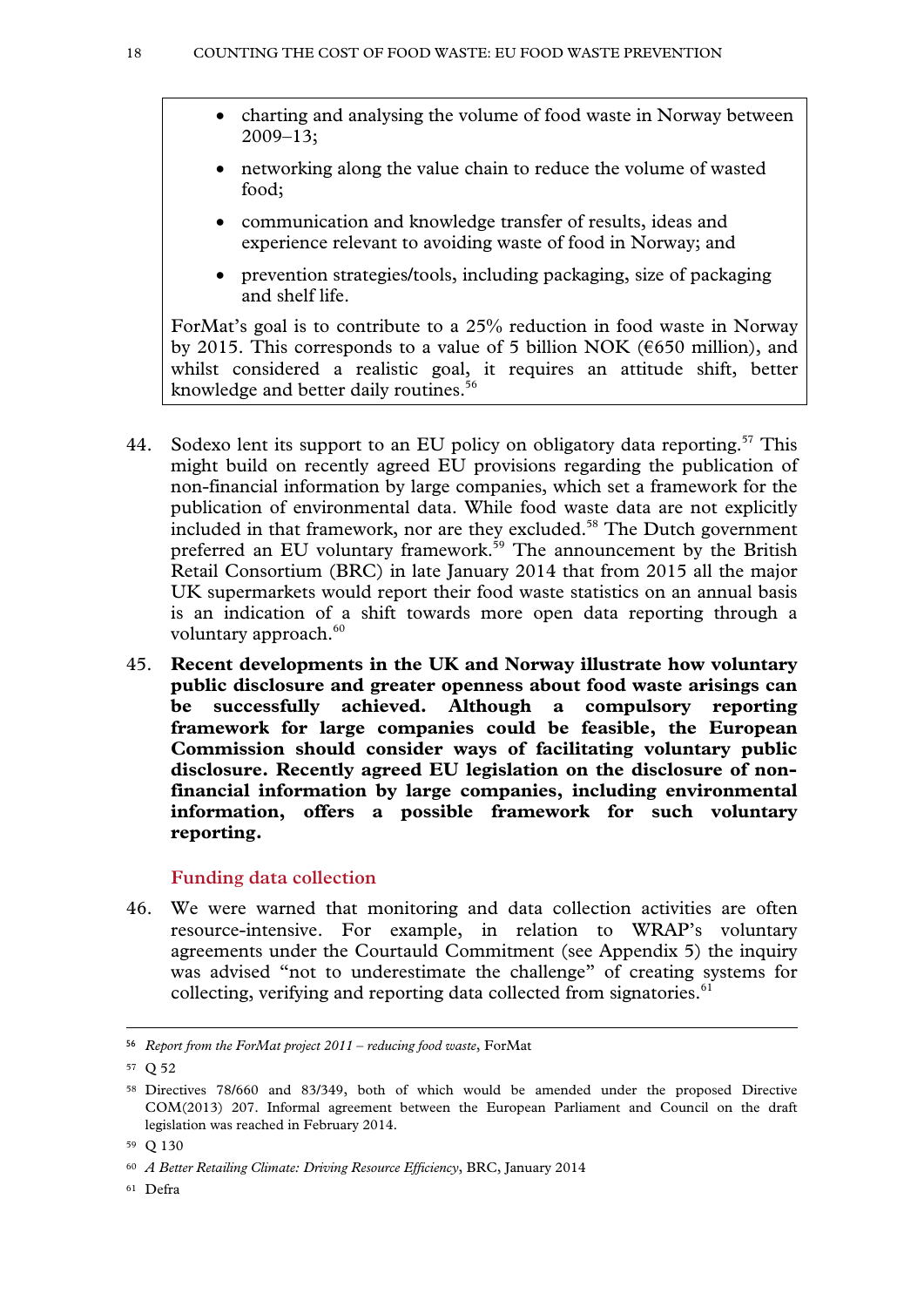- 47. It was therefore with some concern that we heard that funding from the UK Government to support the work of WRAP had been cut. In November 2013, the Department for Environment, Food and Rural Affairs (Defra) announced a reduction in WRAP's annual funding for delivery work in England from around £25 million to approximately £15 million.<sup>62</sup> WRAP's work on food and drink waste reduction was cut by  $f(3.6)$  million. The Chief Executive of WRAP admitted that there was a danger of a loss of momentum, a "potential concern" which was acknowledged by the Minister.<sup>63</sup> On the other hand, the Minister expected the support provided by WRAP to have acted as a catalyst for businesses to understand the economic benefits of taking their own action to tackle food waste.<sup>64</sup>
- 48. **Food waste monitoring and data collection across the supply chain must be effectively resourced across the EU. In the UK, there is a high risk of false economy if the cuts to WRAP's funding to support food waste prevention ultimately lead to resource inefficiency in terms of economic costs to businesses and households, and environmental costs from greenhouse gas emissions and water and energy consumption. We therefore recommend that the UK Government work closely with WRAP to assess the impact of the budget cut on WRAP's ability to contribute to food waste prevention, particularly in the context of its unique ability to work along the whole supply chain.**

#### **Taking action**

- 49. The fact that reliable data are not available has led to a division of opinion as to whether action on food waste should be taken now or postponed until data have improved.<sup>65</sup> The collection and understanding of food waste data was noted as the starting point, with such insights leading to action.<sup>66</sup> As the Food and Drink Federation (FDF) stressed: "a very important part of the food waste debate is to have a sound evidence base on which you can judge future policy".<sup>67</sup> This has been the approach taken by WRAP since 2007, where the building of an evidence base has generally preceded action and has been used to inform programmes of work to deliver food waste reductions in households, the grocery supply chain and, most recently, in the food service and hospitality sector.<sup>68</sup>
- 50. On the other hand, we heard that there are "no regret" actions<sup>69</sup> that could be taken, and that these could be addressed without the need for food waste definitions and data to be fully developed.<sup>70</sup> Witnesses emphasised that

<u>.</u>

- 66 Q 211
- 67 Q 28
- 68 Q 191

70 Q 286

<sup>62</sup> *Review of Defra funding for WRAP (Waste and Resources Action Programme) – Summary report of the review and responses to the opportunity to comment document*, Defra, November 2013

<sup>63</sup> Q 205, Q 295

<sup>64</sup> Q 295

<sup>65</sup> Q 144

<sup>69</sup> These are actions with no negative consequences.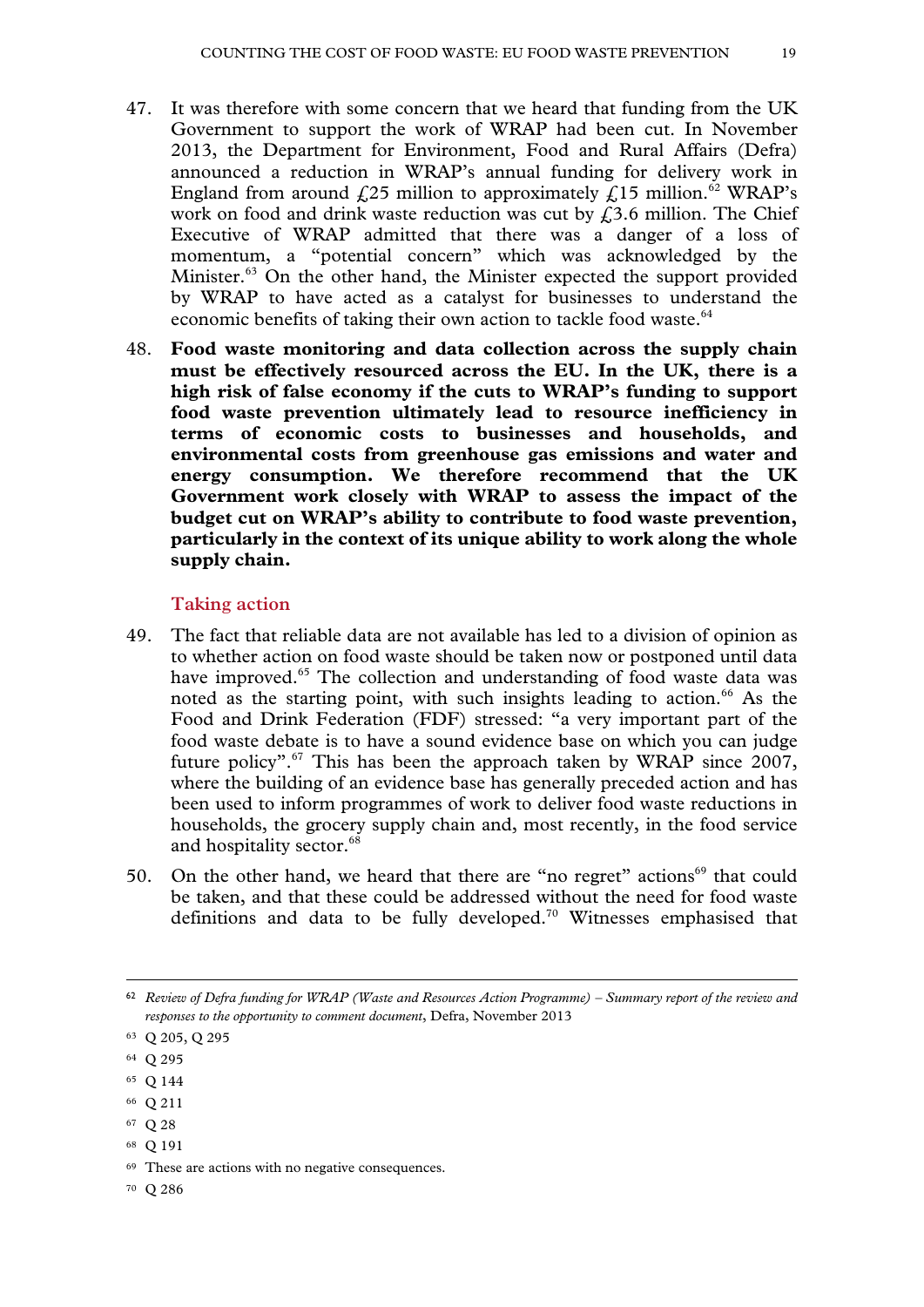efforts to standardise definitions should not eclipse other priorities in acting on food waste.<sup>71</sup>

51. **A common definition, a coherent set of data and reporting requirements are not prerequisites for action. We consider it selfevident that, in a resource-efficient Europe, all involved throughout the supply chain should be looking to minimise waste of all varieties.**

#### **Targets**

- 52. One method currently used to encourage action is through the setting of a target. We began this chapter by mentioning the Commission's 2011 aspirational target of reducing edible food waste by 50% by 2020. Since then, we understand, France and Germany have adopted a non-binding 50% reduction target by 2025 and 2020 respectively. Other Member States have additionally set their own national targets, such as the non-binding targets in the Netherlands to cut food waste in the food supply chain and households by 20% by 2015,<sup>72</sup> and in Austria by 20% by 2016 (for households only).<sup>73</sup>
- 53. In the upcoming Communication on Sustainable Food, the Commission is expected to revise its target downwards.<sup>74</sup> Any change in ambition would reflect the different progress made across the EU and the different levels of data available.
- 54. The lack of a common definition and satisfactory data and monitoring across the EU were the principle reasons mentioned by our witnesses as to why it would not be appropriate at this time to introduce a binding target at the EU level.75 Having no agreed methodology on the measurement of food waste, including "what constitutes food waste", would make it more difficult to ascertain the progress of Member States.<sup>76</sup> Marks and Spencer observed that most food waste is generated by consumers in the home. Consequently, "while the theory of a target could definitely work, the practice of implementing that and being able to report against it to show that a difference had been made would be really hard".<sup>77</sup>
- 55. On the other hand, it was considered that an aspirational target would send a clear political signal about the ambition of policy makers in this area, particularly in terms of making EU food waste reduction a high priority.78 For Sodexo, the importance of such a target was that it "raises a profile" and acts as a focal or reference point, not just for Member States, but also for organisations in allowing them to align business strategies or improvement programmes.79
- 56. One of the few witnesses who did support a binding target, the Anaerobic Digestion and Biogas Association (ADBA), emphasised that it must be

78 Q 39

 <sup>71</sup> Q 144, Defra

<sup>72</sup> Q 123

<sup>73</sup> *"Food is precious" – the initiative*, Austrian Ministry of Life

<sup>74</sup> Q 163

<sup>75</sup> Q 1, Q 49, Q 194, Q 242

<sup>76</sup> Q 25, Q 49

<sup>77</sup> Q 80

<sup>79</sup> Q 49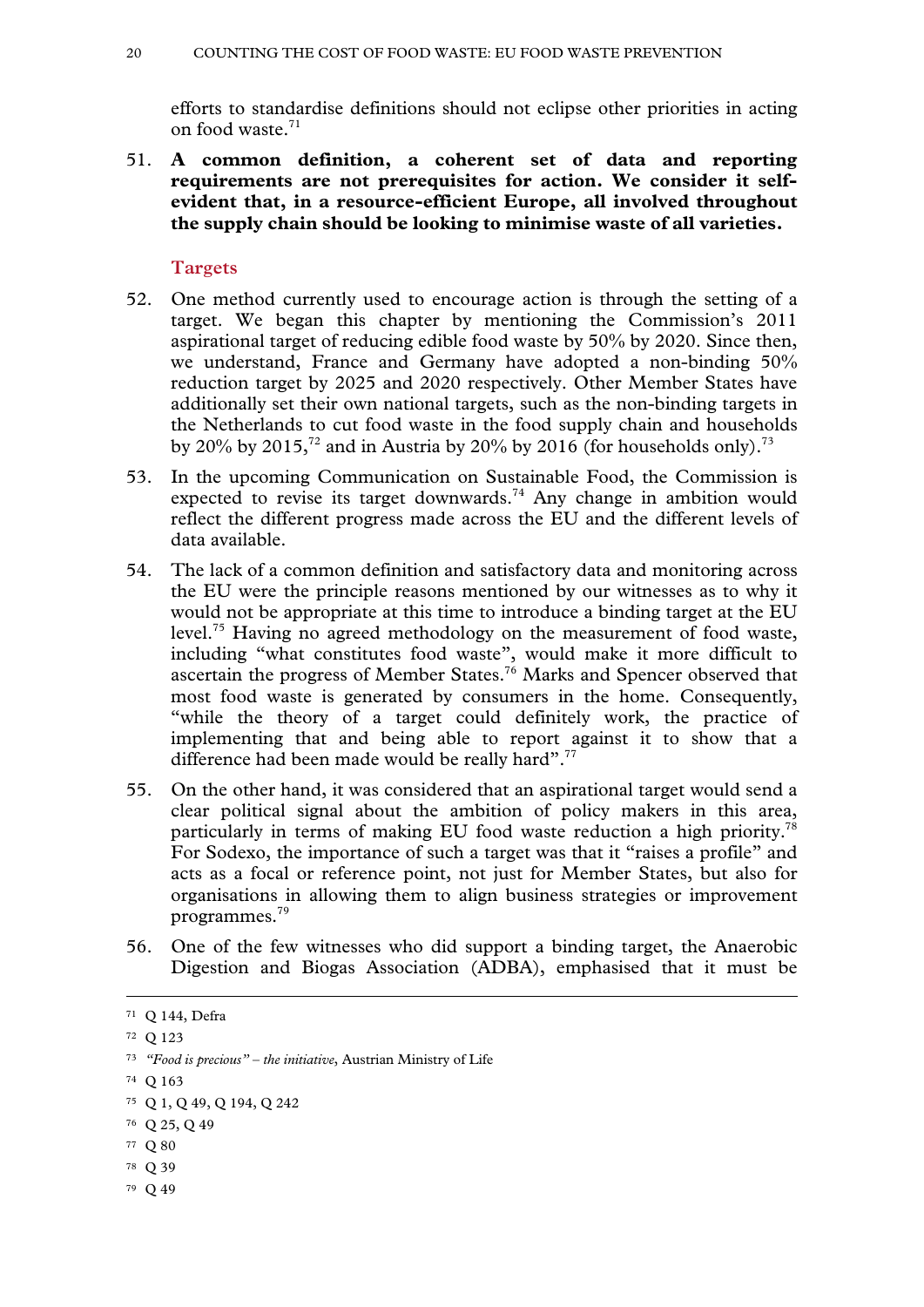evidence-based in that the level of reduction set would need to be realistic.<sup>80</sup> The stated main benefit of a binding approach was that "to a degree it gets around politics" because any incoming Member State government could easily ignore an aspirational target, but could not ignore a binding target. $81$ We understand that responses to the Commission's consultation on sustainable food, $82$  carried out in 2013, found that consumer groups, nongovernmental organisations (NGOs) and some national governments were far more supportive of such an approach than food and drink sector trade bodies, retailers and manufacturers.

57. **We conclude that a binding target requires adequate baseline information, which is simply not available across the EU at present. Given the difficulties relating to a common definition across the supply chain, we recommend that consideration be given to the development of aspirational targets for each level of the supply chain. We believe that aspirational targets set at the EU level could help focus Member State attention and encourage efforts to prevent food waste throughout the supply chain.**

 <sup>80</sup> QQ 252-253

<sup>81</sup> Q 252

<sup>82</sup> *Consultation: Sustainability of the Food System*, European Commission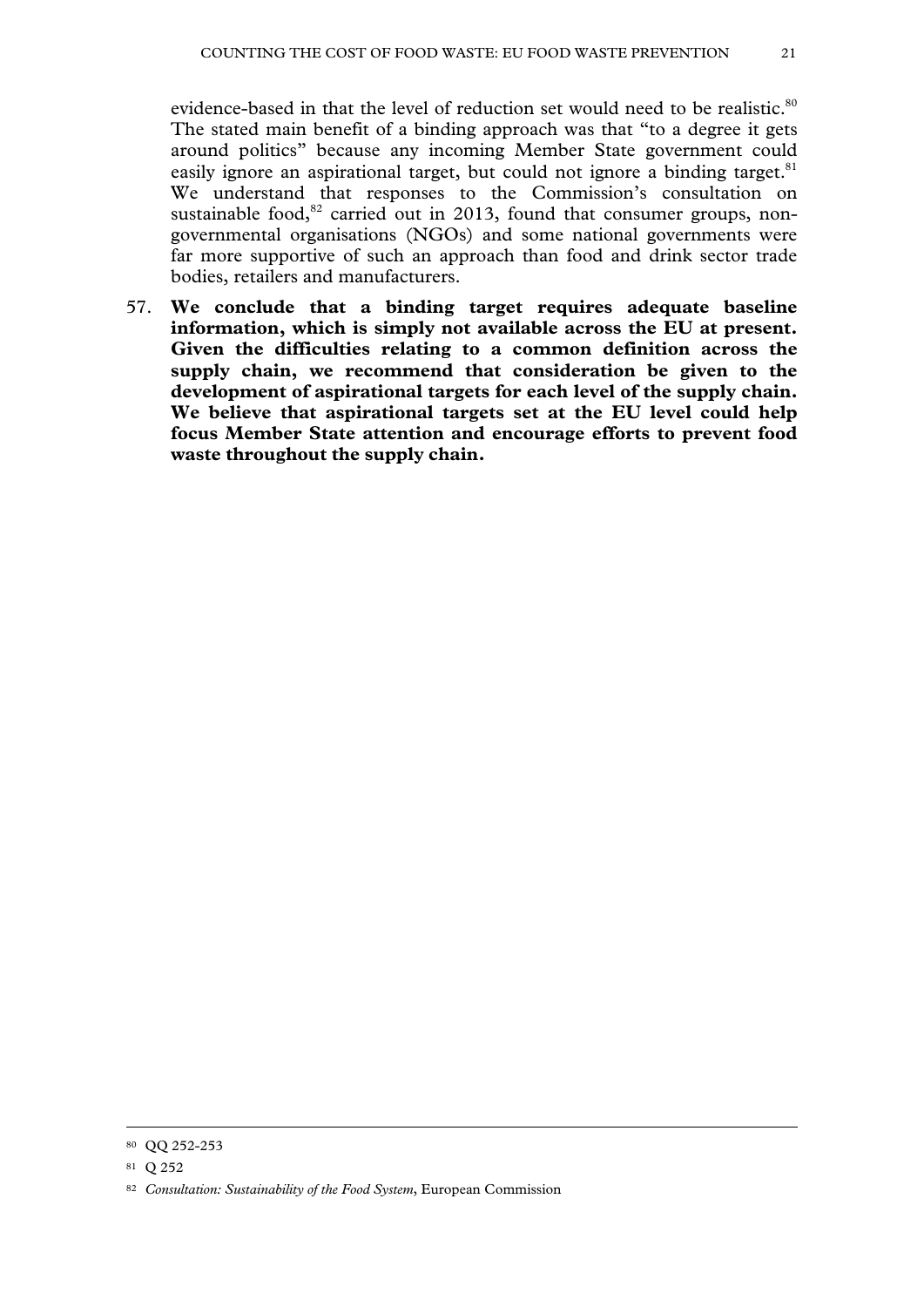# **CHAPTER 3: FOOD WASTE FROM FARM TO FORK**

58. As highlighted in the previous chapter, there is an urgent need for progress to tackle the issue of food waste, turning rhetoric into action. During the inquiry, we explored the supply chain and its individual components to understand where action needs to be taken to tackle such waste most effectively. The significance of considering the supply chain as a whole is that it has the potential to capture the interactions that occur between different stages (see Figure 3). In this chapter, we first consider food waste by consumers in the home, the highest-profile component of the supply chain, before moving on to examine other stages of the supply chain and cooperation between them.



#### **FIGURE 3**

#### **Interactions throughout the supply chain**

The diagram above shows the nature of the food and drink supply chain from the original producer through to manufacturers, processors, retailers, food service and hospitality (pubs, restaurants, hotels and caterers) and, finally, the consumer. It demonstrates that the supply chain involves a multitude of different relationships, depending on the product and the ultimate consumer. The diagram has intentionally simplified the supply chain. Within that structure, it is the case that a manufactured product, such as a ready meal, will contain a wide variety of ingredients, each from a different source.

### **The role of the consumer in the home**

59. A common theme throughout the inquiry was a focus on the role of the consumer, at the end of the supply chain, in cutting food waste.<sup>83</sup> The

 <sup>83</sup> Q 110, Q 123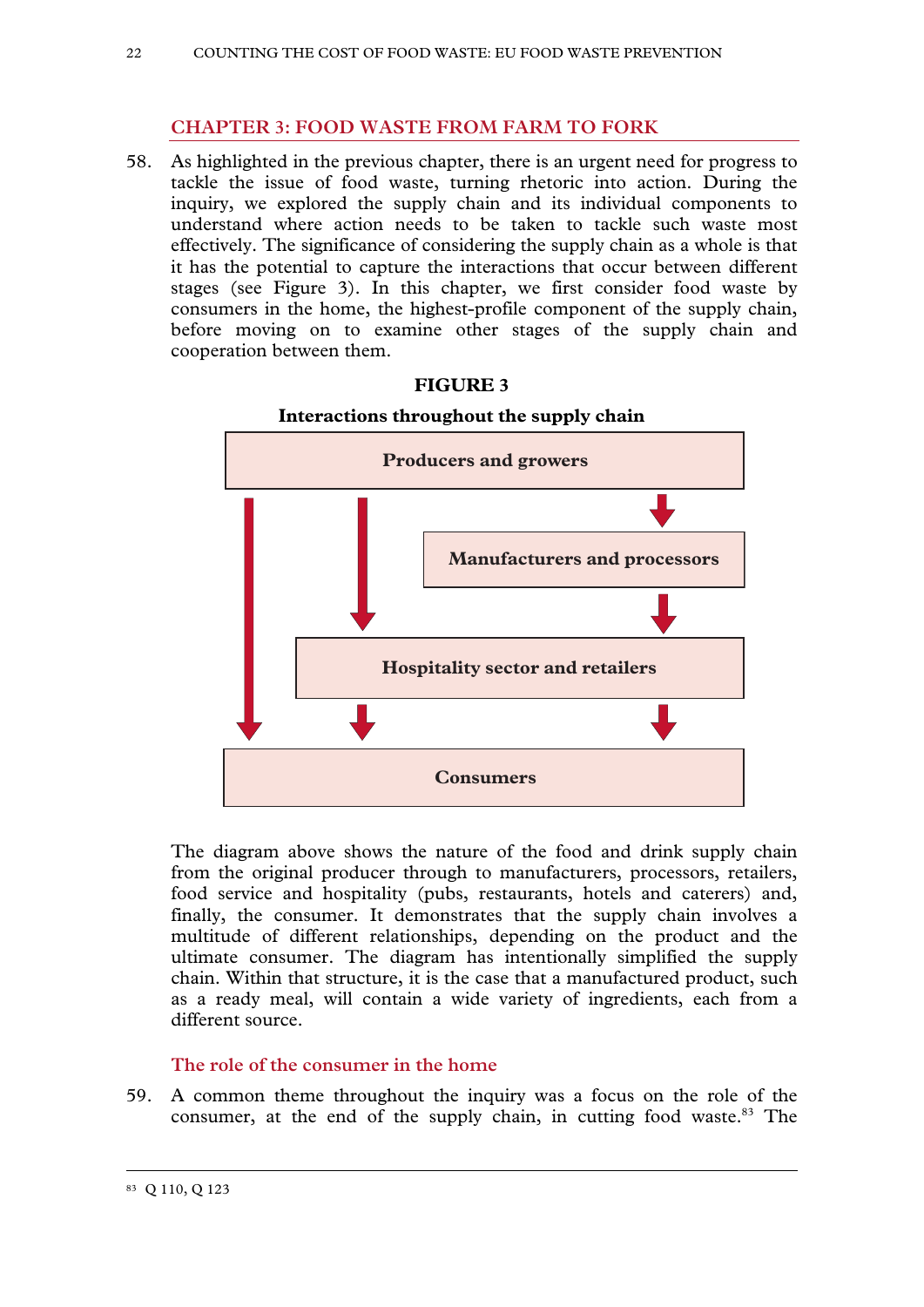emphasis on consumer actions is also apparent in the European Commission's own study of food waste across Europe.<sup>84</sup>

- 60. In the Netherlands, this work is being led by the Netherlands Nutrition Centre Foundation (NNCF), which provides information and encourages consumers to take the right decisions.<sup>85</sup> The NNCF aims to achieve this by raising awareness amongst consumers, interacting with them and providing consumers with practical tools, such as a 'Smart Cooking' application for mobile phones. This provides purchasing, cooking and storage advice in addition to healthy customised recipes and daily suggestions.<sup>86</sup>
- 61. As part of its work to raise awareness, the NNCF takes part in a variety of campaigns, such as 'Damn Food Waste' in Amsterdam in June 2013, where lunch was made for 5,000 people using food that would have otherwise been wasted.<sup>87</sup> At the event, the NNCF also established a life-sized interactive "big fridge", which the public could walk into and discuss food waste, including the problems they faced and tips on what could be done.<sup>88</sup> In 2009 it also launched radio and television campaigns to highlight economic incentives for consumers, suggesting that individuals could save €50 a year, or €150 a year for a family.<sup>89</sup> Other examples included educating consumers on improved fridge storage, a greater use of shopping lists and meal planning.  $90^\circ$
- 62. In terms of interaction with consumers, we learnt of the NNCF's newest campaign, 'Why 50 kilos?', which uses social media to create awareness about the 50 kilograms of avoidable 'good' food wasted by each person every year. The NNCF also has a journalist who posts media blogs twice a week regarding their experience with food waste, which is used to inspire other people when dealing with food waste, including opportunities on what to do with it. $91$
- 63. In the UK, meanwhile, work focusing on the role of the consumer is being led by WRAP. Several witnesses made reference to WRAP's 'Love Food Hate Waste' (LFHW) campaign, including how funding had been used locally (see Box 3).<sup>92</sup> The UK Government provided a helpful summary of the campaign's impact:

"WRAP's partly Government-funded Love Food Hate Waste (LFHW) campaign helps consumers to make informed choices on reducing food waste. LFHW has established a respected, credible and effective brand, materials and messages, working in partnership with a broad range of organisations (e.g. local councils, retailers and the food supply chain). Through LFHW, consumers have been helped to save money and

91 Q 95

 <sup>84</sup> *Preparatory study on food waste across EU 27*, BIO Intelligence Service, a report commissioned by the European Commission, October 2010

<sup>85</sup> Q 85

<sup>86</sup> *Come have lunch on Damn Food Waste*, NNCF, 14 June 2013

<sup>87</sup> *Ibid*.

<sup>88</sup> *Ibid*.

<sup>89</sup> Q 90

<sup>90</sup> Q 94

<sup>92</sup> Q 55, Q 199, Defra, NLWA, Packaging Federation, Shropshire Council, WRAP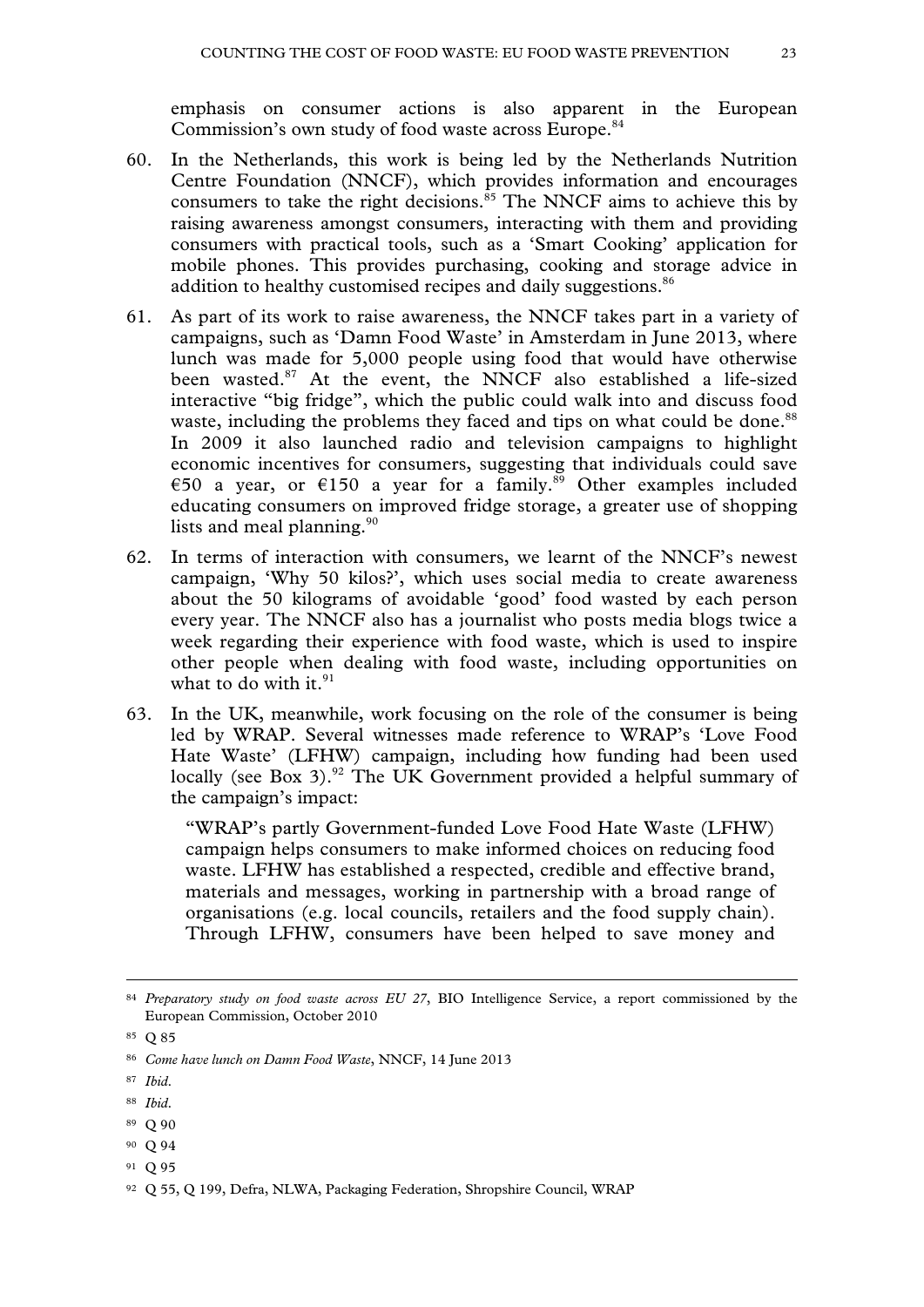waste less food by a combination of innovations such as resealable salad bags, meal planning, leftovers recipe ideas, and smaller size loaves of bread."<sup>93</sup>

#### **BOX 3**

### **North London 'Love Food Hate Waste' project**

The North London Waste Authority (NLWA) explained how it had used LFHW funding to deliver a 10-month food waste reduction campaign in the local area. This included, among other activities, community kitchen workshops, information stalls in libraries and live cookery demonstrations. Promotional items issued included recipe cards, tea towels and spaghetti measures. It was estimated that, by the end of the campaign, 3,787 people had been advised directly and 61,000 people had been exposed to the campaign.<sup>94</sup>

- 64. The extent to which consumers are realistically able to take further action within the constraints of current lifestyles was, however, questioned by some witnesses. WRAP, for example, acknowledged that lifestyles today are more chaotic, stating that the debate "has to be about recognising the way people lead their lives and helping them to do as much as they can within the context in which they live". When pressed, WRAP agreed that one must be realistic when considering the role of the consumer, and noted that a significant degree of "common sense" applied to the debate.<sup>95</sup> Copa-Cogeca stated that food waste in industrialised societies is more closely linked to "changes in family structure or lifestyle".<sup>96</sup> The NLWA argued that contributing factors to food waste include lack of time and lifestyle, such as buying ingredients but eating out instead.<sup>97</sup>
- 65. Innovation may, over time, help consumers to reduce food waste further. We heard how Wageningen University in the Netherlands is currently working with the Pasteur project on developing an innovative microchip that would monitor the quality of perishable food from farm to fridge. A microchip is placed on a batch of fruits, vegetables or meat, with the first prototypes containing sensors to measure various environmental conditions, such as temperature, humidity, acidity, oxygen content and ethylene content. This information, combined with information about transport and storage, provides details about the state the fresh produce is in, and the likely quality in the future. Although it is not possible to mass produce this microchip at present, it is expected that the technology will become economically viable within a few years.<sup>98</sup> Scientists from Peking University in Beijing have reportedly developed a similar technology, with food label 'tags' that can tell whether food is "going off in real time". These tags use metallic nanorods

97 NLWA

 <sup>93</sup> Defra

<sup>94</sup> NLWA

<sup>95</sup> Q 207

<sup>96</sup> Copa-Cogeca

<sup>98</sup> *Food waste reduction thanks to chip*, Wageningen University, 17 January 2013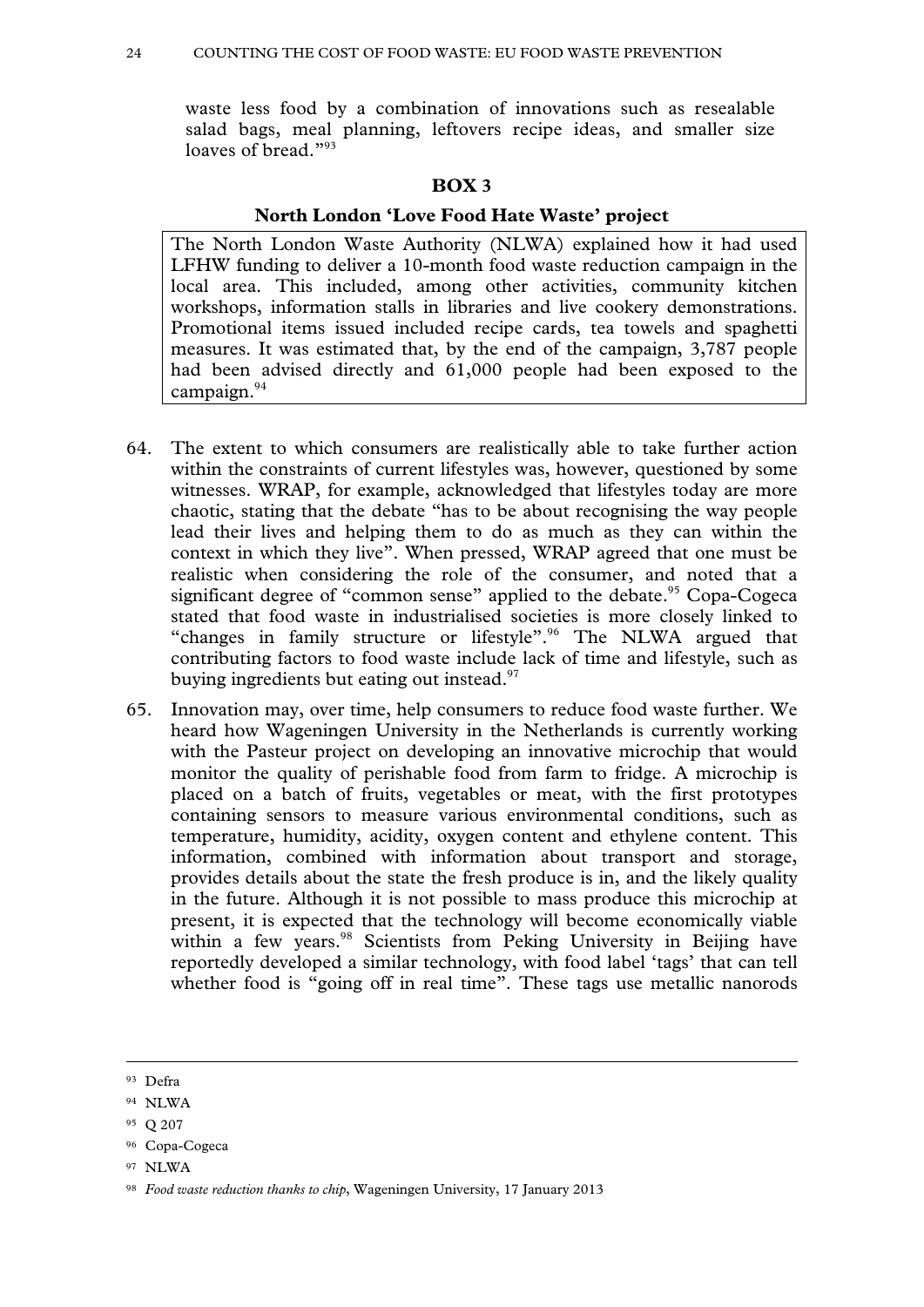that degrade slowly in line with the environment in which food is stored, changing colour from green to red as the product deteriorates.<sup>99</sup>

66. **We agree that consumers have an important role to play in reducing food waste. While increasingly unpredictable lifestyles create challenges for food waste prevention and reduction in the home, these are not insurmountable. Rather, efforts to help consumers to tackle food waste must be made within the context of those challenges. The awareness-raising work carried out in a number of Member States has rightly put emphasis on enabling consumers to find solutions to food waste in the home. Tools that can be used include simple and practical ideas for recipes, but extend also to innovations such as the Dutch 'Smart Cooking' mobile phone application and the innovative microchip and food label 'tags' that can monitor the actual state of food.** 

#### **Retailers and consumers**

- 67. Consumers are heavily influenced by other parts of the supply chain, particularly the retail sector.<sup>100</sup> According to WRAP, retailers have "a huge role to play".<sup>101</sup> We heard that it can be in the economic interest of retailers to assist consumers in this way as although consumers may purchase less food, they may subsequently upgrade their purchases to higher value products.102
- 68. Retailer actions can pass food waste on to the consumer through incentives and promotions such as 'buy one, get one free' (BOGOF), which encourage consumers to purchase in large volumes.<sup>103</sup> As explained by Professor Benton, consumers have a psychological, "reflexive" response, in that although they may not have the storage space or need for the extra food, they will buy it because they feel they are getting a bargain.<sup>104</sup> In Tesco, for example, it was discovered that two-for-ones on bagged salad were creating a high level of food waste, and so the supermarket decided to discontinue such offers. WRAP suggested that the amount of food waste caused by promotions such as BOGOF depended on the product purchased.<sup>105</sup> In addition to incentives and promotions, some highlighted the need to sell food in a variety of packaging sizes in order to ensure that consumers are not forced to purchase a higher volume of food than they need.<sup>106</sup>
- 69. **It is clear that retailers must assume a far greater responsibility for the prevention of food waste in the home. Retailers must ensure that incentives and promotions offered to consumers do not transfer waste from the store to the household.**

 <sup>99</sup> *Smart tags spell the end for sell-by dates*, The Times, 18 March 2014

<sup>100</sup> Q 62

<sup>101</sup> Q 208

<sup>102</sup> Q 2, FDF, WRAP

<sup>103</sup> Q 236, IME, NLWA

<sup>104</sup> Q 288

<sup>105</sup> Q 190

<sup>106</sup> Q 288, Shropshire Council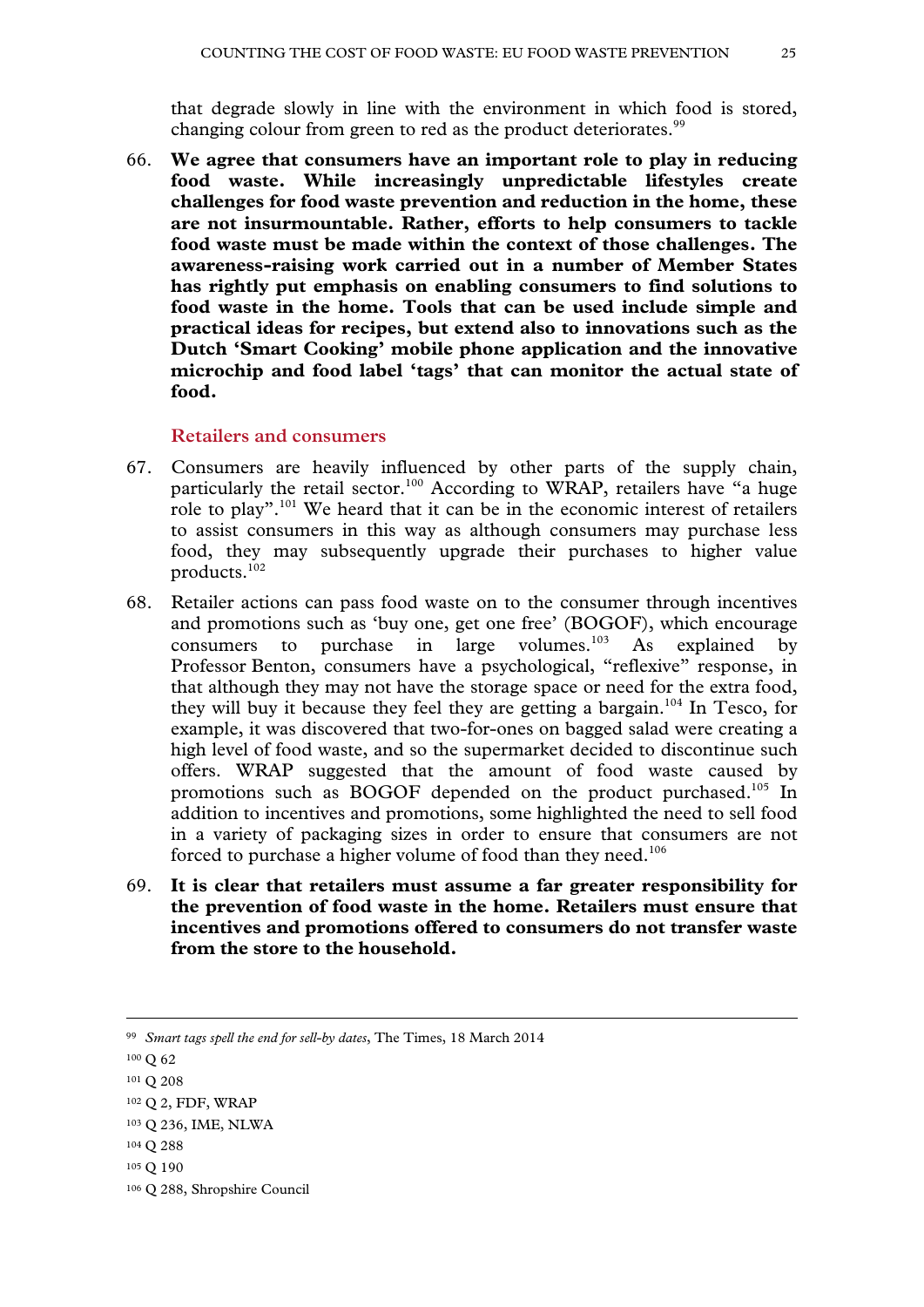70. It was suggested that there is a need for clarification, and possible revision, of date labelling requirements, and a need for explanation of what is meant by such dates.<sup>107</sup> Research by the NNCF found that only 37% of consumers knew the differences between 'best before' and 'use by' dates on food packaging (see Box 4), with only 58% checking the product after the expiry date before throwing it away.108 WRAP considered that progress, at least in the UK, had been made in improving public understanding. Nevertheless, there was still more work to do and "retailers have a huge part to play in that".<sup>109</sup>

#### **BOX 4**

#### **'Best before', 'use by' and 'sell by' dates**

The sale of food beyond its 'best before' date is not illegal, although the quality of the product would not be expected to be the same as prior to expiry of the 'best before' date.

A 'use by' date should be applied to highly perishable products that are likely to constitute an immediate danger to human health after a short period of time. The food is deemed unsafe after the 'use by' date and it is illegal to distribute it or offer it for sale.<sup>110</sup>

The use of 'sell-by' dates has reduced significantly. Such dates are used for commercial stock control reasons, rather than for consumer guidance.<sup>111</sup>

- 71. The UK Government confirmed that, working with industry, they are making a lot of progress in terms of how to communicate issues relating to date labelling. They plan to publish more advanced guidance but could not give a timetable.<sup>112</sup>
- 72. **We conclude that date labelling on foods remains confusing to consumers. Retailers have a key role to play in ensuring that consumers understand dates and are not misled. We therefore recommend urgent publication of the advanced guidance to which the UK Government referred.**
- 73. Another area in which retailers could assist consumers was that of providing advice on the correct storage of food.<sup>113</sup> Indeed, information on "any special storage conditions" is a requirement of EU legislation.<sup>114</sup> Marks and Spencer acknowledged that additional storage information could be provided but that available space on packaging was sometimes an issue.<sup>115</sup> The BRC confirmed that work was underway within the retail sector to standardise storage information, particularly around freezing.<sup>116</sup>

 <sup>107</sup> QQ 36-37, Q 123, Q 165, Q 180, Q 254, ARAMARK, Copa-Cogeca, FDF

<sup>108</sup> Q 87

<sup>109</sup> Q 206

<sup>110</sup> Regulation No 1169/2011, BRC supplementary

<sup>111</sup> Q 37, BRC supplementary

<sup>112</sup> Q 298

<sup>113</sup> Q 208

<sup>114</sup> Defra, Regulation No 1169/2011

<sup>115</sup> Q 84

<sup>116</sup> BRC supplementary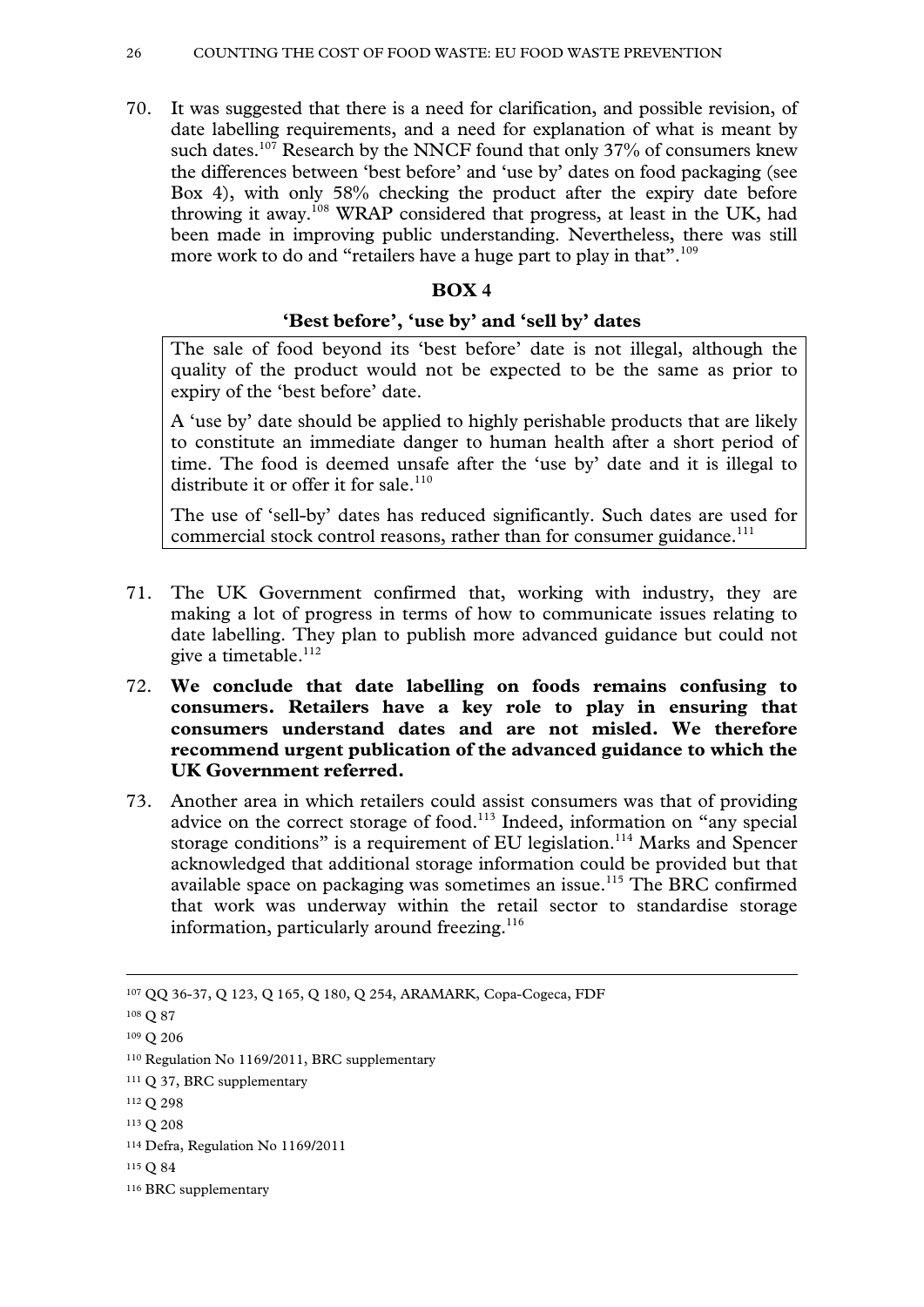- 74. The provision of information on storage was closely related to developing greater understanding of the importance of packaging in protecting food. It was explained to us that packaging can have a positive role in preventing food waste by extending the shelf life of food and protecting the product from damage.<sup>117</sup> We heard, on the other hand, that a high proportion of consumers are unaware of the importance of food packaging to the preservation of food.118 Finally, we were told that retailers could help consumers by ensuring that, where appropriate, food is packaged so that it could be resealed.<sup>119</sup>
- 75. **We conclude that few consumers are aware that packaging can be crucial for the durability of food. Retailers have a responsibility to communicate the benefits of packaging and information about how food should be stored to avoid premature deterioration and unnecessary food waste.**

#### **Retailers and producers**

- 76. The inquiry heard that retail decisions can lead to wastage at producer level, due to a range of interlinked factors including: contractual requirements; product standards; and poor demand forecasting.
- 77. In terms of contractual arrangements, witnesses noted the high level of control the retail sector has over the food sector generally and over producers in particular,<sup>120</sup> and the potential for contracts to create waste.<sup>121</sup> As insurance against poor weather conditions, producers may overplant.<sup>122</sup> The NGO, Feeding the 5,000, noted that farmers often produce food exclusively for a specific supermarket, and so if an order is cancelled at the last minute, it is the farmer who bears the cost of the food waste.<sup>123</sup> Further to this, witnesses argued that long-term contracts between retailers and producers should be encouraged, as they establish a more frequent or better understood ordering pattern. According to Sodexo, this encourages confidence amongst producers, and can contribute to preventing both overproduction and overordering.<sup>124</sup> In the UK, the new Groceries Code Adjudicator (GCA) is designed to monitor the functioning of the groceries market, including contractual arrangements (see paragraphs 98–102).
- 78. In identifying markets for their products, producers must work within the restrictions of legislative and cosmetic standards. EU marketing standards are explored in more detail in Chapter 4. Retailers and manufacturers may impose additional cosmetic standards relating to weight, size and appearance. These can result in significant food waste pre-farm gate if crops are rejected because of their appearance or shape.<sup>125</sup> Witnesses representing producers

121 Q 120

124 Q 59

 <sup>117</sup> Q 1, Q 73, Q 83, Q 146, Q 165, FDF, INCPEN, Packaging Federation, WRAP

<sup>118</sup> Q 1, Q 167

<sup>119</sup> Q 208

<sup>120</sup> Q 176, IME

<sup>122</sup> Q 287, NFU

<sup>123</sup> Q 45

<sup>125</sup> Q 16, Q 31, Q 172, IME, NFU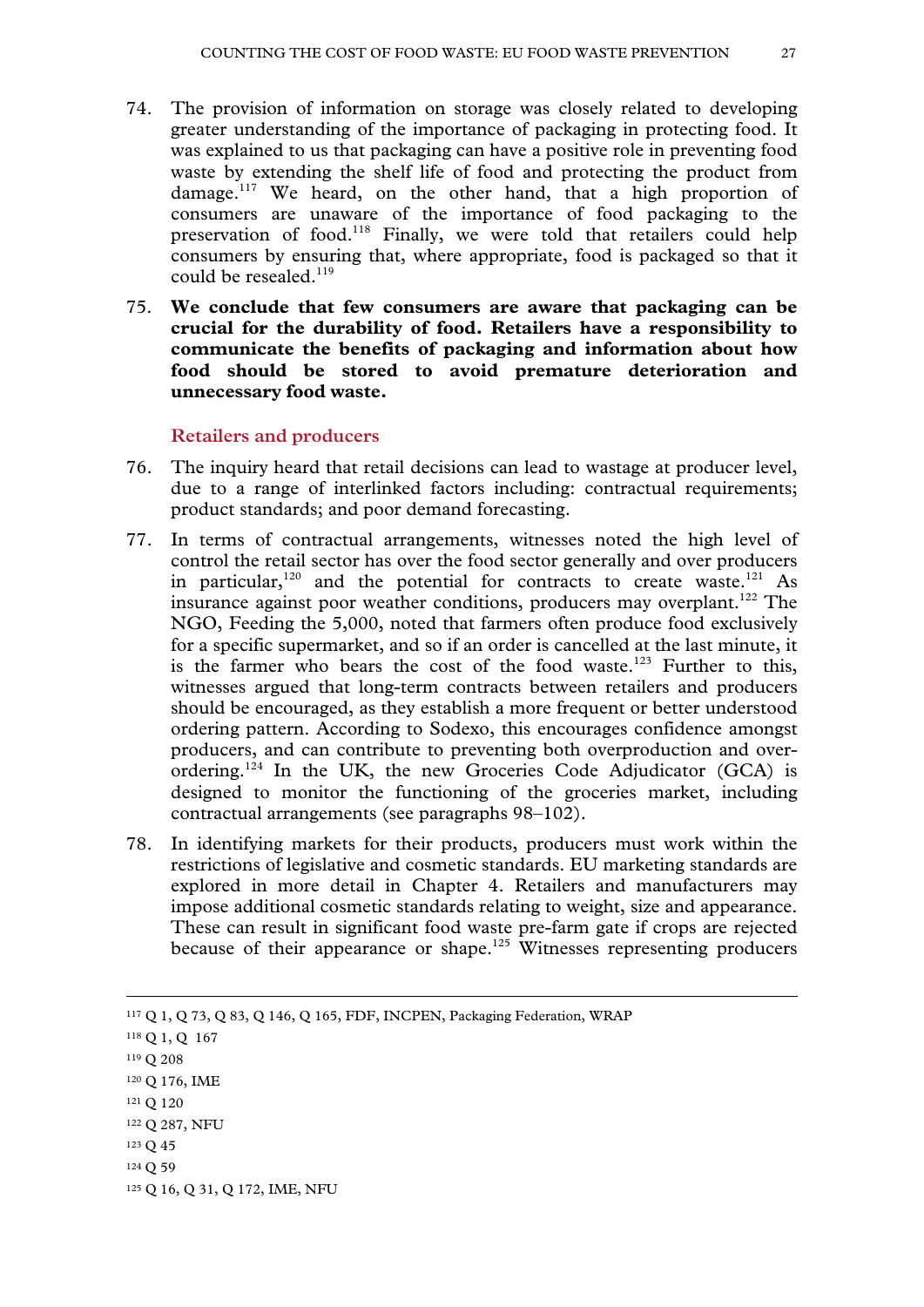#### 28 COUNTING THE COST OF FOOD WASTE: EU FOOD WASTE PREVENTION

highlighted that it was often difficult to find markets for produce that did not meet retailers' standards and that much depended on prevailing market conditions. Examples were, however, given by witnesses where food manufacturing provided alternative markets for some products, such as their use in soups.<sup>126</sup> Certain crop types were more susceptible to remaining unharvested, depending on how stringent the market specifications were. One example provided by the National Farmers' Union (NFU) was that retailers demanded that Gala apples had to have a 50% red colour, as a result of which 20% of the crop was often wasted. The rejected crop could not even go into the juice market because the prices were so low.127

- 79. A number of witnesses argued that cosmetic standards are unnecessary.<sup>128</sup> Feeding the 5,000, for example, stated that cosmetic standards for fruit and vegetables in the retail sector are "indefensible", highlighting that between 20–40% of these crops in UK farms are "never harvested" as they do not comply with the strict retail specifications.<sup>129</sup> The World Wide Fund for Nature (WWF UK) emphasised that food should not be rejected by retailers "for cosmetic reasons" as the burden is put on the farmer who must then find a new market for the food. It argued that retailers need to take responsibility "to utilise that food if it is being grown".<sup>130</sup>
- 80. Whilst the product standards applied by retailers to fresh fruit and vegetables are in a few cases a result of mandatory EU standards (see Chapter 4, paragraph 113), the dominant reason given by retailers was because of consumer preference.131 Tesco argued that customers "naturally select" and "always pick the cream of the crop first", meaning that the rest will be left to waste. It was claimed that consumers will always go for the food that cosmetically looks better, and that adding more produce which does not meet these standards will actually "drive waste".<sup>132</sup> As Professor Godfray noted in one example, "Consumers themselves are still reluctant to buy misshapen cucumbers."133
- 81. That argument was, however, queried by others, citing the positive public response to the 'value ranges' of food recently introduced in supermarkets, which provide an outlet for less attractive food.<sup>134</sup> One witness commented that "it is clear that if you put a straight carrot next to a wonky one, the consumer used to seeing perfect produce will not go for the wonky one, but there are a lot of creative ways that retailers can market this produce", such as the use of value ranges.<sup>135</sup> Sustain argued that consumer perceptions and behaviour towards cosmetic standards have been shaped and, by implication, "can be reshaped".<sup>136</sup> This was corroborated by a recent public opinion poll,

 126 Q 6, Q 29, Q 31, Sodexo supplementary 127 Q 16 128 Q 44, Q 67 129 Feeding the 5,000 130 Q 44 131 Q 29, Q 67, Q 213 132 Q 213 133 Q 282 134 Q 29, Q 43, Q 213, Defra, NFU 135 Q 43 136 Q 67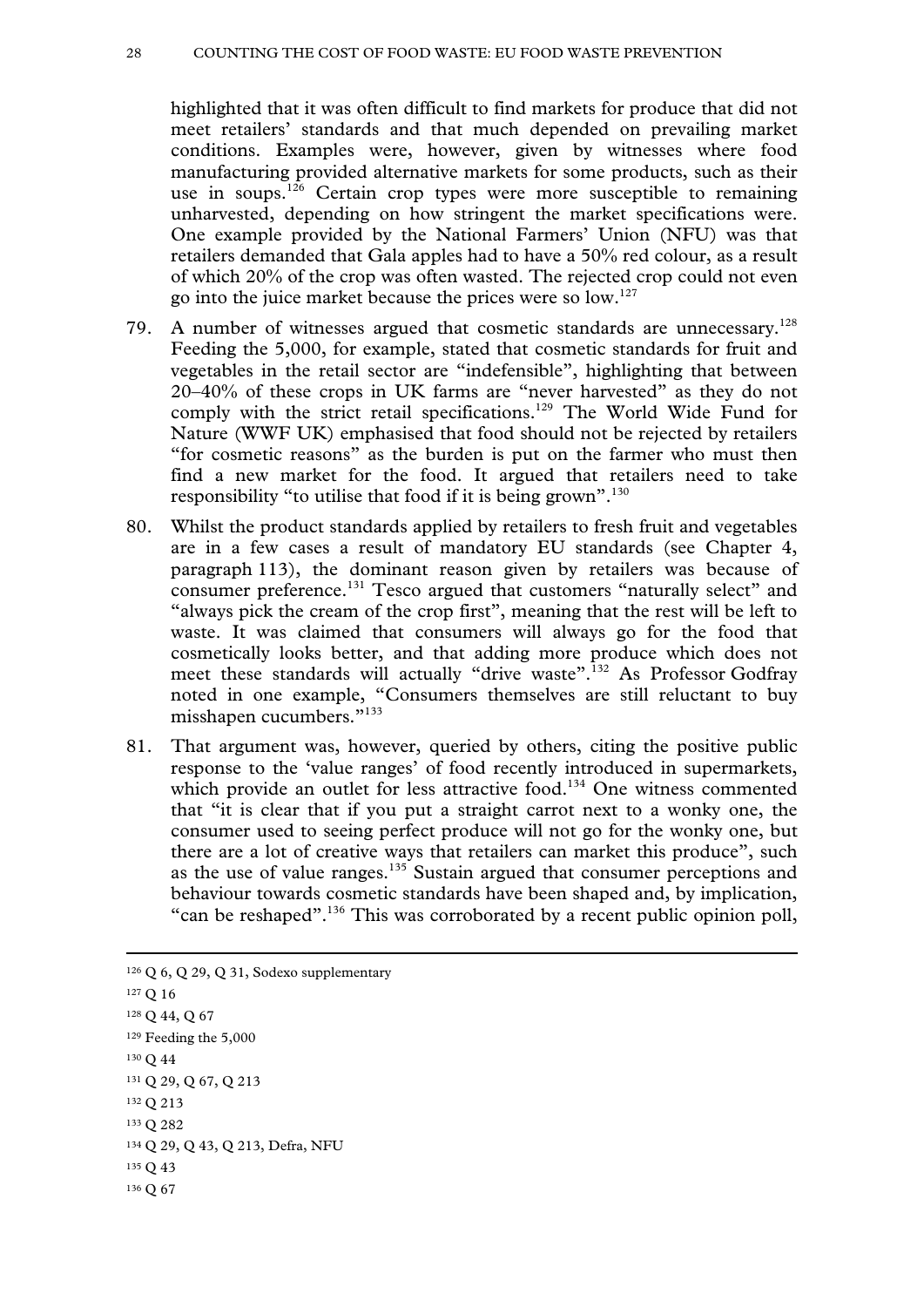which found that more than 80% of British shoppers would be willing to buy fruit and vegetables which are not perfect in shape or colour.<sup>137</sup> Cultural differences across Member States may apply in terms of attitude towards fruit and vegetables. Tesco, for example, sells a higher amount of "supplier seconds" in its central European stores.<sup>138</sup>

- 82. A method for reducing food waste between the producer and retailer was that of whole-crop purchases. The retailer would purchase the entire crop, but use it for a variety of purposes, depending on the quality of the crop. As one example, the BRC explained how carrots might be used. A retailer will buy virtually the whole crop of carrots and put the highest graded carrots in bags that would be purchased for preparation at home. At the next level down, carrots might be chopped into batons and used as prepared vegetables. Finally, the leftovers could be used for soups, purées or ready meals.139 The UK Government further supported this approach and pointed to a case study which suggested that adopting this method for potatoes improved crop use by over  $20\%$ .<sup>140</sup>
- 83. A variant on whole-crop purchasing was that of guaranteeing fixed percentages for orders. Using grapes as an example, Tesco has been running a trial whereby it guarantees to buy a fixed percentage of an order, regardless of changes in demand. Whereas previously a retailer might have cancelled 100% of an order, it might now commit to taking at least 70%. This reduces food waste in two ways. First, the producer is not left with a large amount of product for which they have to find a secondary market. Second, by guaranteeing the order Tesco can take it straight from the farm to its own distribution centres more quickly, thus bypassing the supplier's storage facilities and extending the product's shelf life at the retail and consumer stages. $141$
- 84. In tackling waste at the producer level, retailers could improve forecasting, be this for the weather or for consumer demand. With better forecasting, it was argued, retailers could go back to the producer in advance so that they could flex their supply. $142$
- 85. **It is clear that actions by retailers, such as the cancellation of orders of food that has already been grown, leads to food waste earlier in the food supply chain. We recommend a renewed effort by businesses to promote cooperation and shared financial responsibility. This effort should, amongst others, include: careful consideration of contractual requirements in the sector, including much wider use of long-term contracts and ones where the relationship between different ends of the supply chain does not encourage overproduction; the encouragement of whole-crop purchasing; and improvements to forecasting.**

- 138 Q 213
- 139 Q 29
- 140 Q 6
- 141 Q 214

 <sup>137</sup> *Most shoppers would buy 'ugly' fruit and veg*, IME, 26 February 2013

<sup>142</sup> Q 33, Q 287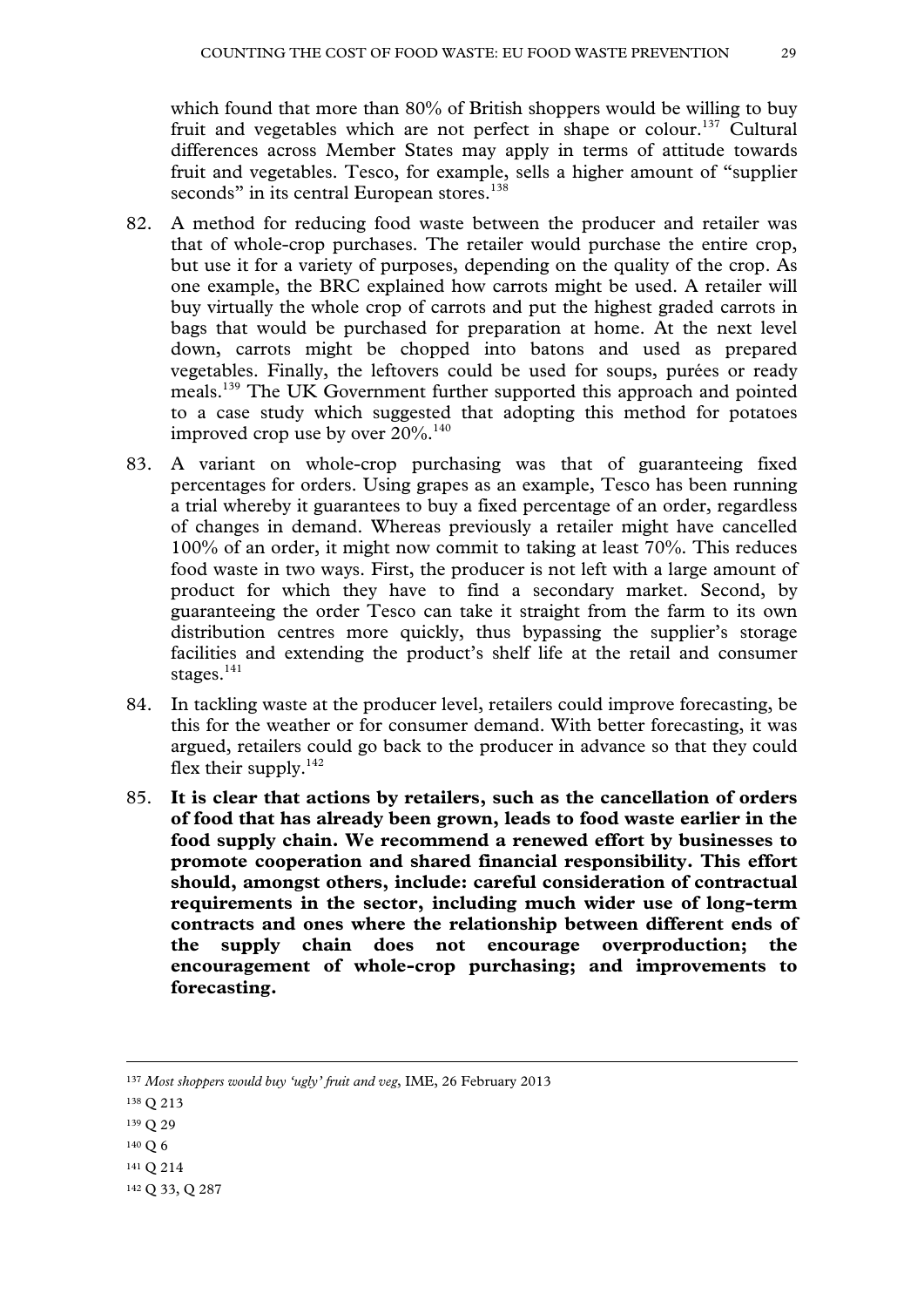#### **The hospitality and food service sector**

- 86. Food is consumed both at home and outside, in restaurants, bars and canteens. In the UK, WRAP's Hospitality and Food Service Agreement (see Appendix 5) aims to cut food and associated packaging waste in that sector by 5%, which is the equivalent of approximately 100 million meals, and to increase the overall rate of food and packaging waste that is being recycled, sent to anaerobic digestion (AD) (see Chapter 5, Box 8) or composted to 70%.143 The size of businesses in the food service and hospitality sector presents distinct challenges to those faced by the retail sector. While the sector includes large multinational restaurant and catering companies, it is composed largely of small businesses, such as independent restaurants and pubs.<sup>144</sup>
- 87. In this sector, food is wasted through a combination of kitchen wastage and plate waste by consumers. Research undertaken by WRAP suggests that consumers who waste food away from home don't feel a sense of ownership or responsibility about the food they leave and the amount of food they are given is considered to be out of their control.<sup>145</sup> Portion size is, therefore, a significant challenge for the industry. Neil Forbes, an independent restaurant owner, explained that his restaurant monitors amounts of food returned to the kitchen and responds by altering portion size.<sup>146</sup> Restaurants should also, it was argued, encourage consumers to take surplus food home with them in a "doggy bag" for later consumption, a practice which is more culturally acceptable in the US.<sup>147</sup>
- 88. In 2011, Unilever—in association with the Sustainable Restaurant Association (SRA)<sup>148</sup>—launched the 'United Against Waste toolkit', which was designed to assist the food service and hospitality industry reduce food waste. The toolkit aims to help businesses by providing information about food preparation and plate presentation, including portion size, and monitoring what consumers leave on their plate.<sup>149</sup> Education and training were seen as key to achieving change in the sector.<sup>150</sup> The restaurant Nando's, for example, highlighted their attempts to incorporate food waste management training into the inductions of new staff.<sup>151</sup> We also heard from the Dutch Sustainable Food Alliance (SFA) about a programme in the Netherlands, whereby professionals in the sector are trained to be able to forecast demand more effectively.152 WRAP confirmed that it is working with the sector to "try to help them understand what works on a menu, how to

 <sup>143</sup> *Leading hospitality and food service companies sign up to waste agreement*, WRAP, 27 June 2012

<sup>144</sup> Q 198

<sup>145</sup> WRAP

<sup>146</sup> Q 257

<sup>147</sup> Q 262

<sup>&</sup>lt;sup>148</sup> The SRA helps restaurants source food more sustainably, manage resources more efficiently and work more closely with their community. Restaurants are rewarded with a sustainability rating, which can assist diners in their choice of restaurants.

<sup>149</sup> *Unilever Food Solutions: United Against Waste toolkit*, WRAP

<sup>150</sup> Q 256, Q 264

<sup>151</sup> Q 261

<sup>152</sup> Q 165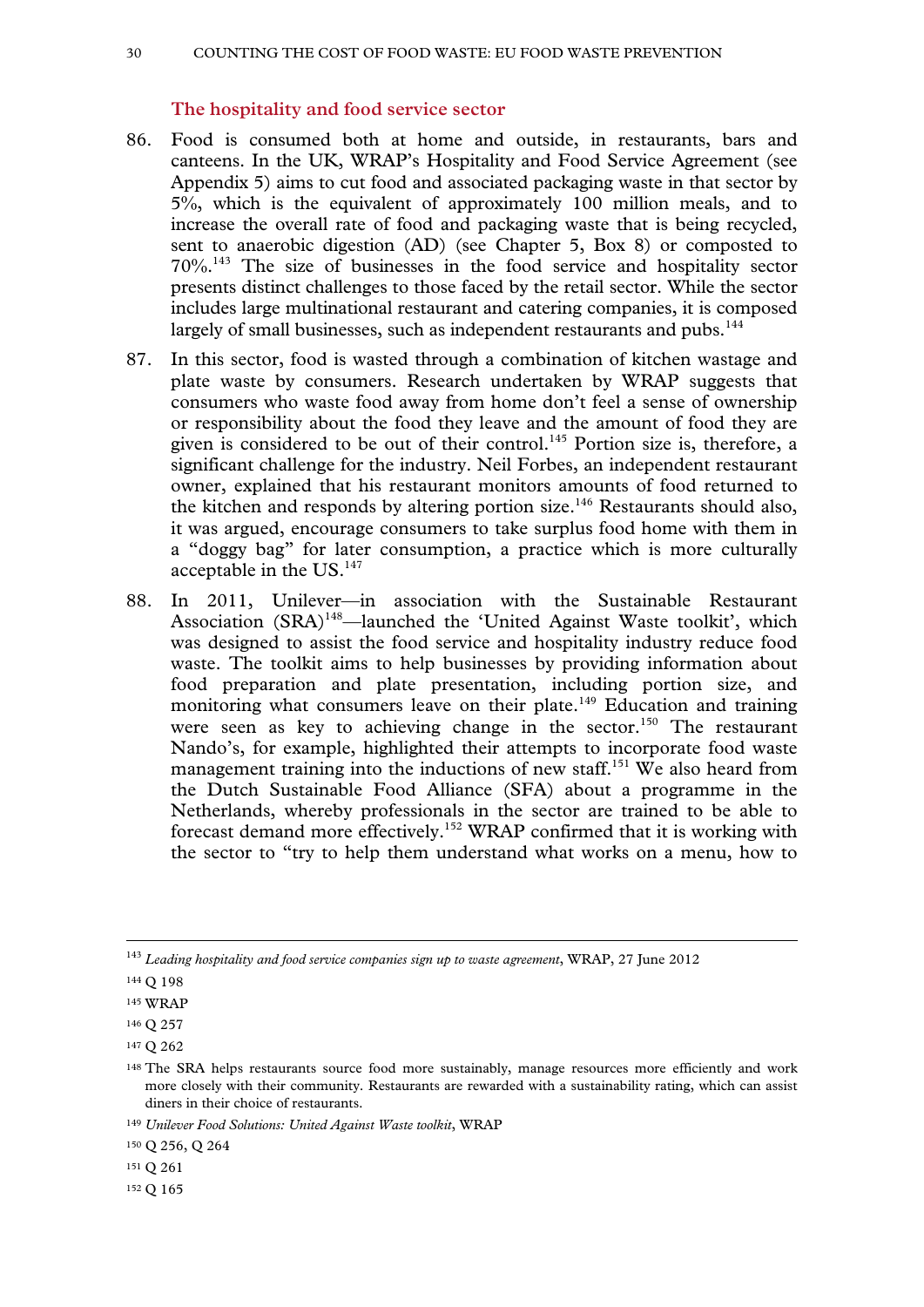design menus to reduce waste and to give the appropriate range of portion  $sizes$ <sup>3, 153</sup>

89. Nando's acknowledged the importance of considering the impact of its activities elsewhere in the supply chain, including collective engagement in discussions with their suppliers.<sup>154</sup> Ultimately, though, large retailers hold such power over the market that the ability of smaller operators to influence the supply chain is "limited", a view that was shared by both the SRA and Dutch food banks.<sup>155</sup> The exception to this is where local supply chains and small suppliers are used. By working with local and small producers, retailers can react immediately to surplus supplies, whereas it becomes a much more difficult situation when larger retailers are included and operate at a national scale.<sup>156</sup>

#### **Improving supply chain cooperation**

- 90. A common recognition throughout the evidence was that, while efforts made at each individual stage of the supply chain are important, there are strong links between these stages and it is critical to consider the supply chain as a whole. There was general agreement that cooperation along the supply chain is essential and that this would assist with food waste prevention.<sup>157</sup>
- 91. Witnesses argued that there is currently a lack of an integrated approach across the supply chain.<sup>158</sup> Whilst more cooperation and integration throughout the supply chain is occurring, there needs to be more "rigidity and rigour", particularly at the earlier stages of the supply chain.<sup>159</sup> Such a view was echoed by FDF and Keep Britain Tidy (KBT), who argued that a whole supply chain approach is vital for achieving "real positive good", particularly in identifying where food losses are occurring.160 Pointing to the Courtauld Commitment (see Appendix 5) and existing efforts to work up and down the supply chain, KBT noted that this has already produced positive results. It stressed, however, that it is more difficult for certain sectors and organisations, such as NGOs, to work across the entire food chain due to their more limited resources.<sup>161</sup>
- 92. An example of how such an approach might help applies to food rejected by retailers, but which might potentially be used by food manufacturers. For manufacturers "the appearance of the raw material is not a primary consideration", with 'imperfect' food being used instead for products such as ready meals and soups.162 On the other hand, there were some instances where manufacturers required products of equally high specification to those demanded by retailers in order that the product sizes are aligned to machines

162 Q 31

 <sup>153</sup> Q 199

<sup>154</sup> Q 259

<sup>155</sup> Q 176, Q 265

<sup>156</sup> QQ 264-265

<sup>157</sup> Q 27, Q 32, Q 165, Q 192, Q 196, Q 202, ARAMARK, Copa-Cogeca, NFU, Sodexo

<sup>158</sup> Q 66

<sup>159</sup> Q 70

<sup>160</sup> *Ibid*., Q 27

<sup>161</sup> Q 70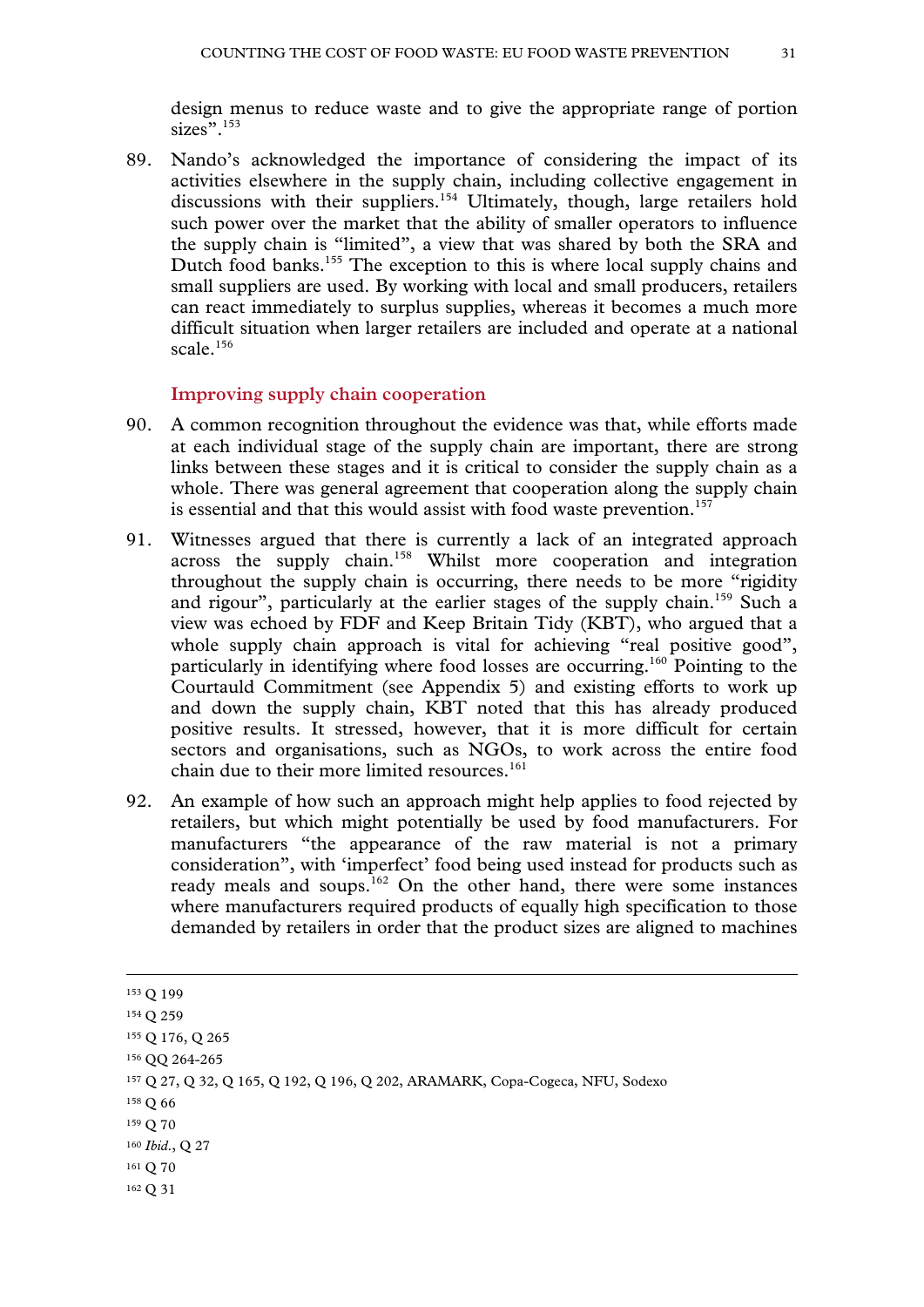used to process them.<sup>163</sup> The supply chain is, therefore, highly complex, pointing to the need for sophisticated communication.

- 93. The ease with which supply chain stages can work together is also influenced by differences between retailers in their relationship with their supply chains. The UK retailer Morrisons explained its integrated supply chain model, which meant they were able to "drive efficiency through flexibility".<sup>164</sup> This is achieved by purchasing direct from primary meat and produce farmers and suppliers in the UK, utilising more of what they buy in their own abattoirs or produce packhouses, buying whole animals and, where practical, processing whole crops. The combined effect of this is that Morrisons is better able to manage and reduce associated food waste than would otherwise be the case if it had less control over the supply chain. In owning its own packhouses, Morrisons has greater scope to use different parts of a crop by packaging them itself in a different way. Smaller potatoes, for example, can become 'baby roasters' or sold as a value line.<sup>165</sup>
- 94. During our visit to the Netherlands, the inquiry heard how supply chain partners collaborate through the SFA. The SFA is composed of five umbrella organisations representing the various links of the Dutch food supply chain. Although initially brought together by the Dutch government, the funding was withdrawn and so the partners now cooperate on a voluntary basis. The aim of the SFA is to consider the Dutch food supply chain in its entirety, and it has a set common agenda with the Dutch government: to take responsibility as private actors in the supply chain and work together with the government. Presently, the SFA has four working groups, one of which includes food waste. The work of the SFA includes sharing best practice and tools across the supply chain, whilst also initiating research. Standards are set collectively within the private sector in a precompetitive manner, with the government ensuring that there is a level playing field and certain minimum standards. Food waste prevention and reduction is considered a top priority, and the SFA emphasised the importance of a commonality—particularly as regards language used throughout the entire supply chain. This translated to "a common approach, a common definition and a common framework".<sup>166</sup> The importance of such commonality was also highlighted by the Dutch government.167 Examples of the work the SFA conducts included investigating waste "hotspots", pilot projects and contributing to harmonised monitoring methodologies.<sup>168</sup> Several witnesses made reference to the work of the SFA, noting the high degree of collaborative work.<sup>169</sup>
- 95. WRAP's Product Sustainability Forum (see Appendix 5) provided another tangible example of whole supply chain working, cited by a number of witnesses.<sup>170</sup> 'Pathfinder' projects are currently underway. Specifically addressed at product categories that have the largest potential environmental

- <sup>165</sup> *Ibid*.
- 166 Q 165

169 Q 96, Q 123, Q 150

 <sup>163</sup> Q 18

<sup>164</sup> Morrisons

<sup>167</sup> Q 123

<sup>168</sup> Q 165

<sup>170</sup> Q 7, Q 32, Q 192, Q 259, FDF, WRAP supplementary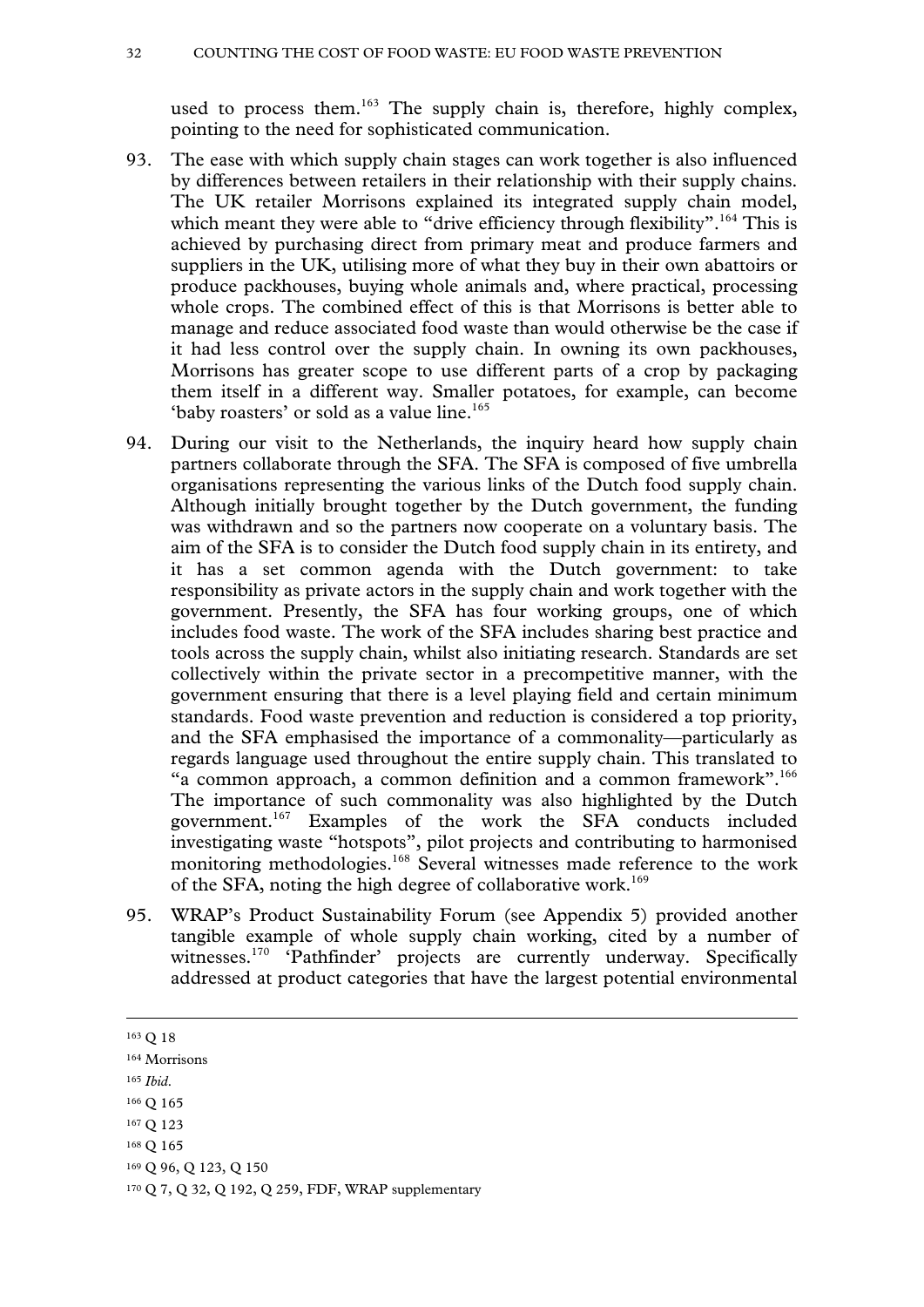impacts, these look from 'farm to fork' at waste in the supply chain and the results of such studies are then shared across the sector. One such example in the potato sector is set out in Box 5. In relation to its work on the whole supply chain approach WRAP commented:

"[…] there are some great examples where we are starting to see some of those supply chains sitting down and thinking about this. We now have a Pathfinder<sup>171</sup> project [...] looking at the beef supply chain, trying to work out where the hotspots are in that supply chain and getting the whole supply chain to sit down together and talk about how to address that. It would not happen naturally".<sup>172</sup>

# **BOX 5**

# **WRAP Product Sustainability Forum Pathfinder project: resource efficiency in the potato supply chain**

This project is a farm to fork assessment of the potential to reduce waste and improve resource efficiency in the potato supply chain. Detailed data on resource inputs and losses across the value chain have been compiled internally by the Co-operative Food and Farms, with support from WRAP. These have been translated into costs at each stage and sub-stage (e.g. grading, storage, washing, sorting), to demonstrate the financial case for intervention and inform the cost/benefit of taking action to reduce losses and optimise inputs.

A workshop with the Co-operative Food and Farms has been held, to review initial findings, discuss root causes and potential solutions. This included the potato buyer, packhouse manager, lead agronomist and other representatives from policy and commercial teams. A number of potential solutions to mitigate losses have been discussed. The follow-up project currently underway is working on an Action Plan to trial prioritised solutions.<sup>173</sup>

- 96. There is limited cooperation among food supply chain stakeholders at the EU level. One example of such cooperation is the Retail Forum in the context of the Retailers' Environment Action Programme. The Retail Forum was established by the Commission in 2009, and is a multi-stakeholder platform intended to exchange "best practices on sustainability in the European retail sector". This platform was created in the belief that retailers can play a significant role in "provoking positive changes in patterns of consumer demand through their partnerships with suppliers and through their daily contact with European consumers".<sup>174</sup>
- 97. **The supply chain cooperation model observed in the Netherlands is, we conclude, helpful and self-sustaining. It is one that could be promoted at the national and European levels, along with the best practice from WRAP's whole supply chain work under the Product Sustainability Forum. We recommend that the European Commission considers bringing together EU level bodies representing**

 <sup>171</sup> *Pathfinder projects*, WRAP

<sup>172</sup> Q 192

<sup>173</sup> *Pathfinder projects*, WRAP

<sup>174</sup> *About the Retail Forum*, European Commission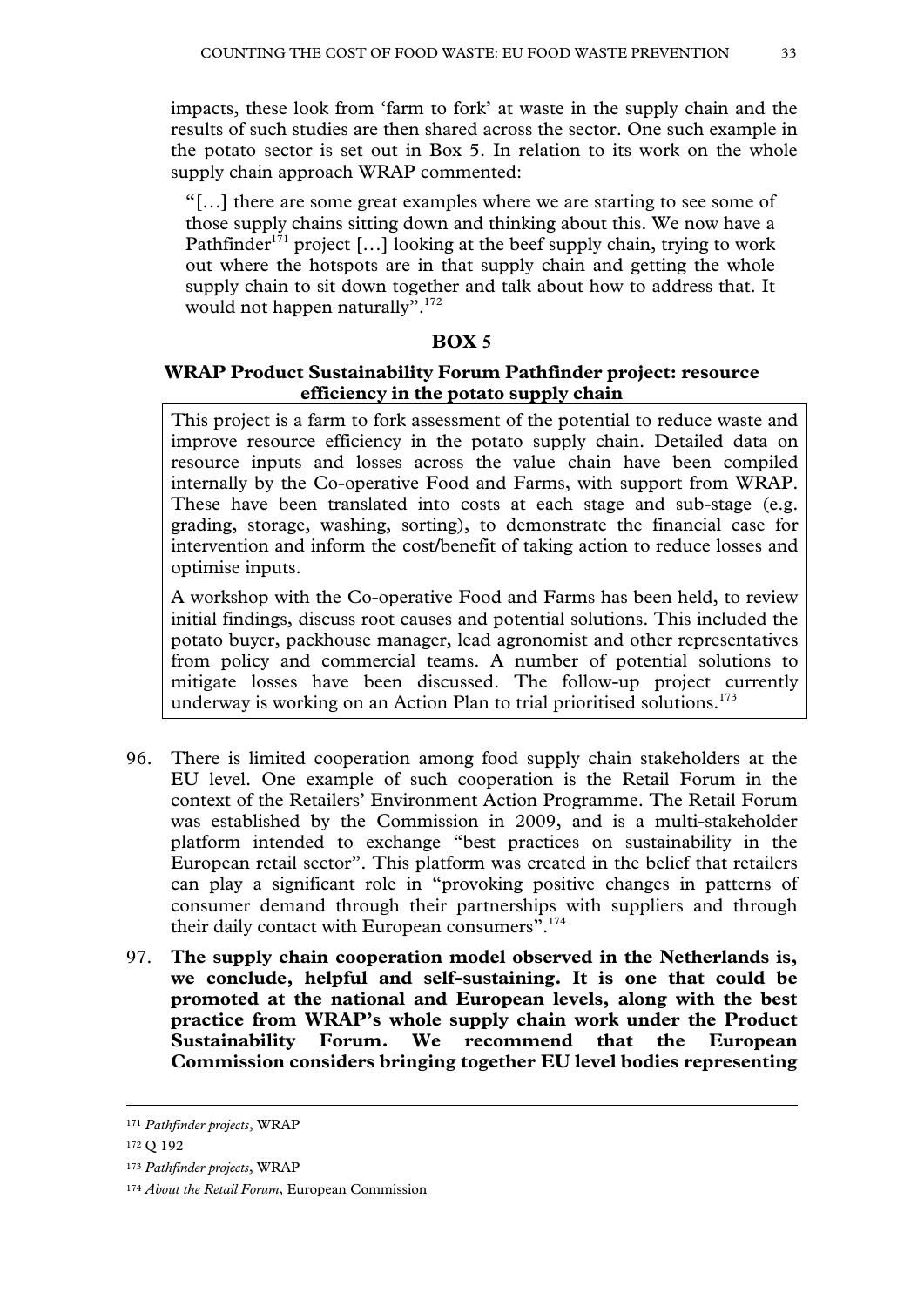# **the various parts of the supply chain, building on existing mechanisms. Consumers must be represented in such work.**

**The Groceries Code Adjudicator** 

98. The inquiry took evidence about the new GCA in the UK (see Box 6), and particularly how the monitoring and enforcement activities of the GCA might include supply chain abuses that lead to food waste.

# **BOX 6**

### **UK Groceries Code Adjudicator**

The GCA is the UK's first independent adjudicator to oversee the relationship between supermarkets and their direct suppliers. It was established by the Groceries Code Adjudicator Act, which came into force in June 2013.

The GCA ensures that large supermarkets treat their direct suppliers lawfully and fairly by upholding and enforcing the Groceries Supply Code of Practice (GSCOP). The GSCOP is a legally binding set of rules imposed on those supermarkets with a UK groceries turnover of over  $\mathcal{L}$ 1 billion.

If a supplier is concerned that there has been a breach of the GSCOP, it can complain to the GCA. The GCA can receive information about potential breaches of the GSCOP from anyone, and any complaints received are kept strictly confidential.

In enforcing the GSCOP, the GCA has the power to:

- investigate confidential complaints from any source about how supermarkets treat their suppliers;
- make recommendations to retailers if a complaint is upheld;
- require retailers to publish details of a breach of the GSCOP;
- in the most serious cases, impose a fine on the retailer; and
- arbitrate disputes between retailers and suppliers.<sup>175</sup>
- 99. The GCA confirmed that whilst the only part of the GSCOP that relates to food waste is poor demand forecasting, this has the potential to make a significant reduction in food waste (see paragraph  $77$ ).<sup>176</sup> At present, retailers can impose penalty fines on suppliers for not delivering against an order that may be substantially higher than a forecast. This can be a penalty of  $\mathcal{L}10$  a case, which in some instances is more than the value of the product. If the GCA can ensure that the supermarket accepts some of the financial responsibility, this could act as an incentive to improve retail forecasting and at the same time reduce overproduction at the producer level. The GCA argued that the current relationship between retailer and producer is "causing overproduction", and that, "it is the forecaster who drives

175 *What we do*, Groceries Code Adjudicator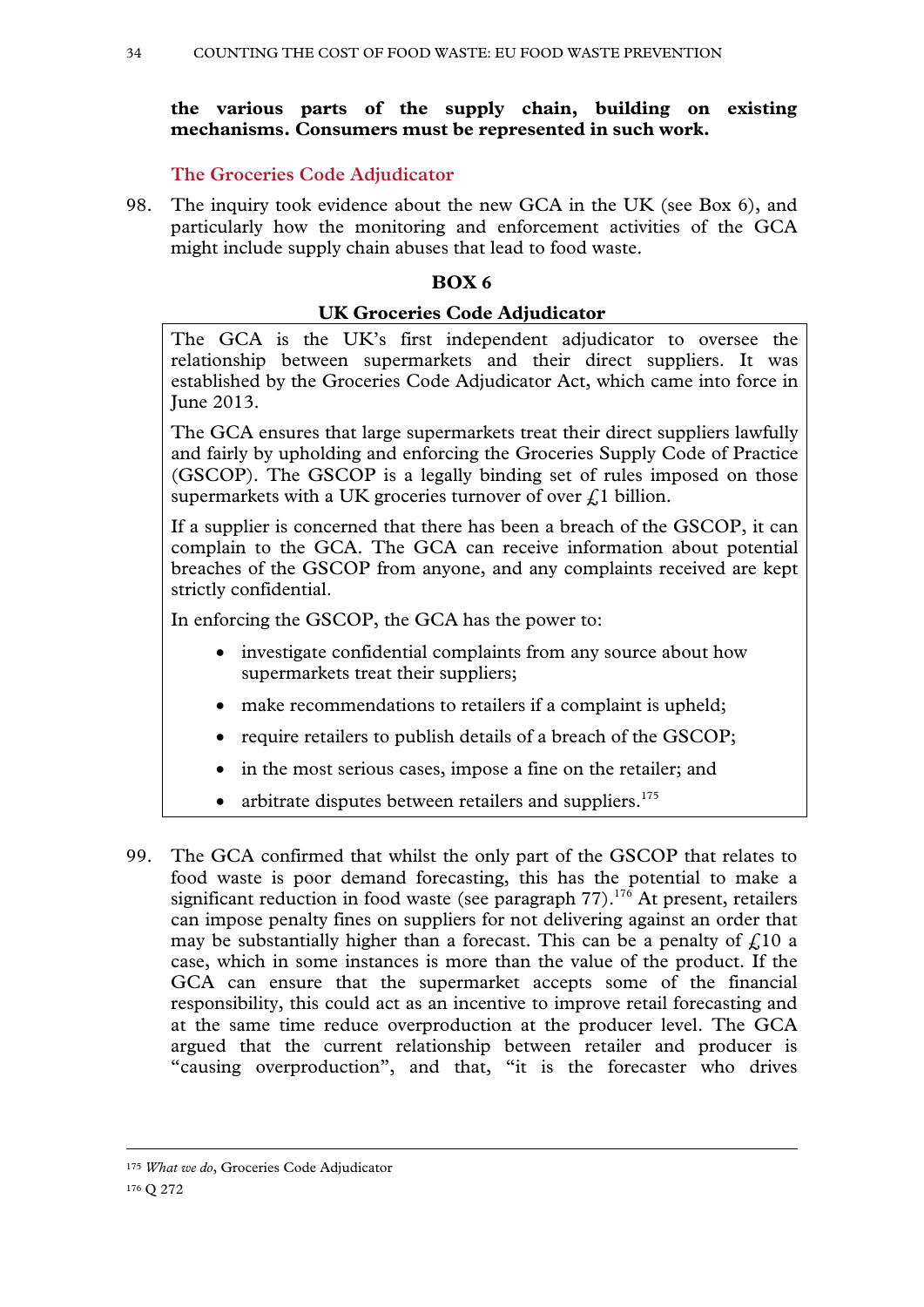production. If the retailer can get good at forecasting, that will help the supplier enormously".<sup>177</sup>

- 100. Some witnesses considered that there would be a case for the GSCOP model to be extended across the EU.178 This argument was particularly made in the context of the transnational nature of the grocery supply chain. WWF UK, for example, noted that a European level model could create a "slightly more level playing field", especially as multiple European retailers might use the same supplier from another country.<sup>179</sup> In considering a pan-European body, the inquiry heard from the GCA that the Commission favoured a "common code" that would be supported by individual Member State regulation.<sup>180</sup> This approach was supported by the GCA, claiming Member State regulation would be easier than introducing an "EU adjudicator". This issue is currently under review at the EU level in the context of the Retail Action Plan.
- 101. The GCA referred to the current European voluntary code. This was launched in September 2013, mirroring the GSCOP but also going further in scope to include indirect<sup>181</sup> suppliers into the retail sector.<sup>182</sup> Although it currently lacks the teeth of the GSCOP model, the GCA stated that "There are moves afoot in Norway, Portugal, Ireland and Holland to do something similar to what we have, so there is a big push" to get some regulation to support it. $183$
- 102. **We support the development of a Grocery Supply Code of Practice across the EU, to be regulated by Member States and monitored by the European Commission. The development of the approach in the UK should feed into policy development at European level, where extension of the Code beyond direct relationships in the supply chain is welcome.**

182 Q 271

<sup>183</sup> *Ibid*.

 <sup>177</sup> Q 275

<sup>178</sup> Q 18, Feeding the 5,000, NFU

<sup>179</sup> Q 44

<sup>180</sup> Q 272

<sup>&</sup>lt;sup>181</sup> An indirect supply relationship involves an intermediary, such as a processor or manufacturer, between the producer and the retailer. This is distinct to a direct supply relationship between a producer and a retailer.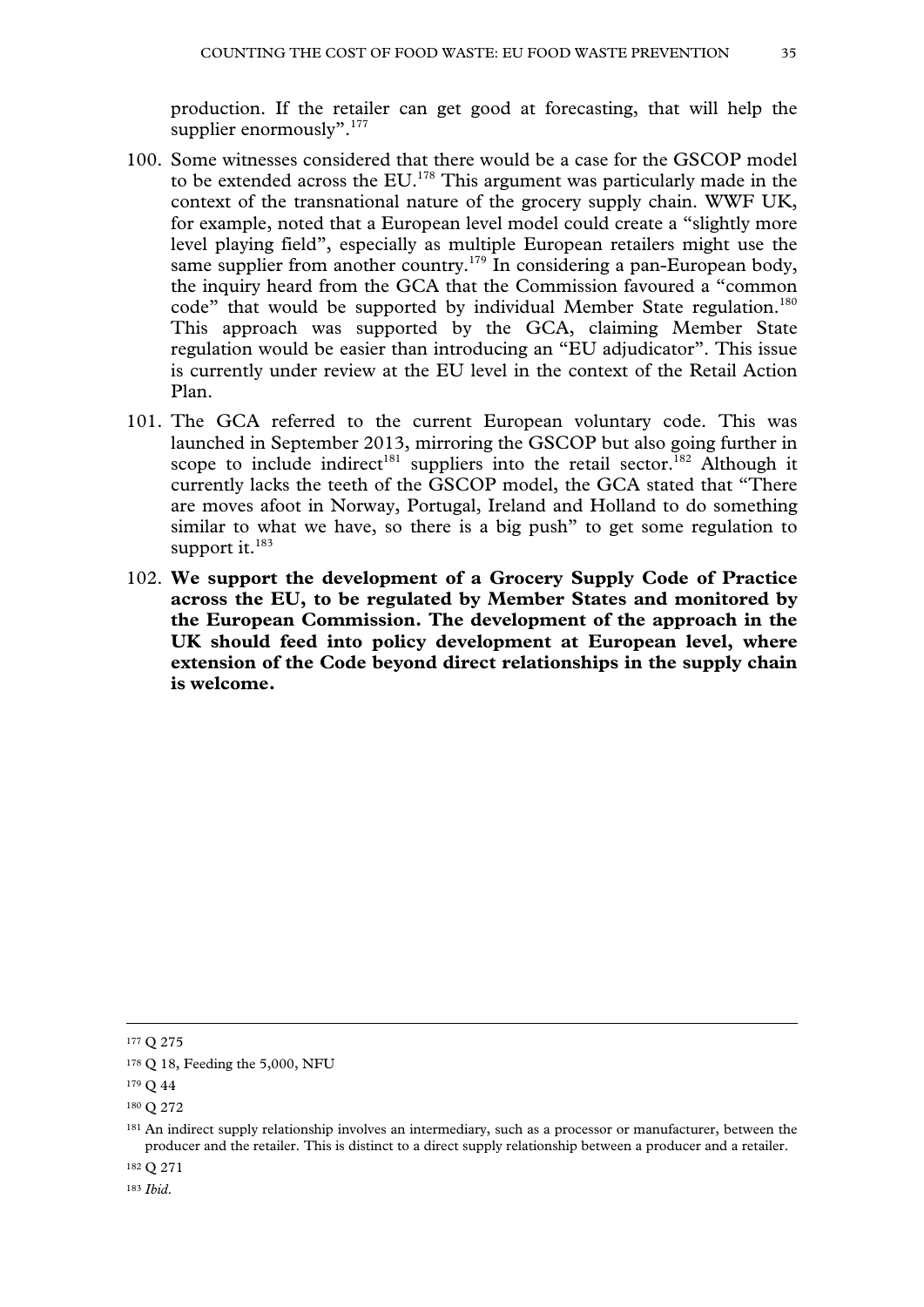### **CHAPTER 4: EU REGULATION**

103. The ability of the food supply chain to prevent and reduce food waste is affected by the regulatory framework in which it sits. We heard examples of the unintended, or perceived, impact on food waste of various EU regulations across different policy areas. We explore these in this chapter, divided into a number of different policy areas, including: the influence of the CAP; policies that may help or hinder surplus food being redistributed or used in animal feed; the ban on the discard of fish; food hygiene regulations; food labelling; and packaging issues. EU waste policy is relevant but, aside from packaging waste, is covered in Chapter 5.

#### **The impact of EU regulation on food waste**

- 104. In the light of the identified impacts on food waste of wider EU policies, we enquired as to whether the European Commission systematically assesses the impact on food waste of its policies. No information was identifiable on such an approach by the Commission. The inquiry heard from the Dutch government that there is certainly a lack of coordination across the Commission on the matter. Whilst policy makers were considered to be taking the topic of food waste prevention seriously, there is an issue surrounding the division of responsibilities. $184$
- 105. The "Every Crumb Counts" Joint Food Wastage Declaration by stakeholders across the food supply chain argued that Commission Impact Assessments on proposals across policy areas should take food waste into account. In support of this, the FDF cited a Commission proposal to include a mandatory date of catch or date of landing on fisheries products. This was eventually removed in the course of negotiations as there was little link between such a date and the condition in which the product would eventually reach the consumer, but it may have led to consumer confusion and to the discard of a food product at a date when the product remained safe for consumption.<sup>185</sup>
- 106. A move towards ensuring that EU law is fit for purpose was made in late 2013, when the Commission published its Regulatory Fitness and Performance (REFIT) Programme.<sup>186</sup> The first stages of that Programme included a fitness check of the food chain, which concluded that the EU's General Food Law<sup>187</sup> should be subject to a full evaluation under the REFIT exercise.<sup>188</sup>
- 107. **We detect no systematic attempt across the European Commission to assess the impact on food waste of its policies. We therefore recommend the establishment of a cross-Departmental working group on the issue. We welcome the recommendation that an**

 <sup>184</sup> Q 115

<sup>185</sup> Q 36

<sup>186</sup> COM(2013) 685

<sup>187</sup> Regulation No 178/2002: The aim of the General Food Law Regulation is to provide a framework to ensure a coherent approach in the development of food legislation. It lays down definitions, principles and obligations covering all stages of food/feed production and distribution.

<sup>188</sup> SWD(2013) 516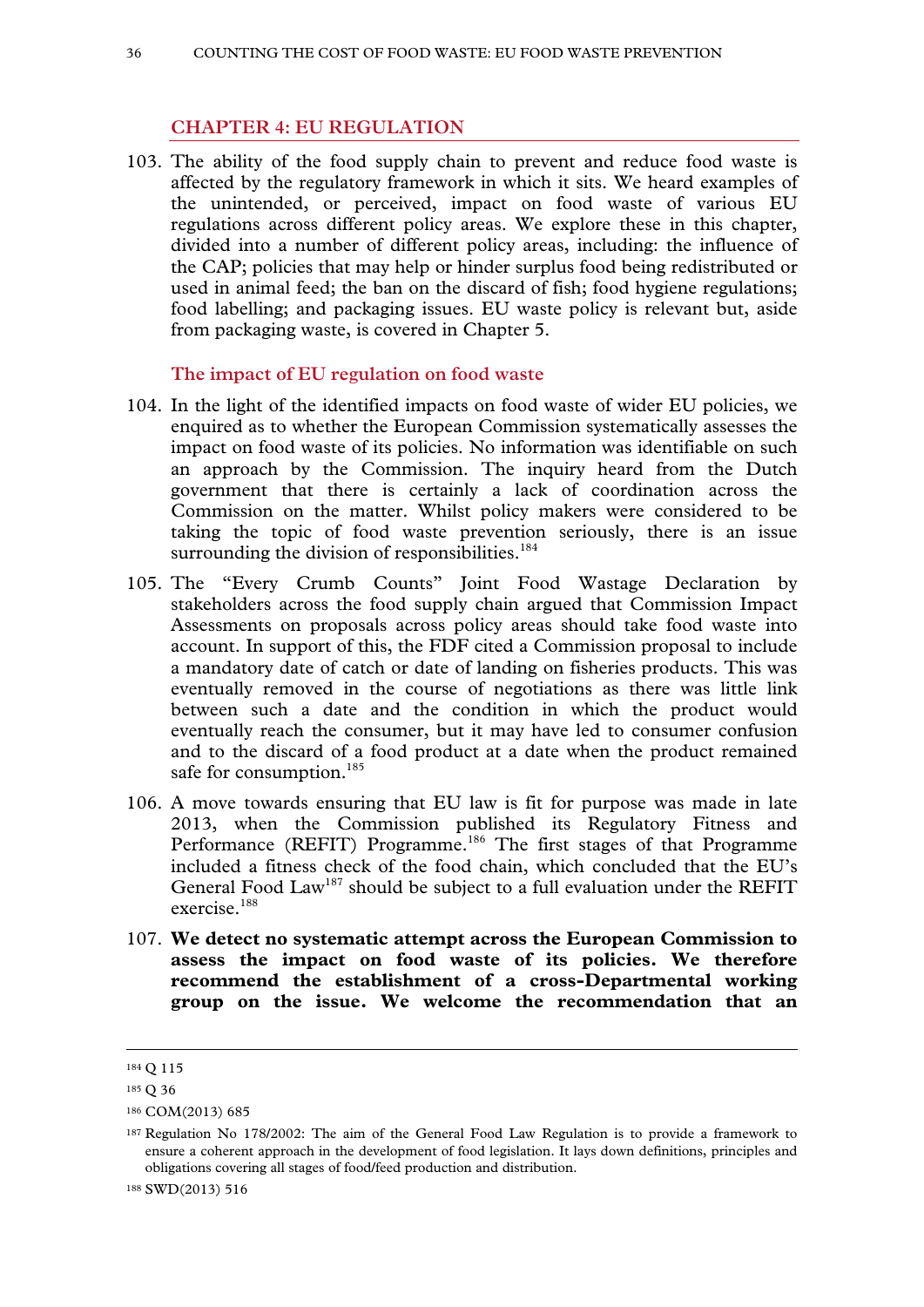**evaluation of the General Food Law should form part of the Commission's Regulatory Fitness and Performance Programme. We recommend that its remit extend to consider the impact on food waste prevention of EU legislation beyond that Law.**

### **Common Agricultural Policy**

- 108. Food waste prevention is not an explicit objective of the CAP, and did not feature in recent negotiations to reform the CAP.189 It was noted, though, that the indirect effect of improving agricultural competitiveness and productivity should be to reduce food waste.<sup>190</sup>
- 109. We have previously considered the issue of boosting the competitiveness of EU agriculture through innovation.<sup>191</sup> A critical issue is ensuring that information is available to farmers, primarily through Farm Advice Systems. Similarly important is the exchange of information between researchers, manufacturers, retailers and producers, systems to support which have been identified in the reformed CAP. These include the new European Innovation Partnership (EIP) on Sustainable and Productive Agriculture.<sup>192</sup>
- 110. The UK Government have confirmed that they expect to provide support for UK engagement in the  $EIP$ <sup>193</sup>. In evidence to us, they also pointed to the launch of the UK's Agri-Tech Strategy, which includes an objective to avoid surplus production.<sup>194</sup>
- 111. Certain other aspects of the CAP could help to promote food waste prevention. One such example was rural development funding. According to the NFU, rural development programmes could support investment in agricultural production techniques which would improve crop standards, and in the development of new markets for lower value products. By improving crop standards, less food might be rejected by retailers and subsequently wasted, whilst new markets for lower value food could have a similar effect, with alternative routes for producers.<sup>195</sup>
- 112. Another example was the common agricultural market element of the CAP. This was most recently revised in December 2013 in the context of CAP reform.196 This provides for a fruit and vegetable scheme including funding to support on-farm investment in relevant technology, such as storage. It requires Producer Organisations (POs)<sup>197</sup> to be in place, which is not a norm in the UK. A recent Report from the Commission on operation of the scheme highlighted problems across the EU in terms of access to POs and,

 <sup>189</sup> Q 12

<sup>190</sup> Q 22

<sup>191</sup> European Union Committee, *Innovation in EU Agriculture* (19th Report, Session 2010-12, HL Paper 171).

<sup>192</sup> *European Innovation Partnership 'Agricultural Productivity and Sustainability'*, European Commission. This EIP, and four others, aim to bring together all relevant interested parties at EU, national and regional levels in order to boost research efforts, coordinate investments and facilitate access to new innovations.

<sup>193</sup> *Communication from the Commission on the European Innovation Partnership 'Agricultural Productivity and Sustainability'*, letter from George Eustice MP to Lord Boswell of Aynho, 29 January 2014

<sup>194</sup> Q 9

<sup>195</sup> NFU

<sup>196</sup> Regulation No 1308/2013

<sup>197</sup> Groups of producers that work together voluntarily to organise agricultural production in a way that can meet market demand more effectively than producers are able to achieve on their own.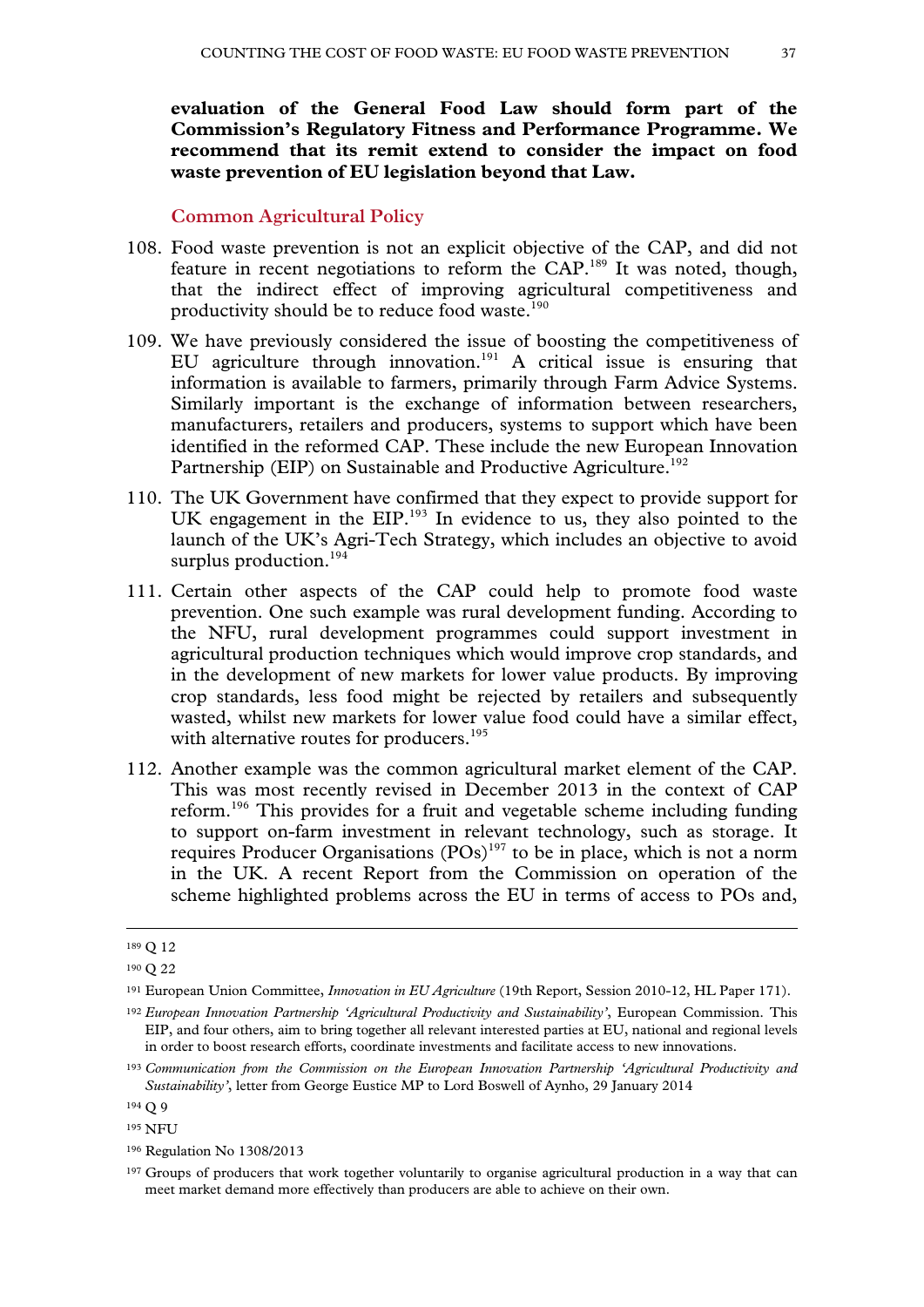therefore, to the scheme.<sup>198</sup> The UK Government confirmed that they were working with the Commission and some other Member States to determine how the scheme might be operated in a simpler manner.<sup>199</sup>

- 113. The common agricultural market Regulation also sets the framework for the continuation of marketing standards for fruit and vegetables.<sup>200</sup> These standards are designed to facilitate the trade of agricultural goods through the EU. Most fruit and vegetables are subject to general marketing standards. Presently, 10 products<sup>201</sup> are subject to more stringent standards, which set different provisions for separate classes of products: Extra Class, Class I and Class II. Defra considered the standards to be helpful.<sup>202</sup> There was some call for further relaxation of them, or at least reconsideration as to their impact on food waste.<sup>203</sup> KBT argued that, where quality standards are set, they should be set for the right reasons.<sup>204</sup>
- 114. **The Common Agricultural Policy (CAP) does not aim explicitly to prevent food waste. Nevertheless, a move towards a more competitive agricultural industry, as is the intention of the reformed CAP, should have the effect of reducing waste on-farm. The CAP offers methods to accelerate that progress. In implementing the CAP, we recommend that the UK Government consider on-farm food waste prevention as an integral part of the policy, given the clear economic benefits of doing so. Such consideration should include: the fruit and vegetable scheme; the provision of appropriate farm advice; access to the European Innovation Partnership; and rural development funding.**
- 115. **We recommend that the European Commission prepares guidance on the use of CAP instruments to support on-farm food waste prevention, particularly through the Rural Development Regulation and the Common Organisation of the Markets Regulation.**
- 116. **We consider that an assessment of the impact on food waste of marketing standards for fresh fruit and vegetables would be particularly useful and should form part of the European Commission's evaluation of food law within its Regulatory Fitness and Performance Programme.**

### **Ban on the discard of fish**

117. In 2013, legislation was agreed that overhauled the rules governing the Common Fisheries Policy.205 It includes an obligation to land all catches of species that are subject to EU restrictions. This obligation, known as the 'discard ban' will come into force over the period 2015–2019, applying to an increasing number of species over that time. The rules include a small

 <sup>198</sup> COM(2014) 112

<sup>199</sup> Q 22, Q 302

<sup>200</sup> Regulation No 543/2011

<sup>201</sup> Apples, citrus fruit, kiwifruit, lettuces and endives, peaches and nectarines, pears, strawberries, sweet peppers, table grapes and tomatoes.

<sup>202</sup> Defra

<sup>203</sup> Q 32, Q 254

<sup>204</sup> Q 67

<sup>205</sup> Regulation No 1380/2013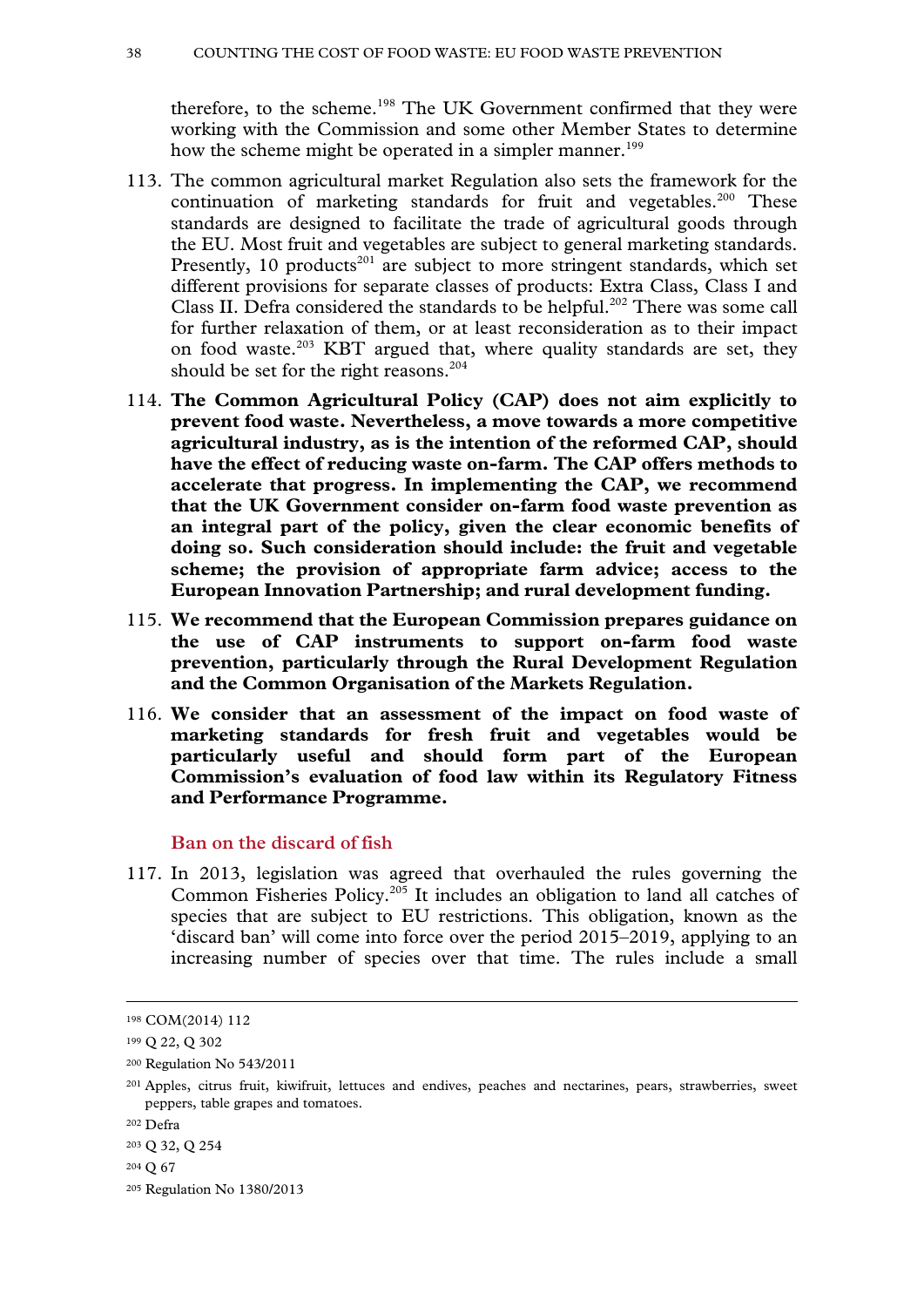amount of flexibility as well as exceptions for banned species and for those highly survivable species that are likely to survive if returned to the sea rather than landed.

- 118. Defra noted that the discard ban was a positive step in the right direction, but that the UK Government would be alert when implementing the ban to ensure that waste at sea does not lead to waste on land, particularly where edible fish cannot be made available for human consumption.<sup>206</sup>
- 119. We concluded in July 2013 that effective implementation of the discard ban must be resolved as a matter of urgency. A specific issue was that of identifying highly survivable species, which could survive if captured and subsequently released back into the sea. We heard that, as yet, the science and process for determining such species is lacking. $207$
- 120. **Further to reform of the Common Fisheries Policy, we urge swift progress on effective implementation of the discard ban, including the provision allowing an exemption for highly survivable species. Without such progress, the discard ban could have the perverse effect of hindering the prevention of food waste.**

### **Animal feed**

- 121. Legislation introduced in the light of the BSE (bovine spongiform encephalopathy) crisis prohibits the feeding of processed animal protein  $(PAP)$  to most farm animals.<sup>208</sup> On 1 June 2013, the ban on feeding nonruminant (largely pigs and poultry) PAP to fish was lifted.<sup>209</sup> The recent Commission fitness check of food legislation described the continued restriction of feeding such food to pigs and chickens as "disproportionate" and noted that it would be discussed further.
- 122. The foot-and-mouth disease outbreak in 2001 led to the UK prohibiting the feeding to animals of catering waste that contains or has been in contact with animal by-products.<sup>210</sup> This was followed by the subsequent enactment of the EU animal by-products legislation.211 Given that most food waste at retail and consumer stages is mixed, it is difficult to separate out food that has come into contact with animal by-products and food, such as bakery products, that has not. We explore the feeding of the latter type of food to animals in the next chapter.
- 123. We heard that both restrictions should be removed, as long as robust systems were in place for the safe and centralised collection and processing of such waste in order to protect animal and human health.<sup>212</sup> In addition to the food waste benefits deriving from this idea, there would also be environmental benefits as a substantial amount of soy is currently imported as animal feed, an argument that we explore further in the next chapter. It was noted that

 <sup>206</sup> Defra

<sup>207</sup> *Reform of the Common Fisheries Policy*, letter from Lord Boswell of Aynho to Richard Benyon MP, 25 July 2013

<sup>208</sup> Regulation No 999/2001

<sup>209</sup> Regulation No 56/2013

<sup>210</sup> Defra, Defra supplementary

<sup>211</sup> Regulations No 1069/2009 and No 142/2011 (as amended)

<sup>212</sup> Q 46, Q 71, Feeding the 5,000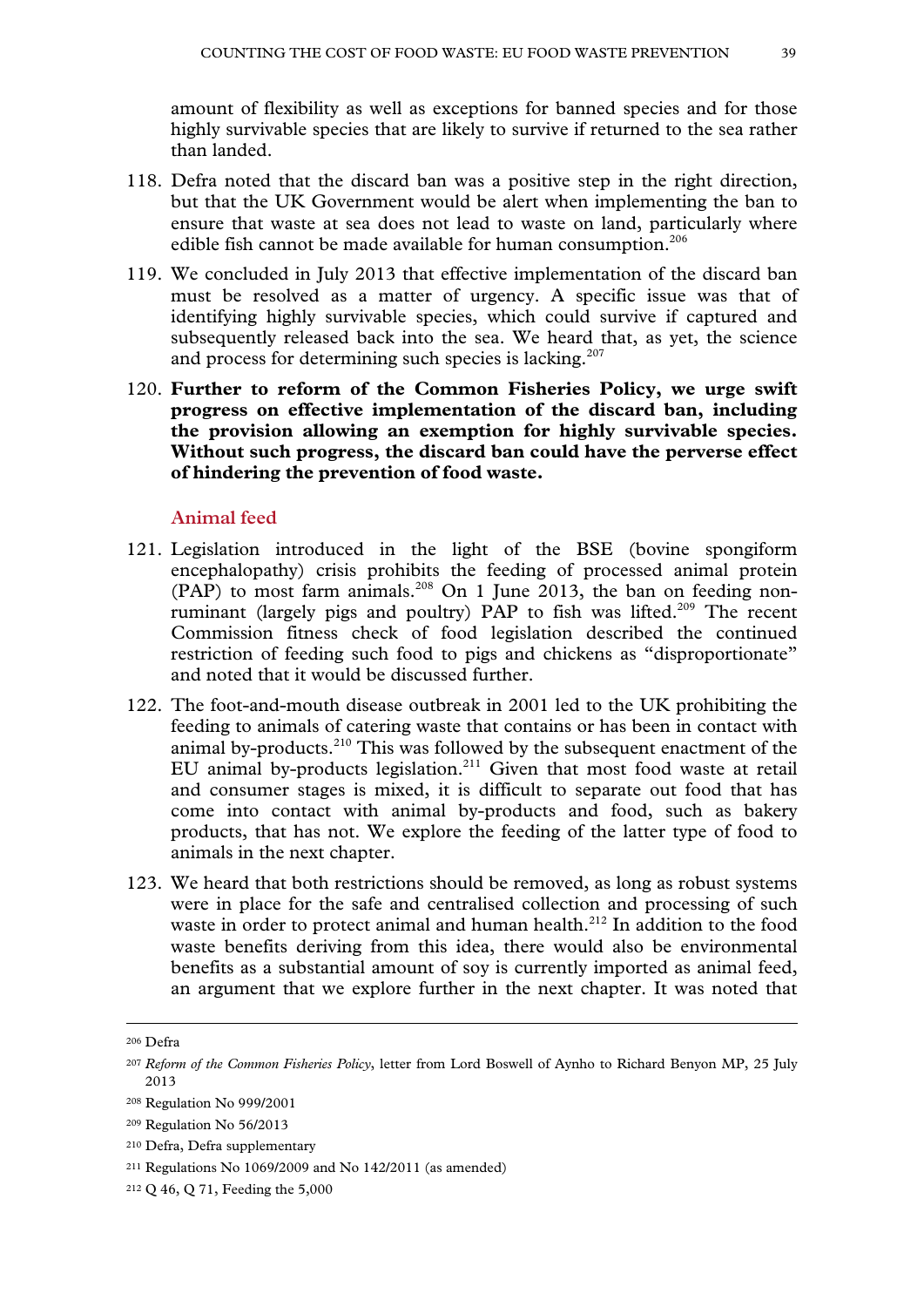other countries, such as Japan and South Korea, manage to operate a robust system.<sup>213</sup>

- 124. Other witnesses were strongly opposed to the removal of restrictions, emphasising that human and animal health should not be compromised. Witnesses in favour of maintaining the ban stated that it was a reflection of the real concerns over exotic animal diseases, such as African swine fever, foot-and-mouth disease and BSE, where mass outbreaks had resulted in severe economic consequences for the European livestock industry.<sup>214</sup> This was reiterated in evidence from the Dutch government, that "the risks of an outbreak are considered at this stage to be so big that we are not into relaxing the measures at the moment". $^{215}$
- 125. A third group of witnesses, meanwhile, called for further scientific work to explore the potential for a relaxation of the restrictions. Specialist Waste Recycling, for example, said that lifting the measures could potentially have a positive impact on food waste reduction, as an animal is "a walking AD plant", and so this issue should be revisited.<sup>216</sup> The SRA highlighted the issue as highly emotive, stressing that the farming community would first need bringing round to any changes in the law. $217$
- 126. Defra commissioned a study in 2011 to consider options for the sustainable and safe use of food and catering waste. The study highlighted a lack of data and recommended pilot studies to demonstrate suitable production processes and the level of benefits achievable by using this resource. The study also suggested that public acceptance of animal feed derived from food waste is likely to be an issue. Scientific data demonstrating safety and sustainability would help to inform public opinion.<sup>218</sup> Feeding the 5,000 welcomed the study and noted it would like to see further research as a result of the study.<sup>219</sup>
- 127. **There is a lack of clarity on the science relating to the feeding of catering waste to animals and of non-ruminant processed animal proteins to non-ruminants, such as pigs. We recommend, as a matter of urgency, specific review of the applicable legislation with a view to assessing recent scientific work and identifying gaps. A lifting of either restriction should only be considered if proven to be safe, and if the appropriate systems, including enforcement, are in place.**

#### **Food hygiene regulations**

128. A number of food safety and hygiene regulations are set at the EU level, including: cooling and freezing meat<sup>220</sup>; contamination in food<sup>221</sup>; and hygiene rules and product liability<sup>222</sup>.

 <sup>213</sup> Q 46, Q 71, Q 268

<sup>214</sup> Q 23, Q 121, Defra

<sup>215</sup> Q 138

<sup>216</sup> Q 268

<sup>217</sup> *Ibid*.

<sup>218</sup> Q 13, *Science and Research Projects – Recycling of catering and food waste*, Defra

<sup>219</sup> Q 46

<sup>220</sup> Regulation No 853/2004

<sup>221</sup> Regulations No 315/93 and No 1881/2006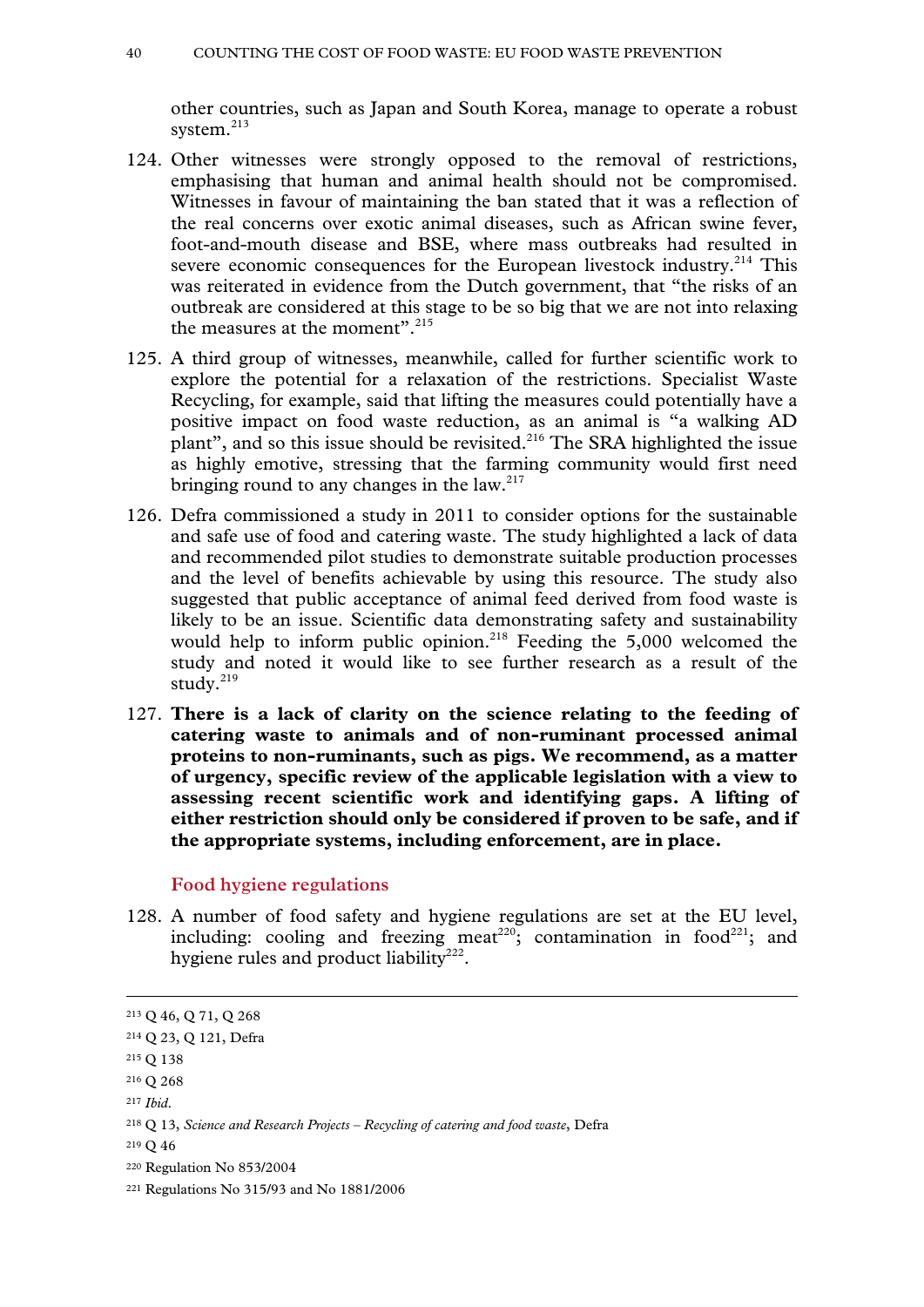- 129. Some concerns were expressed that EU food safety and hygiene regulations can both increase wastage throughout the supply chain and hamper the possibilities for surplus fresh food to be redistributed.<sup>223</sup> The Dutch food banks described food hygiene and safety as one of their biggest challenges. Retailers made compliance with rules a requirement of donation.<sup>224</sup> While these concerns are important, we also heard that the rules themselves should not be reconsidered.<sup>225</sup> Guidance would, though, be helpful. To support the redistribution of food, the FDF recommended the publication by the Commission of EU Food Donation Guidelines in order "to get clarity around the issues that might arise".<sup>226</sup>
- 130. Education forms an important part of developing the required understanding of rules. We heard that the SFA offers extensive training to Dutch food banks on compliance with food safety and hygiene legislation.<sup>227</sup> In the hospitality and food service industry, such training was also considered critical, although challenging given the swift staff turnover (see Chapter 3, paragraph  $88$ ).<sup>228</sup>
- 131. It was suggested that a 'Good Samaritan Act' might be helpful, along the lines of an Act in the US which limits food donors' liability for any problems that may subsequently occur (see Box 7).<sup>229</sup> Italy is the only European country so far to have passed similar legislation ('Legge del Buon Samaritano').<sup>230</sup>

#### **BOX 7**

### **US Good Samaritan Food Donation Act (1996)**

The US Good Samaritan Food Donation Act (1996) encourages the donation of food and grocery products to non-profit organisations for distribution to individuals in need.

This law:

- protects the donor from liability when donating to a non-profit organisation;
- protects from civil and criminal liability should the product donated in good faith later cause harm to the recipient;
- standardises donor liability exposure; and
- sets a floor of "gross negligence" or intentional misconduct for persons who donate grocery products. According to the new law, gross negligence is defined as "voluntary and conscious conduct by a person with knowledge (at the time of conduct) that the conduct is likely to be harmful to the health or well-being of another person".<sup>231</sup>

 <sup>222</sup> Regulation No 852/2004

<sup>223</sup> Q 36, Q 254, ARAMARK

<sup>224</sup> Q 171, Q 185

<sup>225</sup> Q 13, Copa-Cogeca

<sup>226</sup> Q 36, FDF

<sup>227</sup> Q 165, Q 186

<sup>228</sup> Q 261

<sup>229</sup> Q 37, Feeding the 5,000

<sup>230</sup> Legge 155/2003

<sup>231</sup> Bill Emerson Good Samaritan Food Donation Act (1996), http://www.law.cornell.edu/uscode/text/42/1791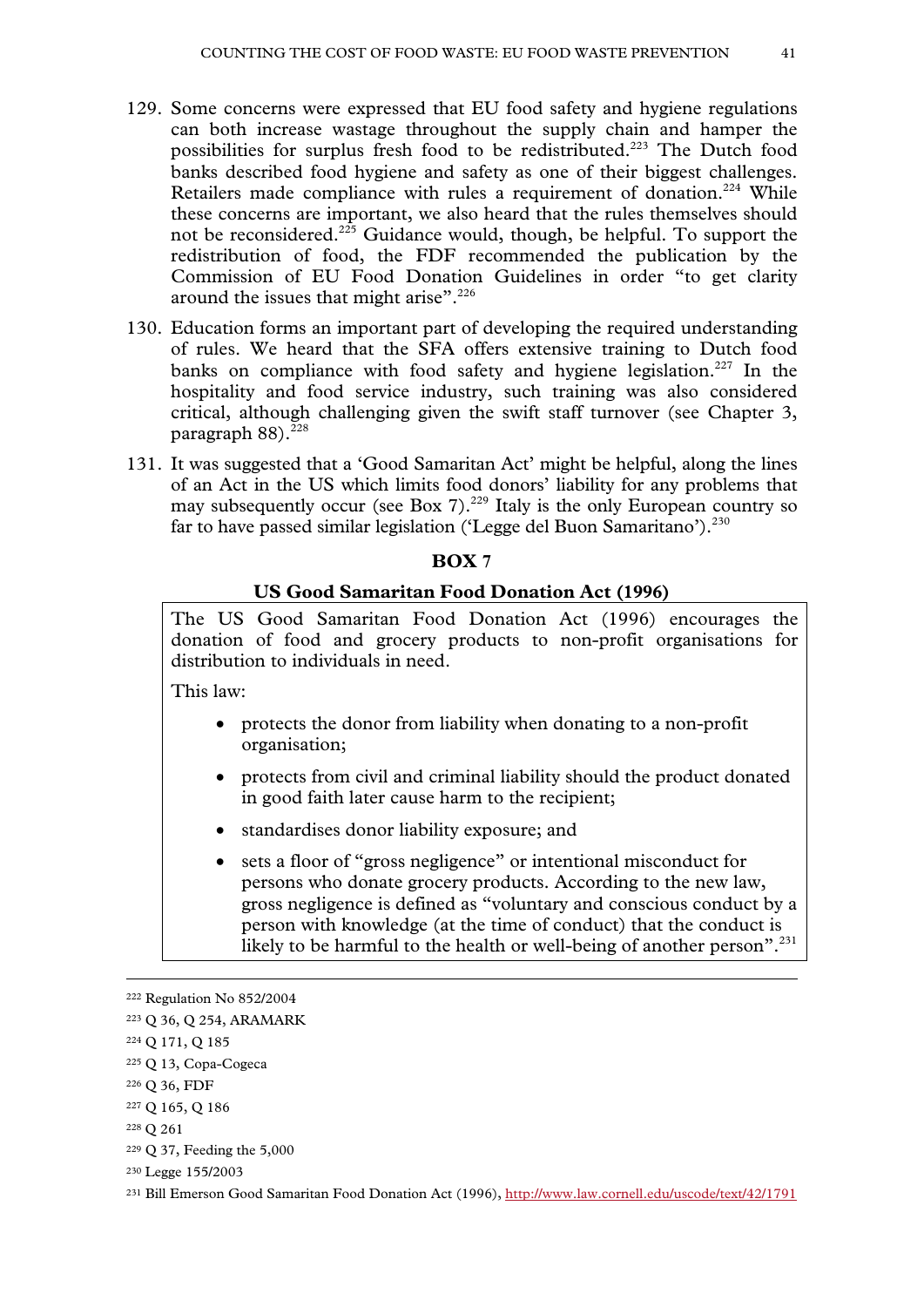- 132. We were warned, though, that highlighting the issue may have perverse consequences should such a law not be adopted. That is, if there was a structured debate and discussion about the introduction of such legislation, which then drew the conclusion that it was "a solution looking for a problem" and it did not get introduced, this could leave potential donors taking a more risk-averse approach than is currently the case.<sup>232</sup>
- 133. **We conclude that there is both confusion and a lack of expertise relating to the impact of EU food safety and hygiene rules on food waste prevention. The issues are not insuperable, but would benefit from guidance from the European Commission on the types of food that can be donated and on compliance with regulations. We are unconvinced of the need for a Good Samaritan Act due to the potential for perverse consequences. Such an Act should only be proposed if there is a clear problem to be addressed.**

# **Food Information for Consumers Regulation**

- 134. The recently adopted Food Information for Consumers (FIC) Regulation<sup>233</sup> sets out new provisions on 'best before' and 'use by' dates (see Chapter 3, Box 4), generally leaving it to businesses to decide which date should be used for a particular food. There are exceptions, such as eggs, which are required to be labelled with a 'best before' date under separate egg marketing regulations.234 The FIC Regulation also includes requirements relating to the provision of information on storage conditions.<sup>235</sup>
- 135. We explored consumer confusion relating to date labelling in Chapter 3 (see paragraphs 70–72). A specific linguistic issue arising from interpretation of the FIC Regulation related to uncertainty as to whether the term 'use by' applies to the end or the beginning of the stated day. In other official languages of the EU, the meaning is much clearer than in English. This, it was argued, was a particular area of concern for sandwich manufacturers and could lead to the unnecessary wastage of 6% of stock. It would therefore be helpful to be able to provide language such as "use by end of  $236$
- 136. **We recommend that the UK Government work with the European Commission to establish whether the term "use by end of" would be consistent with the Food Information for Consumers (FIC) Regulation in order to ensure clarity of labelling for retailers and consumers. We also recommend that the European Commission review the implementation of the FIC Regulation, including public recognition of the respective dates and awareness of storage conditions.**

232 Q 69

235 Defra

<sup>233</sup> Regulation No 1169/2011

<sup>234</sup> BRC supplementary

<sup>236</sup> Bob Salmon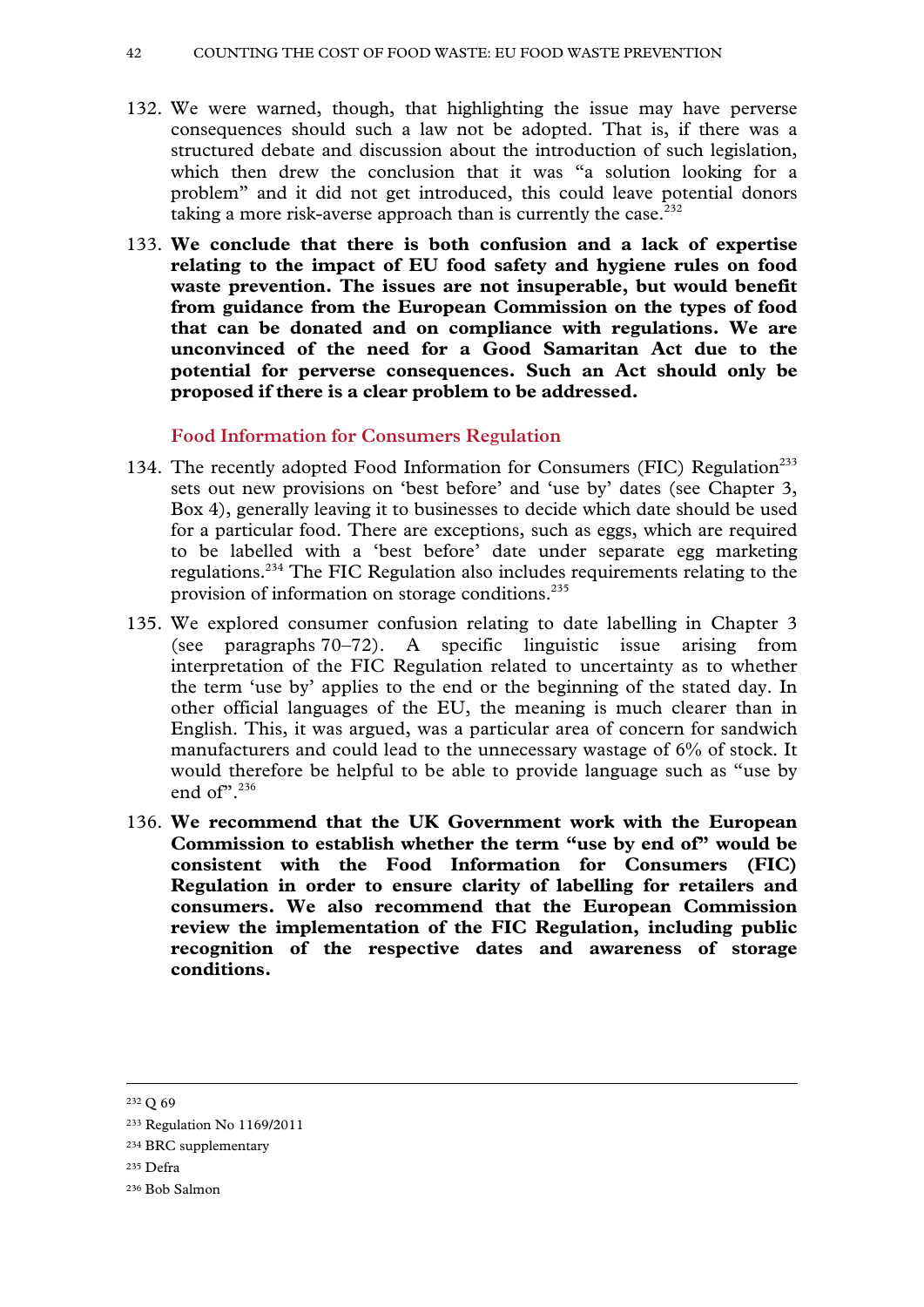### **Packaging and Waste Packaging Directive**

- 137. The EU's Packaging and Waste Packaging (PWP) Directive<sup>237</sup> seeks to harmonise national measures concerning the management of such waste to provide a high level of environmental protection and ensure the functioning of the single market. It sets various targets on recycling, reuse and recovery, but does not include packaging prevention targets.
- 138. As explained in the previous chapter, packaging can have a positive role in preventing food waste (see Chapter 3, paragraphs 74–75). Others sounded a more cautionary note, emphasising the continued need to reduce packaging waste and to promote sustainable packaging.<sup>238</sup>
- 139. The Commission is in the process of reviewing various pieces of EU waste legislation, including the PWP Directive. One suggestion made by the Commission in its consultation document was to include a packaging waste prevention target, an idea opposed by the UK Government, who believe it would be better to focus on the product and innovation in product design to minimise the need for packaging.<sup>239</sup>
- 140. The UK Government told us that they have undertaken substantial analysis to assess the point at which packaging reduction might become deleterious to food waste prevention. It was on the basis of that analysis that Courtauld Commitment 3 contains only a 3% packaging reduction target for food (see Appendix  $5$ ).<sup>240</sup> In the Netherlands, we heard that further progress is still required before reaching that same point.<sup>241</sup>
- 141. **Food packaging often performs an important waste prevention function. We urge the European Commission to ensure that, in its review of the Packaging and Waste Packaging Directive, provisions are not introduced that may have the unintended consequences of discouraging innovative packaging that might help to prevent food waste.**

- 240 Q 306
- 241 Q 167

 <sup>237</sup> Directive 94/62 (as amended)

<sup>238</sup> Q 68, Q 165

<sup>239</sup> *EU Commission review of waste policy and legislation: UK government response*, Defra, 3 December 2013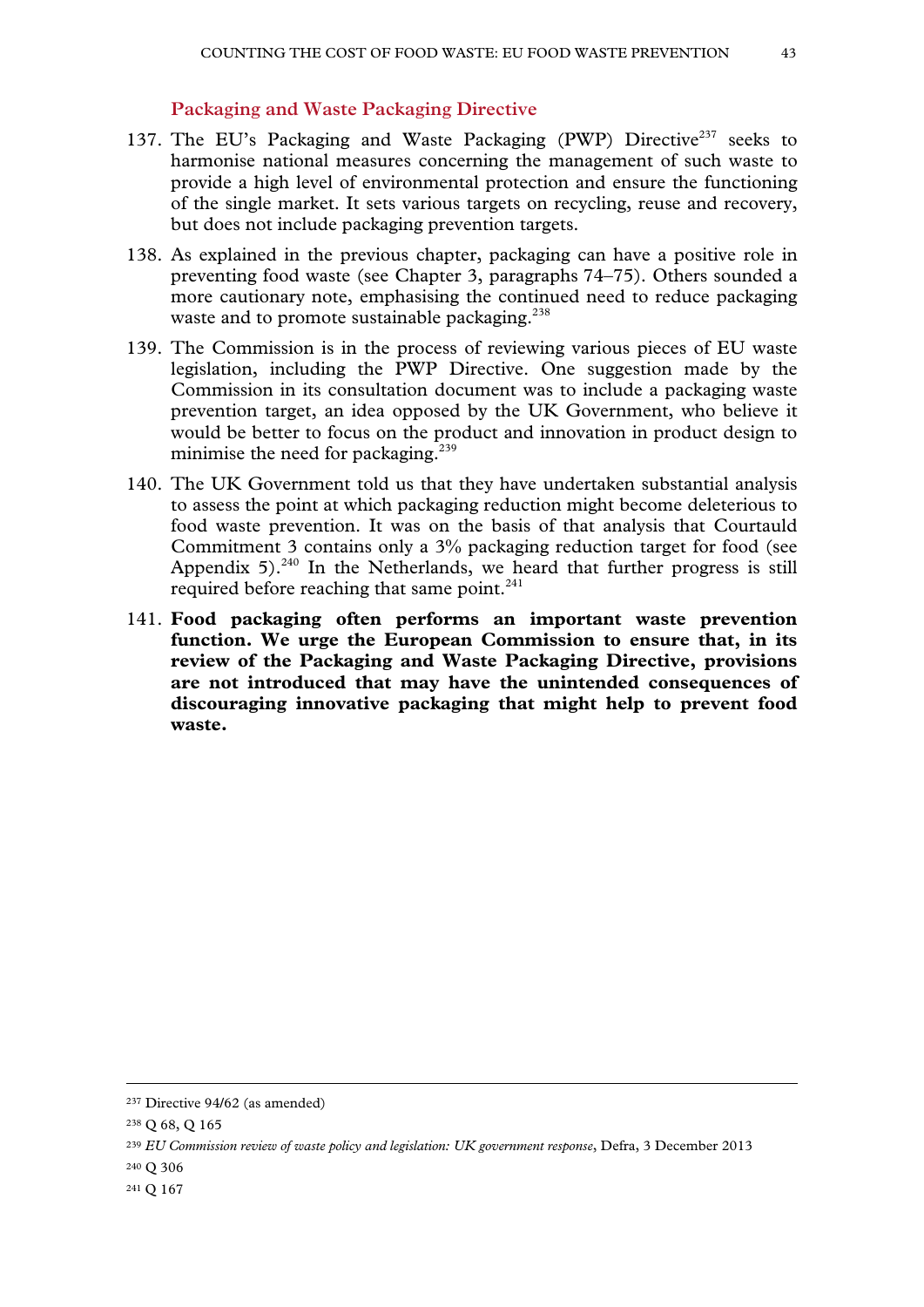# **CHAPTER 5: RESPECTING THE 'WASTE HIERARCHY'**

142. The EU's Waste Framework Directive sets out a 'waste hierarchy' (see Figure 4), from prevention through to disposal via minimisation, reuse, recycling and recovery.<sup>242</sup> In this chapter, we consider how practical application of the waste hierarchy to the food supply chain may have implications for food waste prevention throughout the chain.



*Source: Directive 2008/98* 

143. As applied to food, it has been argued that the waste hierarchy translates into a 'food use hierarchy' (see Figure 5) from prevention to landfill via redistribution to humans, feeding to animals and energy or nutrient recovery by methods such as AD and in-vessel composting (IVC) (see Box 8).<sup>243</sup> In the Netherlands the food utilisation hierarchy is referred to as the 'Ladder van Moerman', where each successive step down the hierarchy from waste prevention down towards treatment and disposal represents a loss in food value and a less desirable option.<sup>244</sup>

 <sup>242</sup> Directive 2008/98

<sup>243</sup> Q 48, Feeding the 5,000, WRAP, "Every Crumb Counts" Joint Food Wastage Declaration

<sup>244</sup> *Companies*, Damn Food Waste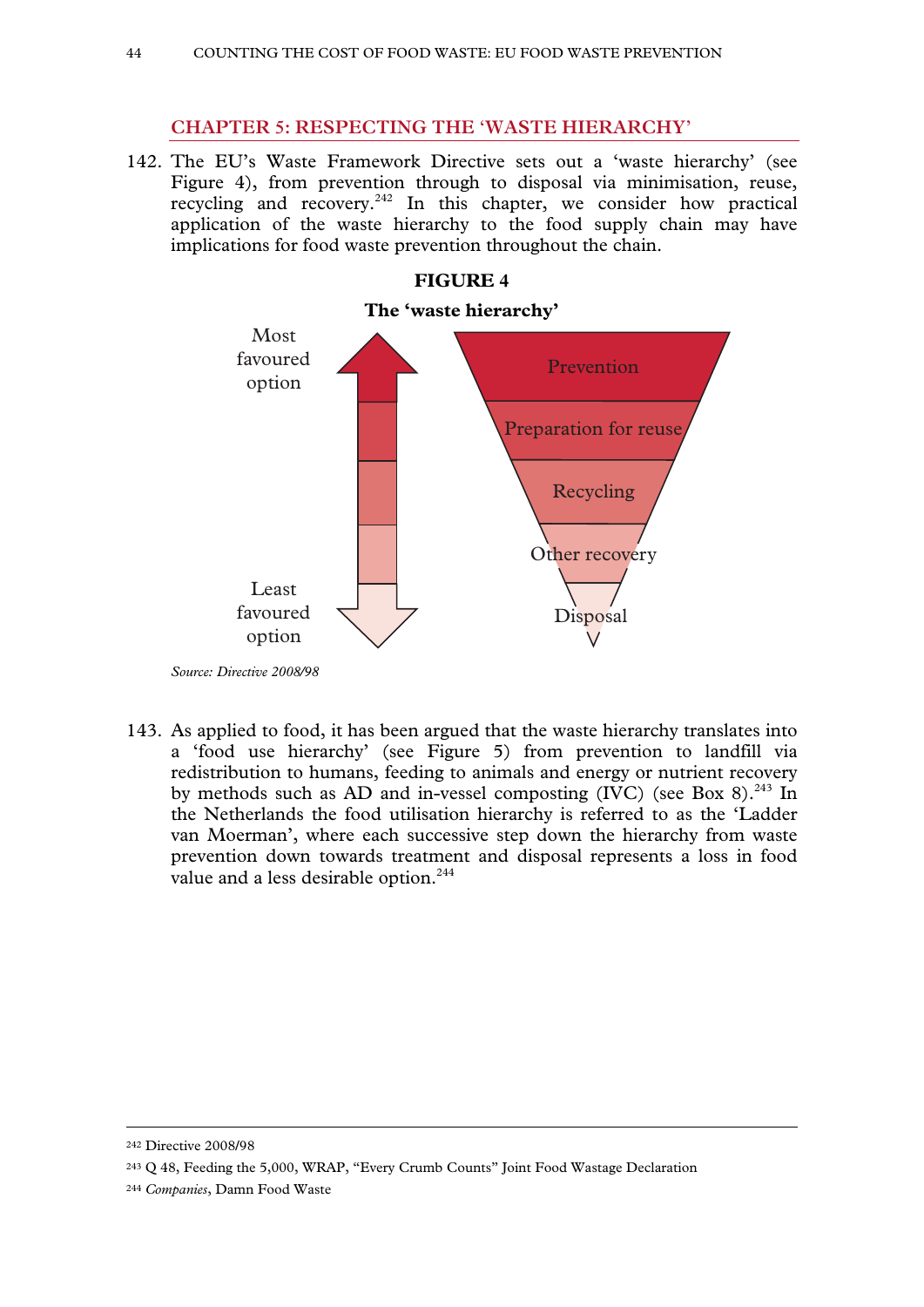

*Source: WRAP supplementary* 

### **BOX 8**

#### **Anaerobic digestion and in-vessel composting**

### **Anaerobic digestion**

AD is a natural process whereby plant and animal materials (biomass) are broken down by micro-organisms in the absence of air. Many forms of biomass are suitable for AD, including food waste, slurry and manure, as well as crops and crop residues.

The process is carried out in three steps. First, biomass is put inside a sealed tank or digester. Second, naturally occurring micro-organisms then digest the biomass, releasing a methane-rich gas (biogas). This gas can be used to generate renewable heat and power. Finally, the remaining material (digestate) is rich in nutrients and can be used as a fertiliser. $245$ 

### **In-vessel composting**

IVCs can be used to treat food and garden waste mixtures. These systems ensure that composting takes place in an enclosed environment, with accurate temperature control and monitoring.

The feedstock is shredded to a uniform size and loaded in the first 'barrier'. Naturally occurring micro-organisms break down the material, releasing nutrients and increasing the temperature to the 60–70˚C necessary to kill pathogens. After the first stage (which can take between seven days and three weeks), the material transfers to the second 'barrier' and continues to compost, usually for a similar duration.

 <sup>245</sup> *What is AD?*, The Official Information Portal on Anaerobic Digestion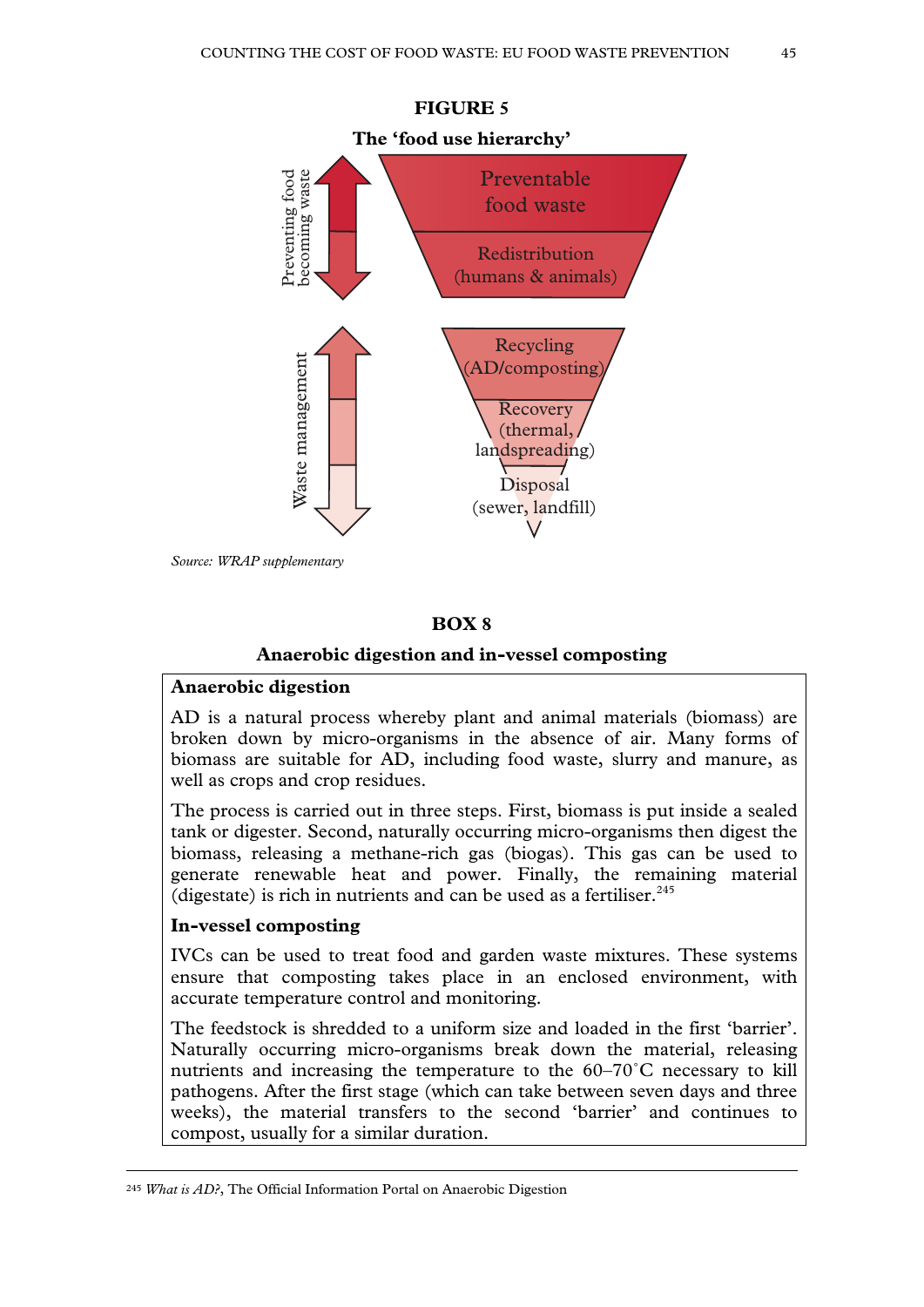During both stages the oxygen level, moisture and temperature are carefully monitored and controlled to ensure full sanitisation of the material. After being sanitised, the compost is left to mature in an open windrow<sup>246</sup> or enclosed area for approximately  $10-14$  weeks to ensure stabilisation.<sup>247</sup>

- 144. The inquiry detected no disagreement with the principle of such a food use hierarchy. Defra emphasised the economic benefits of waste prevention rather than allowing waste to occur and to pass down the hierarchy.<sup>248</sup> Other witnesses, including the waste management industry, were clear that they saw prevention, followed by redistribution, as appropriate.<sup>249</sup> Indeed, waste prevention can be a requirement of waste management contracts according to SITA UK and Veolia.250 The Environmental Services Association (ESA), representing the waste management industry, has agreed a Responsibility Deal with the UK Government, which includes a commitment to promote the waste hierarchy. $251$
- 145. **We share the view of our witnesses that the waste hierarchy as applied to food is most effectively represented as a food use hierarchy, focused on prevention and redistribution to humans and animals, wherever possible. As this interpretation has not been formally recognised, we recommend that the European Commission publishes guidance on the application of the waste hierarchy to food.**
- 146. We heard concerns, however, that economic drivers tend to distort the hierarchy, with a result that there are incentives directed towards lower stages of the hierarchy, including both AD and IVC, rather than redistribution.<sup>252</sup> According to FareShare: "at the moment, we have a waste hierarchy that is completely out of kilter with the economic hierarchy that sits alongside it".<sup>253</sup> Waitrose acknowledged that there is a clear temptation, on economic grounds, to prioritise energy recovery over redistribution, although Waitrose itself is supportive of redistribution, as it prefers to have "food used as food". $254$
- 147. Turning first to the economics of food redistribution for charitable purposes, we heard that fiscal tools are available to promote such redistribution, which could help to align economic incentives more effectively with the food use hierarchy. One financial tool available to Member States is the possibility to exempt food donated for charitable purposes from value added tax (VAT) under Articles 16 and 74 of the VAT Directive<sup>255</sup>, 256 The European Commission has adopted guidance which clearly supports that

 <sup>246</sup> A windrow is a long line of raked hay, corn sheaves, or peats laid out to dry in the wind.

<sup>247</sup> *In-vessel composting (IVC)*, WRAP

<sup>248</sup> Defra

<sup>249</sup> Q 232, QQ 235-236, Q 238, ESA supplementary

<sup>250</sup> Q 235

<sup>251</sup> *Ibid*.

<sup>252</sup> Q 66, Q 72, Feeding the 5,000

<sup>253</sup> Q 66

<sup>254</sup> Q 232

<sup>255</sup> Directive 2006/112

<sup>256</sup> Q 36, FDF, "Every Crumb Counts" Joint Food Wastage Declaration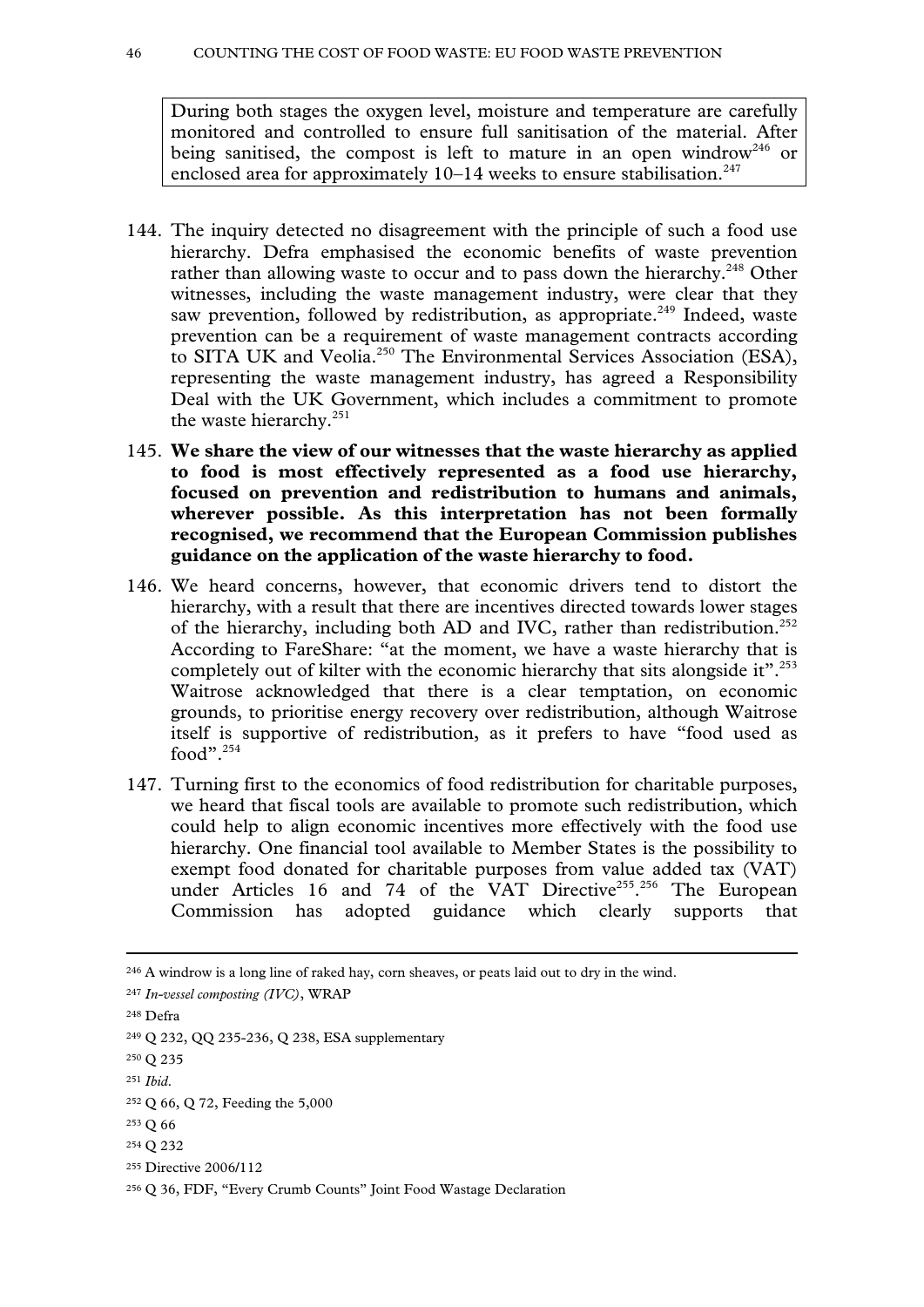interpretation.<sup>257</sup> According to the FDF, 13 Member States currently take advantage of this derogation, including the UK. $^{258}$  We detected frustration that the measure has not, though, been adopted more widely. Tesco expressed relief that Poland had recently introduced the option, which would assist Tesco's redistribution efforts there.<sup>259</sup> The FDF, representing food manufacturers (which is a sector with a high level of surplus food),  $260$  wanted to see this approach "extended across all Member States" so as to achieve a harmonised approach across the EU to interpretation of the VAT Directive.<sup>261</sup>

- 148. Another fiscal option already operated in some countries is to offer tax deductions for redistribution schemes. In the US, which has extensive networks for food redistribution on a far larger scale than European operations,<sup>262</sup> Section 170(e)(3) of the Internal Revenue Code allows certain businesses to earn a tax deduction for donating food and can claim tax breaks on shipments of food if donated food is transported using spare capacity in delivery vehicles.<sup>263</sup> Feeding the 5,000 noted that government incentives for diverting surplus food for human consumption are rare in EU countries, although France is reportedly moving towards tax breaks for businesses that donate their food for charitable redistribution.<sup>264</sup> The idea of exercising such fiscal options was described by FareShare as potentially "transformational" if it succeeded in creating an economic incentive for private operators to redistribute food, beyond the current moral incentive.<sup>265</sup>
- 149. Partnerships through the supply chain may also be able to ensure that food is redistributed efficiently. One possible model has been developed by the Spanish agri-food cooperatives and Spanish Federation of Food Banks to distribute fruit and vegetables among the neediest people.<sup>266</sup> Such cooperation has the added value of reducing the reliance of food aid organisations on packaged and tinned products, rather than fresh products.<sup>267</sup>
- 150. **We conclude that there are fiscal tools available to support the redistribution of surplus edible food, ranging from value added tax (VAT) exemptions to tax deductions and tax breaks. We recommend that the European Commission communicates its agreed guidance on application of the VAT Directive, ensuring that it is publicised and is easily accessible on its website.**
- 151. **Furthermore, we recommend that the European Commission undertakes an assessment of fiscal measures that might be adopted to encourage food redistribution, with a view to possible adoption by**

- 264 Feeding the 5,000
- 265 Q 69
- 266 NFU

267 Q 69

 <sup>257</sup> Q 13. Guidelines resulting from the 97th meeting of the VAT Committee of 7 September 2012, Document C-taxud.c.1(2012)1701663-745

<sup>258</sup> Q 36

<sup>259</sup> Q 221

<sup>260</sup> WRAP

<sup>261</sup> Q 36

<sup>262</sup> *About us*, Feeding America

<sup>263</sup> Feeding the 5,000, "Every Crumb Counts" Joint Food Wastage Declaration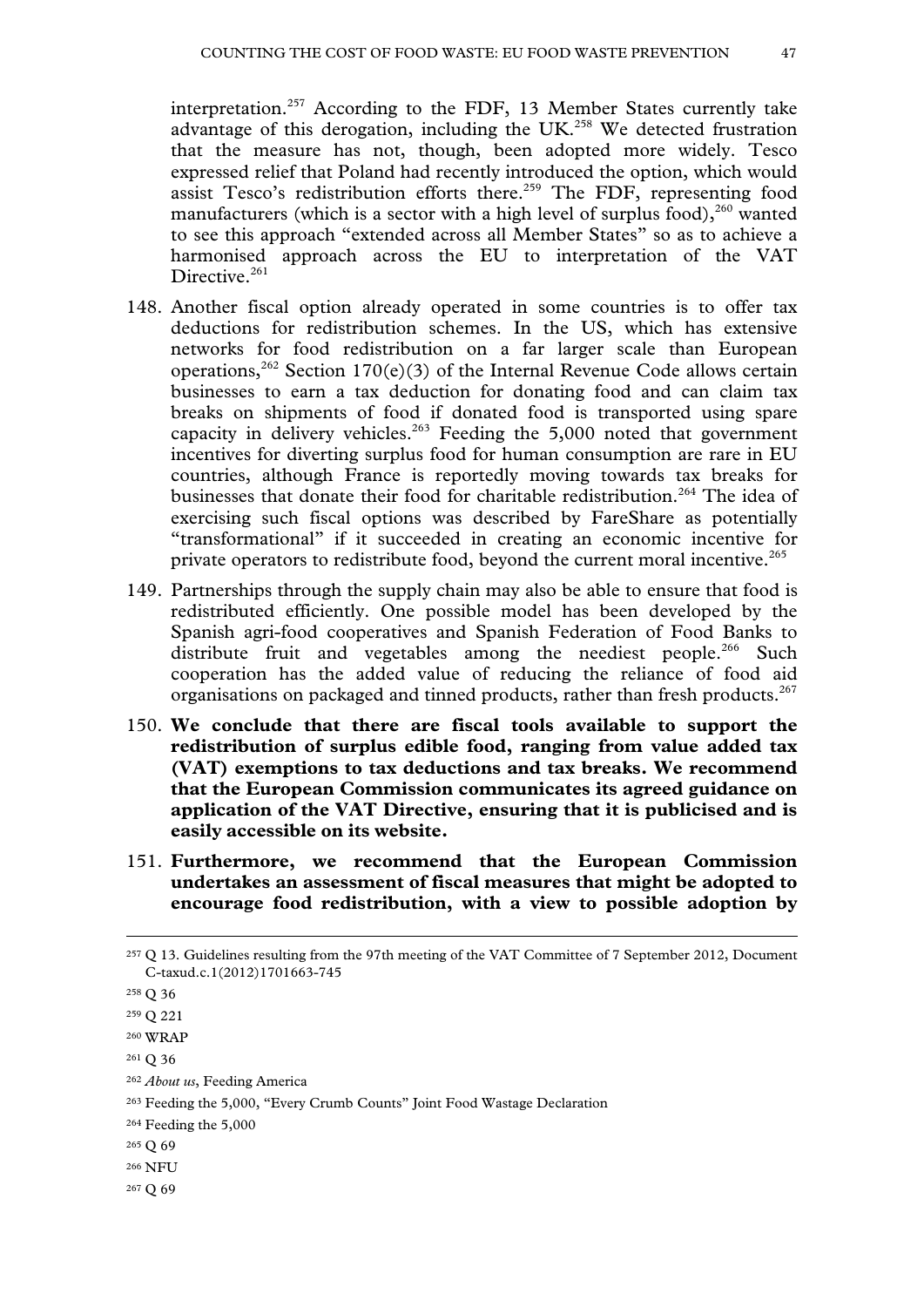#### 48 COUNTING THE COST OF FOOD WASTE: EU FOOD WASTE PREVENTION

**Member States. In the meantime, we recommend that the UK Government undertake their own assessment of how they might further promote the redistribution of food to humans by way of fiscal measures. Particular attention should be given to encouraging the redistribution of fresh, nutritious food.**

- 152. Moving down the hierarchy, the next stage is the use of food not fit for human consumption for livestock feed. As highlighted in the previous chapter, this is only permitted where food has not been in contact with animal by-products (see Chapter 4, paragraph 122). It would therefore include food such as fruit, vegetables, biscuits, bread and pasta, provided that these have been fully segregated and have not come into contact with animal by-products. One impact of the constraints around feeding surplus food to animals is that substitute feed must be provided for livestock from primary sources. In large part, this has been in the form of soymeal, which has been met partly by the deforestation of South American rainforest in order to provide sufficient land to grow the soy to meet demand. WWF UK told us that the EU is now the largest importer of soy for animal feed from South America, amounting to around 40 million tonnes.<sup>268</sup>
- 153. Feeding the 5,000 was clear that feeding food that cannot be redistributed back to animals is also more energy efficient than transforming it into energy.269 WWF UK agreed, noting that food is very resource-intensive and requires energy as an input at the beginning of the process: "if we are going to make this food, we ought to eat it as people, and then it should go to the livestock", rather than being transformed back into energy. $270$
- 154. The UK Government stated: "Defra and the Animal Health and Veterinary Services Agency encourage the use of biscuits, bread, etc. in animal feed, provided it is safely sourced and adequately separated, and have worked with industry on schemes to improve the volume of retail waste able to be used in feeding."271 They reported that, within the context of the Hospitality and Food Service Agreement, a working group is considering the production of guidance on the feeding of catering waste to animals so that it is very clear what is allowed and what is not allowed.<sup>272</sup>
- 155. **We welcome work underway in the UK to clarify what food waste from the retail and catering sectors is permitted to be fed to animals. We emphasise the urgency of the work and consider that publication of such work would also be helpful at the European level.**
- 156. We examined recovery as the next stage of the hierarchy. The AD sector has been widely supported by subsidy.<sup>273</sup> In the UK, this has taken the form of Renewable Obligation Certificates and feed-in tariffs.274 While the UK has only the sixth largest number of AD plants among European countries,<sup>275</sup> the

- 270 Q 48
- 271 Defra
- 272 Q 13

- 274 Q 245
- <sup>275</sup> *Ibid*.

 <sup>268</sup> Q 47

<sup>269</sup> Q 48

<sup>273</sup> Q 72, Q 203, Q 245, Feeding the 5,000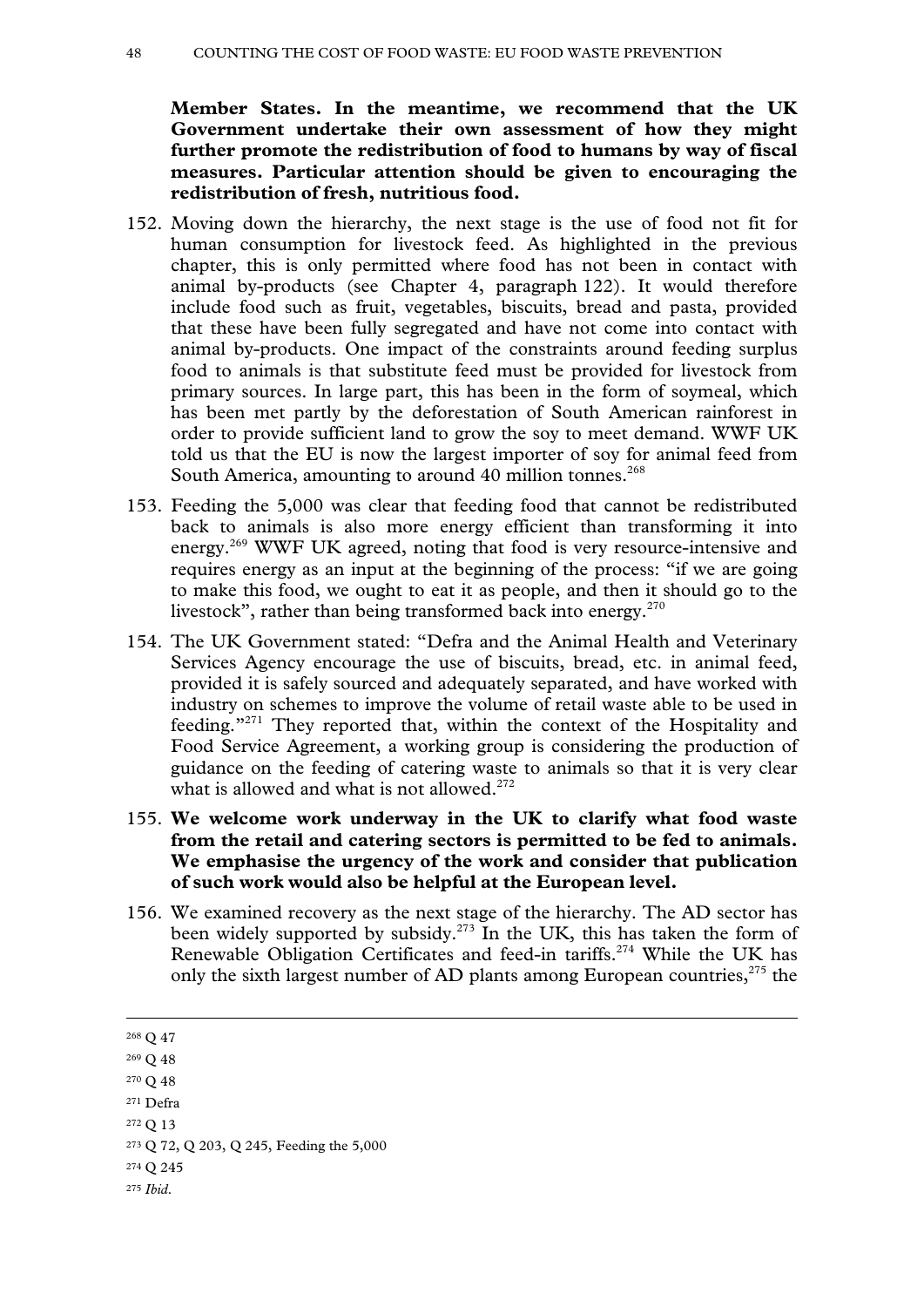UK is unusual in treating a lot of food waste through AD.<sup>276</sup> Efforts to boost AD in the UK are underpinned by the Government's AD strategy.<sup>277</sup> It was generally agreed that energy and nutrient recovery from unavoidable food waste will remain essential as options for unavoidable food waste.<sup>278</sup> ADBA suggested that more action could be undertaken across the EU to promote the use of AD.279 Ultimately, though, as Sustain commented: "The most desirable things need to have the right economic penalties and incentives so that they are more attractive than the ones at the bottom [of the hierarchy]."280

- 157. **We recommend that the European Commission assess policy and financial intervention throughout the food use hierarchy, publishing guidance for Member States on how such intervention can most effectively align with the hierarchy. Such guidance would helpfully include best practice at each stage of the hierarchy.**
- 158. The final element of the waste hierarchy is disposal. As indicated above, the availability of the separate collection of food waste from mixed waste is an important part of diverting food waste from disposal. There was general agreement that sufficient incentives are in place to discourage the disposal of waste through landfill, at least in principle. In the UK the Landfill Tax has been put in place to reduce landfill disposal and was increased to  $f<sub>0</sub>80$  per tonne on 1 April 2014, remaining at least at this level until  $2020$ <sup>281</sup> Until its end in 2013, the Landfill Allowance and Trading Scheme set a limit on the amount of biodegradable waste that local authorities could place in landfill. Witnesses were agreed that the measures were responsible for a reduction in the amount of waste sent to landfill.<sup>282</sup> Other solutions included a ban on landfill, which has been used in other EU countries and will be introduced in Scotland from 2015<sup>283</sup>
- 159. WRAP emphasised that "there is still far too much stuff going to landfill so the evidence is that [the drivers are] not entirely right".284 A waste analysis in Shropshire in 2013 showed that food waste was the major component of waste sent for disposal, forming 34.3% of the total and in one area was as high as  $48\%$ .<sup>285</sup> To ensure that food waste is available for recovery, rather than being sent for disposal in landfill, an increase in the separate collection of waste food was considered necessary.286 In March 2013, 26% of Councils in England collected food waste separately, compared to 95% in Wales, 34% in Scotland and  $4\%$  in Northern Ireland.<sup>287</sup> On 1 January 2014, the separate collection of commercial food waste became obligatory in Scotland for large

 <sup>276</sup> Q 203 277 Defra

<sup>278</sup> Q 235, Q 247, Q 251, Defra

<sup>279</sup> Q 250

<sup>280</sup> Q 72

<sup>281</sup> Q 7, Defra

<sup>282</sup> Q 7, Q 72, Q 200, Q 236, Feeding the 5,000, Unilever

<sup>283</sup> Q 236, Q 255

<sup>284</sup> Q 203

<sup>285</sup> Shropshire Council

<sup>286</sup> Q 239, Q 245, ESA supplementary, Greater Manchester Waste Disposal Authority

<sup>287</sup> Q 255, ADBA supplementary, WRAP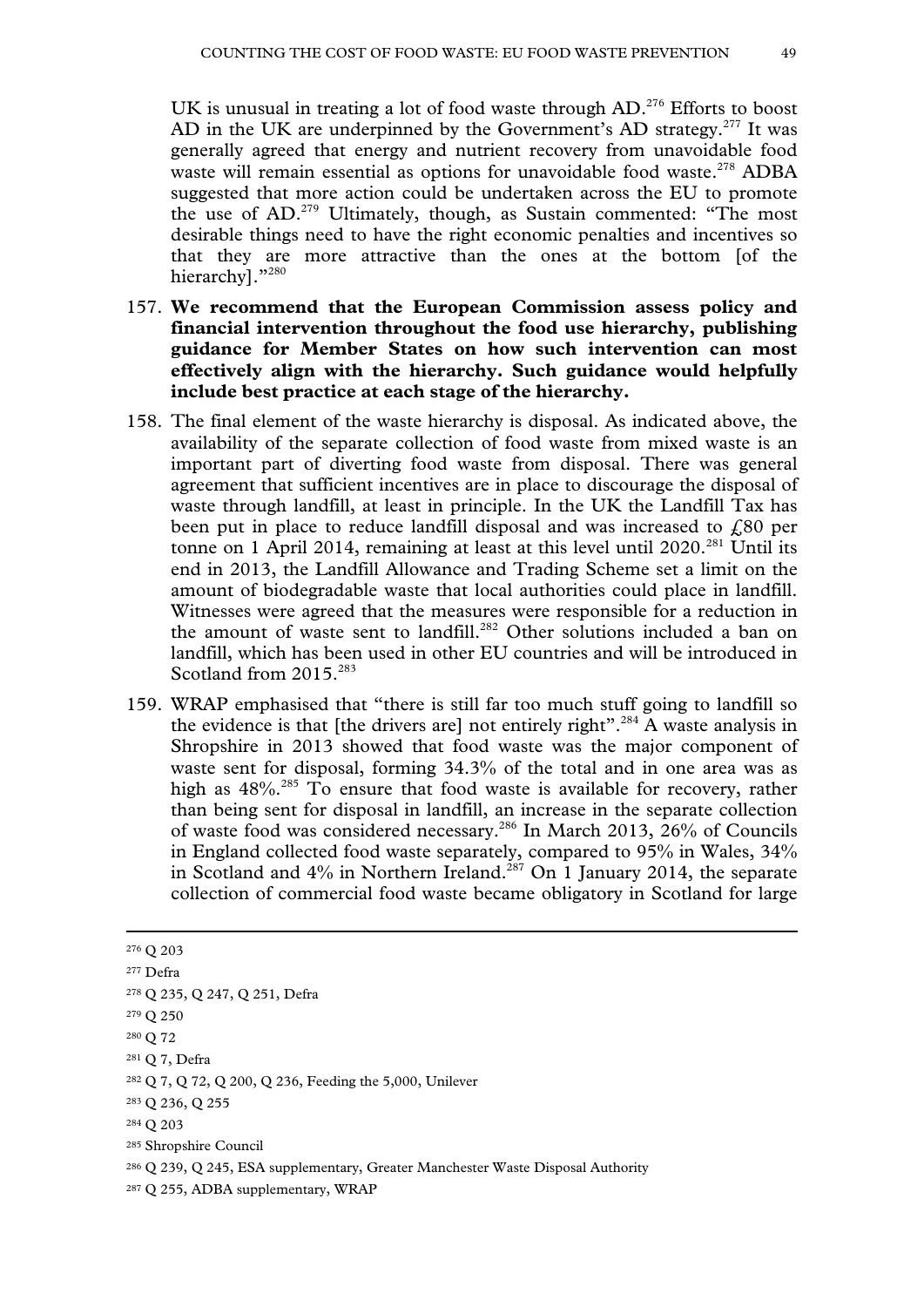#### 50 COUNTING THE COST OF FOOD WASTE: EU FOOD WASTE PREVENTION

urban businesses, to be extended to smaller urban businesses in 2016.<sup>288</sup> To overcome some of the observed variation among Councils and Devolved Administrations, the House of Lords Science and Technology Committee recommended that local authorities be offered further guidance to enable them to put in place waste collection facilities which maximise the value that can be extracted from waste.<sup>289</sup>

- 160. The Catering Equipment Suppliers' Association (CESA) expressed concern about the focus in Scotland on the separate collection of waste to be sent to AD, accompanied by offers of public subsidy. It argued that alternative technologies exist within kitchens for the treatment of waste.<sup>290</sup> Such available technologies include food waste disposers and digesters, which use sewers to transport waste for processing as sewage sludge through AD at waste water treatment works. This type of disposal, known as 'sink to sewer', has been banned in Scotland and the Republic of Ireland. It has also been identified by WRAP as a factor that may hinder the monitoring of food waste, particularly within service sector catering<sup>291</sup> and Water UK has also raised environmental concerns over their potential impact on waste water systems.<sup>292</sup>
- 161. **Even if economic incentives are aligned with the food use hierarchy, energy and nutrient recovery will remain essential components of food waste management, as preferred options to disposal. Economic incentives to discourage landfill have been effective, but efforts must continue to reduce further the amount of landfill.**
- 162. **As significant quantities of food waste are currently sent to landfill in the UK, we conclude that the provision of separate food waste collections remains, where feasible, an important aspect of moving food waste off the bottom rung of the hierarchy. We therefore note with interest the example of the Scottish Government in making separate collections obligatory for urban businesses. We recommend that the UK Government develop a best practice model for such separate collection, at both household and commercial level, for Councils throughout England. In turn, we recommend that the European Commission ensure that experiences with such collections are shared across the EU, including their impact on landfill volumes.**

 <sup>288</sup> Zero Waste Regulations, Scotland

<sup>289</sup> Science and Technology Committee, *Waste or resource? Stimulating a bioeconomy* (3rd Report, Session 2013- 14, HL Paper 141)

<sup>290</sup> CESA

<sup>291</sup> *Overview of Waste in the UK Hospitality and Food Service Sector*, WRAP, November 2013

<sup>292</sup> *Macerators – the impact on sewers*, Water UK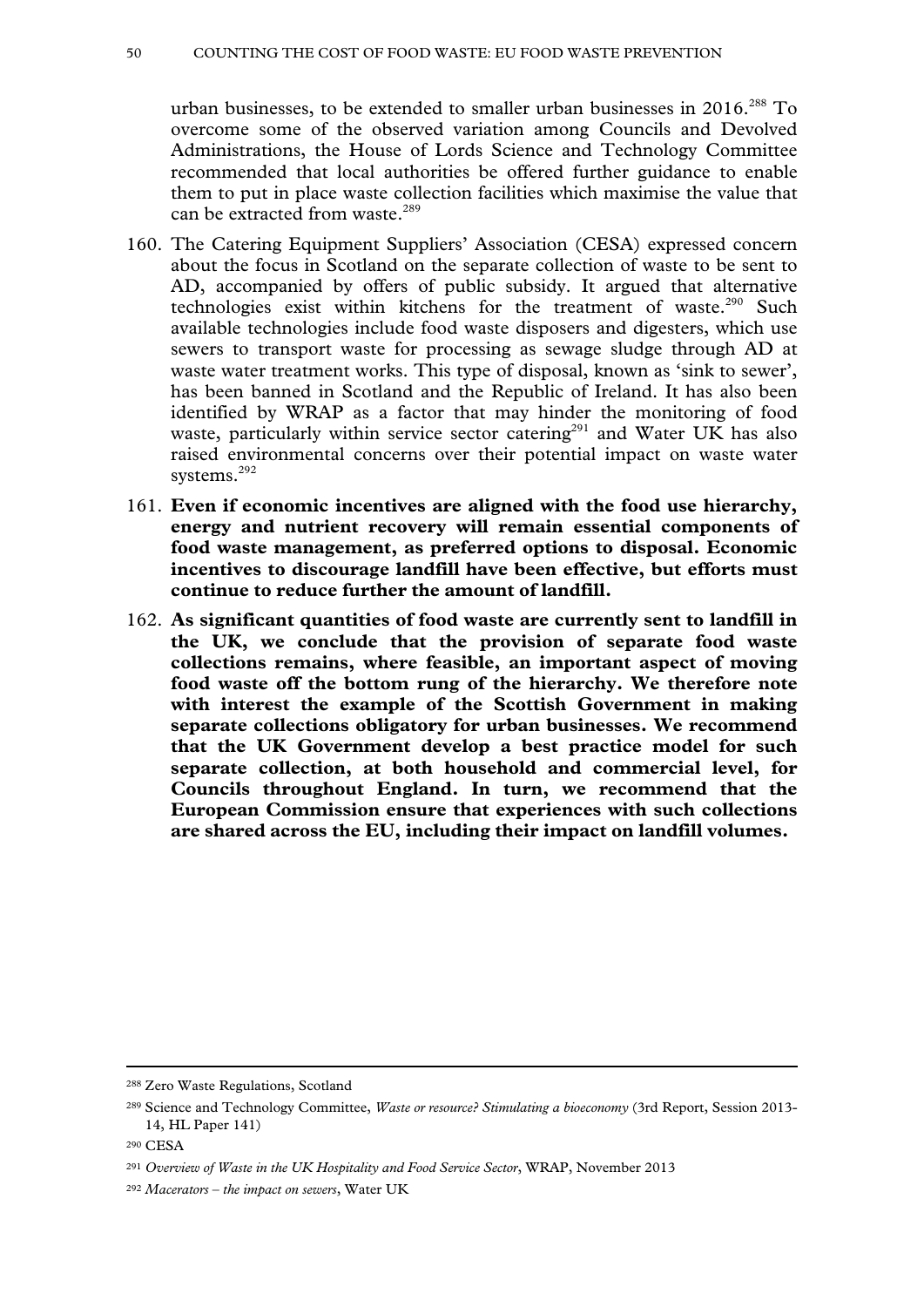# **CHAPTER 6: STRATEGIC EU ROLE**

- 163. The inquiry took evidence from most witnesses on the role that the EU could play in preventing and reducing food waste. This chapter therefore considers what, if any, strategic role the EU should play.
- 164. It was clear from the evidence received that most witnesses see the EU as playing a role in preventing food waste, several elements of which have already been set out: standardisation of approaches to defining different material and waste flows at each stage of the food supply chain, establishment of a data and monitoring framework across the EU and adapting current EU reporting procedures, non-binding target setting (Chapter 2); encouraging greater collaboration in, and oversight of, the supply chain (Chapter 3); assessing the EU's own regulatory framework to ensure its compatibility with the goal of food waste prevention (Chapter 4); and monitoring with respect for the waste hierarchy as applied to food (Chapter 5).
- 165. In addition to those activities, the Dutch government also felt that the EU could give an extra impulse to research and innovation in this area through the EU's research funding programme, Horizon  $2020^{293}$  (see Box 9).<sup>294</sup>

## **BOX 9**

#### **Horizon 2020**

Horizon 2020 provides  $\epsilon$ 77 billion of funding to support EU research and innovation between 2014 and 2020.

One element of Horizon 2020 is 'food and healthy diet'. Under this category, the Programme hopes to create "opportunities for a sustainable and competitive agri-food industry, through innovation in food processing". This includes research at all stages, including food design, packaging, process design and control, waste reduction and by-product valorisation.

This category further intends to promote "informed consumer choices", with research focusing on the preferences, attitudes, needs, behaviour, lifestyle and education of consumers. As part of this, activities aim to enhance communication between consumers, the food industry and the research community.295

- 166. Horizon 2020 is the new EU programme for investment in research and innovation, running from 2014 to 2020. In the Netherlands, the Dutch government said it is desirable that within the Horizon 2020 framework the European Commission should supply "additional support" for research and innovation to stimulate food waste reduction.<sup>296</sup>
- 167. We were warned, however, that any research strategy must be systemic in thinking and take into account the broader picture, without focusing on single innovations. We heard that one issue with the Horizon 2020 programme is that it is currently "siloised" in its activities. Rather, such

 <sup>293</sup> Regulation No 1291/2013

<sup>294</sup> Q 123

<sup>295</sup> *Horizon 2020: Food & Healthy Diet*, European Commission

<sup>296</sup> Q 123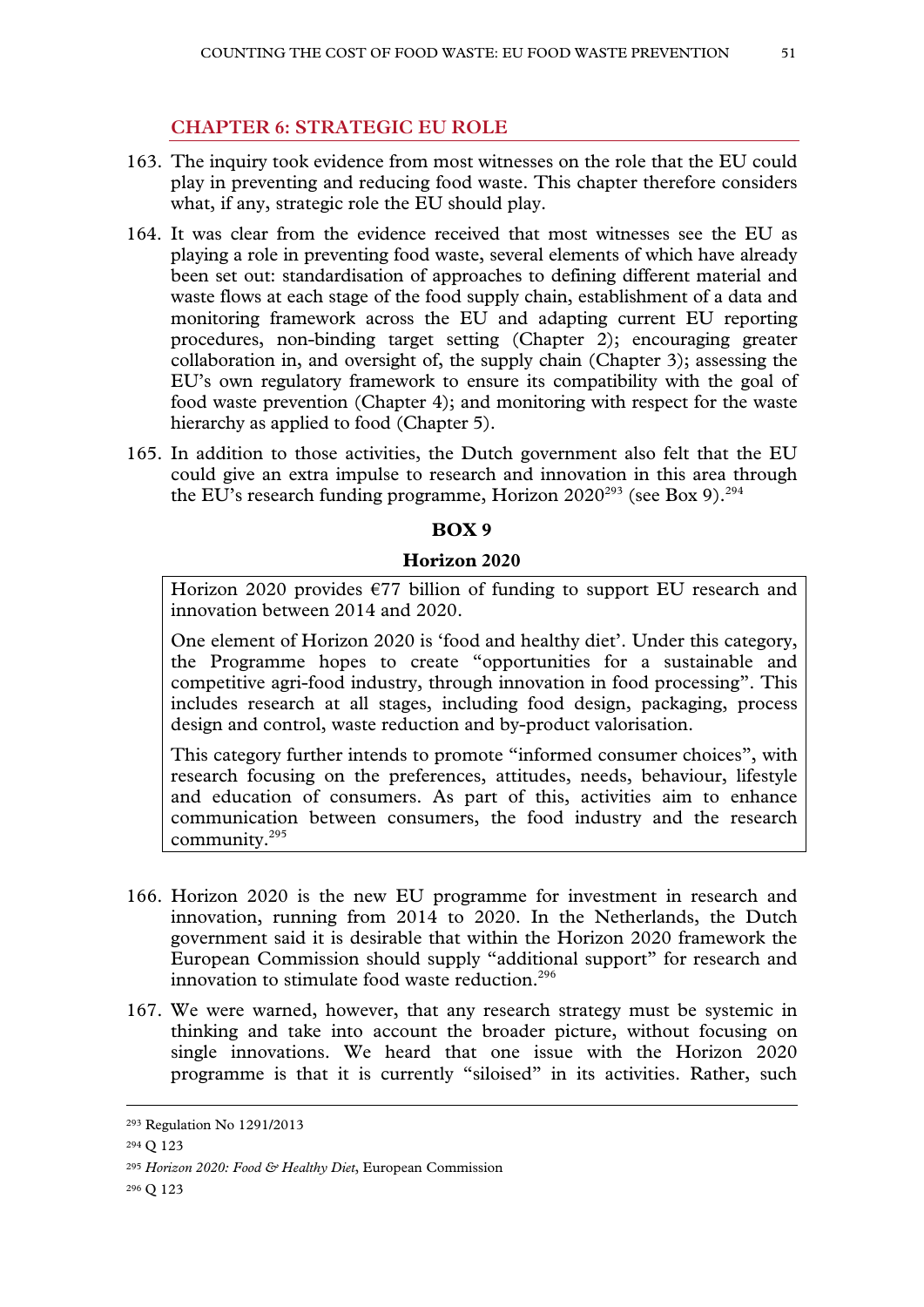programmes require "big systems thinking", taking the whole situation into account, as otherwise action in one area could result in creating negative impact elsewhere down the supply chain.<sup>297</sup>

- 168. One example of a food waste related project supported by EU research funding is FUSIONS, in relation to which the inquiry took a substantial amount of evidence (see Appendix  $6$ ).<sup>298</sup> It was widely recognised by witnesses that the task set for FUSIONS is a formidable one, not least due to its size and the number of project partners that must be managed. The ambitious targets set by the Commission were also considered an added challenge to the project.299 WRAP informed us that it had written to the FUSIONS project leader to express concern over the delay in meeting particular milestones.<sup>300</sup> Despite warnings of failure, it was conceded that FUSIONS is still relatively embryonic and that it needs to be given more time to develop before a judgment can be made.<sup>301</sup> WRAP has agreed to develop an action plan with FUSIONS to ensure that the project remains on track.<sup>302</sup>
- 169. **Research and innovation are core to progress in food waste prevention. Conceptually, FUSIONS is an excellent example of pan-EU collaboration in this area supported by EU research funding. We are concerned, however, that there is a serious risk that it will not meet expectations. We recommend that the European Commission monitor closely the work of FUSIONS, with a view to intervening if its progress fails to meet expectations.**
- 170. FUSIONS represents the only strategic approach across the EU to food waste prevention. Unilever called on the EU to set ambitious goals for food waste prevention and to identify a coordinated strategy.<sup>303</sup> It was argued that such an approach is important as food waste is an issue not limited to one or two countries.304 A pan-European strategy would therefore provide clear guidelines for all Member States, ensuring clarity and consistency, and therefore prevent misinterpretation of "grey" areas.<sup>305</sup>
- 171. A number of witnesses also highlighted the specific role the EU could play in terms of communication and providing information. Copa-Cogeca noted that the EU could have a role in actions directly targeted at consumers, including access to better information regarding food storage.<sup>306</sup> Sodexo adopted a similar stance, and argued that the EU should be bringing communication efforts together and driving it through from the top level down to Member States.<sup>307</sup>

- 302 Q 204
- 303 Unilever
- 304 Q 117
- 305 Q 62
- 306 Copa-Cogeca
- 307 Q 63

 <sup>297</sup> Q 289

<sup>298</sup> Q 3, Q 27, Q 40, Q 51, Q 80, Q 100, Q 123, Q 204, Q 218, Q 247, Defra, FDF, INCPEN, Sodexo supplementary, Unilever, WRAP

<sup>299</sup> Q 40, Q 51, Q 218, Q 204, Sodexo

<sup>300</sup> Q 204

<sup>&</sup>lt;sup>301</sup> Q 51, Q 204, WRAP further supplementary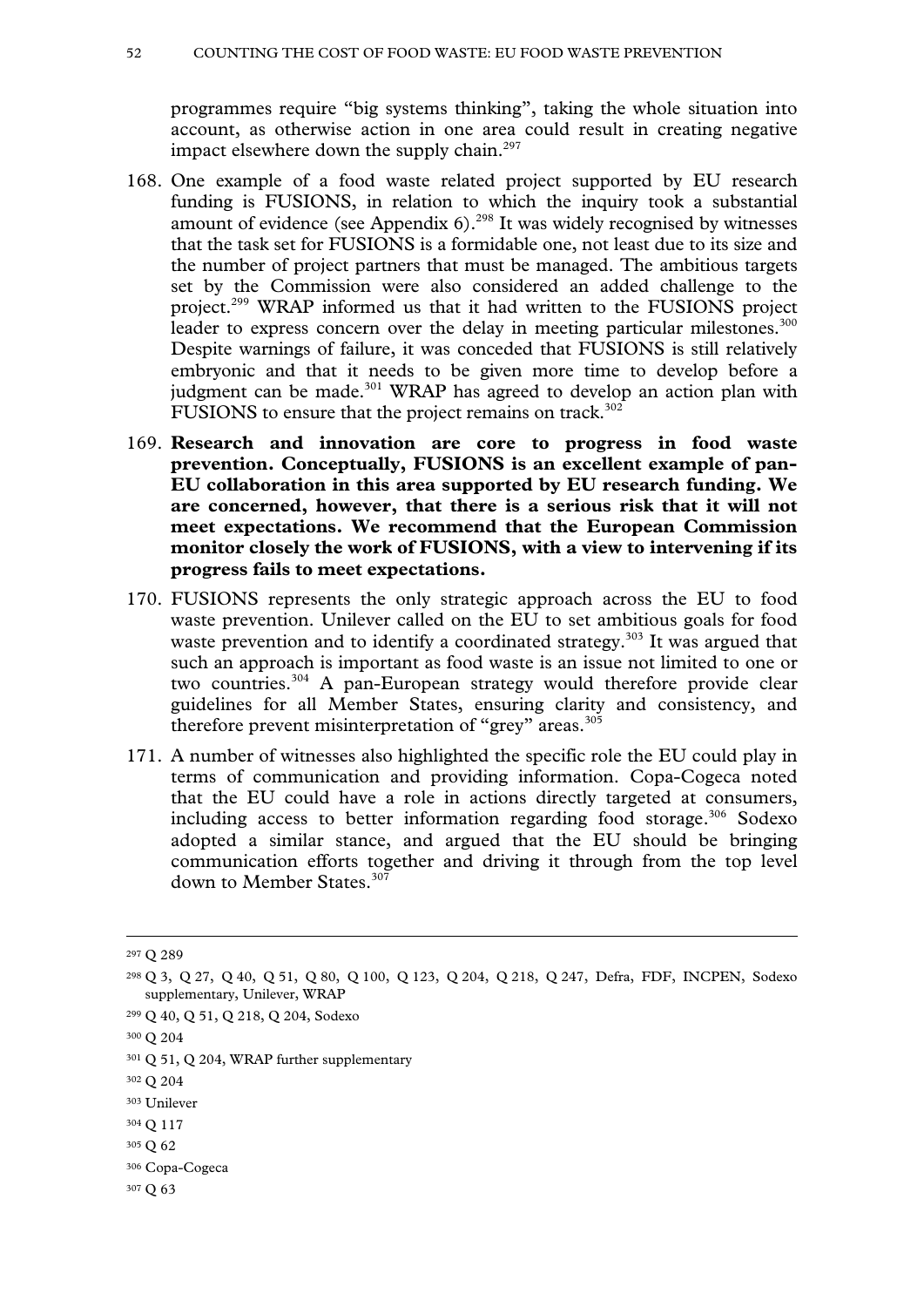- 172. Others were less specific, but nevertheless emphasised the valuable role that the EU could play in sharing and communicating best practice, particularly valuable given the highly variable progress made across the EU thus far.<sup>308</sup> The Dutch government, for example, stated that by simply placing food waste on the agenda and urging Member States to address the issue, the Commission could definitely have a "big impact" throughout Europe. In a broader sense, it stressed that food waste forms a major pillar within the sustainable food system, necessitating an integrated approach with all the different stakeholders.<sup>309</sup>
- 173. Finally, we heard that there is a need for leadership from the EU. Witnesses argued that by taking such a role, the EU could stimulate a reduction in food waste, including a change in culture throughout the supply chain, from consumers through manufacturers to producers on the farm.<sup>310</sup>
- 174. The inquiry received diverging evidence on the costs and benefits of acting to prevent food waste. On the one hand, emphasis was placed on the inherent 'uncertainties' of acting on food waste and that "it has to make sense in the marginal or social cost benefit analysis".<sup>311</sup> At this stage it was not known how far waste prevention could go before the costs out-weighed the benefits.<sup>312</sup>
- 175. On the other hand, the inquiry received overwhelming evidence of the 'wider costs' of food waste to consumers, businesses and society, and thus the potential gains to be achieved from food waste prevention.<sup>313</sup> Such savings occur not only in the food purchased by consumers, but in the money spent on energy and water to produce it. Although minimal data are available from across the EU, we heard that between 2007 and 2012 there was a reduction of 1.3 million tonnes (15%) in UK household food waste (despite an increase of 4% in the number of UK households). This reduction reportedly saved UK households  $\epsilon$ , 3.3 billion in 2012 alone—approximately  $\epsilon$ , 130 for the average household. The reduction in food waste in bins subsequently saved local authorities around  $\ell$ 85 million in avoided Landfill Tax and gate fees in 2012.314 WRAP estimates that around 15 million tonnes of food waste arise in the UK every year, which represents a financial loss to businesses of at least  $f<sub>0</sub>5$  billion a year,<sup>315</sup> with a tonne of food wasted in manufacture typically valued at £950.<sup>316</sup>
- 176. **We fail to observe a clear and urgent strategic direction from the European Commission and Member States to reduce and prevent food waste. Efforts across the EU are fragmented and untargeted. The potential gains to be achieved from action are significant but policy makers have so far been paralysed by uncertainty. We reject**

 <sup>308</sup> Q 196, Q 235, Q 241

<sup>309</sup> Q 117

<sup>310</sup> Q 38, Q 209, Q 281, Q 285

 $311 \Omega$  7

<sup>312</sup> Q 1

<sup>313</sup> *Ibid*., Q 26, CESA, Defra, FDF, Feeding the 5,000, IME, NLWA, Packaging Federation, Shropshire Council, Unilever, WRAP

<sup>314</sup> WRAP supplementary

<sup>315</sup> WRAP

<sup>316</sup> Q 202, FDF, WRAP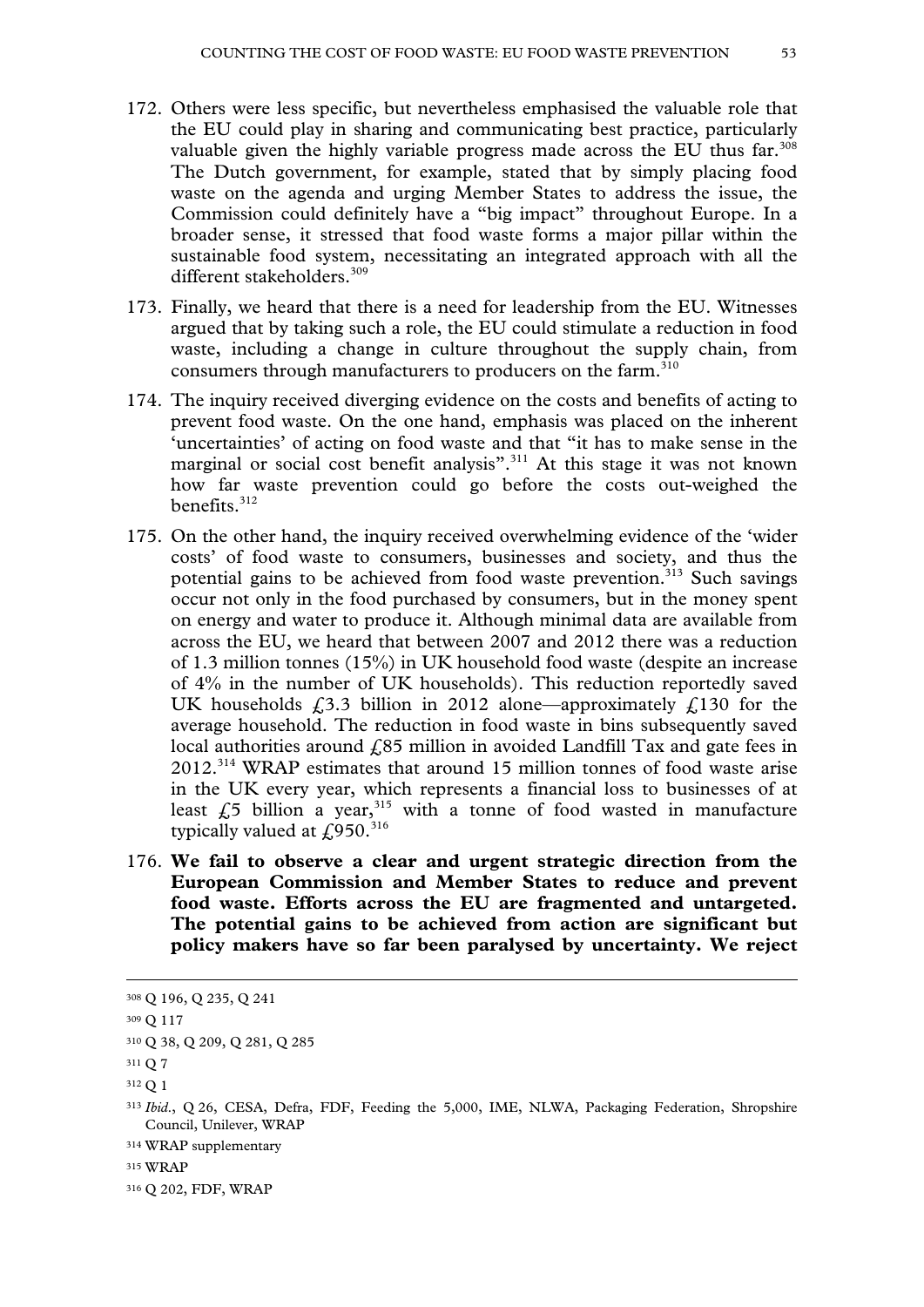**the argument that action should be delayed until the costs of waste prevention further down the path are clearer. If the opportunity is not seized to drive action across the EU, Member States will count the costs.**

- 177. **We recommend that, within six months of entry into office, the new European Commission publish a five-year strategy on food waste prevention. This should set out a Roadmap to address the issues raised throughout this inquiry and to ensure that best practice identified in one Member State can be easily translated into action elsewhere. It is also vital that coordination between the Directorates-General is improved, with clearer divisions of responsibility.**
- 178. **We consider a non-legislative approach to be appropriate initially, encouraging Member States to take action, such as the preparation of measurable food waste prevention plans. Should sufficient action not be identified within five years of publishing the strategy, a legislative approach should be adopted by the European Commission.**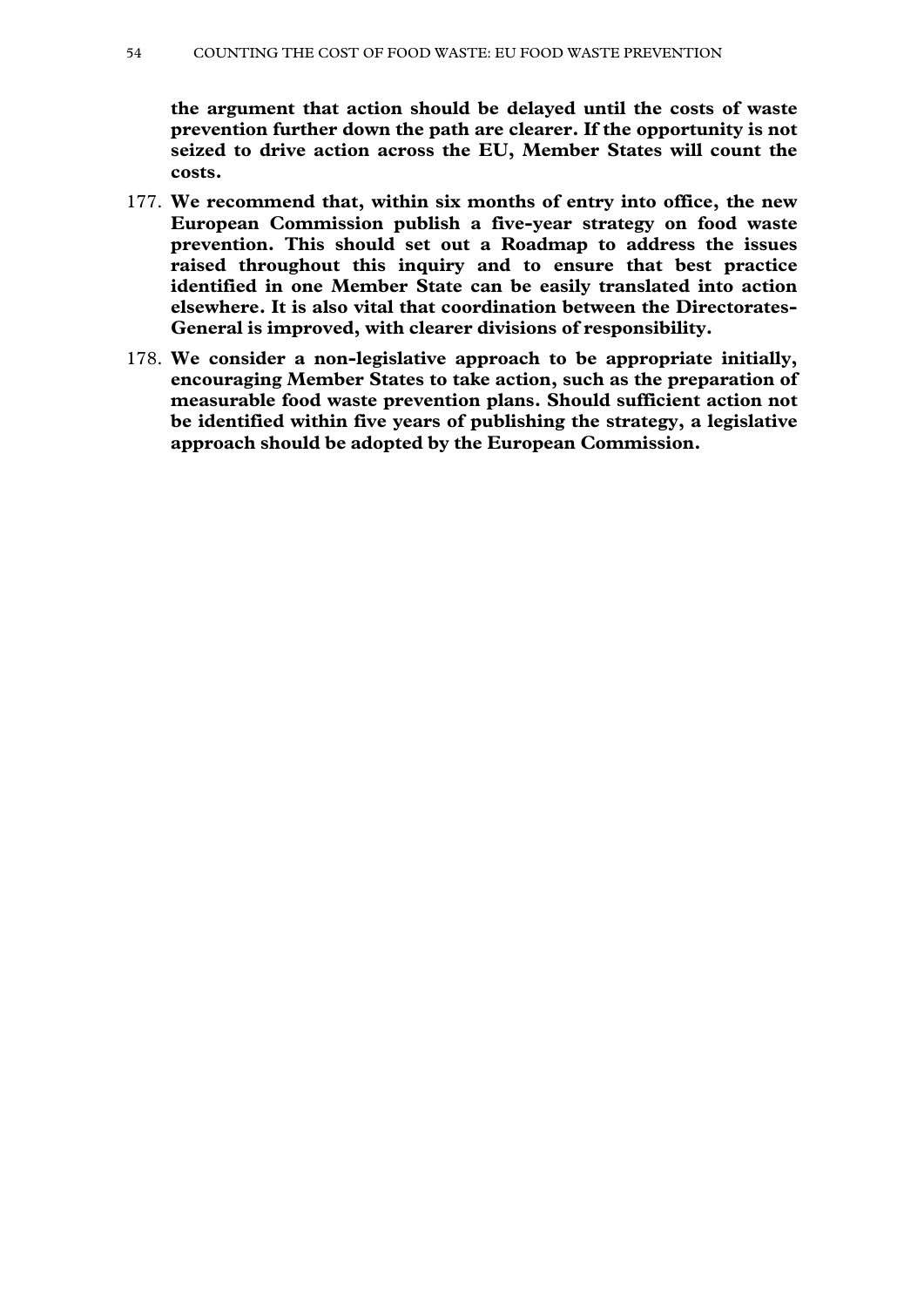### **CHAPTER 7: CONCLUSIONS AND RECOMMENDATIONS**

#### **Chapter 2: Defining, monitoring, and setting targets for food waste**

- 179. Food waste is more apparent, and easier to define, towards the end of the supply chain. At the producer level, though, the issue is much more complex, particularly in relation to on-farm losses. We conclude that food grown but not harvested due to adverse weather conditions should not be considered as food waste. On the other hand, food not harvested for other reasons, such as change in demand, should be included within the definition of food waste. (paragraph 31)
- 180. We conclude that the idea of a universal food waste definition that works across the food supply chain and at different geographical scales defies the complexities of the European food supply chain. We recommend that a more productive approach would be to standardise approaches to defining different material and waste flows at each stage of the food supply chain, including unavoidable waste. (paragraph 32)
- 181. We conclude that food waste is a data-poor area across the main sectors where it arises. In some instances, assessment has been shown to be possible. This is particularly so among larger retailers and food service companies. It is, however, much more difficult to assess the quantity and nature of food waste at the producer, manufacturer and consumer levels and within smaller businesses in particular. (paragraph 38)
- 182. In order to boost data availability across the EU, the current Member State reporting requirements must be reformed, so that food waste can be more reliably identified. This requires action on the part of EUROSTAT and Member States in order to reform some of the existing reporting categories that currently conceal food waste estimates. (paragraph 42)
- 183. Recent developments in the UK and Norway illustrate how voluntary public disclosure and greater openness about food waste arisings can be successfully achieved. Although a compulsory reporting framework for large companies could be feasible, the European Commission should consider ways of facilitating voluntary public disclosure. Recently agreed EU legislation on the disclosure of non-financial information by large companies, including environmental information, offers a possible framework for such voluntary reporting. (paragraph 45)
- 184. Food waste monitoring and data collection across the supply chain must be effectively resourced across the EU. In the UK, there is a high risk of false economy if the cuts to WRAP's funding to support food waste prevention ultimately lead to resource inefficiency in terms of economic costs to businesses and households, and environmental costs from greenhouse gas emissions and water and energy consumption. We therefore recommend that the UK Government work closely with WRAP to assess the impact of the budget cut on WRAP's ability to contribute to food waste prevention, particularly in the context of its unique ability to work along the whole supply chain. (paragraph 48)
- 185. A common definition, a coherent set of data and reporting requirements are not prerequisites for action. We consider it self-evident that, in a resourceefficient Europe, all involved throughout the supply chain should be looking to minimise waste of all varieties. (paragraph 51)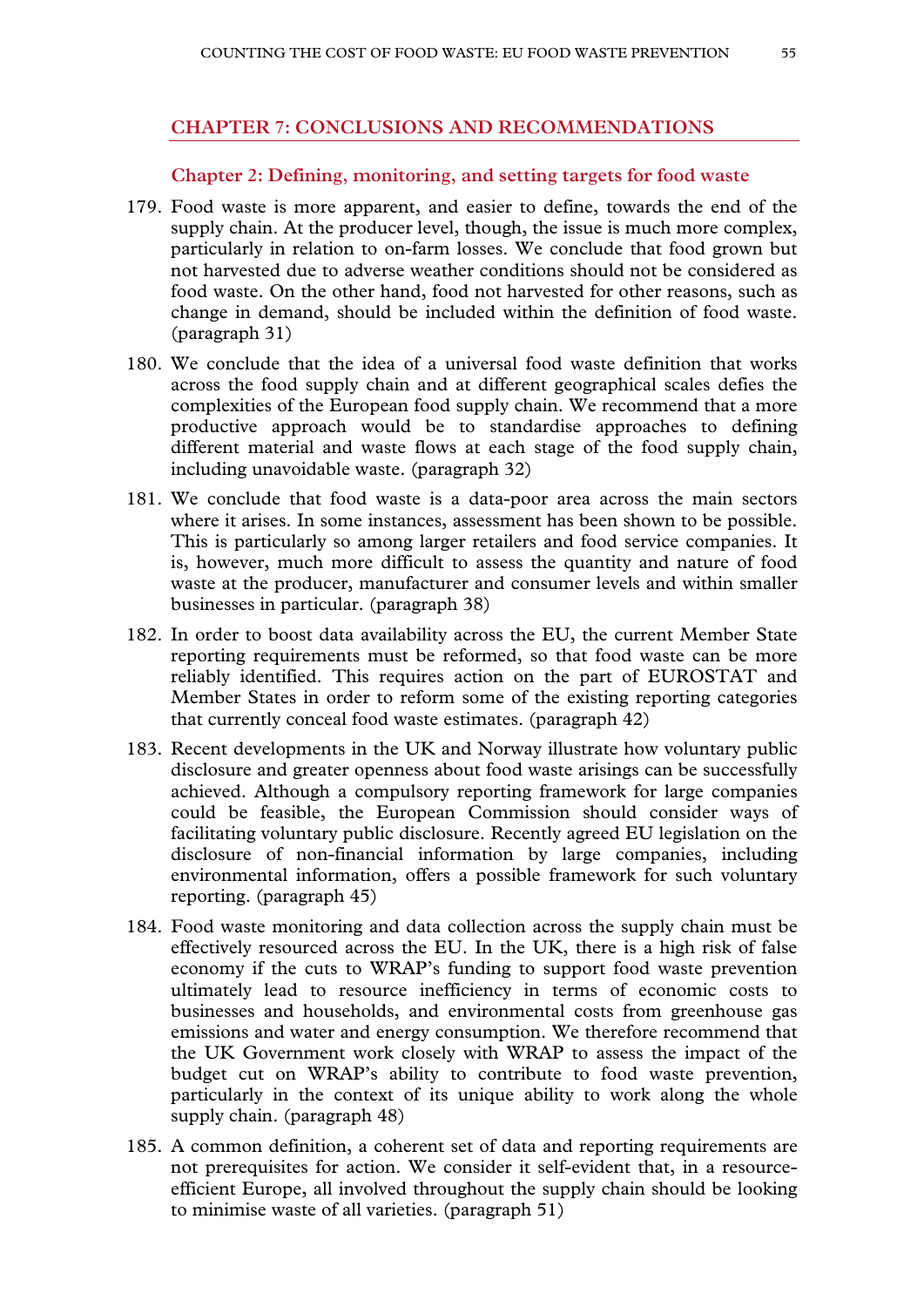186. We conclude that a binding target requires adequate baseline information, which is simply not available across the EU at present. Given the difficulties relating to a common definition across the supply chain, we recommend that consideration be given to the development of aspirational targets for each level of the supply chain. We believe that aspirational targets set at the EU level could help focus Member State attention and encourage efforts to prevent food waste throughout the supply chain. (paragraph 57)

### **Chapter 3: Food waste from farm to fork**

- 187. We agree that consumers have an important role to play in reducing food waste. While increasingly unpredictable lifestyles create challenges for food waste prevention and reduction in the home, these are not insurmountable. Rather, efforts to help consumers to tackle food waste must be made within the context of those challenges. The awareness-raising work carried out in a number of Member States has rightly put emphasis on enabling consumers to find solutions to food waste in the home. Tools that can be used include simple and practical ideas for recipes, but extend also to innovations such as the Dutch 'Smart Cooking' mobile phone application and the innovative microchip and food label 'tags' that can monitor the actual state of food. (paragraph 66)
- 188. It is clear that retailers must assume a far greater responsibility for the prevention of food waste in the home. Retailers must ensure that incentives and promotions offered to consumers do not transfer waste from the store to the household. (paragraph 69)
- 189. We conclude that date labelling on foods remains confusing to consumers. Retailers have a key role to play in ensuring that consumers understand dates and are not misled. We therefore recommend urgent publication of the advanced guidance to which the UK Government referred. (paragraph 72)
- 190. We conclude that few consumers are aware that packaging can be crucial for the durability of food. Retailers have a responsibility to communicate the benefits of packaging and information about how food should be stored to avoid premature deterioration and unnecessary food waste. (paragraph 75)
- 191. It is clear that actions by retailers, such as the cancellation of orders of food that has already been grown, leads to food waste earlier in the food supply chain. We recommend a renewed effort by businesses to promote cooperation and shared financial responsibility. This effort should, amongst others, include: careful consideration of contractual requirements in the sector, including much wider use of long-term contracts and ones where the relationship between different ends of the supply chain does not encourage overproduction; the encouragement of whole-crop purchasing; and improvements to forecasting. (paragraph 85)
- 192. The supply chain cooperation model observed in the Netherlands is, we conclude, helpful and self-sustaining. It is one that could be promoted at the national and European levels, along with the best practice from WRAP's whole supply chain work under the Product Sustainability Forum. We recommend that the European Commission considers bringing together EU level bodies representing the various parts of the supply chain, building on existing mechanisms. Consumers must be represented in such work. (paragraph 97)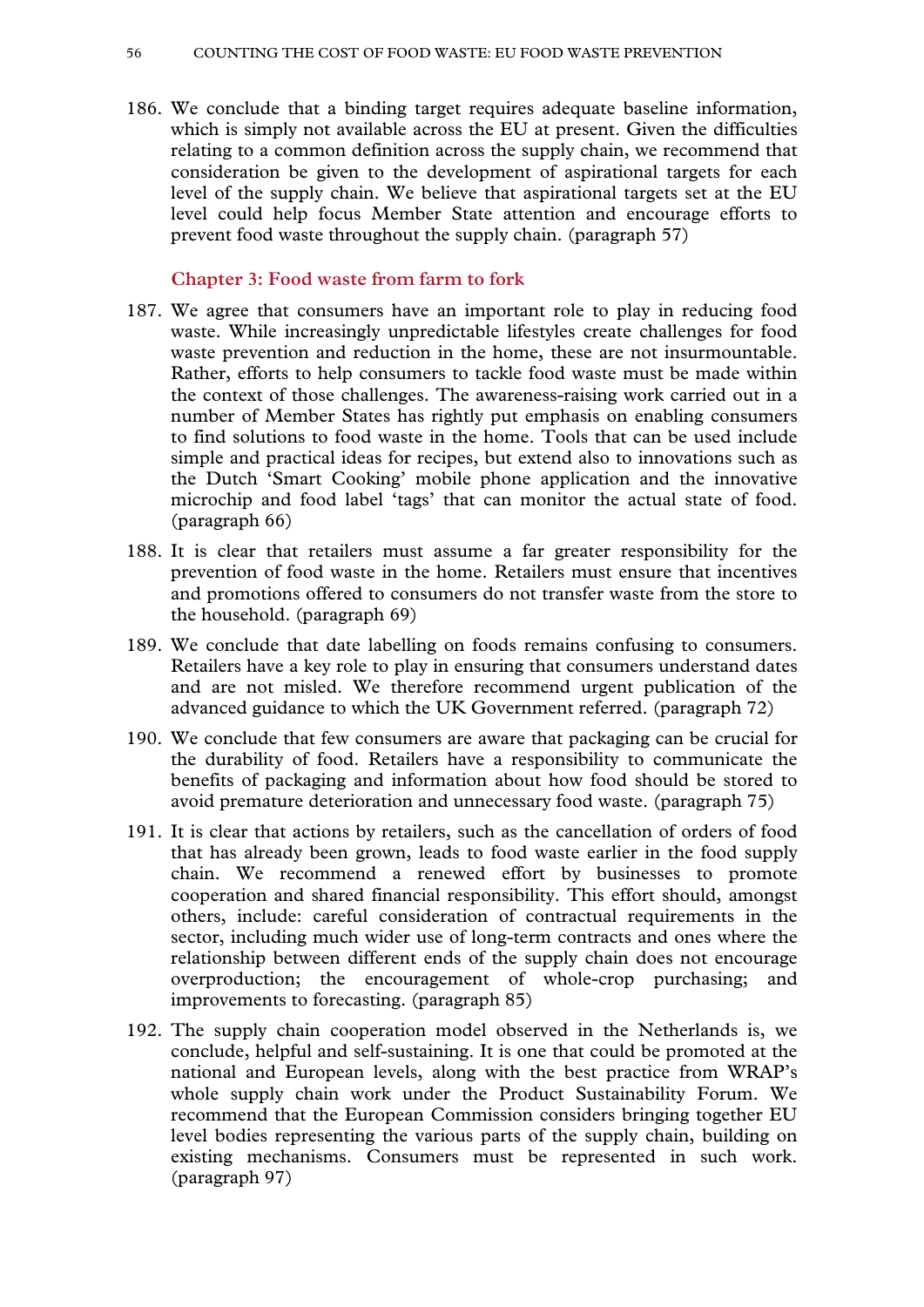193. We support the development of a Grocery Supply Code of Practice across the EU, to be regulated by Member States and monitored by the European Commission. The development of the approach in the UK should feed into policy development at European level, where extension of the Code beyond direct relationships in the supply chain is welcome. (paragraph 102)

### **Chapter 4: EU regulation**

- 194. We detect no systematic attempt across the European Commission to assess the impact on food waste of its policies. We therefore recommend the establishment of a cross-Departmental working group on the issue. We welcome the recommendation that an evaluation of the General Food Law should form part of the Commission's Regulatory Fitness and Performance Programme. We recommend that its remit extend to consider the impact on food waste prevention of EU legislation beyond that Law. (paragraph 107)
- 195. The Common Agricultural Policy (CAP) does not aim explicitly to prevent food waste. Nevertheless, a move towards a more competitive agricultural industry, as is the intention of the reformed CAP, should have the effect of reducing waste on-farm. The CAP offers methods to accelerate that progress. In implementing the CAP, we recommend that the UK Government consider on-farm food waste prevention as an integral part of the policy, given the clear economic benefits of doing so. Such consideration should include: the fruit and vegetable scheme; the provision of appropriate farm advice; access to the European Innovation Partnership; and rural development funding. (paragraph 114)
- 196. We recommend that the European Commission prepares guidance on the use of CAP instruments to support on-farm food waste prevention, particularly through the Rural Development Regulation and the Common Organisation of the Markets Regulation. (paragraph 115)
- 197. We consider that an assessment of the impact on food waste of marketing standards for fresh fruit and vegetables would be particularly useful and should form part of the European Commission's evaluation of food law within its Regulatory Fitness and Performance Programme. (paragraph 116)
- 198. Further to reform of the Common Fisheries Policy, we urge swift progress on effective implementation of the discard ban, including the provision allowing an exemption for highly survivable species. Without such progress, the discard ban could have the perverse effect of hindering the prevention of food waste. (paragraph 120)
- 199. There is a lack of clarity on the science relating to the feeding of catering waste to animals and of non-ruminant processed animal proteins to nonruminants, such as pigs. We recommend, as a matter of urgency, specific review of the applicable legislation with a view to assessing recent scientific work and identifying gaps. A lifting of either restriction should only be considered if proven to be safe, and if the appropriate systems, including enforcement, are in place. (paragraph 127)
- 200. We conclude that there is both confusion and a lack of expertise relating to the impact of EU food safety and hygiene rules on food waste prevention. The issues are not insuperable, but would benefit from guidance from the European Commission on the types of food that can be donated and on compliance with regulations. We are unconvinced of the need for a Good Samaritan Act due to the potential for perverse consequences. Such an Act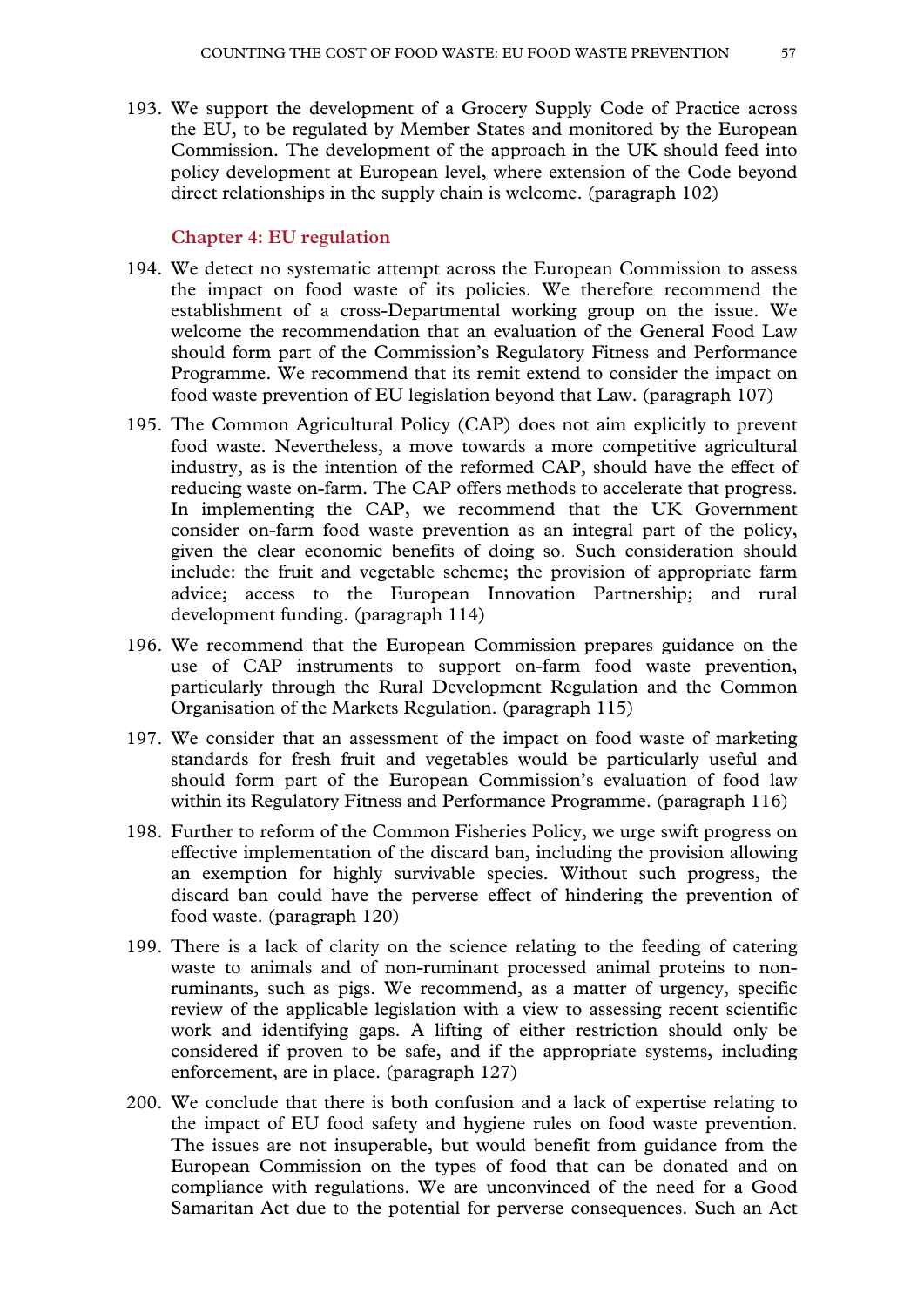should only be proposed if there is a clear problem to be addressed. (paragraph 133)

- 201. We recommend that the UK Government work with the European Commission to establish whether the term "use by end of" would be consistent with the Food Information for Consumers (FIC) Regulation in order to ensure clarity of labelling for retailers and consumers. We also recommend that the European Commission review the implementation of the FIC Regulation, including public recognition of the respective dates and awareness of storage conditions. (paragraph 136)
- 202. Food packaging often performs an important waste prevention function. We urge the European Commission to ensure that, in its review of the Packaging and Waste Packaging Directive, provisions are not introduced that may have the unintended consequences of discouraging innovative packaging that might help to prevent food waste. (paragraph 141)

#### **Chapter 5: Respecting the 'waste hierarchy'**

- 203. We share the view of our witnesses that the waste hierarchy as applied to food is most effectively represented as a food use hierarchy, focused on prevention and redistribution to humans and animals, wherever possible. As this interpretation has not been formally recognised, we recommend that the European Commission publishes guidance on the application of the waste hierarchy to food. (paragraph 145)
- 204. We conclude that there are fiscal tools available to support the redistribution of surplus edible food, ranging from value added tax (VAT) exemptions to tax deductions and tax breaks. We recommend that the European Commission communicates its agreed guidance on application of the VAT Directive, ensuring that it is publicised and is easily accessible on its website. (paragraph 150)
- 205. Furthermore, we recommend that the European Commission undertakes an assessment of fiscal measures that might be adopted to encourage food redistribution, with a view to possible adoption by Member States. In the meantime, we recommend that the UK Government undertake their own assessment of how they might further promote the redistribution of food to humans by way of fiscal measures. Particular attention should be given to encouraging the redistribution of fresh, nutritious food. (paragraph 151)
- 206. We welcome work underway in the UK to clarify what food waste from the retail and catering sectors is permitted to be fed to animals. We emphasise the urgency of the work and consider that publication of such work would also be helpful at the European level. (paragraph 155)
- 207. We recommend that the European Commission assess policy and financial intervention throughout the food use hierarchy, publishing guidance for Member States on how such intervention can most effectively align with the hierarchy. Such guidance would helpfully include best practice at each stage of the hierarchy. (paragraph 157)
- 208. Even if economic incentives are aligned with the food use hierarchy, energy and nutrient recovery will remain essential components of food waste management, as preferred options to disposal. Economic incentives to discourage landfill have been effective, but efforts must continue to reduce further the amount of landfill. (paragraph 161)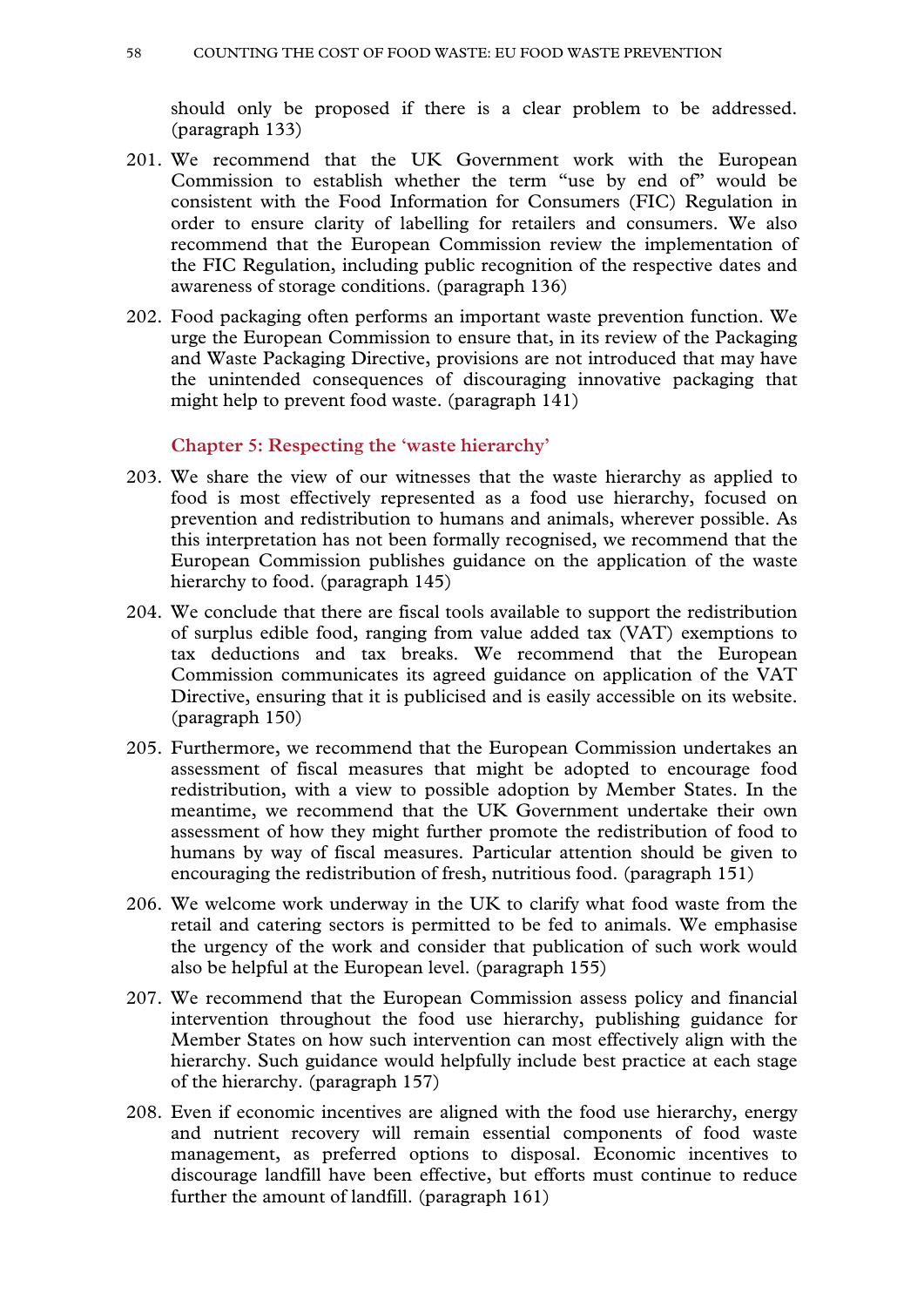209. As significant quantities of food waste are currently sent to landfill in the UK, we conclude that the provision of separate food waste collections remains, where feasible, an important aspect of moving food waste off the bottom rung of the hierarchy. We therefore note with interest the example of the Scottish Government in making separate collections obligatory for urban businesses. We recommend that the UK Government develop a best practice model for such separate collection, at both household and commercial level, for Councils throughout England. In turn, we recommend that the European Commission ensure that experiences with such collections are shared across the EU, including their impact on landfill volumes. (paragraph 162)

#### **Chapter 6: Strategic EU role**

- 210. Research and innovation are core to progress in food waste prevention. Conceptually, FUSIONS is an excellent example of pan-EU collaboration in this area supported by EU research funding. We are concerned, however, that there is a serious risk that it will not meet expectations. We recommend that the European Commission monitor closely the work of FUSIONS, with a view to intervening if its progress fails to meet expectations. (paragraph 169)
- 211. We fail to observe a clear and urgent strategic direction from the European Commission and Member States to reduce and prevent food waste. Efforts across the EU are fragmented and untargeted. The potential gains to be achieved from action are significant but policy makers have so far been paralysed by uncertainty. We reject the argument that action should be delayed until the costs of waste prevention further down the path are clearer. If the opportunity is not seized to drive action across the EU, Member States will count the costs. (paragraph 176)
- 212. We recommend that, within six months of entry into office, the new European Commission publish a five-year strategy on food waste prevention. This should set out a Roadmap to address the issues raised throughout this inquiry and to ensure that best practice identified in one Member State can be easily translated into action elsewhere. It is also vital that coordination between the Directorates-General is improved, with clearer divisions of responsibility. (paragraph 177)
- 213. We consider a non-legislative approach to be appropriate initially, encouraging Member States to take action, such as the preparation of measurable food waste prevention plans. Should sufficient action not be identified within five years of publishing the strategy, a legislative approach should be adopted by the European Commission. (paragraph 178)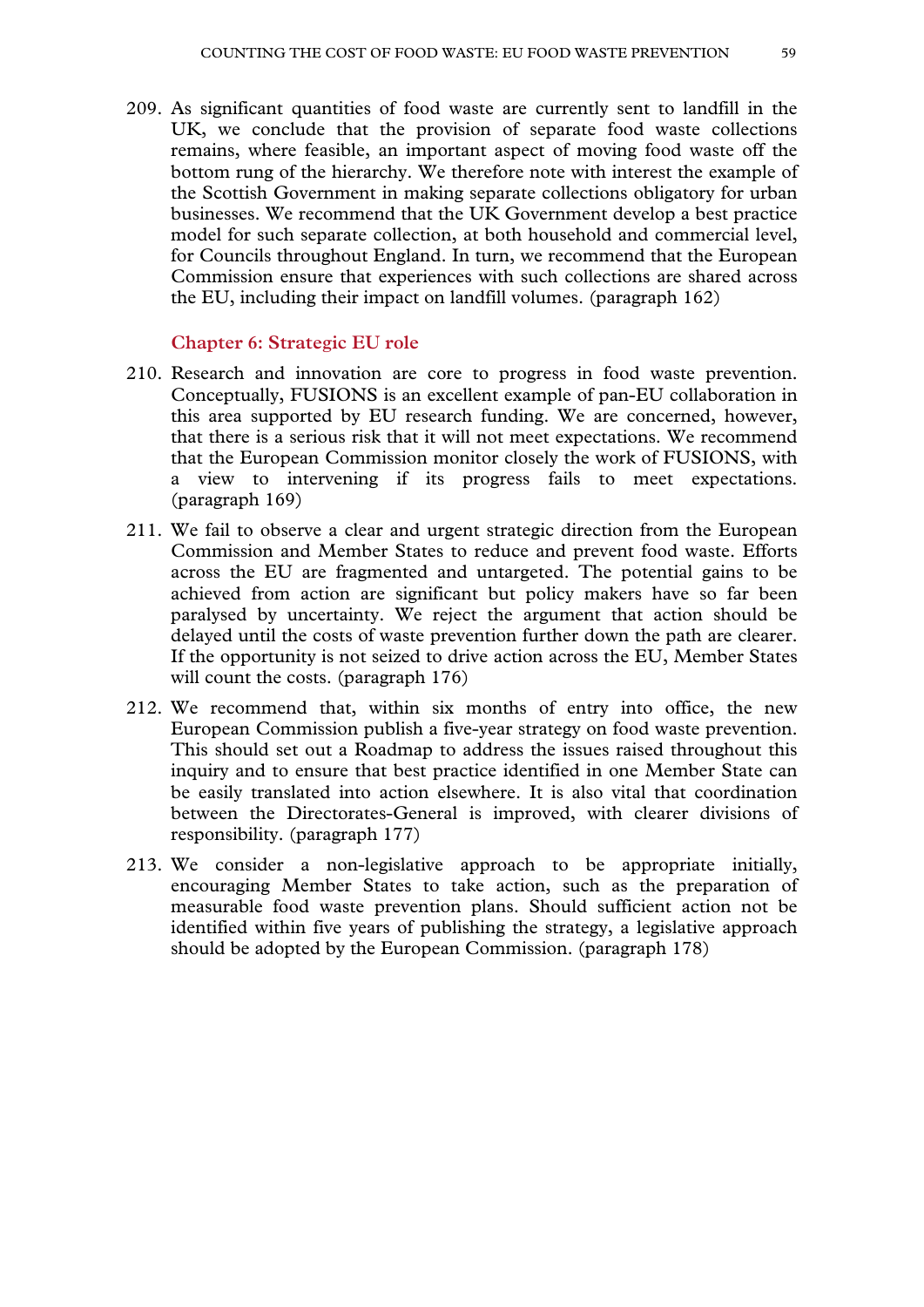# **APPENDIX 1: LIST OF MEMBERS AND DECLARATIONS OF INTEREST**

The Members of the Sub-Committee that conducted this inquiry were:

Lord Bowness Baroness Byford Lord Cameron of Dillington Lord Giddens (resigned December 2013) Baroness Howarth of Breckland Lord Lewis of Newnham Baroness Parminter Lord Plumb Lord Renton of Mount Harry Baroness Scott of Needham Market (Chairman) Lord Whitty Lord Williams of Elvel

### **Declarations of interest:**

Lord Bowness *No relevant interests declared*  Baroness Byford *Family farm in Suffolk Member, National Farmers' Union Member, National Trust Member, Country Land and Business Association*  Lord Cameron of Dillington *Farmer Trustee, Rothamsted Research Director, Royal Bath and West Society*  Lord Giddens *No relevant interests declared*  Baroness Howarth of Breckland *No relevant interests declared*  Lord Lewis of Newnham *Chair, Veolia Environmental Services Advisory Board*  Baroness Parminter *No relevant interests declared*  Lord Plumb *Livestock breeder and farmer*  Lord Renton of Mount Harry *Partner in Sussex Vineyard*  Baroness Scott of Needham Market *No relevant interests declared*  Lord Whitty *No relevant interests declared*  Lord Williams of Elvel *No relevant interests declared*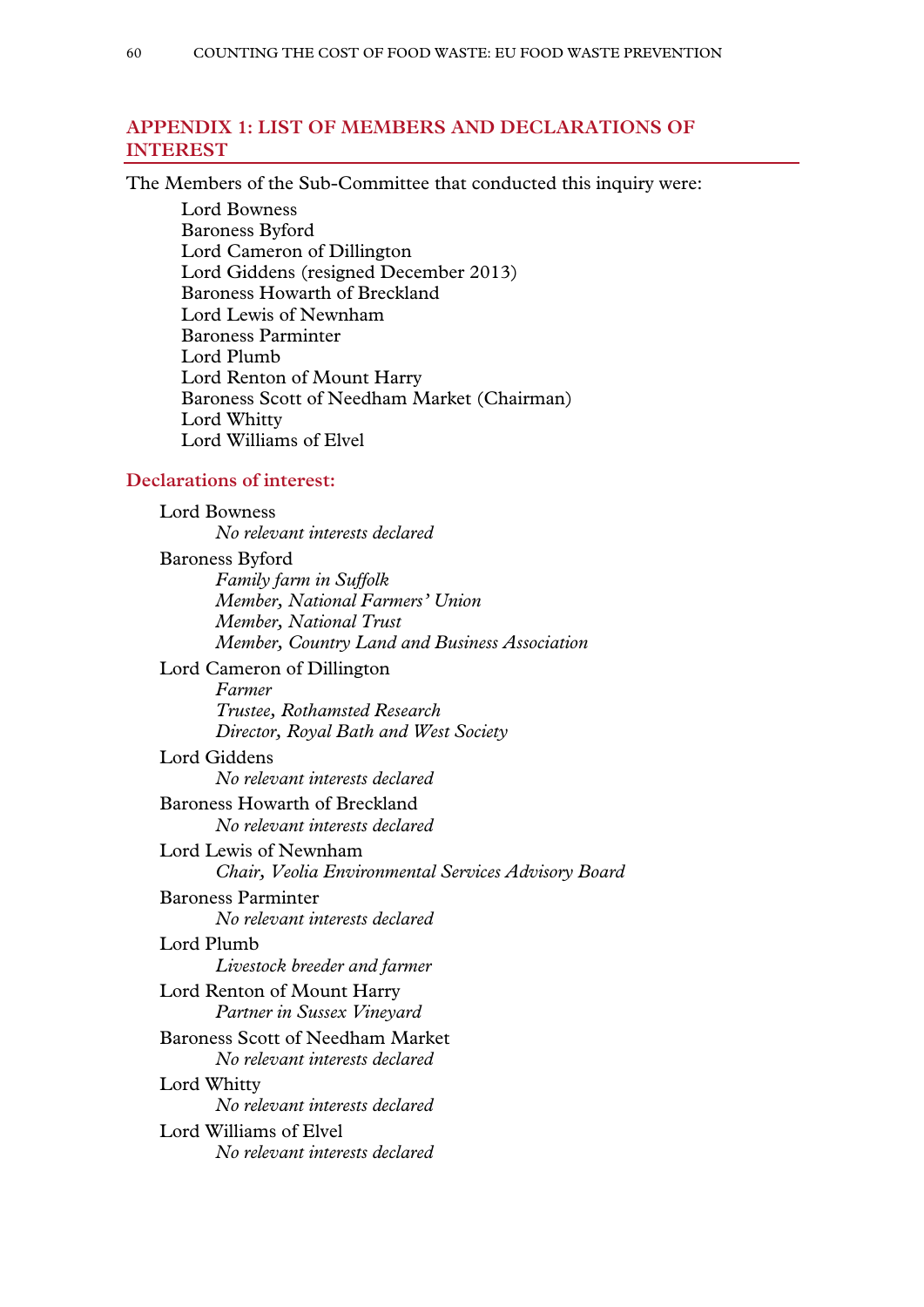The following Members of the European Union Committee attended the meeting at which the report was approved:

Lord Boswell of Aynho (Chairman), Lord Bowness, Lord Cameron of Dillington, Baroness Corston, Lord Dear, Baroness Eccles of Moulton, Lord Foulkes of Cumnock, Lord Hannay of Chiswick, Lord Harrison, Lord Maclennan of Rogart, Lord Marlesford, Baroness O'Cathain, Baroness Parminter, Baroness Quin, Baroness Scott of Needham Market, Lord Tugendhat, Lord Wilson of Tillyorn

During consideration of the report the following interests were declared:

Lord Boswell of Aynho (Chairman) *Salaried Officer of the House of Lords (details in Register) Income is received as a Partner (with wife) from land and family farming business trading as EN & TE Boswell at Lower Aynho grounds, Banbury, with separate rentals from cottages and grazing* 

Lord Hannay of Chiswick

*Member, Advisory Board, Centre for European Reform Member, British Influence's Forum for the Future of Europe Chair, Senior European Experts Group* 

Lord Maclennan of Rogart *Farmer in receipt of monies from the Common Agricultural Policy*  Lord Marlesford *Farmer in receipt of monies from the Common Agricultural Policy* 

A full list of registered interests of Members of the House of Lords can be found at http://www.parliament.uk/mps-lords-and-offices/standards-and-interests/registerof-lords-interests.

Dr Julian Parfitt acted as Specialist Adviser for this inquiry and declared the following relevant interests:

> *Consultancy work, with previous clients prior to this inquiry including Defra, FDF and WRAP Member, FUSIONS project Advisory Board*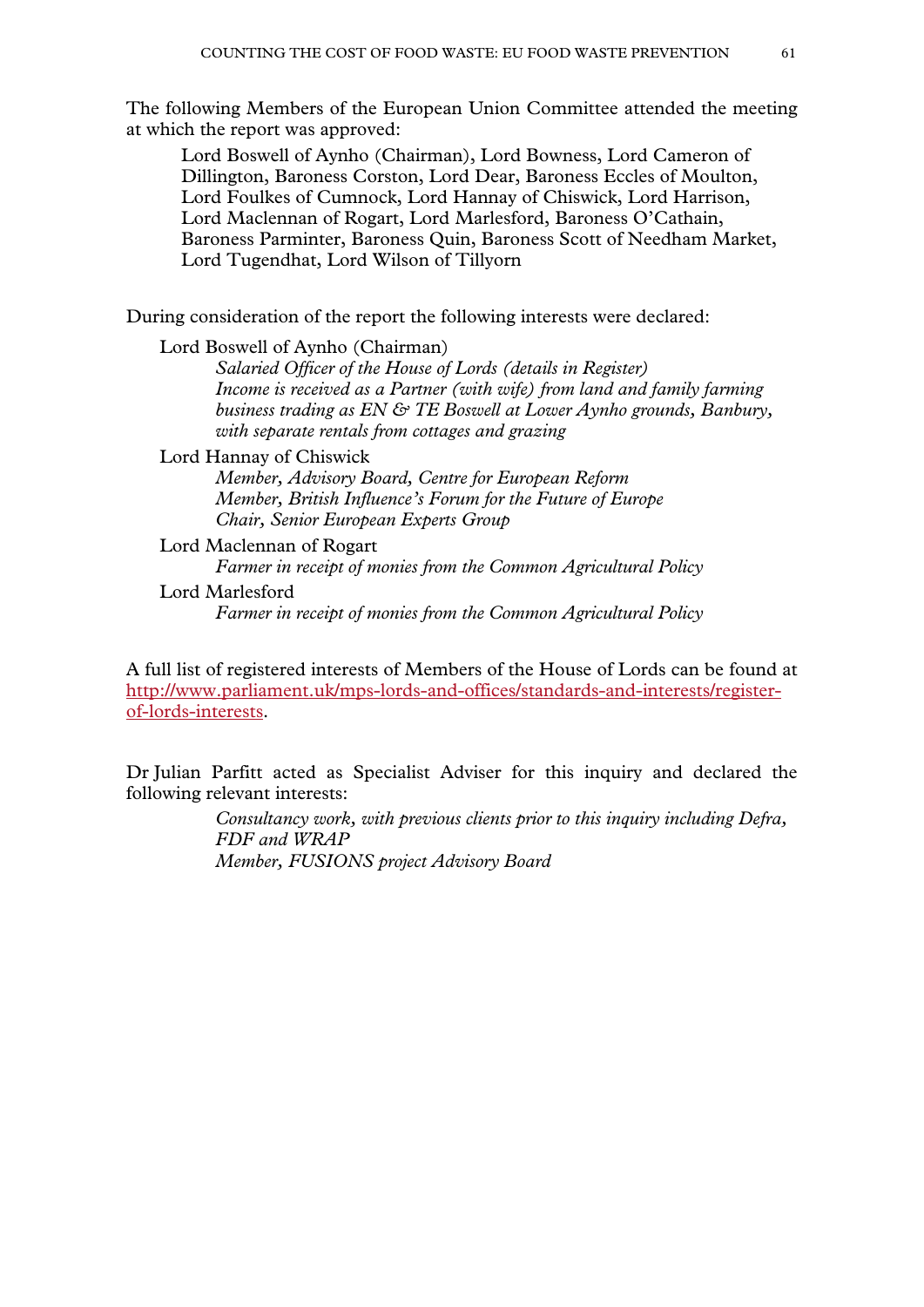# **APPENDIX 2: LIST OF WITNESSES**

Evidence is published online at www.parliament.uk/hleud and available for inspection at the Parliamentary Archives (020 7219 5314).

Evidence received by the Committee is listed below in chronological order of oral evidence session and in alphabetical order. Those witnesses marked with \* gave both oral evidence and written evidence. Those marked with \*\* gave oral evidence and did not submit any written evidence. All other witnesses submitted written evidence only.

### **Oral evidence in chronological order**

| *        | $(QQ 1-14)$      | Department for Environment, Food and Rural Affairs<br>(Defra)                                |
|----------|------------------|----------------------------------------------------------------------------------------------|
| $^\star$ | $(QQ 15 - 24)$   | National Farmers' Union (NFU)                                                                |
| $\star$  | $(QQ 25 - 38)$   | British Retail Consortium (BRC)                                                              |
| $\star$  |                  | Food and Drink Federation (FDF)                                                              |
| $\star$  | $(QQ 39 - 48)$   | Feeding the 5,000 (soon to be known as Feedback)                                             |
| ★★       |                  | World Wide Fund for Nature (WWF UK)                                                          |
| *        | $(QQ 49 - 64)$   | Sodexo                                                                                       |
| ★★       | $(QQ 65 - 72)$   | FareShare                                                                                    |
| ★★       |                  | Keep Britain Tidy (KBT)                                                                      |
| ★★       |                  | Sustain                                                                                      |
| *        | $(QQ 73 - 84)$   | Industry Council for research on Packaging and the<br>Environment (INCPEN)                   |
| ★★       |                  | <b>LINPAC Packaging</b>                                                                      |
| ★★       |                  | Marks & Spencer (INCPEN Board member)                                                        |
| $^\star$ |                  | Packaging Federation                                                                         |
| ★★       | $(QQ 85 - 107)$  | <b>Netherlands Nutrition Centre Foundation (NNCF)</b>                                        |
| ★★       | $(QQ 108-122)$   | Dutch Ministry of Infrastructure and the Environment                                         |
| ★★       | $(QQ 123 - 143)$ | Dutch Ministry of Economic Affairs                                                           |
| ★★       | $(QQ 144-164)$   | FUSIONS (Food Use for Social Innovation by<br><b>Optimising Waste Prevention Strategies)</b> |
| ★★       | $(QQ 165 - 170)$ | Sustainable Food Alliance (SFA)                                                              |
| ★★       | $(QQ 171-188)$   | The Dutch National Food Bank                                                                 |
| ★★       |                  | The Hague Food Bank                                                                          |
| $\star$  | $(QQ 189 - 210)$ | Waste and Resources Action Programme (WRAP)                                                  |
| ★★       | $(QQ 211 - 222)$ | Tesco                                                                                        |
| *        | $(QQ 223 - 234)$ | Waitrose                                                                                     |
| ★        | $(QQ 235 - 244)$ | <b>Environmental Services Association (ESA)</b>                                              |
| ★★       |                  | <b>SITA UK</b>                                                                               |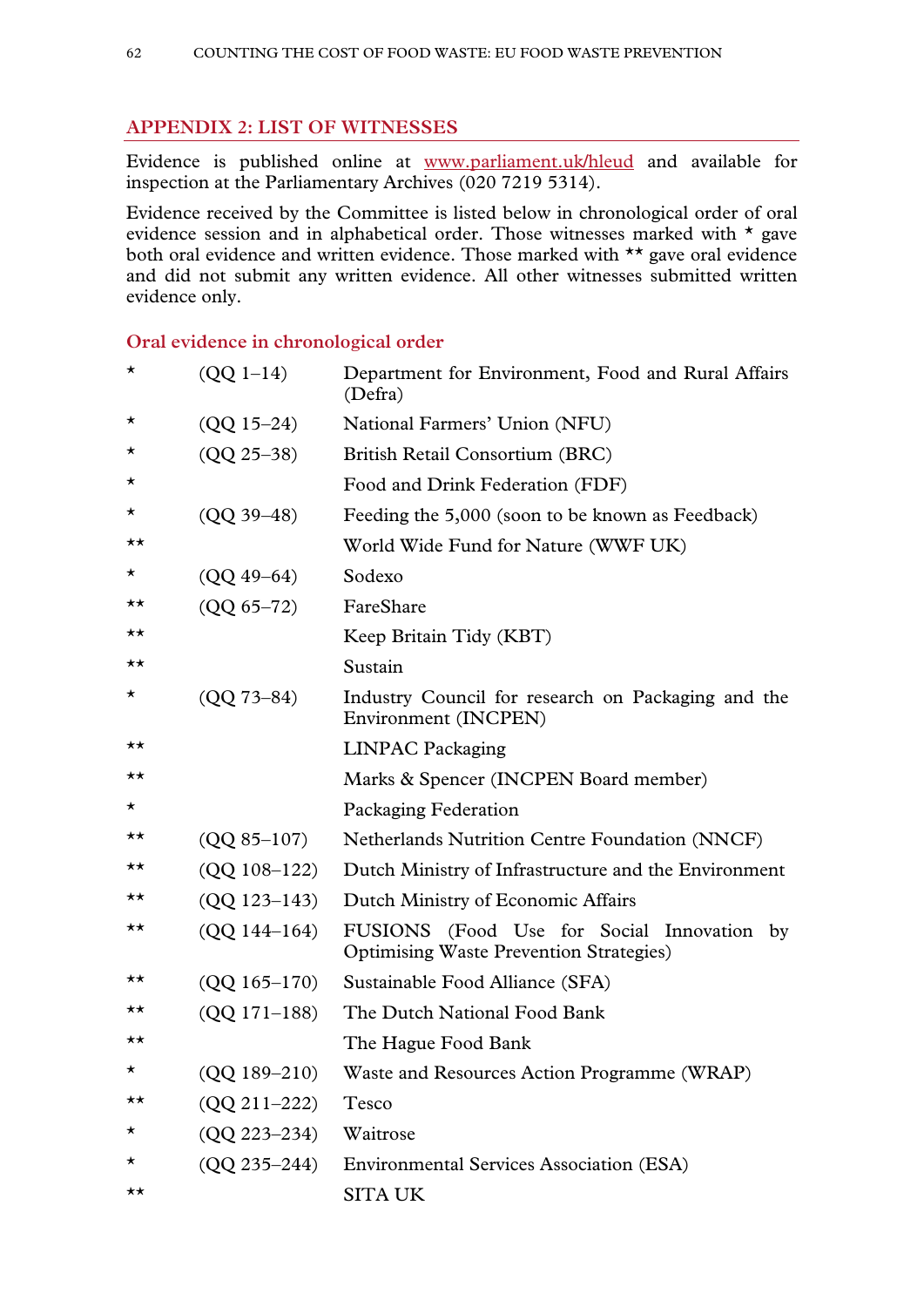| $\star\star$ |                    | Veolia                                                        |
|--------------|--------------------|---------------------------------------------------------------|
| $\star$      | $($ QQ 245-255 $)$ | Anaerobic Digestion and Biogas Association (ADBA)             |
| $\star\star$ |                    | Institute for European Environmental Policy                   |
| $\star\star$ | $($ QQ 256–269 $)$ | Café St Honoré (SRA member)                                   |
| $\star\star$ |                    | Nando's                                                       |
| $\star\star$ |                    | <b>Specialist Waste Recycling</b>                             |
| $\star\star$ |                    | Sustainable Restaurant Association (SRA)                      |
| $\star\star$ | $(QQ 270 - 280)$   | Groceries Code Adjudicator (GCA)                              |
| $\star\star$ | $(QQ 281 - 293)$   | Professor Tim Benton, University of Leeds                     |
| $\star\star$ |                    | Professor Charles Godfray, University of Oxford               |
| $\star$      | $Q294 - 308$       | Department for Environment, Food and Rural Affairs<br>(Defra) |

#### **Alphabetical list of all witnesses**

- \* Anaerobic Digestion and Biogas Association (ADBA) (QQ 245–255) ARAMARK
- \*\* Professor Tim Benton, University of Leeds (QQ 281–293)
- \* British Retail Consortium (BRC) (QQ 25–38)
- \*\* Café St Honoré (SRA member) (QQ 256–269) The Catering Equipment Suppliers' Association (CESA) Copa-Cogeca
- \* Department for Environment, Food and Rural Affairs (Defra) (QQ 1– 14)
- \* Department for Environment, Food and Rural Affairs (Defra) (QQ 294–308)
- \*\* Dutch Ministry of Economic Affairs (QQ 123-143)
- \*\* Dutch Ministry of Infrastructure and the Environment (QQ 108–122)
- \*\* The Dutch National Food Bank (QQ 171–188)
- \* Environmental Services Association (ESA) (QQ 235–244)
- \*\* FareShare  $(QQ 65-72)$
- \* Food and Drink Federation (FDF) (QQ 25–38)
- \* Feeding the 5,000 (soon to be known as Feedback) (QQ 39–48)
- \*\* FUSIONS (Food Use for Social Innovation by Optimising Waste Prevention Strategies) (QQ 144–164)
- \*\* Professor Charles Godfray, University of Oxford (QQ 281–293) Greater Manchester Waste Disposal Authority
	- Paul Gregory, Food Solutions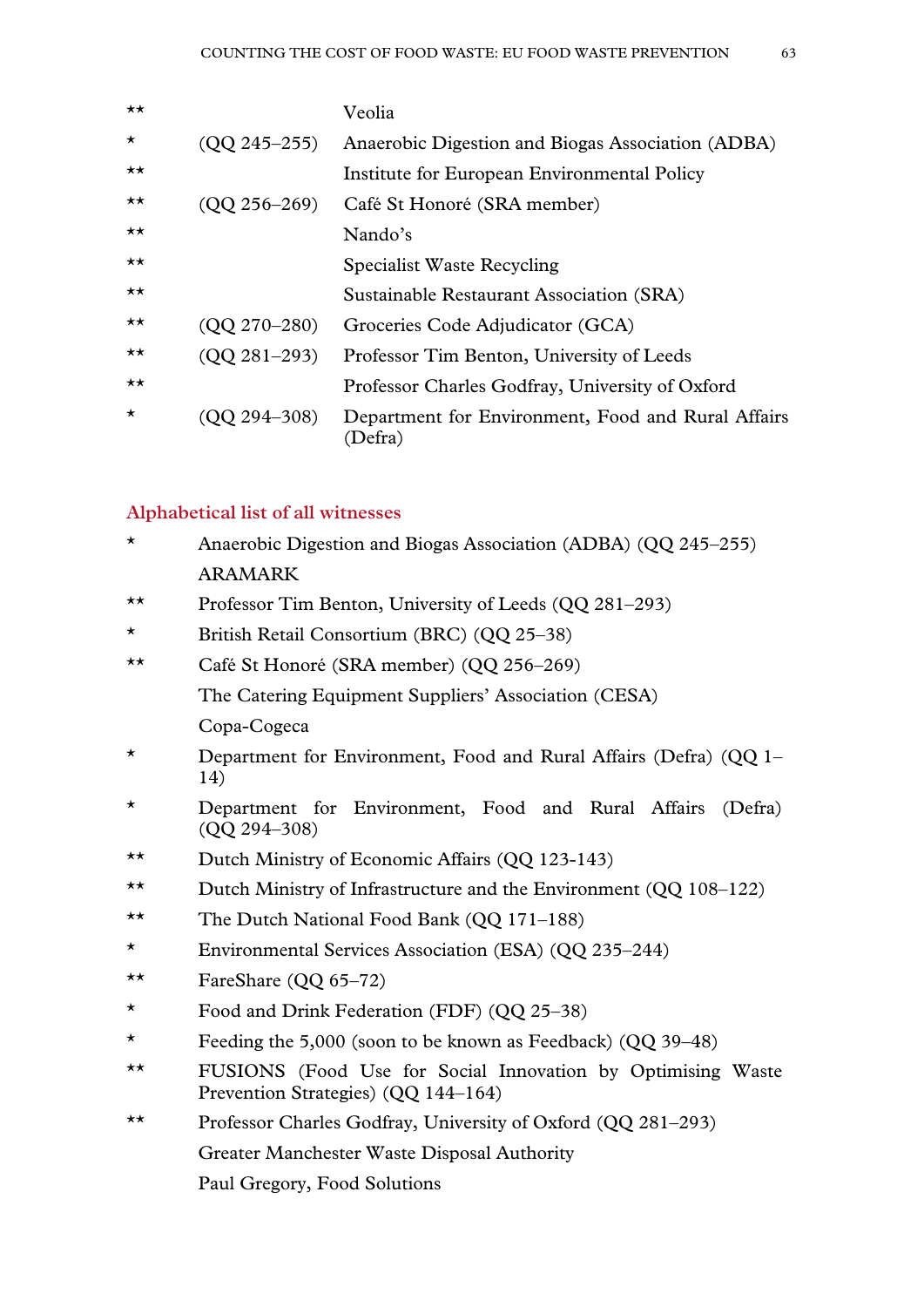#### 64 COUNTING THE COST OF FOOD WASTE: EU FOOD WASTE PREVENTION

- \*\* Groceries Code Adjudicator (GCA) (QQ 270–280)
- \*\* The Hague Food Bank (QQ 171–188)
- \* Industry Council for research on Packaging and the Environment (INCPEN) (QQ 73–84)
- \*\* Institute for European Environmental Policy (QQ 245–255) Institution of Mechanical Engineers (IME)
- \*\* Keep Britain Tidy (QQ 65–72)
- \*\* LINPAC Packaging (QQ 73–84)
- \*\* Marks & Spencer (INCPEN Board member) (QQ 73–84) Morrisons
- \*\* Nando's  $(QQ 256-269)$
- \* National Farmers' Union (NFU) (QQ 15–24)
- \*\* Netherlands Nutrition Centre Foundation (NNCF) (QQ 85–107) North London Waste Authority (NLWA)
- \* Packaging Federation (QQ 73–84) Bob Salmon, Food Solutions Shropshire Council
- \*\* SITA UK (QQ 235–244)
- $\star$  Sodexo (QQ 49–64)
- \*\* Specialist Waste Recycling (QQ 256–269)
- \*\* Sustain  $(QQ 65-72)$
- \*\* Sustainable Food Alliance (SFA) (QQ 165–170)
- \*\* Sustainable Restaurant Association (SRA) (QQ 256–269)
- \*\* Tesco (QQ 211–222)
	- Unilever Food Solutions
- \*\* Veolia (QQ 235–244)
- \* Waitrose  $(QQ 223-234)$
- \* Waste and Resources Action Programme (WRAP) (QQ 189–210)
- \*\* World Wide Fund for Nature (WWF UK) (QQ 39–48)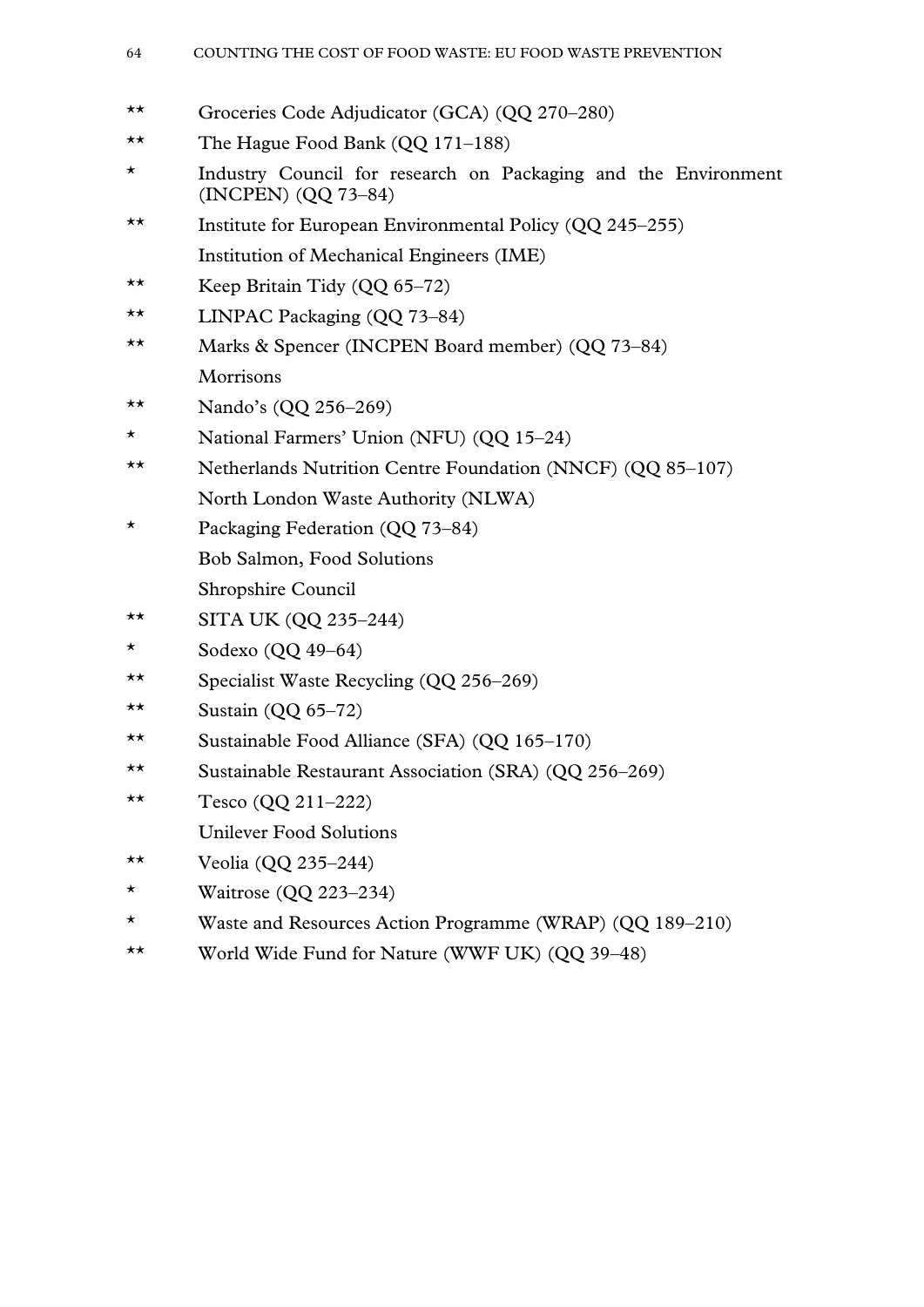# **APPENDIX 3: CALL FOR EVIDENCE**

The EU Sub-Committee on Agriculture, Fisheries, Environment and Energy of the House of Lords, chaired by Baroness Scott of Needham Market, is conducting an inquiry into *The EU's contribution to food waste prevention*. The Sub-Committee seeks evidence from anyone with an interest.

Written evidence is sought by 27 September 2013. Public hearings will be held over the period October-December 2013. The Committee aims to report to the House, with recommendations, in late March 2014. The report will receive responses from the Government and the European Commission, and may be debated in the House.

The Commission recommended in its Roadmap to a Resource Efficient Europe, in 2011, that disposal of edible food waste should have been halved by 2020. The European Parliament has recommended that the Commission take practical measures towards halving food waste by 2025. We recommended bio-waste reduction targets in our report on *Innovation in EU Agriculture* in 2011, alongside a new "systems" approach to agriculture involving greater interaction throughout the food supply chain.

In order to take its policy forward, the Commission plans to publish a Communication in early 2014 on sustainable food, in advance of which it issued a consultation paper on 8 July 2013.

We will seek to establish a common understanding of the issue, identify and scrutinise proposed EU-level solutions, consider their implications and identify any areas for further research.

We will make policy recommendations to the Commission and Member States, including the UK, accordingly.

Our focus is on prevention as it sits at the top of the waste hierarchy<sup>317</sup>, but we would welcome comments relating to management of waste further down the waste hierarchy, including the conversion of food waste to energy

The Sub-Committee seeks evidence on any aspect of this topic, and particularly on the following questions:

#### **The issue**

- (1) Why is food waste a significant issue to be tackled, and how does it fit in the EU's wider objectives of sustainable, inclusive and smart growth?
- (2) How would you define food waste and how feasible is it to monitor such food waste throughout the food chain across the EU?

### **The causes**

(3) What do you see as the principal causes of food waste in the EU at each stage of the food supply chain? How significant a role does EU regulation and guidance—across the EU's policies—play in hindering food waste prevention and effective management?

 <sup>317</sup> The waste hierarchy, as defined in the EU's Waste Framework Directive (2008/98/EC), starts with waste prevention and then moves down to: preparing for re-use; recycling; other recovery (e.g. energy recovery); and, finally, waste disposal.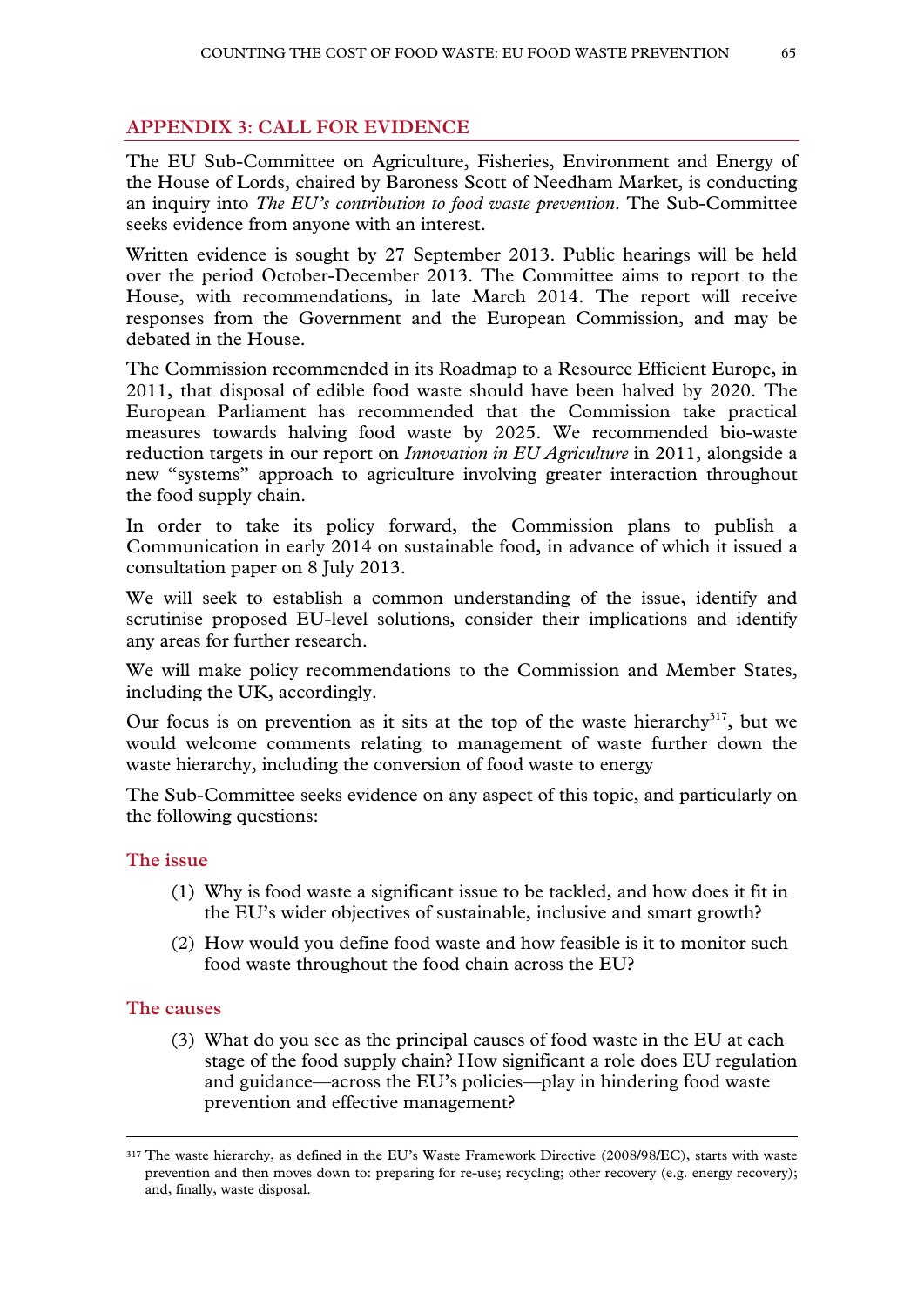### **Tackling food waste: the EU's role and best practice**

- (4) What economic drivers are already in place to prevent food waste? How can EU regulation and guidance amplify those drivers? What further EU policy changes would be desirable? How can such developments be coordinated with efforts at the local, national and international levels?
- (5) How realistic do you consider the Commission's aspiration to halve food waste by 2020 to be, and how helpful could a binding target be in encouraging Member States to intensify their actions in this area? How could such a target be effectively applied?
- (6) What best practice at national, regional and local level can be identified and shared by others? What evidence is there across Member States of the success of a systems approach to food waste prevention, involving interaction throughout the food supply chain?

### **The implications**

(7) What are the economic, social and environmental implications of food waste prevention? What economic implications, for example, arise for waste management businesses and for those throughout the food supply chain who may face reduced demand for food? Have resource efficiency implications been given sufficient attention? Could food waste prevention have an impact on food re-distribution schemes?

### **Research and innovation**

(8) What additional research and innovation would be helpful to support the development of food waste prevention and management policy? Are there any innovative approaches to communication that could assist with the prevention of food waste?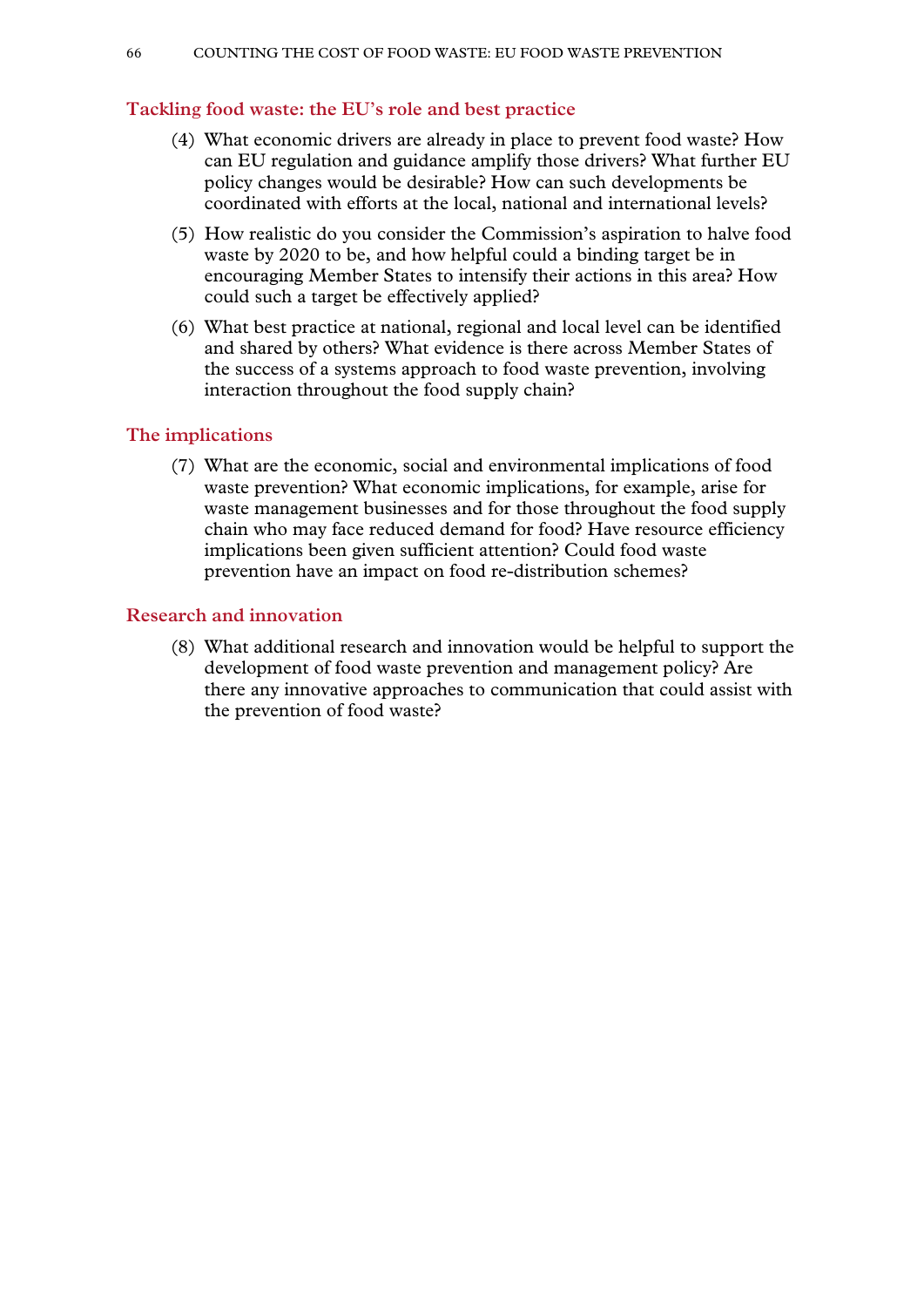# **APPENDIX 4: LIST OF ABBREVIATIONS**

| AD              | anaerobic digestion                                                                |
|-----------------|------------------------------------------------------------------------------------|
| <b>ADBA</b>     | Anaerobic Digestion and Biogas Association                                         |
| <b>BOGOF</b>    | buy one, get one free                                                              |
| <b>BRC</b>      | <b>British Retail Consortium</b>                                                   |
| <b>BSE</b>      | bovine spongiform encephalopathy                                                   |
| <b>CAP</b>      | Common Agricultural Policy                                                         |
| <b>CESA</b>     | Catering Equipment Suppliers' Association                                          |
| Copa-Cogeca     | pan-EU farming association                                                         |
| Defra           | Department for Environment, Food and Rural Affairs                                 |
| EIP             | <b>European Innovation Partnership</b>                                             |
| <b>ESA</b>      | <b>Environmental Services Association</b>                                          |
| EU              | European Union                                                                     |
| <b>EUROSTAT</b> | <b>EU Statistical Office</b>                                                       |
| <b>FAO</b>      | Food and Agriculture Organisation                                                  |
| <b>FDF</b>      | Food and Drink Federation                                                          |
| <b>FIC</b>      | Food Information for Consumers                                                     |
| <b>FUSIONS</b>  | Food Use for Social Innovation by Optimising Waste<br><b>Prevention Strategies</b> |
| <b>GCA</b>      | Groceries Code Adjudicator                                                         |
| <b>GSCOP</b>    | Groceries Supply Code of Practice                                                  |
| <b>IME</b>      | <b>Institution of Mechanical Engineers</b>                                         |
| <b>INCPEN</b>   | Industry Council for Research on Packaging and the<br>Environment                  |
| <b>IVC</b>      | in-vessel composting                                                               |
| <b>KBT</b>      | Keep Britain Tidy                                                                  |
| <b>LFHW</b>     | Love Food Hate Waste                                                               |
| <b>NFU</b>      | National Farmers' Union                                                            |
| NGO             | non-governmental organisation                                                      |
| <b>NLWA</b>     | North London Waste Authority                                                       |
| <b>NNCF</b>     | <b>Netherlands Nutrition Centre Foundation</b>                                     |
| <b>NOK</b>      | Norwegian Krone                                                                    |
| PAP             | processed animal protein                                                           |
| PO <sub>s</sub> | <b>Producer Organisations</b>                                                      |
| <b>PWP</b>      | Packaging and Waste Packaging                                                      |
| <b>REFIT</b>    | <b>Regulatory Fitness and Performance</b>                                          |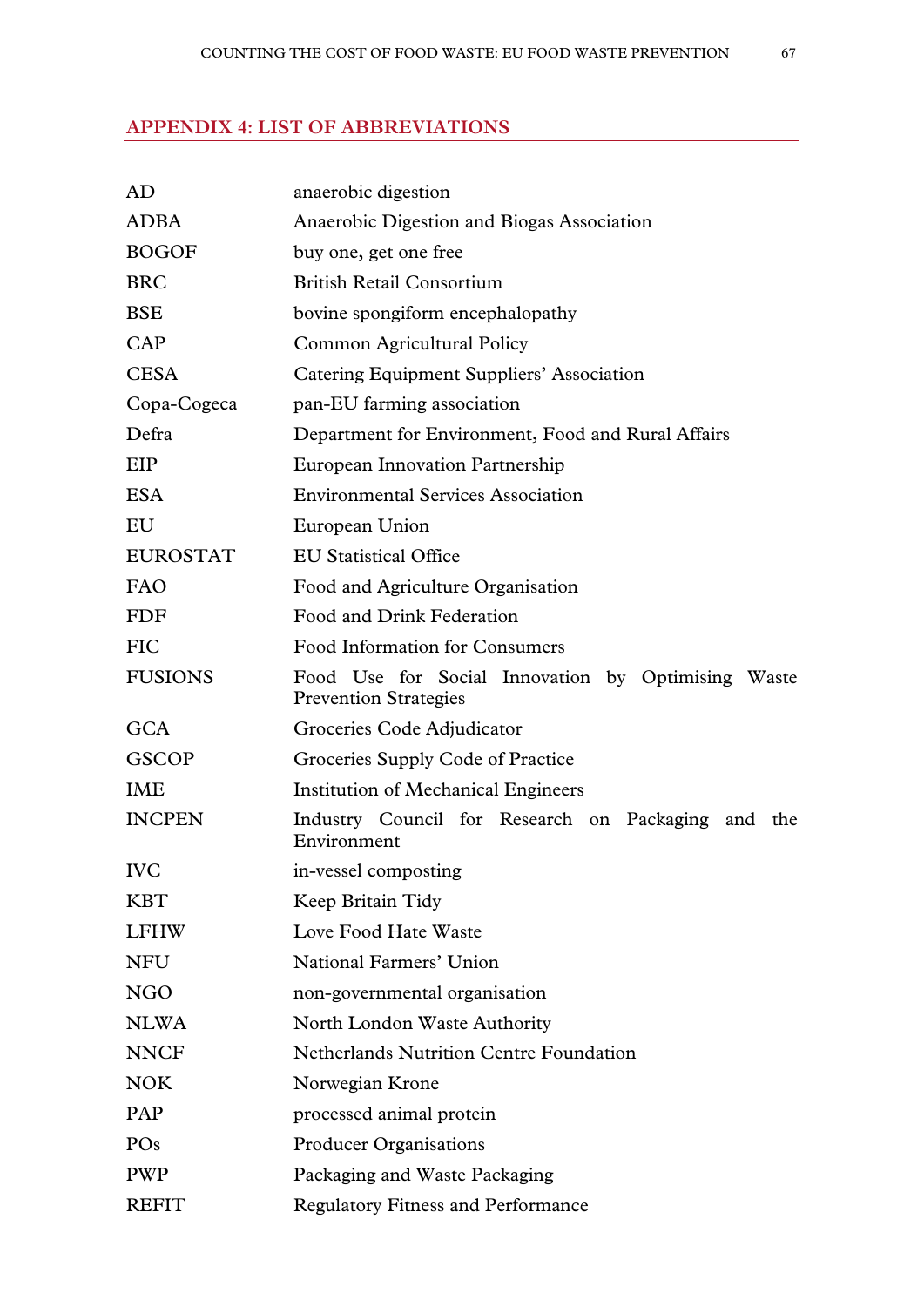| <b>SFA</b>  | Sustainable Food Alliance            |
|-------------|--------------------------------------|
| <b>SRA</b>  | Sustainable Restaurant Association   |
| <b>US</b>   | <b>United States</b>                 |
| <b>VAT</b>  | value added tax                      |
| WP          | work package                         |
| <b>WRAP</b> | Waste and Resources Action Programme |
| WWF UK      | World Wide Fund for Nature           |
|             |                                      |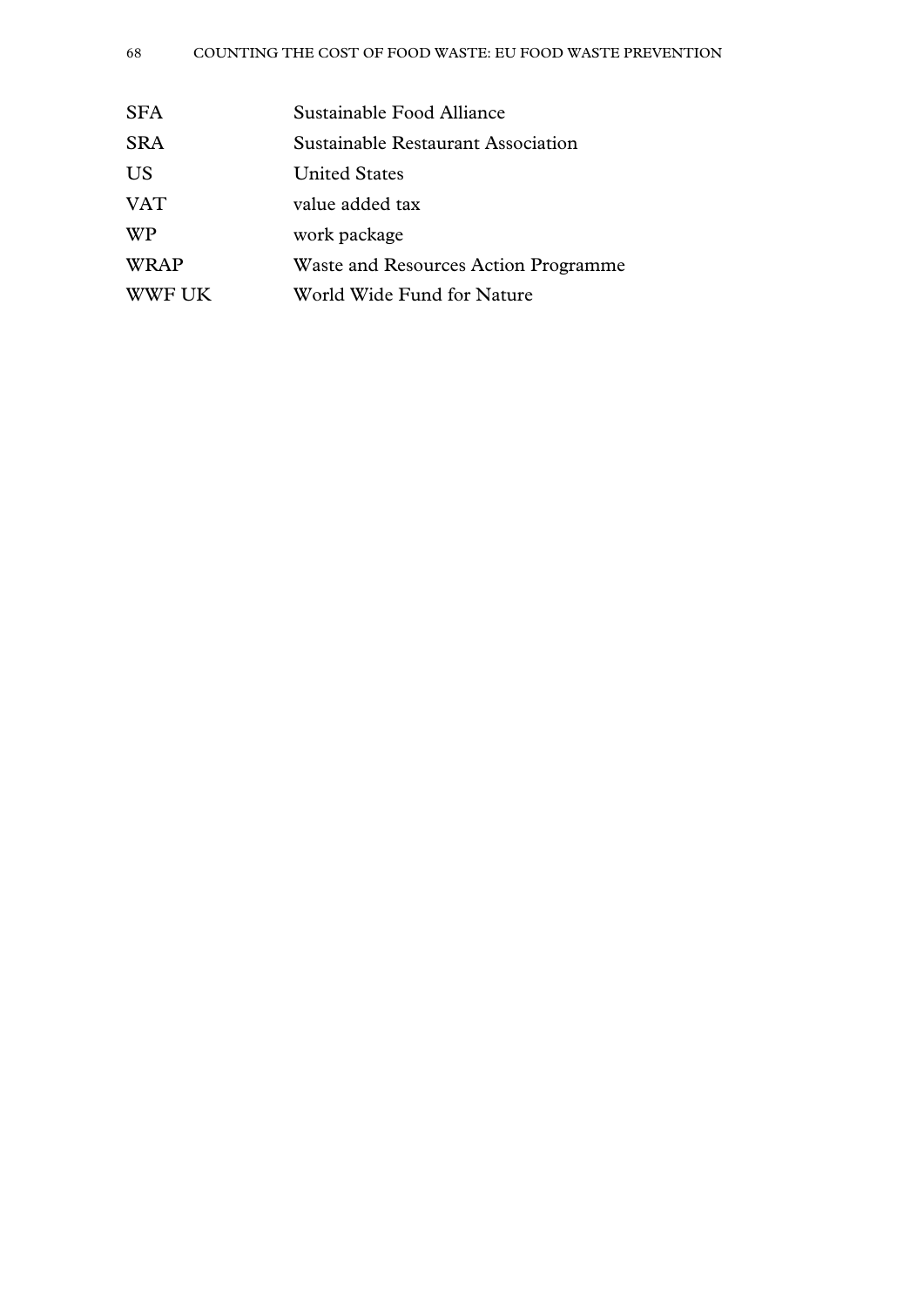### **APPENDIX 5: WRAP INITIATIVES AND PROGRAMMES**

### **Courtauld Commitment**

The Courtauld Commitment is a voluntary agreement that was launched in 2005. Its aim is to improve resource efficiency and reduce waste within the UK grocery sector.

The agreement is funded by Westminster, Scottish, Welsh and Northern Ireland governments and is delivered by WRAP. Responsible for the agreement, WRAP works in partnership with retailers, brand owners, manufacturers and suppliers who sign up and support the delivery of targets.

The agreement is currently in its third phase, 'Courtauld Commitment 3', with each phase covering a specific period of time and particular focus:

#### *Courtauld Commitment 1 (2005-2009)*

This phase focused on bringing food waste on the agenda, and looked at new solutions and technologies so that less food and primary packaging ended up as household waste. Over Phase 1, 1.2 million tonnes of food and packaging waste was prevented, which is equivalent to a saving of  $f<sub>1.8</sub>$  billion and 3.3 million tonnes of CO<sub>2</sub>. Examples of efforts made included The Co-operative introducing food storage tips on fresh produce bags and grocery retailers achieving major reductions in Easter egg packaging.

#### *Courtauld Commitment 2 (2010-2012)*

Phase 2 built on Phase 1, with a continued aim of reducing primary packaging and household food and drink waste, but additionally included secondary and tertiary packaging, and supply chain waste. This phase focused more on reducing the carbon impact of packaging. During Phase 2, 1.7 million tonnes of waste was reduced, with a monetary value of  $f(3.1)$  billion and a reduction of 4.8 million tonnes of CO<sub>2</sub>. Examples of efforts during this phase included Asda increasing the shelf life of over 1,500 products and the introduction of the Heinz Beanz reclosable 'fridge pack'.

#### *Courtauld Commitment 3 (2013-2015)*

The current phase hopes to deliver sustainable growth, save money and reduce environmental impact by focusing further on food and drink waste reduction. It will aim to achieve this by reducing food waste (such as in the home and supply chain), reducing retail and manufacturing waste, and improving packaging design.

Phase 3 has three targets:

- Reduce household food and drink waste by 5% by 2015;
- Reduce traditional grocery ingredient, product and packaging waste in the grocery supply chain by 3% by 2015; and
- Improve packaging through the supply chain to maximise recycled content as appropriate, improve recyclability and deliver product protection (to reduce food waste).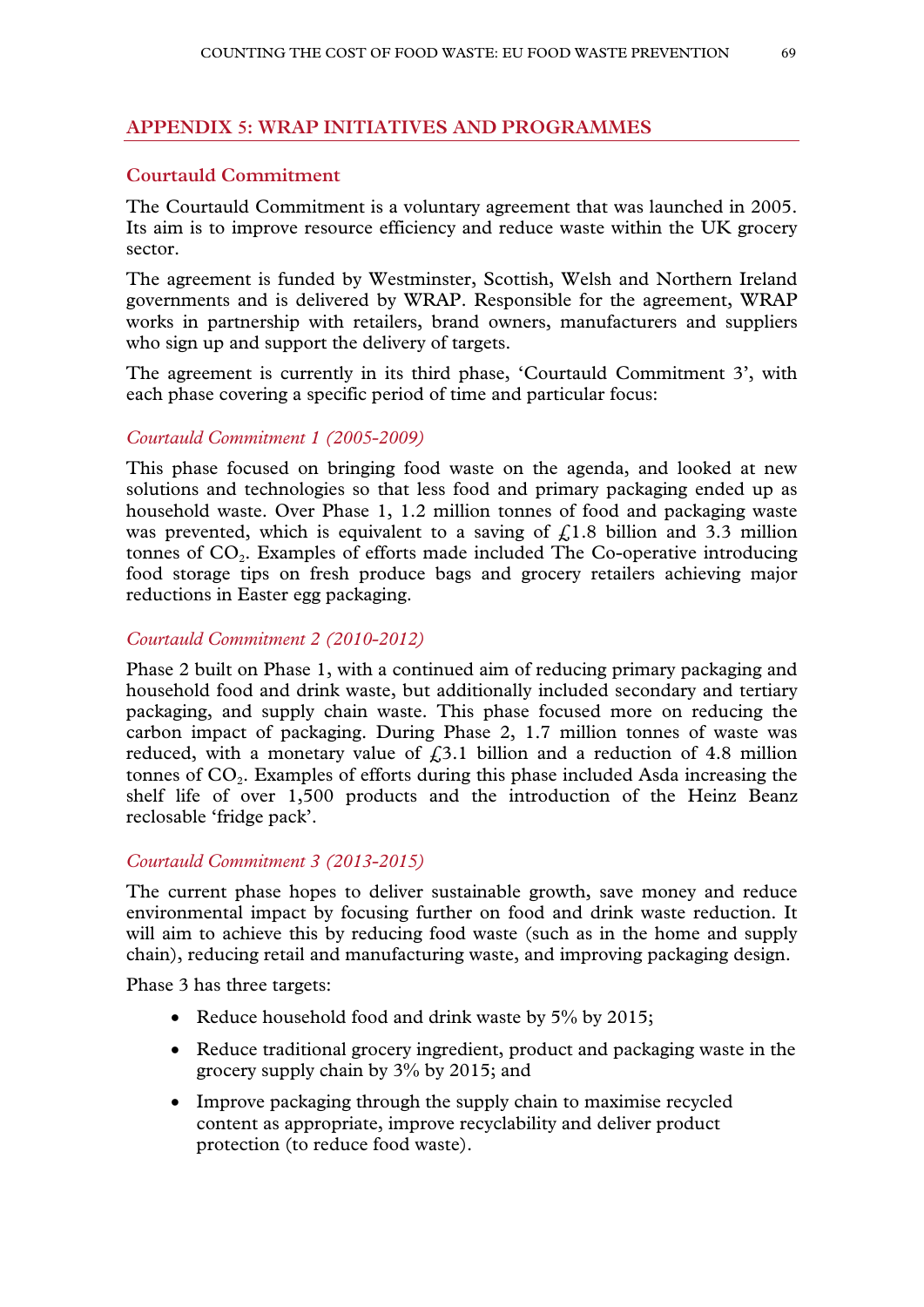Achieving the above targets during this phase could deliver a reduction of 1.1 million tonnes of waste, save £1.6 billion and 2.9 million tonnes of  $CO_2$ .<sup>318</sup>

# **'Fresher for Longer' Campaign**

WRAP's 'Fresher for Longer' behaviour change campaign in 2013 was aimed at explaining to consumers the function of packaging. It achieved this by bringing together retailers, industry, local authorities and the public. The campaign involved in-store activity showcasing best practice on packaging information to help customers understand and use date labels, get the best information on food storage, and advice on the best packaging to keep food fresher for longer.<sup>319</sup>

### **The Hospitality and Food Service Agreement**

The Hospitality and Food Service Agreement is a voluntary agreement established by WRAP to support the sector in reducing waste and recycling more. According to research by WRAP, more than 1.3 billion meals are wasted in the UK's hospitality and food service sector every year.

The Agreement is made up of signatories from different sized organisations (whether large or small), and range from sector wholesalers/distributors to trade bodies.

WRAP has worked closely with interested and relevant organisations and individuals to determine the targets for the Agreement. These targets are owned by WRAP and collectively delivered by signatories. WRAP delivers this Agreement across the UK through its national programmes, including Zero Waste Scotland.

The Agreement's targets:

- Prevention target: Reduce food and associated packaging waste arising by 5% by the end of 2015. This will be against a 2012 baseline and will be measured by CO2 emissions.
- Waste management target: Increase the overall rate of food and packaging waste being recycled, sent to AD or composted to at least 70% by the end of  $2015^{320}$

### **Product Sustainability Forum**

The Product Sustainability Forum is a collaboration of organisations made up of grocery and home improvement retailers and suppliers, academics, NGOs and UK Government representatives. It provides a platform for these organisations to work together to measure, improve and communicate the environmental performance of the grocery and home improvement products. WRAP provides the Secretariat for the forum. $321$ 

 <sup>318</sup> *The Courtauld Commitment*, WRAP

<sup>319</sup> WRAP

<sup>320</sup> *The Hospitality and Food Service Agreement*, WRAP

<sup>321</sup> *Product Sustainability Forum*, WRAP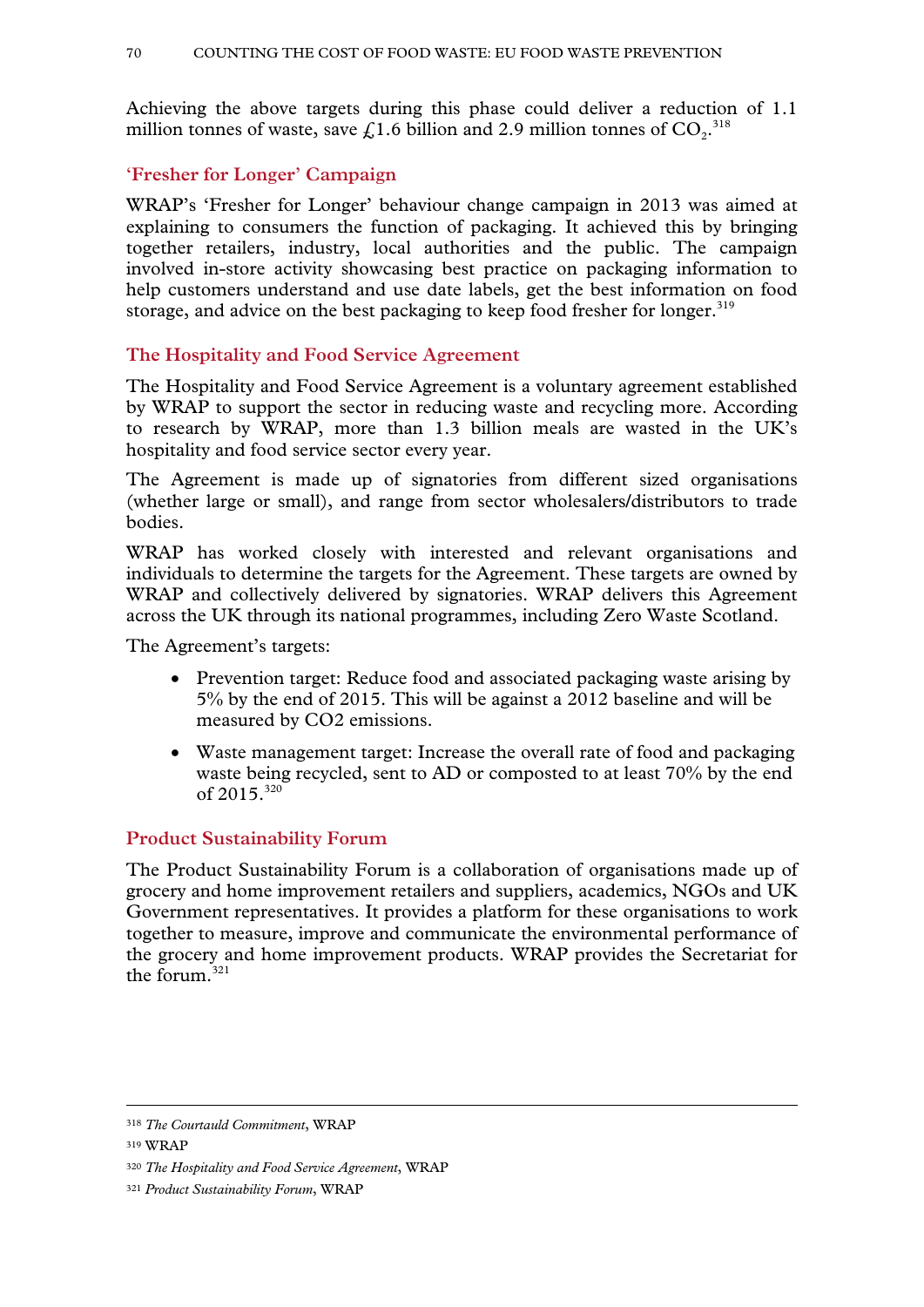# **APPENDIX 6: SUMMARY OF FUSIONS**

### **What is FUSIONS?**

FUSIONS is an EU-funded project looking at food waste prevention. It is a four year project (August 2012 to July 2016), and is 100% funded by the European Commission's Framework Programme Seven programme. The project has a total budget of  $\epsilon$ 4 million, and WRAP is receiving  $\epsilon$ 0.42 million to undertake its share of the project.

### **What is its purpose?**

FUSIONS aims to contribute to achieving a resource efficient Europe by significantly reducing EU food waste. It will achieve this through a comprehensive and experienced European partnership covering key actors across the food supply chain, including regulatory, business, NGOs and knowledge institutes, all with strong links to consumer organisations.

FUSIONS will establish a tiered European Multi-stakeholder Platform to generate a shared vision and strategy to reduce food waste across the supply chain through social innovation: new ideas (products, services and models) that simultaneously meet social needs (more effectively than alternatives) and create new social relationships or collaborations.

The overall aims of the project are to contribute significantly to:

- the harmonisation of food waste definitions and monitoring;
- the feasibility of socially innovative measures for optimised food use in the food chain; and
- the development of a common food waste policy for EU-28.

Utilising the policy and behavioural change recommendations from the delivery of the key objectives, the FUSIONS European Multi-stakeholder Platform will enable, encourage, engage and support key actors across Europe in delivering a significant reduction in food waste and the food chain's resource inputs by 2020.

### **What specific projects is FUSIONS delivering?**

There are six work packages (WP):

- WP 1: data and information (definition and methodology)
- WP 2: multi-stakeholder platform
- WP 3: recommendations for a common EU food waste policy
- WP 4: feasibility studies
- WP 5: dissemination
- WP 6: management of the project

WRAP is the lead partner for WP 4 (feasibility studies), but is also contributing to the work of all six WPs.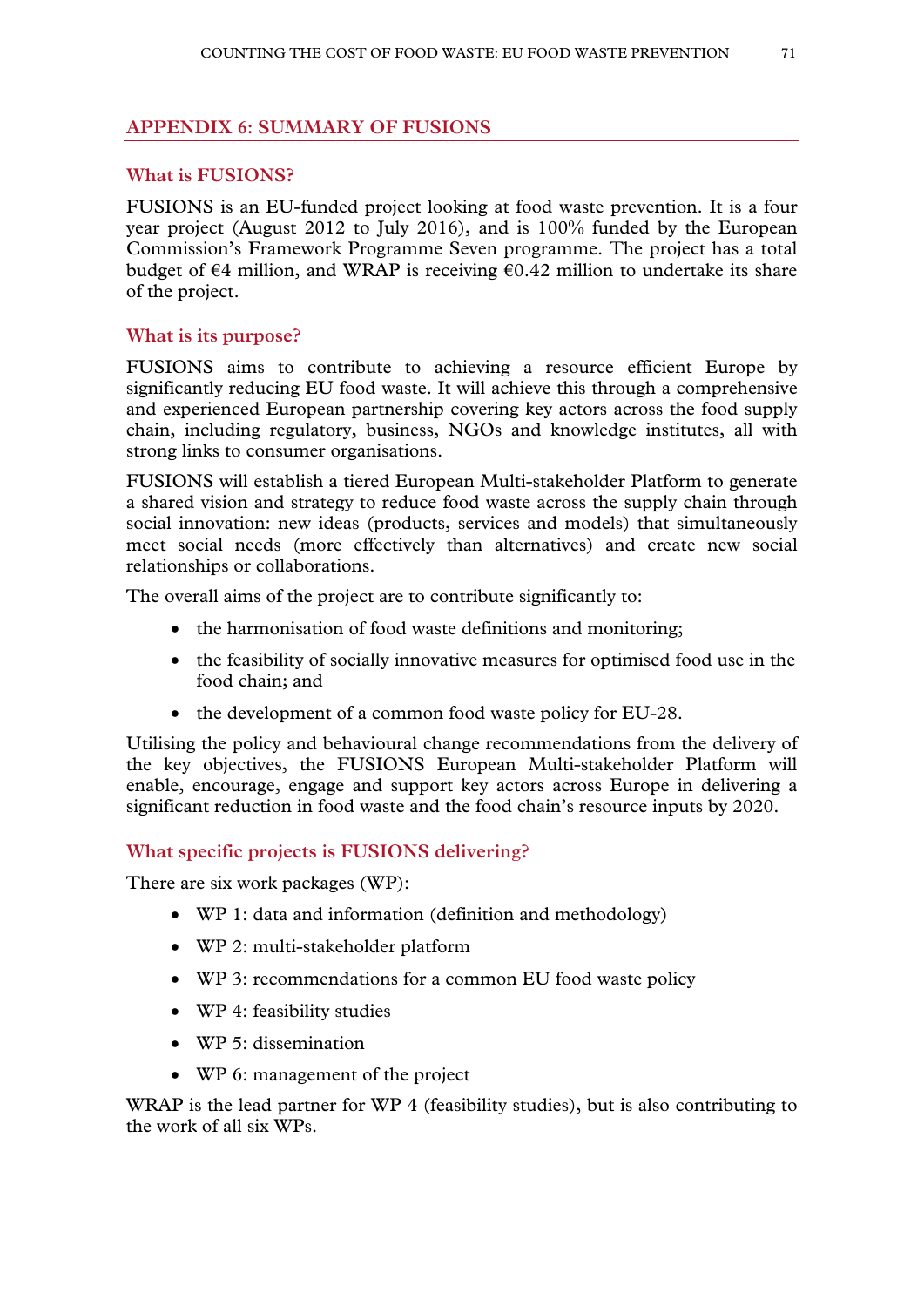# **Who else is a member of the FUSIONS project?**

There are 21 project partners from 12 countries: Austria, Denmark, Finland, France, Germany, Greece, Hungary, Italy, the Netherlands, Norway, Turkey and the UK.

There are three UK partners: WRAP, the Institute of Food Research and Feeding the 5,000.<sup>322</sup>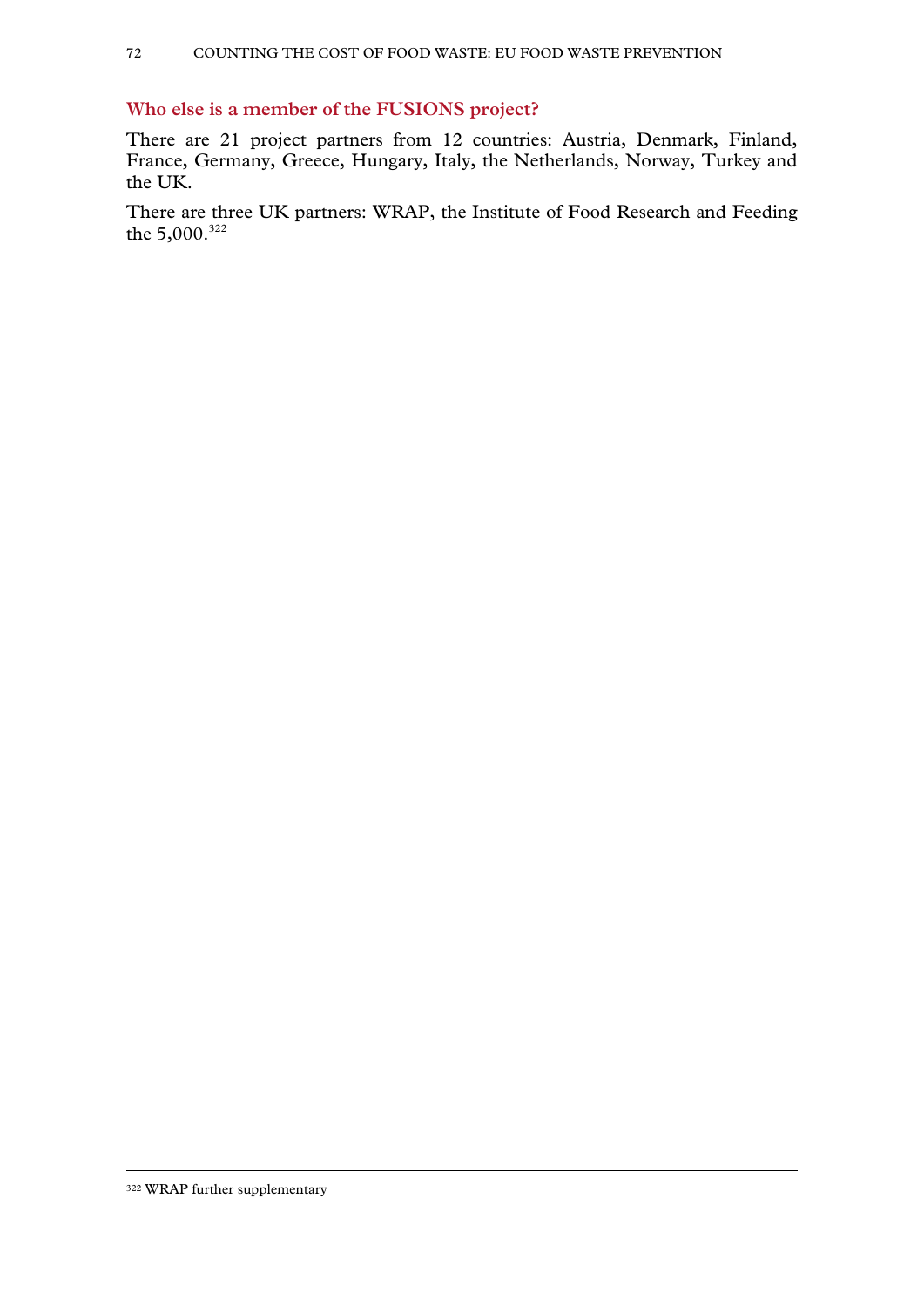|                                                 | APPENDIX /: SUMMARY OF FOOD WAS LE DATA TYPES AND SOURCES                                                                                                                                                                                                                           |                                                                                                                                                                                                                                                                                                                                                                                            |
|-------------------------------------------------|-------------------------------------------------------------------------------------------------------------------------------------------------------------------------------------------------------------------------------------------------------------------------------------|--------------------------------------------------------------------------------------------------------------------------------------------------------------------------------------------------------------------------------------------------------------------------------------------------------------------------------------------------------------------------------------------|
| Data type and<br>scale                          | Main purpose                                                                                                                                                                                                                                                                        | Comment in relation to evidence received                                                                                                                                                                                                                                                                                                                                                   |
| EU level food<br>waste data                     | estimated for EU-27) across the whole supply chain.<br>Compile EU level estimates on the scale of the issue<br>monitoring the pan-European food waste reduction<br>(for example, 90 million tonnes of total food waste<br>The results may offer a potential baseline for<br>target. | Data were compiled from a combination of detailed 'in country' studies<br>Key challenges were: inconsistent methodologies and definitions; uneven<br>measurement along the food supply chain; and a lack of clarity on 'by-<br>categories, which are not specifically designed to report food waste<br>and assumptions were applied to existing EUROSTAT reporting<br>tonnages separately. |
|                                                 |                                                                                                                                                                                                                                                                                     | products' within the manufacturing sector. <sup>323</sup>                                                                                                                                                                                                                                                                                                                                  |
| of non-household<br>Sectoral surveys<br>sources | food and drink manufacturing; retail and wholesale;<br>agricultural:<br>Monitor waste in the following sectors:<br>and hospitality and food service.                                                                                                                                | included within the 2010 EU baseline. The UK has produced sectoral data<br>There are no estimates available from agriculture and this stage was not<br>for all sectors apart from pre-farm gate. <sup>324</sup>                                                                                                                                                                            |
|                                                 |                                                                                                                                                                                                                                                                                     | estimates in the EU. For other sectors there has been greater reliance on<br>EUROSTAT data has been the main source of food and drink sector<br>sectoral surveys and estimation exercises. <sup>325</sup>                                                                                                                                                                                  |
| Data generated<br>by voluntary                  | Used to monitor collective progress towards sectoral<br>targets.                                                                                                                                                                                                                    | The Courtauld Commitment and Hospitality and Food Service Agreement<br>were UK examples cited widely by witnesses (see Appendix 5). These data                                                                                                                                                                                                                                             |
| within sectors<br>agreements                    | Data from participating businesses not publicly<br>disclosed.                                                                                                                                                                                                                       | sources were more relevant to larger firms from within the sectors, where<br>signatories supply data to WRAP.                                                                                                                                                                                                                                                                              |
|                                                 |                                                                                                                                                                                                                                                                                     |                                                                                                                                                                                                                                                                                                                                                                                            |

**APPENDIX 7: SUMMARY OF FOOD WASTE DATA TYPES AND SOURCES**  ANTY COTTOGE **TWOEC**  $\epsilon$ DAT **OF EQQD WASTE CTIMAN ADV**  $\ddot{\mathbf{r}}$ VIULTIQUE

323 Preparatory study on food waste across EU 27, BIO Intelligence Service, a report commissioned by the European Commission, October 2010 323 *Preparatory study on food waste across EU 27*, BIO Intelligence Service, a report commissioned by the European Commission, October 2010  $^{324}$  WRAP supplementary 324 WRAP supplementary

325 Preparatory study on food waste across EU 27, BIO Intelligence Service, a report commissioned by the European Commission, October 2010 325 *Preparatory study on food waste across EU 27*, BIO Intelligence Service, a report commissioned by the European Commission, October 2010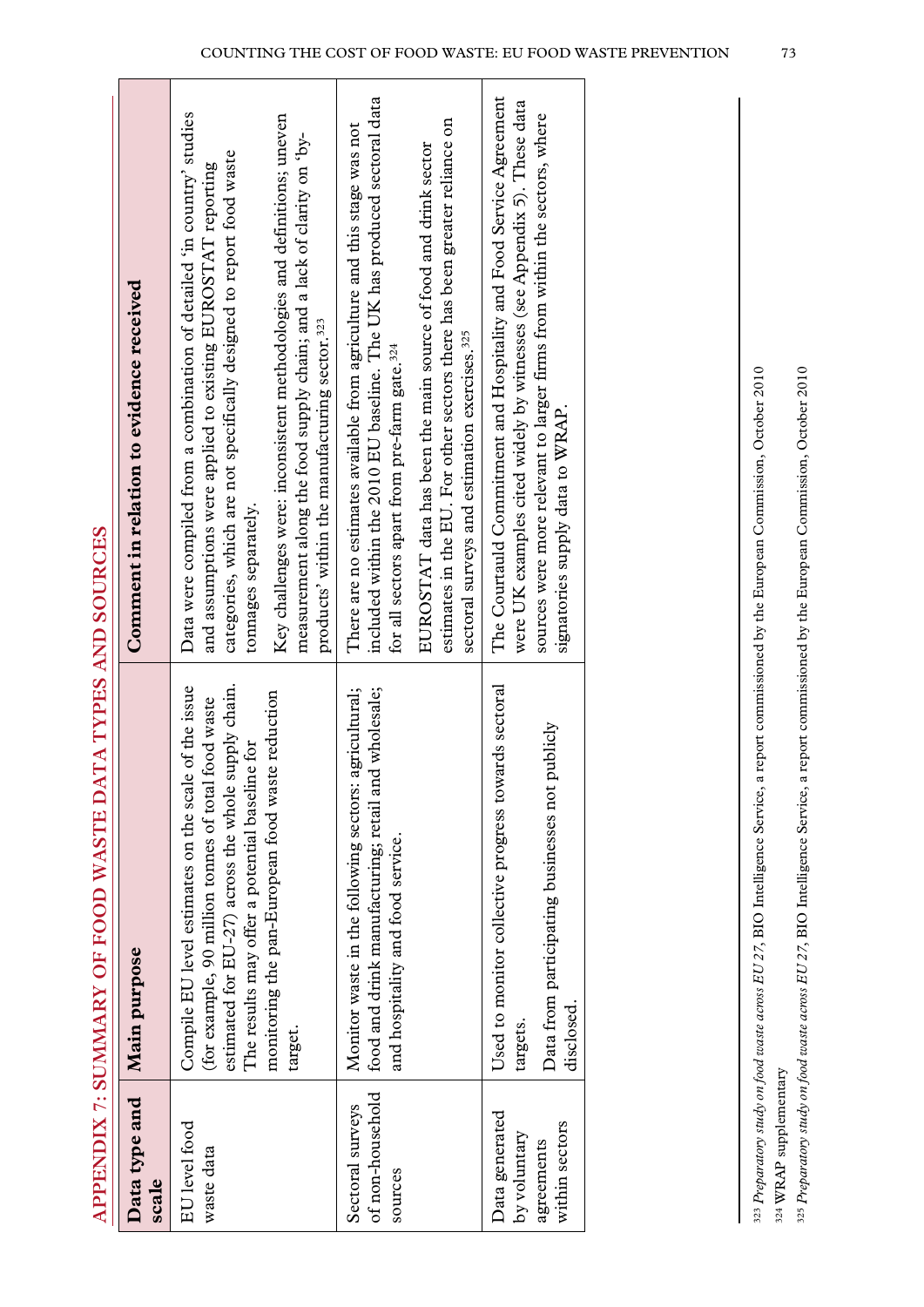| Data type and<br>scale                                                     | Main purpose                                                                                                                                                                                                                                                                                                                        | Comment in relation to evidence received                                                                                                                                                                                                                                                                                                                                                                                                                                                                 |
|----------------------------------------------------------------------------|-------------------------------------------------------------------------------------------------------------------------------------------------------------------------------------------------------------------------------------------------------------------------------------------------------------------------------------|----------------------------------------------------------------------------------------------------------------------------------------------------------------------------------------------------------------------------------------------------------------------------------------------------------------------------------------------------------------------------------------------------------------------------------------------------------------------------------------------------------|
| household food<br>waste data and<br>programmes<br>monitoring<br>National   | planning for new waste treatment technologies within<br>key consumer messages; the monitoring of progress;<br>iste types and<br>the planning of treatment capacities for AD; <sup>326</sup> and<br>prevention<br>programme design; identification of wa<br>Such programmes aim to assist: waste<br>the waste sector. <sup>327</sup> | methods to identify drivers and behaviours (such as diaries, surveys, linked<br>Extensive research commissioned by WRAP has used an array of research<br>Data derived from operational sources, such as UK's WasteDataFlow, <sup>328</sup><br>are used to quantify totals for source separated waste streams, but mixed<br>analyses and few such studies have been conducted across the EU. <sup>329</sup><br>waste streams containing food waste required detailed compositional<br>to waste analysis). |
|                                                                            |                                                                                                                                                                                                                                                                                                                                     | Generally, the more contextual data is required to inform waste prevention,<br>the more complex the research and data collection. The Netherlands Food<br>Waste Monitor provided an example of national monitoring at different<br>food supply chain stages. <sup>330</sup>                                                                                                                                                                                                                              |
| reporting with full<br>public disclosure<br>Data generated<br>by voluntary | Data, reported for each participating business, are<br>used to monitor progress within the business for<br>internal and external purposes.                                                                                                                                                                                          | in the UK will result in major grocery retailers disclosing food waste arisings<br>sector data from the Norwegian project ForMat. <sup>331</sup> A similar development<br>Examples of voluntary reporting with full public disclosure included retail<br>from 2015. <sup>332</sup>                                                                                                                                                                                                                       |
| waste initiatives<br>institution food<br>Individual<br>company/            | crnal<br>Mainly used to monitor progress for int<br>monitoring purposes.                                                                                                                                                                                                                                                            | Examples were given from within the food service and retail sectors. The<br>SFA in the Netherlands provided examples of self-reporting systems for<br>food waste amongst contract caterers in the Netherlands. <sup>333</sup>                                                                                                                                                                                                                                                                            |
|                                                                            |                                                                                                                                                                                                                                                                                                                                     |                                                                                                                                                                                                                                                                                                                                                                                                                                                                                                          |

326 Q 249

327 Q 240

328 Defra 328 Defra

329 Preparatory study on food waste across EU 27, BIO Intelligence Service, a report commissioned by the European Commission, October 2010 329 *Preparatory study on food waste across EU 27*, BIO Intelligence Service, a report commissioned by the European Commission, October 2010

330 Food waste, Wageningen University 330 *Food waste*, Wageningen University

 $^{331}$  Q 123, Feeding the 5,000 331 Q 123, Feeding the 5,000

332 A Better Retailing Climate: Driving Resource Efficiency, BRC, January 2014 332 *A Better Retailing Climate: Driving Resource Efficiency*, BRC, January 2014

333 Q 165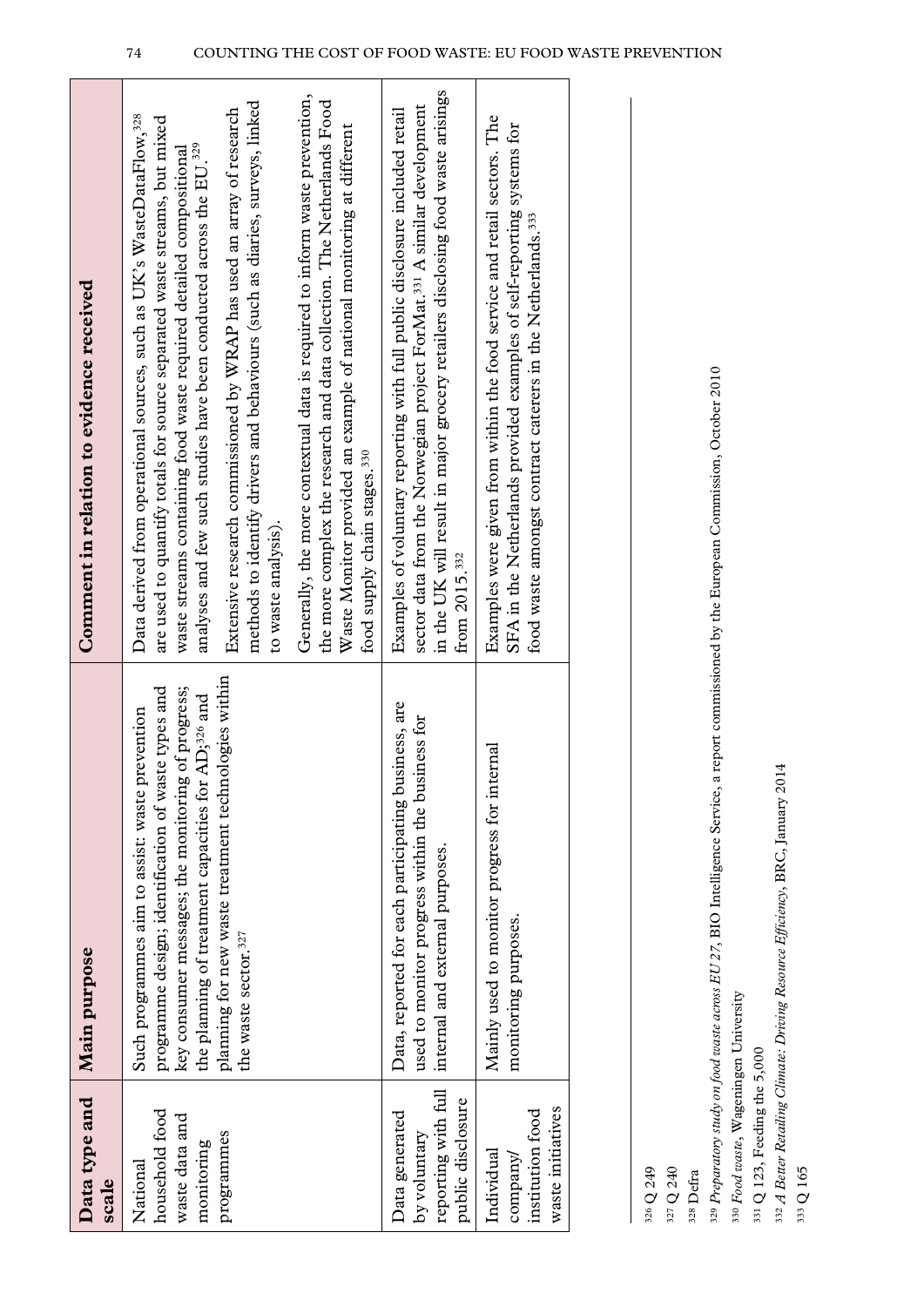| Data type and Main purpose<br>scale                             |                                                                                                                                                                                          | Comment in relation to evidence received                                                                                                                                                                                 |
|-----------------------------------------------------------------|------------------------------------------------------------------------------------------------------------------------------------------------------------------------------------------|--------------------------------------------------------------------------------------------------------------------------------------------------------------------------------------------------------------------------|
| prevention and<br>measurement<br>food waste                     | measurement close to the point at which it may or<br>does arise, such as in commercial or household<br>and<br>Innovations to aid   Developed to facilitate waste prevention<br>kitchens. | Examples included Unilever's 'Wise up on Waste' mobile phone application<br>for chefs; 334 'tooskee.com' and 'leanpath.com'.335                                                                                          |
| Forecasting of<br>demand: food<br>within retail<br>service; and | Improve business efficiency through better matching<br>of supply and demand within food supply chains.                                                                                   | The importance of demand forecasting as one factor in pushing down waste<br>and surplus from food supply chains was reflected in evidence from the food<br>service sector, retailers and producers alike. <sup>336</sup> |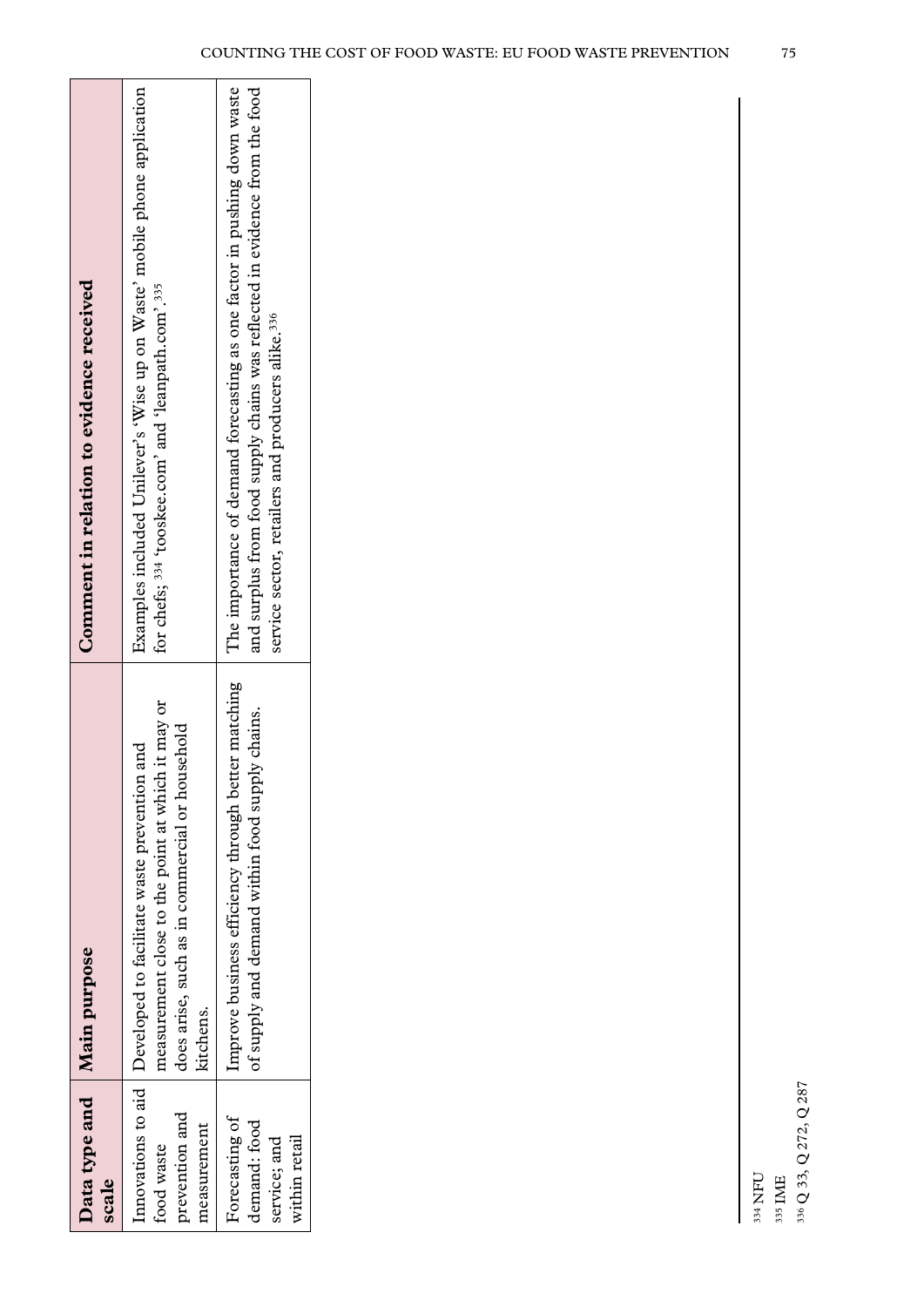| <br> <br> <br>                                                                                  |  |
|-------------------------------------------------------------------------------------------------|--|
|                                                                                                 |  |
|                                                                                                 |  |
|                                                                                                 |  |
|                                                                                                 |  |
|                                                                                                 |  |
|                                                                                                 |  |
|                                                                                                 |  |
| ו<br>ו                                                                                          |  |
|                                                                                                 |  |
|                                                                                                 |  |
|                                                                                                 |  |
|                                                                                                 |  |
|                                                                                                 |  |
|                                                                                                 |  |
|                                                                                                 |  |
|                                                                                                 |  |
|                                                                                                 |  |
|                                                                                                 |  |
|                                                                                                 |  |
|                                                                                                 |  |
|                                                                                                 |  |
| CE CON WASTE INITATIVE AND PROCRAMEN ACROSS THE HI<br>WARD LEARN AND LAND AND LAND AND HAND AND |  |
|                                                                                                 |  |
|                                                                                                 |  |
|                                                                                                 |  |
|                                                                                                 |  |
|                                                                                                 |  |
|                                                                                                 |  |
|                                                                                                 |  |
|                                                                                                 |  |
|                                                                                                 |  |
|                                                                                                 |  |
|                                                                                                 |  |
|                                                                                                 |  |
|                                                                                                 |  |
|                                                                                                 |  |
|                                                                                                 |  |
|                                                                                                 |  |
|                                                                                                 |  |
|                                                                                                 |  |
| <b>SI OF FOOD V</b>                                                                             |  |
|                                                                                                 |  |
|                                                                                                 |  |
|                                                                                                 |  |
|                                                                                                 |  |
|                                                                                                 |  |
|                                                                                                 |  |
|                                                                                                 |  |
|                                                                                                 |  |
|                                                                                                 |  |
|                                                                                                 |  |
|                                                                                                 |  |
|                                                                                                 |  |
|                                                                                                 |  |
|                                                                                                 |  |
|                                                                                                 |  |
|                                                                                                 |  |
|                                                                                                 |  |
|                                                                                                 |  |
|                                                                                                 |  |
|                                                                                                 |  |
|                                                                                                 |  |

The following table lists various food waste initiatives and programmes across the EU in 2010, based on data collected for a report commissioned by the European Commission.<sup>337</sup> Although this information was collected in October 2010, it is the best (and most recent) The following table lists various food waste initiatives and programmes across the EU in 2010, based on data collected for a report commissioned by the European Commission.<sup>337</sup> Although this information was collected in October 2010, it is the best (and most recent) collection of EU-wide initiatives to date. collection of EU-wide initiatives to date.

Not all of the initiatives identified in 2010 have been listed, but rather, a selection from across the EU. Initiatives in the UK and the Netherlands have not been included, as these are referenced extensively throughout the report. It should be noted that UK and Dutch Not all of the initiatives identified in 2010 have been listed, but rather, a selection from across the EU. Initiatives in the UK and the Netherlands have not been included, as these are referenced extensively throughout the report. It should be noted that UK and Dutch

|                                                                         | initiatives were highlighted repeatedly in the data collected (and were almost the sole countries as regards research programmes).                                                                                              |                                                 |
|-------------------------------------------------------------------------|---------------------------------------------------------------------------------------------------------------------------------------------------------------------------------------------------------------------------------|-------------------------------------------------|
| Country and initiative Initiative description<br>name                   |                                                                                                                                                                                                                                 | Type of actor responsible for<br>the initiative |
| France/Belgium: Green<br>[awareness campaign]<br>$\rm{Cook}$            | is on the four main food consumption venues:<br>home; restaurant (including at work); school canteen; and supermarket.<br>to health, social actions and economic<br>Campaign linking food waste<br>development. Actions to focu | NGO (Espace Environment)                        |
| Portugal: Menu Dose Certa<br>[awareness campaign]<br>("the right size") | Porto waste management company, LIPOR, with a<br>view to serve portions that match what people eat. If a restaurant meets the<br>criteria, they receive the campaign's seal.<br>Created for restaurants by a                    | Regional authority                              |
| Belgium: Poubelle.org<br>[awareness campaign]<br>("bin.org")            | Fake supermarket website that pretends to sell packaged food (waste). Provides<br>waste production and options for sustainable<br>tips and explanations of food<br>consumption.                                                 | NGO (Réseau Idée)                               |
| Hungary: Zero Waste<br>[awareness campaign]<br>Programme                | range of stakeholders, with a website providing tips<br>for waste prevention and reduction.<br>Campaign geared towards a 1                                                                                                      | NGO (Waste Prevention Alliance<br>(HuMuSz)      |
| Ireland: Stop Food Waste<br>[awareness campaign]                        | Launched by the National Waste Prevention Programme, this includes<br>information for local authorities to disseminate to households.                                                                                           | National Authority                              |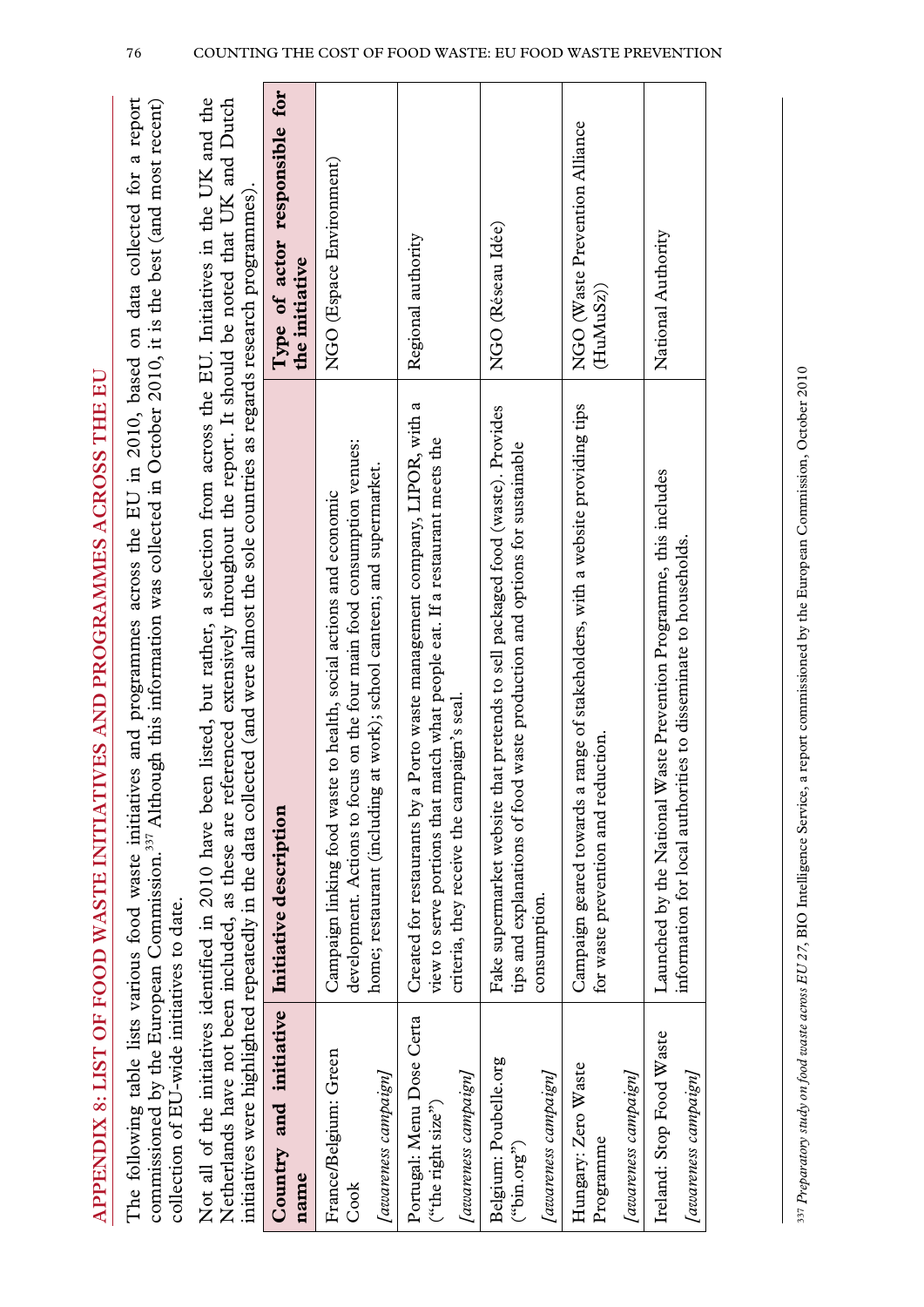| Country and initiative<br>name                                                                                                                        | Initiative description                                                                                                                                                                                     | Type of actor responsible for<br>the initiative                              |
|-------------------------------------------------------------------------------------------------------------------------------------------------------|------------------------------------------------------------------------------------------------------------------------------------------------------------------------------------------------------------|------------------------------------------------------------------------------|
| Denmark: Food Bank<br>[food redistribution]                                                                                                           | from food producers, retail and social organisations.<br>support from the Ministries of Social Security and<br>the Interior. Distributes food<br>Non-profit organisation with                              | NGO (Food Rebanken)                                                          |
| between the Catalan Waste<br>Agency and the Barcelona<br>Spain: Collaboration<br>[food redistribution]<br>Food Bank                                   | The Catalan Waste Agency collaborates intensively with the Barcelona Food<br>Bank, providing technical and economic support.                                                                               | Agency and Barcelona Food Bank)<br>Multi-stakeholder (Catalan Waste          |
| Italy: Buon Fine ("to a fair<br>[food redistribution]<br>end <sup>2</sup>                                                                             | collect products which can no longer be sold due to<br>damaged packaging or an expiration date 2 days later. These products are then<br>given to non-profit organisations.<br>Every day, cooperative shops | Retailer (Cooperative)                                                       |
| Austria: Social supermarkets<br>[food redistribution]                                                                                                 | fresh food that would otherwise be wasted. Food is<br>sold for one-third of the original price.<br>Organisations gather and sell                                                                           | <b>Business</b>                                                              |
| France: Programme local de<br>("local waste prevention<br>prevention des déchets<br>[information tool]<br>programme")                                 | Guide for local governments on waste prevention programmes.                                                                                                                                                | Local authority                                                              |
| Belgium: Eviter le gaspillage<br>alimentaire, cela commence<br>au magasin ("avoiding food<br>wastage starts while<br>[information tool]<br>shopping") | Brochure on food wastage.                                                                                                                                                                                  | Research centre (L'Observatoire<br>bruxellois de la Consommation<br>durable) |
| Ireland: Calling Time on<br>[information tool]<br>Waste                                                                                               | A guide on resource efficiency in the bar trade, including advice on food waste<br>prevention.                                                                                                             | National authority                                                           |